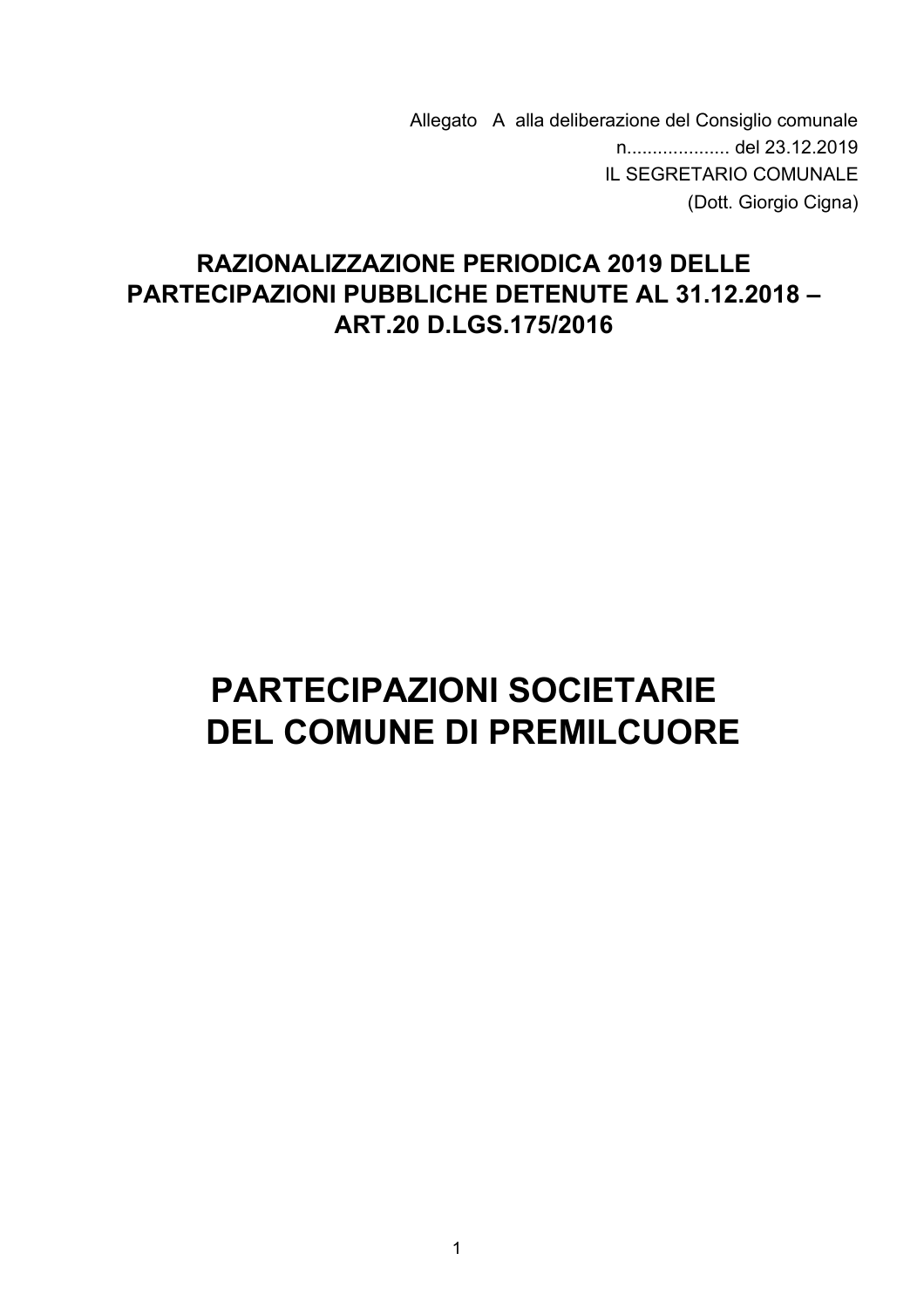### **PREMESSA**

L'art. 20 del D.Lgs. 19 agosto 2016, n. 175 "Testo unico in materia di società a partecipazione pubblica" (d'ora in avanti, per brevità, "TUSP" o "Testo Unico") come integrato dal D.Lgs. 16 giugno 2017, n.100, dispone che le Amministrazioni Pubbliche devono effettuare annualmente, un'analisi dell'assetto complessivo delle società di cui detengono partecipazioni, dirette o indirette con l'adozione di un piano di razionalizzazione ove ricorrano i presupposti sequenti:

partecipazioni societarie che non rientrino in alcuna delle categorie di cui all'articolo 4 TUSP; a)

b) società che risultino prive di dipendenti o abbiano un numero di amministratori superiore a quello dei dipendenti;

partecipazioni in società che svolgono attività analoghe o similari a quelle svolte da altre  $\mathsf{c}$ società partecipate o da enti pubblici strumentali;

partecipazioni in società che, nel triennio precedente, abbiano conseguito un fatturato medio  $d)$ non superiore a un milione di euro;

partecipazioni in società diverse da quelle costituite per la gestione di un servizio d'interesse  $e)$ generale che abbiano prodotto un risultato negativo per quattro dei cinque esercizi precedenti; f) necessità di contenimento dei costi di funzionamento;

necessità di aggregazione di società aventi ad oggetto le attività consentite all'articolo 4TUSP.  $f$ 

Il Testo Unico, all'art. 26 "Altre disposizioni transitorie" - comma 12 quinquies - dispone quanto segue: "Ai fini dell'applicazione del criterio di cui all'articolo 20, comma 2, lettera d), il primo triennio rilevante è il triennio 2017-2019. Nelle more della prima applicazione del suddetto criterio relativo al triennio 2017-2019, si applica la soglia di fatturato medio non superiore a cinquecentomila euro per il triennio precedente l'entrata in vigore del presente decreto ai fini dell'adozione dei piani di revisione straordinaria di cui all'articolo 24 e per i trienni 2015-2017 e 2016-2018 ai fini dell'adozione dei piani di razionalizzazione di cui all'articolo 20".

La verifica delle motivazioni di sussistenza delle condizioni di detenibilità ai sensi dell'art. 4 TUSP tiene in considerazione se l'attività della Società concorre allo svolgimento delle finalità istituzionali e delle funzioni del Comune. Le finalità istituzionali sono anche richiamate ed integrate nelle linee programmatiche di mandato, che segnano, sin dall'insediamento dell'amministrazione, le direttrici entro cui l'attività dell'ente verrà indirizzata e che orientano le linee strategiche della programmazione di bilancio nel corso del mandato. Tali funzioni e finalità sono concretizzate nei documenti di programmazione strategica e operativa dell'Ente, principalmente nel Documento Unico di Programmazione e nel Piano Esecutivo di Gestione.

L'ambito della ricognizione richiesta dall'art. 20, comma 1, del TUSP è esteso alle partecipazioni detenute direttamente e indirettamente pertanto ai sensi delle definizioni contenute nel medesimo Testo Unico deve intendersi:

per "partecipazione" «la titolarità di rapporti comportanti la qualità di socio in società o la titolarità di strumenti finanziari che attribuiscono diritti amministrativi» (art. 2, lett. f), del TUSP);

per "partecipazione indiretta" «la partecipazione in una società detenuta da una amministrazione pubblica per il tramite di società o altri organismi soggetti a controllo da parte della medesima amministrazione pubblica» (art. 2, lett. g), del TUSP).

Sempre secondo le definizioni fornite dal TUSP, come specificato all'art. 2 la situazione di "controllo" è descritta mediante il richiamo all'art. 2359 c.c., cui viene aggiunta una peculiare ipotesi di controllo per il caso in cui «in applicazione di norme di legge o statutarie o di patti parasociali, per le decisioni finanziarie e gestionali strategiche relative all'attività sociale è richiesto il consenso unanime di tutte le parti che condividono il controllo» (art. 2, lett. b), del TUSP).

Nella ricognizione straordinaria (art. 24 TUSP) era stata considerata un'unica ipotesi di controllo pubblico condiviso da parte di più amministrazioni, cioè quella riferita al caso in cui i soci pubblici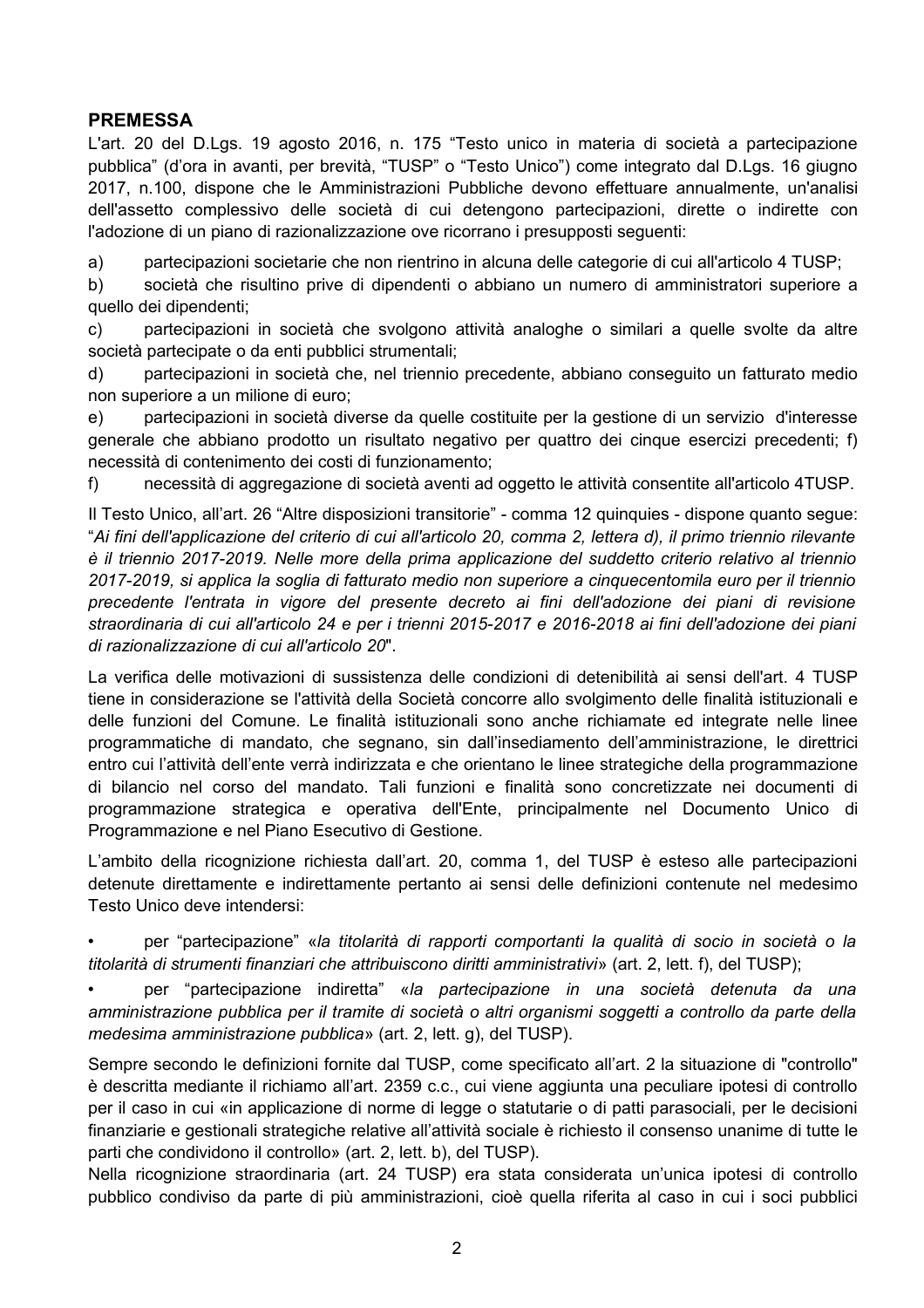condividano il controllo in virtù di norme di legge o patti parasociali che richiedano il consenso unanime dei soci sindacati per le decisioni finanziarie e gestionali strategiche della società. La presente analisi, come quella precedente effettuata nel 2018, tiene conto delle nuove indicazioni interpretative della nozione di "controllo pubblico" scaturite dalle varie deliberazioni della Corte dei Conti.

Anche la Struttura di monitoraggio e controllo delle partecipazioni pubbliche istituita presso il Ministero dell'Economia e delle Finanze ai sensi dell'art. 15 del TUSP, con proprio orientamento del 15.02.2018 avente ad oggetto "Nozione di società a controllo pubblico" ha indicato che "...sia l'interpretazione letterale sia la ratio sottesa alla riforma, nonchè una interpretazione logicosistemica delle disposizioni citate inducono a ritenere che la "Pubblica Amministrazione", quale ente che esercita il controllo, sia stata intesa dal legislatore del TUSP come soggetto unitario, a prescindere dal fatto che, nelle singole fattispecie, il controllo di cui all'art. 2359, comma 1, n. 1), 2) e 3), faccia capo ad una singola Amministrazione o a più Amministrazioni cumulativamente".

Per l'applicazione del parametro di cui all'art. 20, comma 2, lett. d), del TUSP si è fatto riferimento alla nozione di "fatturato" come scaturita dalla Deliberazione n. 54/2017/PAR della Corte dei Conti -Sezione Regionale di Controllo per l'Emilia-Romagna del 28/03/2017 che, alla luce del quadro normativo vigente, ritiene che il termine "fatturato" debba essere inteso quale l'ammontare complessivo dei ricavi da vendite e da prestazioni di servizio realizzati nell'esercizio, integrato degli altri ricavi e proventi conseguiti e al netto delle relative rettifiche. Si tratta, in sostanza, della grandezza risultante dai dati considerati nei numeri 1 e 5 della lettera A) dell'art. 2425 c.c. che, in contrapposizione ai costi dell'attività tipica (costi della produzione, spese commerciali, amministrative e generali), consente di determinare il risultato della gestione caratteristica dell'impresa. Per le società che esercitano in via esclusiva o prevalente l'attività di assunzione di partecipazioni (come la holding Livia Tellus), oltre alla somma dei ricavi delle vendite e delle prestazioni, degli altri ricavi e proventi ordinari, si aggiunge anche quanto definito nella voce interessi attivi e proventi assimilati (lettera C) dell'art. 2425 c.c.). Se nella voce A5) Altri Ricavi del conto economico, sono comprensi i contributi in conto esercizio, ai fini di una loro inclusione per il calcolo del fatturato, viene illustrata la natura di tali poste e le motivazioni.

Il presente documento, ai sensi del comma 4 art.20 TUSP, evidenzia inoltre i risultati conseguiti a seguito dell'attuazione delle ricognizioni precedenti.

Per ogni società partecipata direttamente ed indirettamente dal Comune di Premilcuore alla data del 31 dicembre 2018, sono state predisposte schede con i dati per le verifiche richieste ai fini della revisione periodica (art.20 del D.Lgs 175/2016) e con l'indicazione di eventuali azioni di razionalizzazione.

Per la verifica annuale sono riportate le sequenti informazioni:

- DATI GENERALI DELLA SOCIETA' ANALISI DELLA PARTECIPAZIONE  $1)$ 
	- $\bullet$  . attività
	- presupposti normativi  $\bullet$  .
	- dati di bilancio riclassificati indici di redditività, efficienza, analisi liquidità e solidità  $\bullet$ patrimoniali - immobilizzazioni finanziarie
- **VERIFICA ATTUAZIONE PIANI PRECEDENTI**  $(2)$
- $3)$ **VERIFICA AI SENSI DELL'ART. 20 TUSP** 
	- verifica art.4 TUSP
	- prospetto del fatturato, del risultato di esercizio e dei costi della produzione (compreso costo del personale)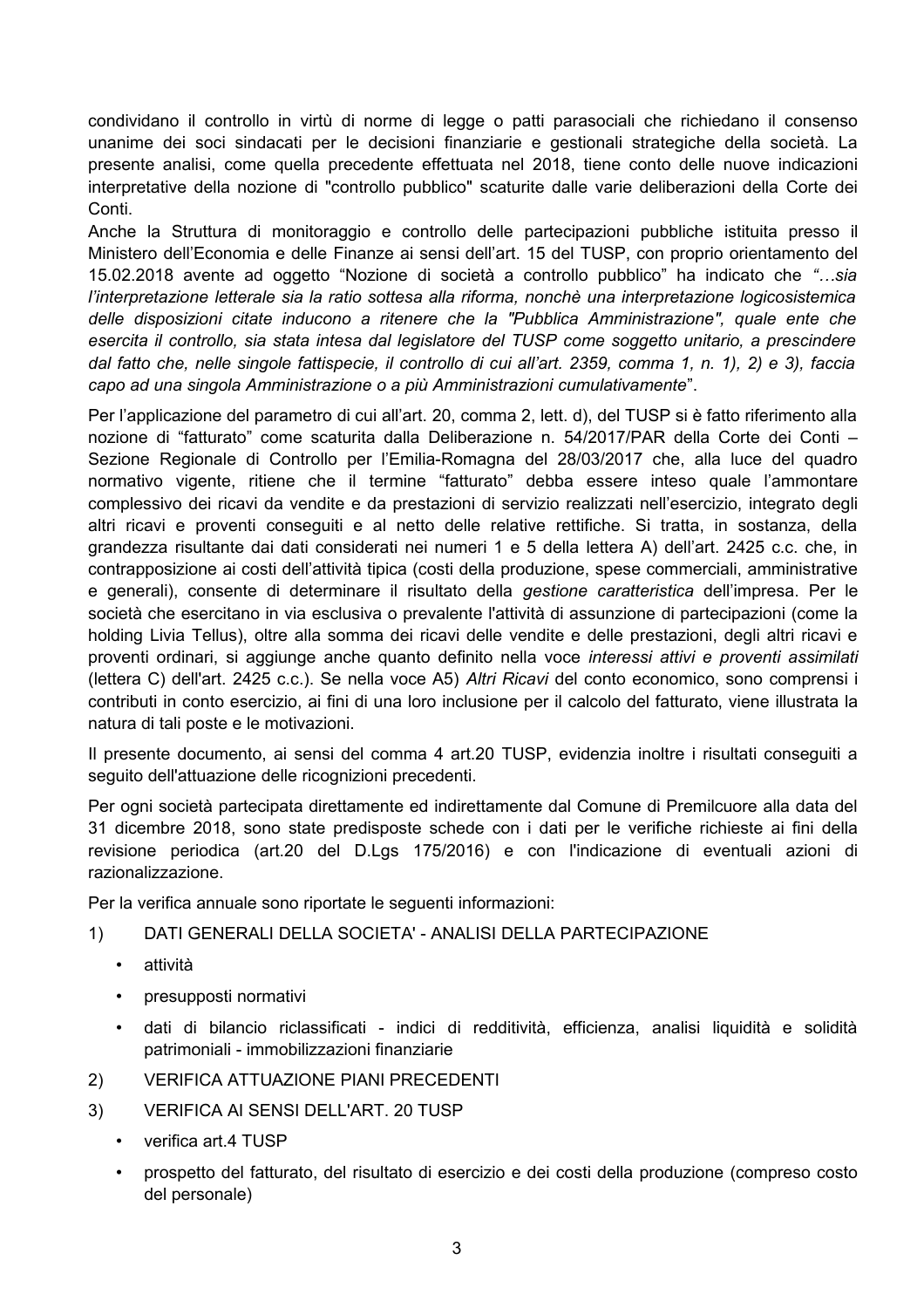- · organo amministrativo e di controllo
- 4) AZIONI PREVISTE
	- · mantenimento della partecipazione o eventuali azioni di razionalizzazione con modalità e tempi di attuazione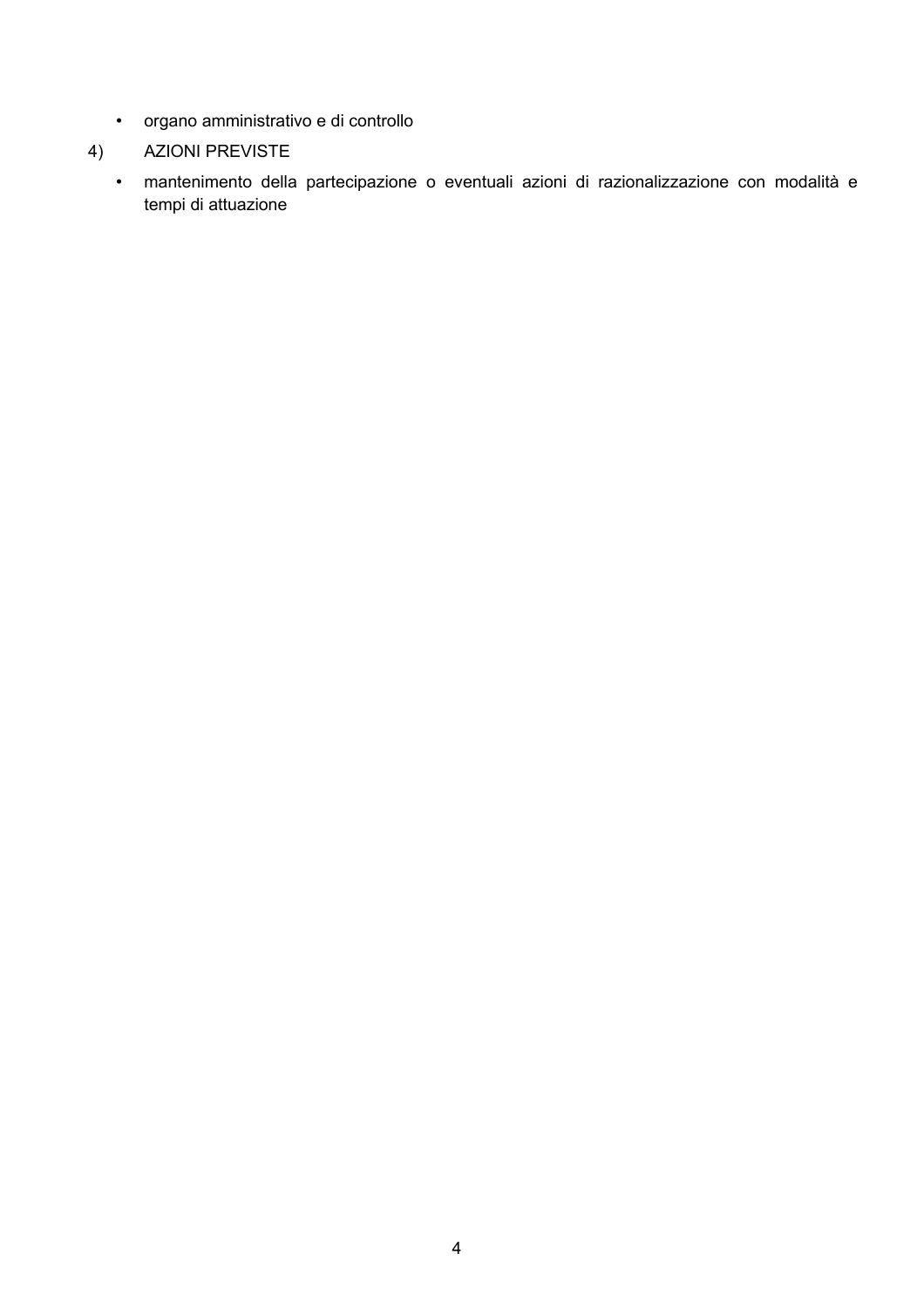# LE PARTECIPAZIONI SOCIETARIE DEL **COMUNE DI PREMILCUORE**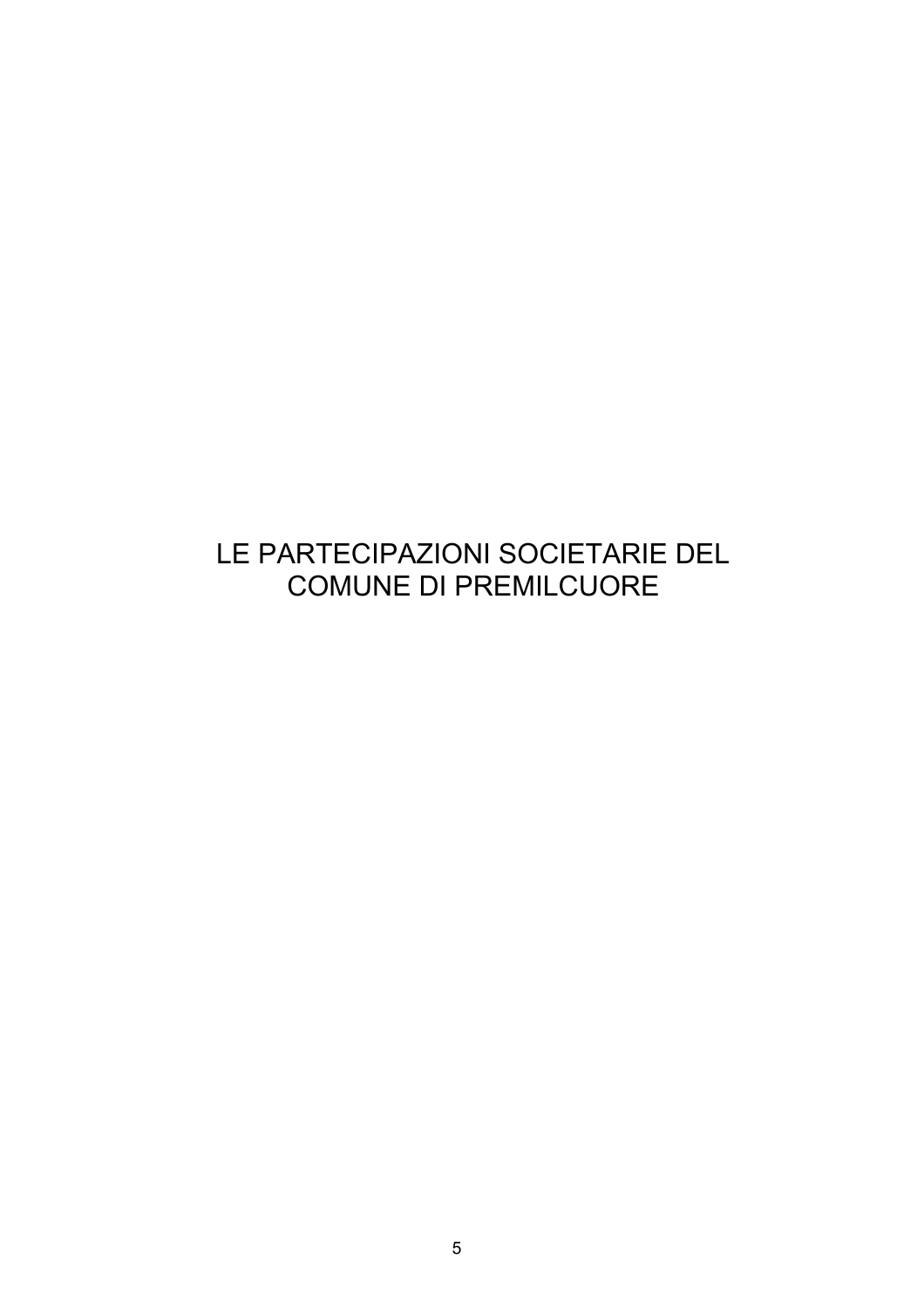# LE PARTECIPAZIONI SOCIETARIE DEL COMUNE DI PREMILCUORE

Al 31 dicembre 2018 il Comune di Premilcuore possedeva partecipazioni nelle seguenti società:

### SOCIETÀ PARTECIPATE DIRETTAMENTE DAL COMUNE DI PREMILCUORE

| Società partecipata                    | Attività                                                                                                                                                                                                                                                                                                                                                                                                          | % di<br>partecipazion<br>(D) |
|----------------------------------------|-------------------------------------------------------------------------------------------------------------------------------------------------------------------------------------------------------------------------------------------------------------------------------------------------------------------------------------------------------------------------------------------------------------------|------------------------------|
| AMR S.R.L. cons.                       | Svolgimento delle funzioni di "Agenzia della mobilità" in materia di trasporto pubblico di<br>persone.                                                                                                                                                                                                                                                                                                            | 0,0200                       |
| Hera S.p.A.                            | Gestione integrata delle risorse idriche ed energetiche e gestione dei servizi ambientali<br>(Società quotata in Borsa)                                                                                                                                                                                                                                                                                           | 0,01297                      |
| Lepida S.c.p.a.                        | Realizzazione e gestione della rete regionale a banda larga delle pubbliche<br>amministrazioni ai sensi dell'art. 9 comma 1 L.R. 11/2004                                                                                                                                                                                                                                                                          | 0,0015                       |
| Livia Tellus Romagna<br>Holding S.p.A. | Holding di gestione delle partecipazioni                                                                                                                                                                                                                                                                                                                                                                          | 0.3723                       |
| Romagna Acque<br>S.p.A.                | Gestione degli impianti, delle reti e dei serbatoi costituenti il complesso acquedottistico<br>denominato "Acquedotto della Romagna", che trae origine dalla derivazione di acque<br>pubbliche presenti nel territorio, nonché di altre opere, infrastrutture, impianti, afferenti al<br>servizio di captazione, adduzione e distribuzione primaria quale fornitore all'ingrosso del<br>servizio idrico integrato | 0.0075                       |

### SOCIETÀ PARTECIPATE DA LIVIA TELLUS ROMAGNA HOLDING S.p.A. - (PARTECIPAZIONI INDIRETTE)

| Società partecipata            | Attività                                                                                                                                                                                                                                                                                                                                                                                                          | % di<br>partecipazione<br>della holding |
|--------------------------------|-------------------------------------------------------------------------------------------------------------------------------------------------------------------------------------------------------------------------------------------------------------------------------------------------------------------------------------------------------------------------------------------------------------------|-----------------------------------------|
| <b>ALEA Ambiente</b><br>S.p.A. | Organizzazione e gestione dei servizi pubblici di raccolta, di trasporto nonché di<br>recupero, valorizzazione, intermediazione e commercio dei rifiuti urbani e<br>assimilabili, nonché, più in generale, la produzione e fornitura di servizi nel settore<br>ambientale                                                                                                                                         | 100                                     |
| Fiera di Forlì S.p.A.          | Organizzazione di manifestazioni fieristiche, convegni e altre attività nell'ambito del<br>quartiere fieristico                                                                                                                                                                                                                                                                                                   | 31,19800                                |
| Forlifarma S.p.A.              | Gestione farmacie comunali                                                                                                                                                                                                                                                                                                                                                                                        | 100                                     |
| FMI S.r.I.                     | Gestione delle aree di sosta a pagamento, pianificazione, programmazione e<br>gestione della mobilità integrata a Forlì, con emissione di permessi per accesso e/o<br>sosta nel centro storico, gestione servizio calore pulito e realizzazione impianti<br>fotovoltaici                                                                                                                                          | 100                                     |
| HERA S.p.A.                    | Gestione integrata delle risorse idriche ed energetiche e gestione dei servizi<br>ambientali (Società quotata in Borsa)                                                                                                                                                                                                                                                                                           | 1,20559                                 |
| Romagna Acque<br>S.p.A.        | Gestione degli impianti, delle reti e dei serbatoi costituenti il complesso<br>acquedottistico denominato "Acquedotto della Romagna", che trae origine dalla<br>derivazione di acque pubbliche presenti nel territorio, nonché di altre opere,<br>infrastrutture, impianti, afferenti al servizio di captazione, adduzione e distribuzione<br>primaria quale fornitore all'ingrosso del servizio idrico integrato | 16.06800                                |
| SAPIR S.p.A.                   | Esercizio di impresa portuale rivolta ad ogni attività di imbarco, sbarco, deposito e<br>movimentazione con ogni modalità di merci in genere del porto di Ravenna                                                                                                                                                                                                                                                 | 0,17540                                 |
| Start Romagna S.p.A.           | Gestione del servizio trasporto pubblico locale                                                                                                                                                                                                                                                                                                                                                                   | 17,44870                                |
| Techne Soc. Cons. a<br>r.l.    | Progettazione e realizzazione di attività di formazione professionale corsuale                                                                                                                                                                                                                                                                                                                                    | 50                                      |
| Unica Reti S.p.A.              | Amministrazione e gestione di reti ed impianti afferenti ai servizi del ciclo idrico<br>integrato e del gas                                                                                                                                                                                                                                                                                                       | 51,42560                                |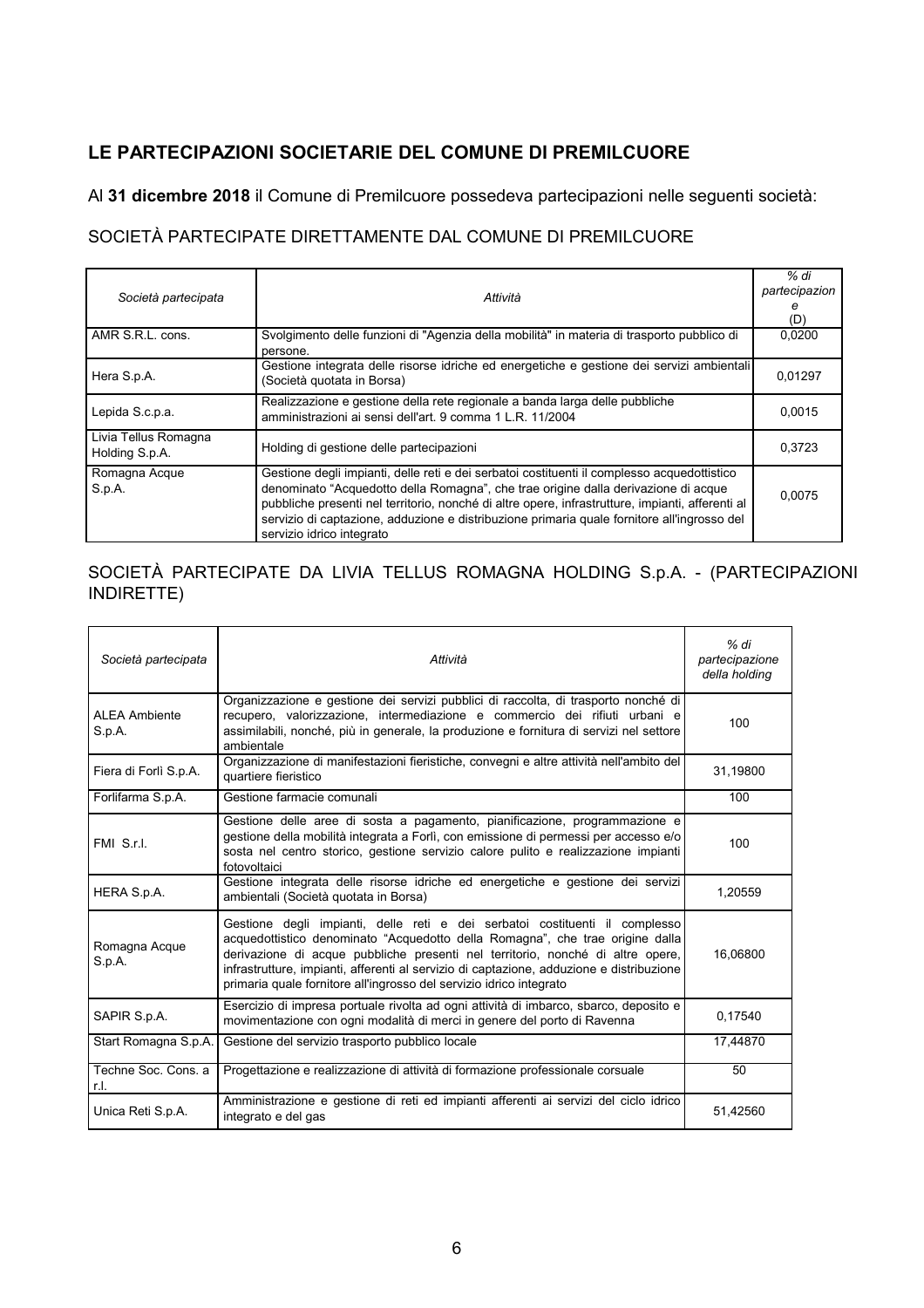### ALTRE PARTECIPAZIONI INDIRETTE

| Società<br>partecipata  | Attività                                                                                                                                                                                                                                                                                                                                                                                                                   | Denominazione della società<br>tramite   | % di partecipazione<br>della società tramite |
|-------------------------|----------------------------------------------------------------------------------------------------------------------------------------------------------------------------------------------------------------------------------------------------------------------------------------------------------------------------------------------------------------------------------------------------------------------------|------------------------------------------|----------------------------------------------|
| Plurima S.p.A.          | Promozione.<br>progettazione,<br>qestione<br>e.<br>compatibilmente con le norme di<br>settore,<br>realizzazione di infrastrutture e sistemi per la<br>derivazione, adduzione e distribuzione di acque ad<br>usi plurimi al fine di soddisfare la domanda.                                                                                                                                                                  | Romagna Acque società<br>delle fonti spa | 32,28 %                                      |
| Romagna Acque<br>S.p.A. | Gestione degli impianti, delle reti e dei serbatoi<br>costituenti il complesso acquedottistico denominato<br>"Acquedotto della Romagna", che trae origine dalla<br>derivazione di acque pubbliche presenti nel territorio,<br>nonché di altre opere, infrastrutture, impianti,<br>afferenti al servizio di captazione, adduzione e<br>distribuzione primaria quale fornitore all'ingrosso del<br>servizio idrico integrato | Unica Reti S.p.A.                        | 0,3637 %                                     |
| HERA S.p.A.             | integrata delle<br>Gestione<br>idriche<br>edl<br>risorse<br>energetiche e gestione dei servizi<br>ambientali<br>(Società quotata in Borsa)                                                                                                                                                                                                                                                                                 | Unica Reti S.p.A.                        | 0,0001846 %                                  |

 $(D)$  = partecipazione diretta

 $(1)$  = partecipazione indiretta

In riferimento alle società partecipate direttamente ed indirettamente tramite la holding Livia Tellus, considerando le definizioni contenute nell'art. 2 del TUSP e quanto indicato nelle premesse a questo documento, è stata predisposta la seguente tabella per l'individuazione delle società in house, quotate e controllate:

| <b>PARTECIPATE COMUNE DI</b><br><b>PREMILCUORE</b> | Diretta<br>(D)<br>Indiretta<br>(1) | quotate | in house | controllate |
|----------------------------------------------------|------------------------------------|---------|----------|-------------|
| Alea Ambiente spa                                  |                                    |         | X        | X           |
| AMR srl cons.                                      | D                                  |         |          |             |
| Fiera di Forlì SpA                                 |                                    |         |          |             |
| FMI S.r.I.                                         |                                    |         | X        | X           |
| Forlifarma S.p.A.                                  |                                    |         | X        | X           |
| HERA S.p.A.                                        | D/I                                | X       |          |             |
| Lepida ScpA                                        | D                                  |         | X        | X           |
| Livia Tellus Romagna Holding S.p.A.                | D                                  |         | X        | X           |
| Romagna Acque società delle fonti S.p.A.           | D/I                                |         | X        | X           |
| SAPIR-Porto intermodale Ravenna S.p.A.             |                                    |         |          |             |
| Start Romagna S.p.A.                               |                                    |         |          |             |
| TECHNE Soc.Cons. a r.l.                            |                                    |         |          | X           |
| Unica Reti S.p.A.                                  |                                    |         |          | X           |
| Plurima S.p.A.                                     |                                    |         |          |             |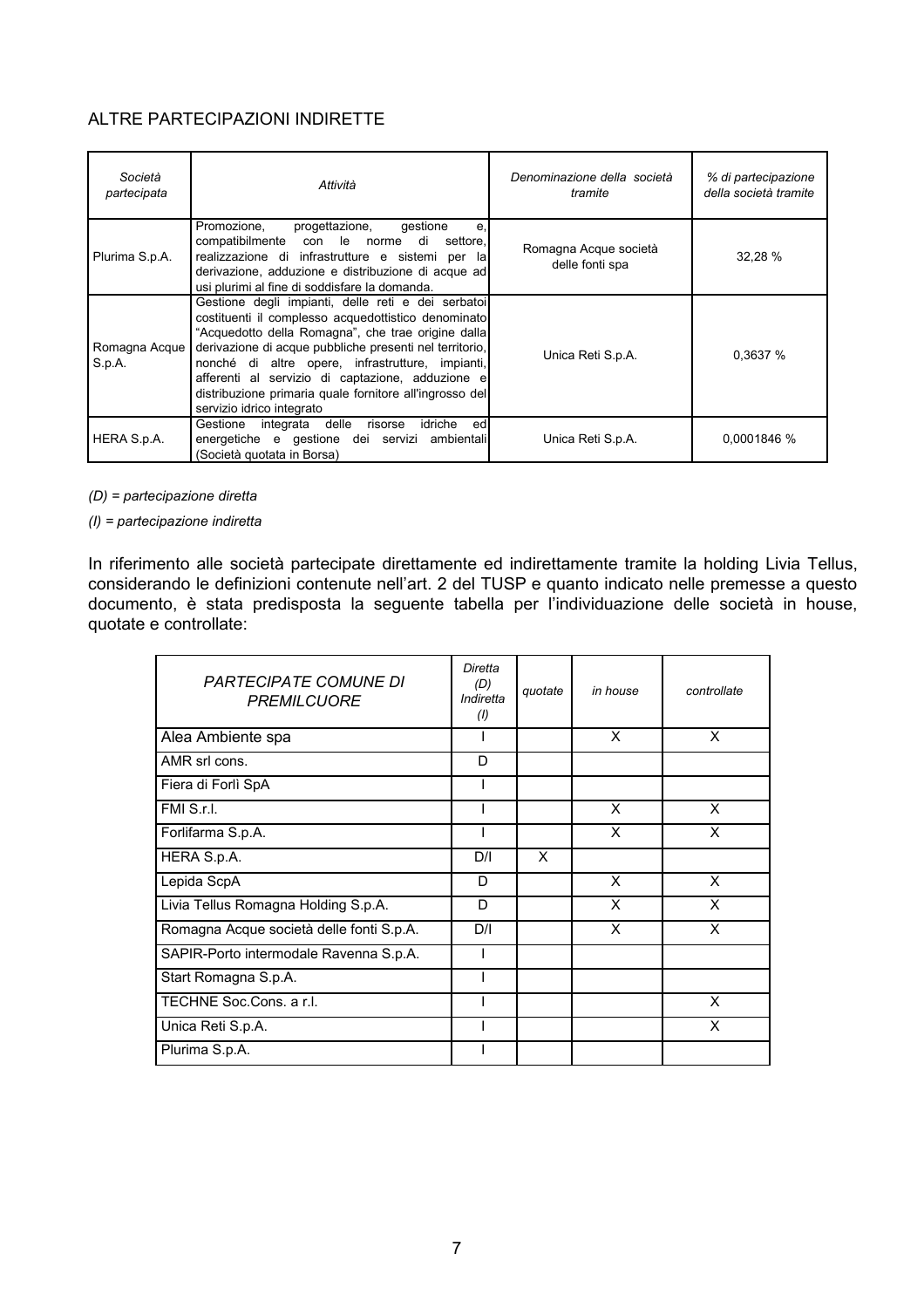### SINTESI ESITO DELLA PRECEDENTE RAZIONALIZZAZIONE PERIODICA DELLE PARTECIPAZIONI 2018 ART. 20 TUSP PARTECIPAZIONI DETENUTE AL 31.12.2017

Deliberazione di Consiglio Comunale n. 42 del 17.12.2018 "RAZIONALIZZAZIONE PERIODICA 2018 DELLE PARTECIPAZIONI PUBBLICHE DETENUTE AL 31.12.2017 - ART.20 D.LGS.175/2016"

|                                                | partecipazione<br>Diretta (D) o<br>Indiretta (I) | Mantenimento<br>senza azioni di<br>razionalizzazione | azioni di razionalizzazione                                                                                                                                | Sintesi esito ricognizione<br>precedente *                                                                   |
|------------------------------------------------|--------------------------------------------------|------------------------------------------------------|------------------------------------------------------------------------------------------------------------------------------------------------------------|--------------------------------------------------------------------------------------------------------------|
| Alea Ambiente SpA                              |                                                  | $\overline{\mathbf{X}}$                              |                                                                                                                                                            |                                                                                                              |
| AMR s.r.l. cons.                               | D                                                | $\overline{\mathbf{x}}$                              |                                                                                                                                                            |                                                                                                              |
| ATR Soc. Cons. a r.l.                          | D                                                |                                                      | dismissione                                                                                                                                                | Dismessa                                                                                                     |
| Fiera di Forlì SpA                             |                                                  |                                                      | contenimento costi di<br>funzionamento: in corso di<br>attuazione la realizzazione<br>completa del piano di<br>ristrutturazione aziendale<br>entro il 2019 | In corso di attuazione il piano di<br>ristrutturazione aziendale e<br>aggiornamento del piano<br>pluriennale |
| Forlì Città Solare srl (FCS)                   |                                                  |                                                      | in corso di<br>perfezionamento<br>fusione per incorporazione<br>in FMI entro 31.12.18                                                                      | Dismessa<br><b>ATTUATA</b><br>la fusione per incorporazione                                                  |
| Forlì Mobilità Integrata srl<br>(FMI)          |                                                  |                                                      | in corso di<br>perfezionamento<br>fusione per incorporazione<br>di FCS entro 31.12.18                                                                      | ATTUATA la fusione per<br>incorporazione                                                                     |
| Forlifarma SpA                                 | I                                                | $\overline{\mathbf{x}}$                              |                                                                                                                                                            |                                                                                                              |
| Hera SpA                                       | D/I                                              | $\overline{\mathbf{x}}$                              |                                                                                                                                                            |                                                                                                              |
| Lepida SpA                                     | D                                                | $\boldsymbol{\mathsf{X}}$                            |                                                                                                                                                            |                                                                                                              |
| Livia Tellus Romagna<br><b>Holding SpA</b>     | $\overline{D}$                                   | $\overline{\mathbf{x}}$                              |                                                                                                                                                            |                                                                                                              |
| Romagna<br>Acque<br>società<br>delle fonti SpA | D/I                                              | $\boldsymbol{\mathsf{X}}$                            |                                                                                                                                                            |                                                                                                              |
| intermodale<br>SAPIR-Porto<br>Ravenna SpA      | $\overline{1}$                                   | $\overline{\mathbf{x}}$                              |                                                                                                                                                            |                                                                                                              |
| <b>START Romagna SpA</b>                       |                                                  | $\boldsymbol{\mathsf{X}}$                            |                                                                                                                                                            |                                                                                                              |
| Techne Soc. Consortile a<br>r.l.               | ı                                                | $\overline{\mathbf{x}}$                              |                                                                                                                                                            |                                                                                                              |
| Unica Reti SpA                                 | I                                                | $\overline{\mathbf{x}}$                              |                                                                                                                                                            |                                                                                                              |
| Plurima spa                                    |                                                  |                                                      | Contenimento costi di<br>funzionamento:<br>azzeramento dei<br>compensi agli<br>amministratori entro<br>2019                                                | Definito l'azzeramento dei<br>compensi per il consiglio<br>di amministrazione.                               |

\* Il dettaglio è presente nelle schede delle società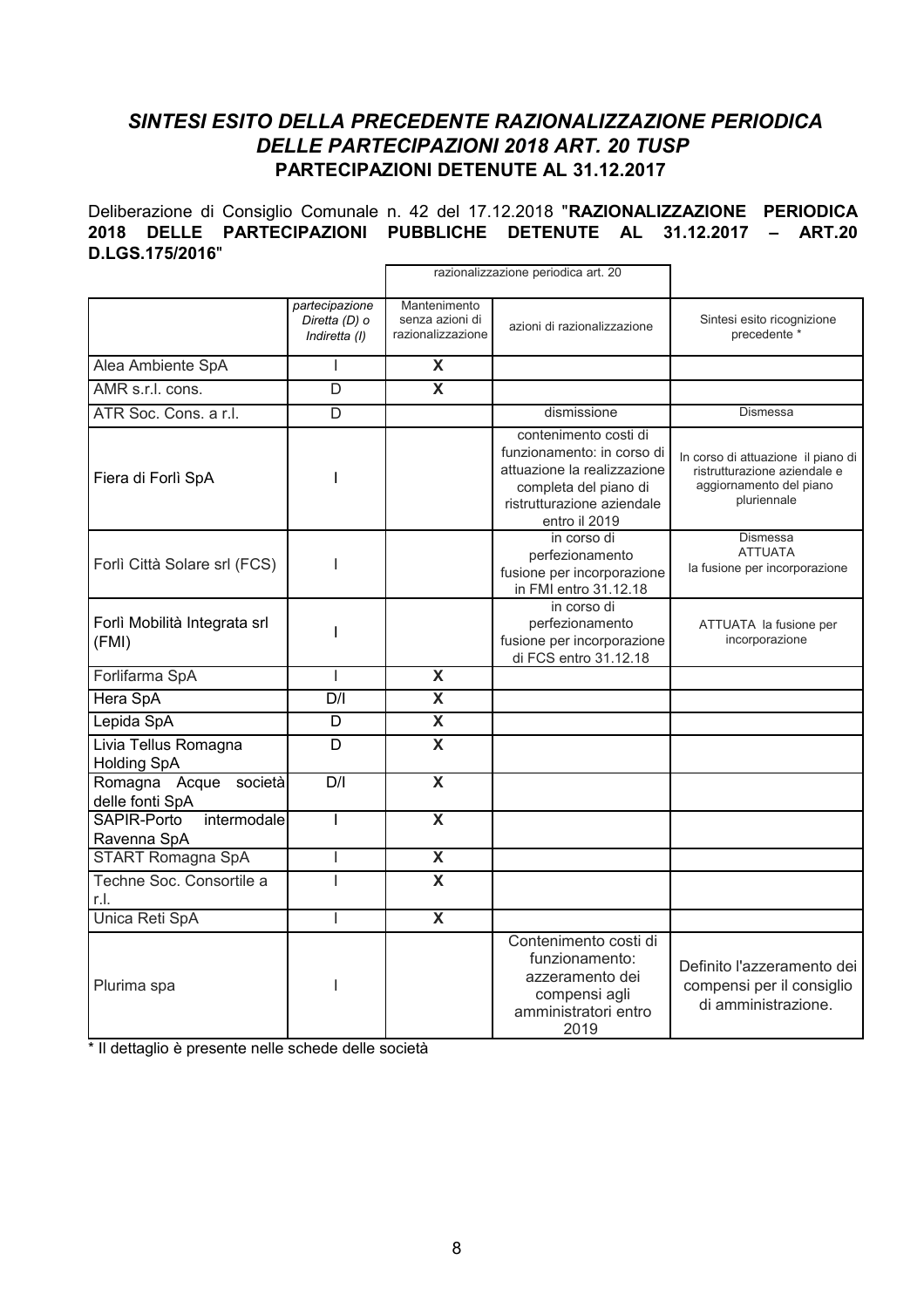### SINTESI ESITO RICOGNIZIONE PERIODICA PARTECIPAZIONI DETENUTE AL 31.12.2018

|                                       |                                                  |                                                      | razionalizzazione periodica art. 20                                                                                                                                                                                                                                                              |
|---------------------------------------|--------------------------------------------------|------------------------------------------------------|--------------------------------------------------------------------------------------------------------------------------------------------------------------------------------------------------------------------------------------------------------------------------------------------------|
|                                       | partecipazione<br>Diretta (D) o<br>Indiretta (I) | Mantenimento<br>senza azioni di<br>razionalizzazione | azioni di razionalizzazione *                                                                                                                                                                                                                                                                    |
| Alea Ambiente SpA                     |                                                  | X                                                    |                                                                                                                                                                                                                                                                                                  |
| AMR s.r.l. cons.                      | D                                                | X                                                    |                                                                                                                                                                                                                                                                                                  |
| Fiera di Forlì SpA                    |                                                  |                                                      | Contenimento costi di<br>funzionamento: completamento<br>riorganizzazione aziendale entro il<br>2020 e Sinergie con altri poli<br>fieristici regionali cui farà seguito<br>la riprogrammazione degli eventi e<br>la ristrutturazione aziendale se-<br>condo un piano industriale ag-<br>qiornato |
| FMI srl                               |                                                  | X                                                    |                                                                                                                                                                                                                                                                                                  |
| Forlifarma SpA                        |                                                  | X                                                    |                                                                                                                                                                                                                                                                                                  |
| Hera SpA                              | D/I                                              | X                                                    |                                                                                                                                                                                                                                                                                                  |
| Lepida Scpa                           | D                                                | X                                                    |                                                                                                                                                                                                                                                                                                  |
| Livia Tellus Romagna Holding SpA      | D                                                | X                                                    |                                                                                                                                                                                                                                                                                                  |
| Romagna Acque società delle fonti SpA | D/I                                              | X                                                    |                                                                                                                                                                                                                                                                                                  |
| SAPIR-Porto intermodale Ravenna SpA   |                                                  | X                                                    |                                                                                                                                                                                                                                                                                                  |
| START Romagna SpA                     |                                                  | X                                                    |                                                                                                                                                                                                                                                                                                  |
| Techne Soc. Consortile a r.l.         |                                                  | X                                                    |                                                                                                                                                                                                                                                                                                  |
| Unica Reti SpA                        |                                                  | X                                                    |                                                                                                                                                                                                                                                                                                  |
| Plurima spa                           |                                                  | X                                                    |                                                                                                                                                                                                                                                                                                  |

\* Il dettaglio è presente nelle schede delle società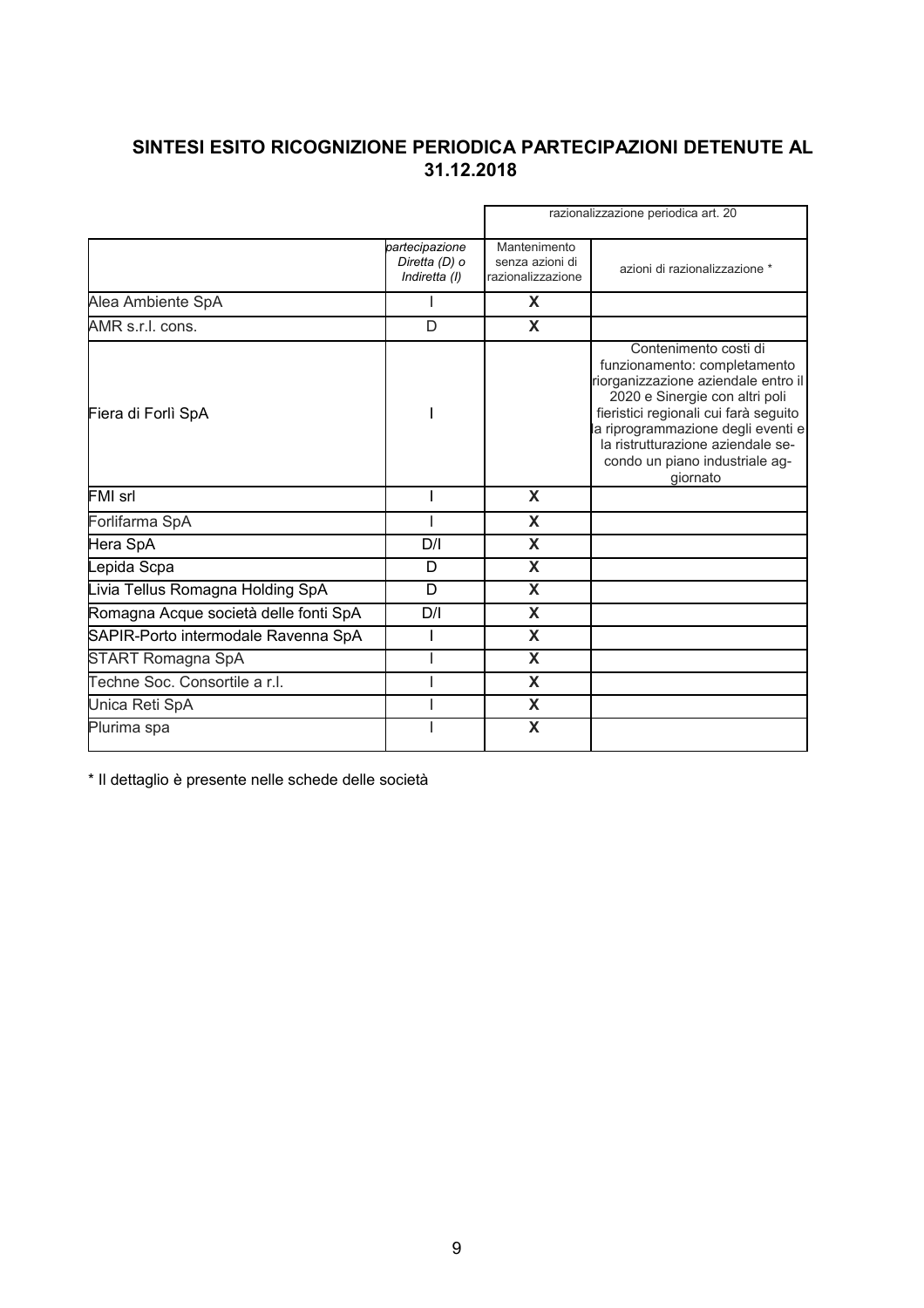# **SCHEDE DI DETTAGLIO**

- ANALISI PARTECIPAZIONE - VERIFICA ATTUAZIONE PIANI PRECEDENTI ART. 24 E ART.20 TUSP - ANALISI PARTECIPAZIONE ART.20 COMMA 2 **TUSP - AZIONI PREVISTE**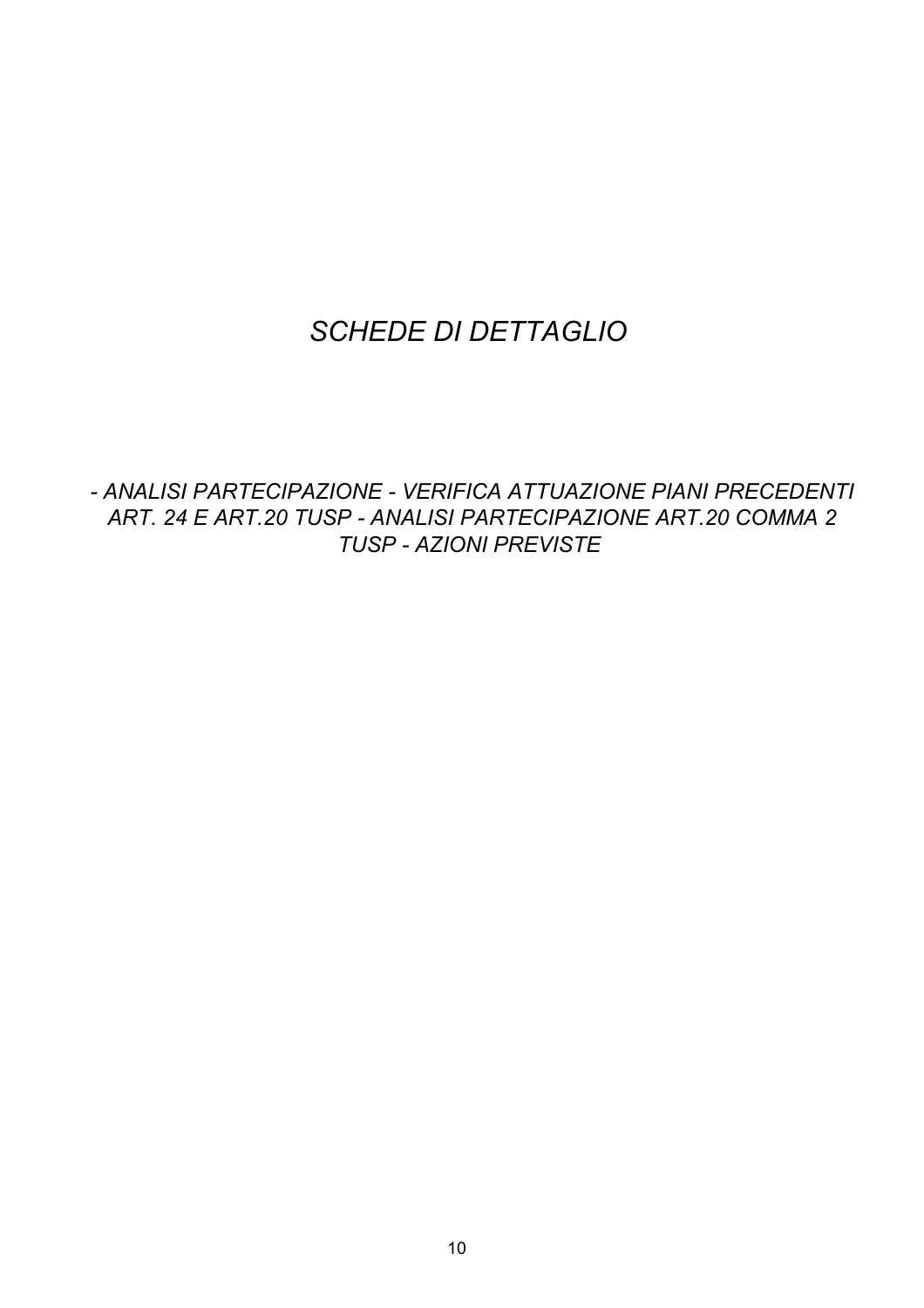### Partecipazione del Comune di Premilcuore: 0.0200%

# 1) ANALISI DELLA PARTECIPAZIONE

La Società ha per oggetto lo svolgimento, nell'ambito territoriale romagnolo, di tutte le funzioni di Agenzia della Mobilità previste dalle norme di legge vigenti e dalle funzioni amministrative spettanti agli enti soci in materia di trasporto publico delle persone da essi eventualmente delegatele. L'ambito territoriale romagnolo è costituito dall'insieme dei tre bacini territoriali delle provincie di Forlì-Cesena (a sua volta costituite dai due sotto-bacini territoriali distinti di Forlì e di Cesena), Rimini e

### **PRESUPPOSTI NORMATIVI**

Ravenna.

La L.R. n. 9 del 25/07/2013 e in particolare l'art 23, comma 4, così come modificato dall'art.27, comma 1, della L.R. n.17 del 18/07/2014, prevede che Province e Comuni, al fine di semplificare la governance del sistema, devono attuare la fusione delle Agenzie Locali per la mobilità in coerenza con gli ambiti sovrabacinali definiti dalla Regione Emilia Romagna.

Il Comune di Premilcuore con deliberazione di Consiglio Comunale n. 69 del 28/11/2014, ha approvato il progetto di aggregazione, delle tre Agenzie per il TPL operanti nelle province di Forlì-Cesena. Rimini e Ravenna in un'Agenzia unica del TPL di ambito romagnolo e la successiva scissione parziale e proporzionale di ATR Srl consortile finalizzata all'apporto del ramo dedicato al TPL nell'Agenzia unica.

In data 16 gennaio 2017 gli amministratori delle tre agenzie locali per la mobilità di Forlì-Cesena, Ravenna e Rimini hanno firmato l'atto di scissione parziale e proporzionale delle società "ATR srl consortile". "Agenzia Mobilità provincia di Rimini - AM srl consortile" a favore della beneficiaria preesistente "Ambra - agenzia per la mobilità per il bacino di Ravenna srl". Come previsto da tale atto, per effetto della scissione dal 01.03.2017 l'agenzia Ambra di Ravenna ha assunto il ruolo di Agenzia di ambito sovra-bacinale Romagna come previsto dalla D.G.R. n. 908/2012 e ha modificato la propria denominazione in "AGENZIA MOBILITA' ROMAGNOLA - AMR SRL CONSORTILE".

La quota di partecipazione del Comune di Premilcuore in AMR è 0,02% del capitale sociale pari ad €  $20.00.$ 

La società ha assunto le funzioni dal 01.03.2017 a conclusione del processo di fusione, i soci sono tutti i Comuni delle provincie di Forlì-Cesena (a sua volta costituite dai due sotto-bacini territoriali distinti di Forlì e di Cesena), Rimini e Ravenna e le Provincie dei tre bacini territoriali.

Nessuno dei soci possiede singolarmente la maggioranza del capitale della società, o è titolare di una situazione prevista dall'art. 2359 c.c. (influenza dominante). I soci pubblici non hanno alcun vincolo di operare in senso congiunto. Occorre altresì tenere conto che i soci pubblici non sono portatori di esigenze omogenee ma di istanze diverse, ciascuno con una rappresentanza di interessi pubblici specifici.

Si sostiene la non riconducibilità a società in controllo pubblico ai sensi del TUSP essendosi verificata in concreto l'assenza dei presupposti individuati per l'esistenza del controllo pubblico congiunto.

### RAPPORTI ECONOMICI. CONTRATTI O CONVENZIONI

A.M.R. ha acquisito, a partire dal 1° marzo 2017, i contratti di servizio vigenti a tale data nei bacini di Forlì-Cesena e Rimini, oltre a mantenere la gestione di quello in vigore nel bacino provinciale di

Ravenna. Nel corso dell'assemblea del 7 luglio 2017 è stato approvato l'inizio dell'iter per la procedura di gara per l'affidamento della gestione servizi di TPL. Il primo passo di tale procedura è stato la pubblicazione nella Gazzetta ufficiale dell'Unione europea dell'Avviso di pre-informazione, ai sensi dell'articolo 7 comma 2 del Regolamento (CE) N. 1370/2007 del Parlamento Europeo e del Consiglio del 23 ottobre 2007 relativo ai servizi pubblici di trasporto di passeggeri su strada e per ferrovia (che abroga i regolamenti del Consiglio (CEE) n. 1191/69 e (CEE) n. 1107/70).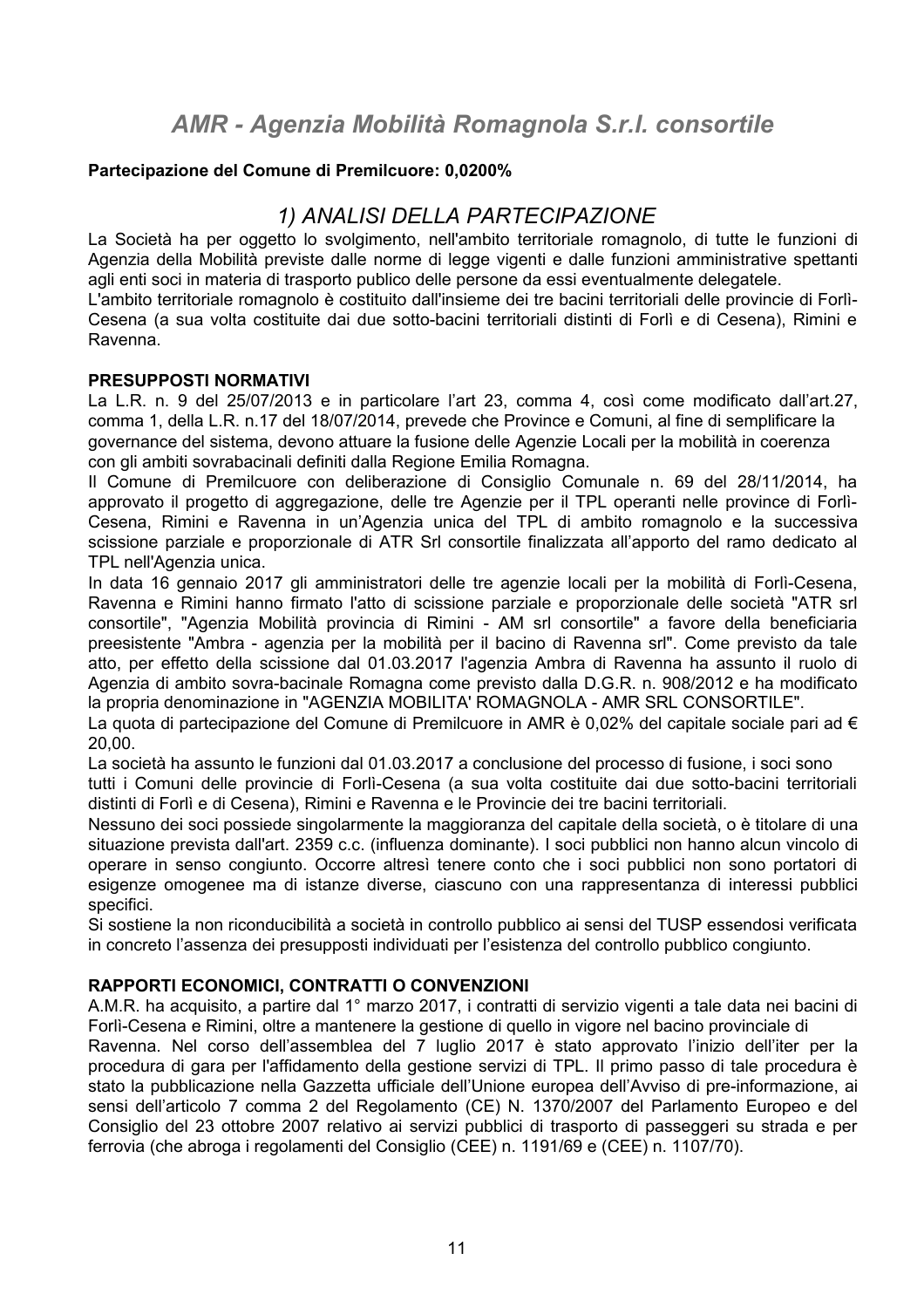### **ANALISI DATI DI BILANCIO**

(Atto di trasformazione con efficacia dal 01/03/2017)

|                       | 2017      | 2018      |
|-----------------------|-----------|-----------|
| Capitale di dotazione | 100.000   | 100.000   |
| I Patrimonio netto    | 3.266.356 | 3.303.486 |

| <b>Risultato d'esercizio</b>                           | 533.031    | 37.131                |
|--------------------------------------------------------|------------|-----------------------|
| Imposte d'esercizio                                    | $-29.374$  | $-14.540$             |
| Risultato prima delle imposte                          | 562.405    | 51.671                |
| Saldo proventi e oneri straordinari                    | 0          | O                     |
| Saldo proventi e oneri finanziari                      | 3.223      | 3.301                 |
| Differenza tra valori e costi di produzione (EBIT)     | 559.182    | 48.370                |
| Ammortamenti e accantonamenti                          | $-5.751$   | $-288.409$            |
| <b>Margine operativo (EBITDA)</b>                      | 564.933    | 336.779               |
| Costi di produzione al netto di ammortamenti e accant. | 51.109.681 | 56.973.283            |
|                                                        |            |                       |
| Valore della produzione                                |            | 51.674.614 57.310.062 |

| Struttura patrimoniale    |            |                         |
|---------------------------|------------|-------------------------|
| <b>ATTIVITA'</b>          | 2017       | 2018                    |
| Attività a breve          | 21.114.903 | 16.936.357              |
| Immobilizzazioni          | 20.822     | 92.809                  |
| <b>Capitale investito</b> |            | 21.135.725   17.029.166 |
| <b>PASSIVITA'</b>         | 2017       | 2018                    |
| Passività a breve         | 17.476.443 | 13.074.309              |
| Passività a m/l + TFR     | 392.926    | 651.371                 |
| Patrimonio netto          | 3.266.356  | 3.303.486               |

| Indici di redditività                                                     | 2017      | 2018      |
|---------------------------------------------------------------------------|-----------|-----------|
| ROE - Redditività del capitale proprio                                    | 16,32%    | 1,12%     |
| Risultato d'esercizio/Patrimonio netto                                    |           |           |
| ROI - Redditività del capitale investito Risultato operativo              | 2,66%     | 0,32%     |
| (EBIT)/Capitale investito                                                 |           |           |
| Indici di efficienza                                                      | 2017      | 2018      |
| ROS - Redditività delle vendite                                           | 204,84%   | 7,67%     |
| Risultato operativo/Ricavi netti di vendita (al netto dei ricavi diversi) |           |           |
| Analisi situazione di liquidità                                           | 2017      | 2018      |
| Liquidità generale                                                        | 1,21      | 1,30      |
| Attività a breve/Passività a breve                                        |           |           |
| Capitale circolante netto                                                 | 3.638.460 | 3.862.048 |
| Attività a breve - Passività a breve                                      |           |           |
| Analisi di solidità patrimoniale                                          | 2017      | 2018      |
| Grado di indebitamento globale                                            | 5,47      | 4,15      |
| (Passività a breve + Passività medio lungo termine)/Patrimonio netto      |           |           |
| Indice di copertura immobilizz.                                           | 1.265,05  | 90,47     |
| Patrimonio netto/Immobilizzazioni                                         |           |           |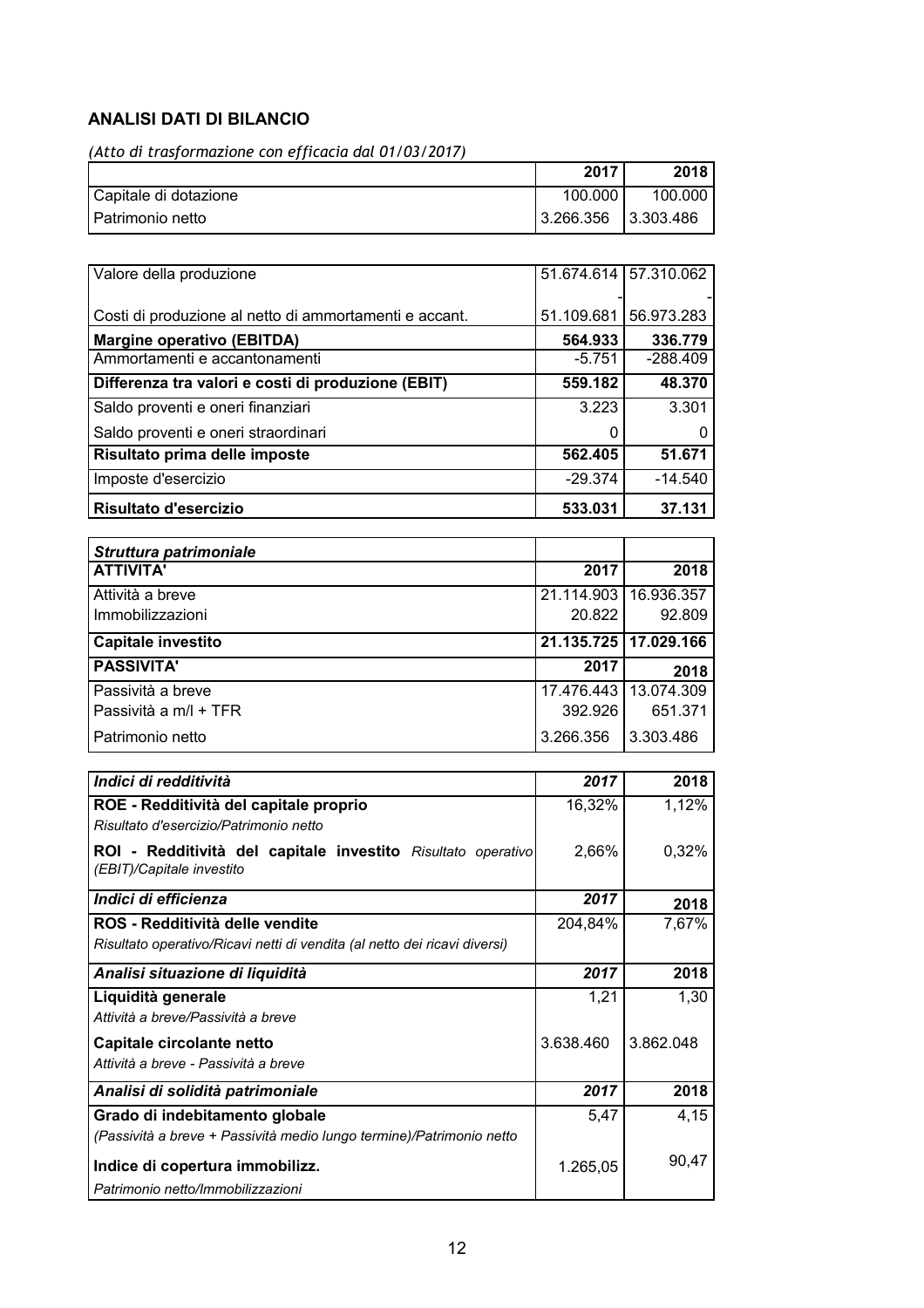# 2) VERIFICA ATTUAZIONE PIANO PRECEDENTE ART.20 TUSP

RELAZIONE SULL'ATTUAZIONE DEL PIANO DI RAZIONALIZZAZIONE 2018 (art. 20 TUSP) Con la Deliberazione di Consiglio Comunale n. 42 del 17.12.2018 "RAZIONALIZZAZIONE PERIODICA 2018 DELLE PARTECIPAZIONI PUBBLICHE DETENUTE AL 31.12.2017 - ART.20 D.LGS.175/2016" è stato approvato il mantenimento della partecipazione nella società senza interventi di razionalizzazione.

|                  | partecipazione<br>Diretta (D) o<br>Indiretta (I) | Mantenimento<br>senza azioni di<br>razionalizzazione | azioni di razionalizzazione |
|------------------|--------------------------------------------------|------------------------------------------------------|-----------------------------|
| AMR s.r.l. cons. |                                                  |                                                      |                             |

# 3) VERIFICA ART. 20 COMMA 2 D.LGS. N. 175/2016

| - verifica art.4 -                                                                                                                                                                                                                                                                                                                                                                                                                              | art. $4$ .co.1<br>- servizi<br>strett, ne-<br>cessari per<br>finalità<br>istituzionali | art.4. $co.2$<br>lett.a) -<br>servizio di<br>interesse<br>generale | art.4.co.2<br>$lett.b) e c$ ) -<br>progett.e<br>realizz.<br>opera<br>pubblica | art. $4$ .co. $2$<br>$lett.d$ ) - beni<br>o servizi<br>strumentali<br>all'ente | art.4.co.<br>$2$ lett.e)<br>- servizi<br>di<br>committel<br>nza |
|-------------------------------------------------------------------------------------------------------------------------------------------------------------------------------------------------------------------------------------------------------------------------------------------------------------------------------------------------------------------------------------------------------------------------------------------------|----------------------------------------------------------------------------------------|--------------------------------------------------------------------|-------------------------------------------------------------------------------|--------------------------------------------------------------------------------|-----------------------------------------------------------------|
| La società<br>oggetto lo svolgimento,<br>ha per<br>nell'ambito territoriale romagnolo di tutte le funzioni<br>di Agenzia della mobilità previste dalle norme di<br>legge vigenti e quindi di tutte le funzioni<br>amministrative spettanti agli enti soci in materia di<br>trasporto pubblico di persone. Dal 1.3.17 la società<br>ha assunto il ruolo di Agenzia di Ambito<br>sovrabacinale Romagna come previsto dalla<br>  D.G.R.n.908/2012. | X                                                                                      |                                                                    |                                                                               | X                                                                              |                                                                 |

Il 01/03/2017 è diventato efficace l'atto di scissione parziale e proporzionale delle società del TPL a favore della società già esistente "AMBRA" e nel medesimo atto la società è stata trasformata in A.M.R. s.r.l. consortile. Per tale motivo il bilancio 2016 e i bilanci 2017-2018 non sono comparabili in quanto relativi a due situazioni diverse.

| anno | <b>VALORE DELLA</b><br><b>PRODUZIONE</b> | 1) di cui ricavi delle<br>vendite | 5) di cui altri ricavi | 5) di cui contributi<br>in c/esercizio e<br>c/impianti | 2) variaz.<br>di<br>cui<br>delle rimanenze,<br>3) dei lavori, 4)<br>increm.lav.int. |
|------|------------------------------------------|-----------------------------------|------------------------|--------------------------------------------------------|-------------------------------------------------------------------------------------|
| 2018 | 57.310.062,00                            | 630.332,00                        | 2.226.469.00           | 54.453.261,00                                          |                                                                                     |
| 2017 | 51.674.614,00                            | 272.990,00                        | 1.530.998,00           | 49.870.626.00                                          |                                                                                     |
| 2016 | 15.873.780,00                            | 99.022.00                         | 328.708.00             | 15.446.050.00                                          |                                                                                     |

| media fatturato<br>2016-2018 | fatturato     | anno |
|------------------------------|---------------|------|
| 41.619.485,33                | 57.310.062,00 | 2018 |
|                              | 51.674.614,00 | 2017 |
|                              | 15.873.780,00 | 2016 |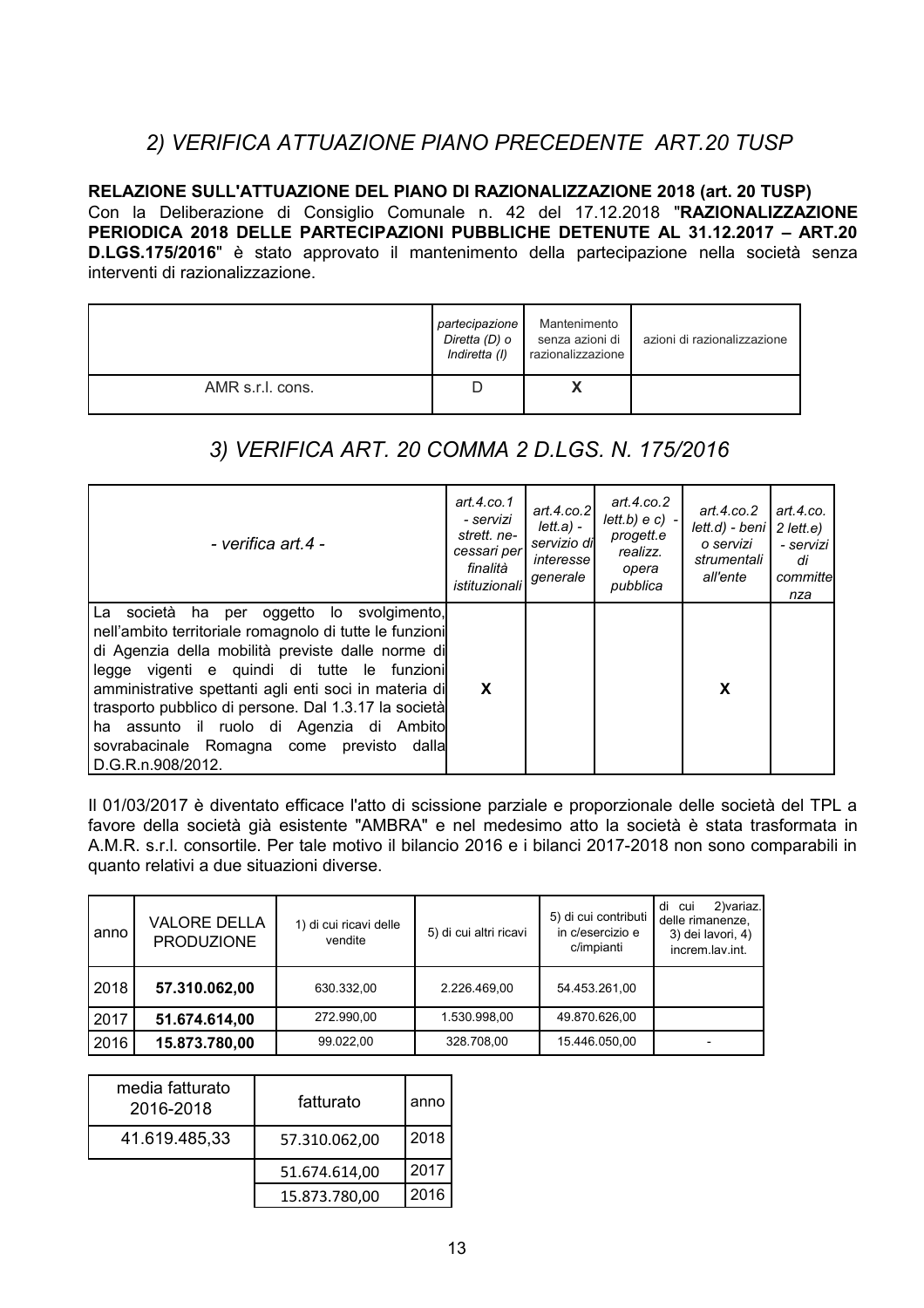| anno | fatturato senza<br>contributi in<br>c/esercizio | media fatturato<br>2016-2018 |
|------|-------------------------------------------------|------------------------------|
| 2018 | 2.856.801,00                                    | 1.696.173,00                 |
| 2017 | 1.803.988,00                                    |                              |
| 2016 | 427.730,00                                      |                              |

| Risultato di esercizio i | Risultato di esercizio | 2016  | Risultato di esercizio I Risultato di esercizio I | Risultato di esercizio |
|--------------------------|------------------------|-------|---------------------------------------------------|------------------------|
| 2014                     | 2015                   |       | 2017                                              | 2018                   |
| 5.288                    | 30.457                 | 3.203 | 533.031                                           | 37.131                 |

| anno | <b>COSTI DELLA</b><br><b>PRODUZIONE</b><br>lett. B) conto<br>economico | di cui costi per ser-<br>vizi voce B7 conto<br>economico | di cui costo perso-<br>nale voce B9 conto<br>economico | di cui<br>accantonamento<br>per rischi<br>voce B12 conto<br>economico |
|------|------------------------------------------------------------------------|----------------------------------------------------------|--------------------------------------------------------|-----------------------------------------------------------------------|
| 2018 | 57.261.692                                                             | 53.501.821                                               | 1.147.040                                              | 270.000                                                               |
| 2017 | 51.115.432                                                             | 48.404.275                                               | 1.033.571                                              |                                                                       |
| 2016 | 15.883.232                                                             | 15.275.150                                               | 252.655                                                | 2.000                                                                 |

| personale<br>dipendente<br>numero<br>medio | numero dei<br>componenti<br>dell'organo di | compensi dei<br>componenti<br>dell'organo di<br>ammnistrazione<br>amministrazione come da nota inte-<br>grativa | numero dei<br>componenti<br>controllo | compensi dei com-<br>ponenti dell'organo di<br>dell'organo di controllo come da nota<br>integrativa |
|--------------------------------------------|--------------------------------------------|-----------------------------------------------------------------------------------------------------------------|---------------------------------------|-----------------------------------------------------------------------------------------------------|
| 19                                         |                                            | 20.500,00                                                                                                       |                                       | 10.500,00                                                                                           |

# 4) AZIONI PREVISTE

Dato atto del rispetto dei parametri richiesti dall'art. 20 comma 2 TUSP (con le precisazioni come sopra indicato) si prevede di mantenere la partecipazione nella società senza interventi di razionalizzazione, in quanto svolge attività strettamente necessaria per il perseguimento delle finalità istituzionali dell'Ente, considerato lo svolgimento, nell'ambito territoriale romagnolo, di tutte le funzioni di Agenzia della mobilità previste dalle norme di legge vigenti e di tutte le funzioni amministrative spettanti agli enti soci in materia di trasporto pubblico di persone.

La società ha assunto le funzioni dal 1.3.2017 a conclusione del processo di fusione attuato a seguito di quanto definito dalla L.R. n. 9 del 25/07/2013, e in particolare dall'art 23, comma 4, così come modificato dall'art.27, comma 1, della L.R. n.17 del 18/07/2014, che prevedeva che Province e Comuni, al fine di semplificare la governance del sistema, dovevano attuare la fusione delle Agenzie Locali per la mobilità in coerenza con gli ambiti sovrabacinali definiti dalla Regione Emilia Romagna. Il Comune di Premilcuore con deliberazione di Consiglio Comunale N. 69 del 28/11/2014, ha approvato il progetto di aggregazione, delle tre Agenzie per il TPL operanti nelle province di Forlì-Cesena, Rimini e Ravenna in un'Agenzia unica del TPL di ambito romagnolo.

I soci sono tutti i Comuni delle provincie di Forlì-Cesena (a sua volta costituite dai due sotto-bacini territoriali distinti di Forlì e di Cesena), Rimini e Ravenna e le Provincie dei tre bacini territoriali.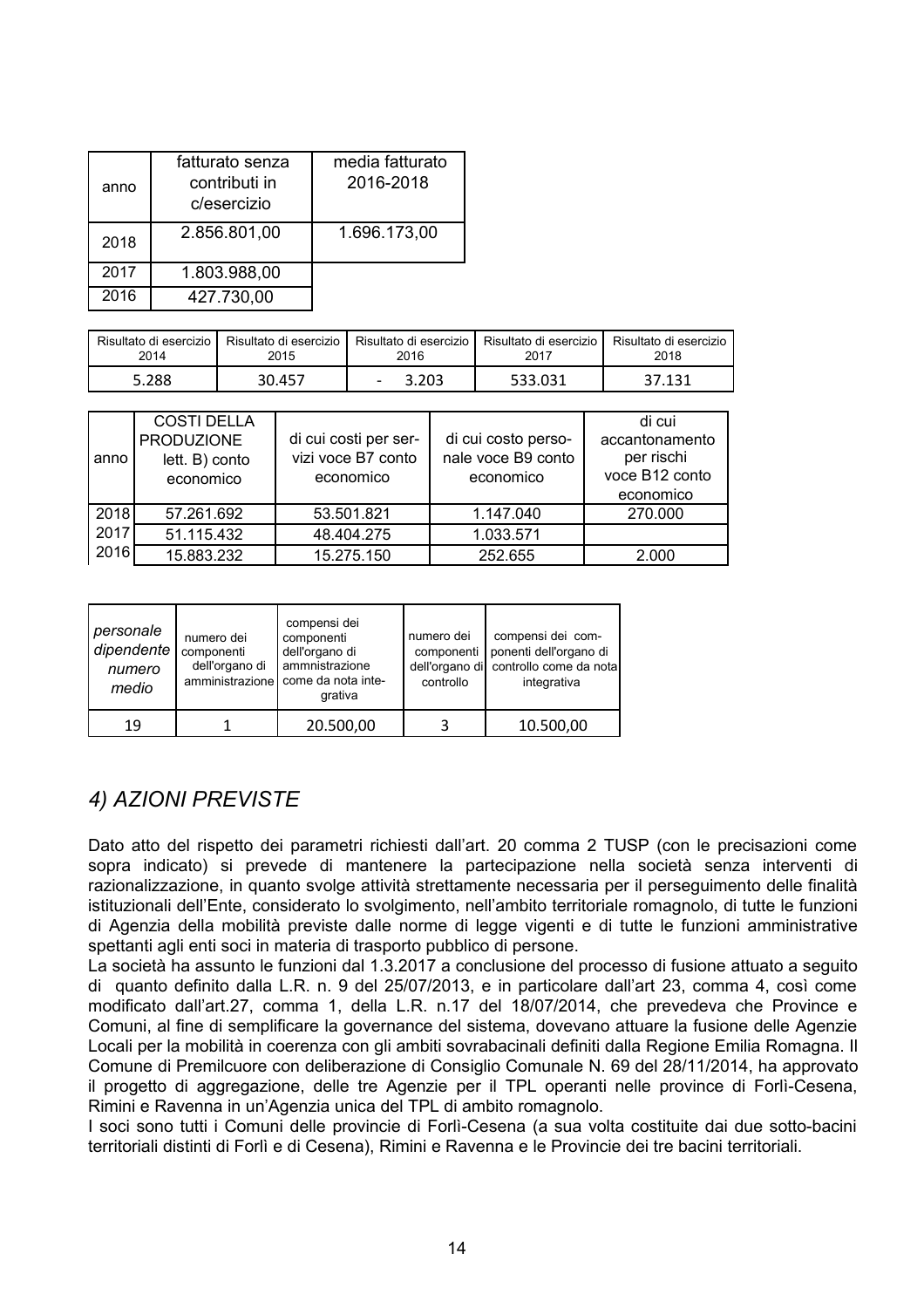### **HERA S.p.A.** (Società quotata in Borsa)

#### **COMPAGINE SOCIETARIA**

Patto soci pubblici 47,60% **Flottante** 52.40% (azionariato al 30/06/2019-sito web Hera)

Il capitale sociale al 31 dicembre 2018, pari a 1.489.538.745 euro è costituito da 1.489.538.745 azioni ordinarie del valore nominale di 1 euro cadauna e risulta interamente versato.

Quota di partecipazione diretta 0.013%

Quota di partecipazione di Livia Tellus Romagna Holding S.p.A. 1,20559% Quota di partecipazione di Unica Reti spa 0,0001846%

# 1) ANALISI DELLA PARTECIPAZIONE

### **ATTIVITA'**

Gestione integrata delle risorse idriche ed energetiche e gestione dei servizi ambientali. Il Gruppo Hera svolge numerose attività nell'ambito dei servizi pubblici locali:

- gas, comprendente i servizi di distribuzione e vendita di gas metano e GPL, teleriscaldamento e gestione calore;
- energia elettrica, relativo ai servizi di produzione, distribuzione e vendita di energia elettrica;
- ciclo idrico integrato, comprendente i servizi di acquedotto, depurazione e fognatura;  $\bullet$
- ambiente, relativo ai servizi di raccolta, trattamento e smaltimento rifiuti;  $\bullet$
- altri servizi, comprendente i servizi di illuminazione pubblica, telecomunicazione e altri servizi minori.

### **PRESUPPOSTI NORMATIVI**

Hera nasce in data 1 novembre 2002 da una rilevante operazione di concentrazione aziendale che ha interessato 11 società di gestione dei servizi pubblici locali dell'Emilia Romagna rappresentate da AMF (Faenza), AMI (Imola), AMIR (Rimini), AREA (Ravenna), ASC (Cesenatico), SEABO (Bologna), SIS (S. Giovanni in Marignano), Talauria (Imola), TEAM (Lugo) e UNICA (Forlì-Cesena), cui si sono successivamente aggiunte GEAT (Riccione) e AGEA (Ferrara) – con il duplice obiettivo di migliorare la qualità dei servizi al cittadino nei settori dell'energia, del ciclo idrico integrato e dei servizi ambientali e di creare contemporaneamente valore per gli azionisti.

Nel giugno del 2003 la società ha portato a termine una privatizzazione parziale della sua compagine azionaria, con il collocamento in Borsa del 44,5% del capitale e la conseguente trasformazione da società interamente detenuta dagli enti locali a società mista a capitale pubblico-privato. Con deliberazione consiliare n. 20 del 19/08/2002 si è approvata l'operazione di integrazione societaria tra le società del Perimetro Romagnolo (tra cui UNICA S.p.A.) e SEABO S.p.A., di guotazione in borsa e la proposta di struttura societaria e organizzativa di HERA S.p.A., dando atto che le operazioni di integrazione societaria approvate sono contraddistinte da un carattere di continuità nel rapporto di servizio pubblico. Si dava atto, altresì, che l'organizzazione dei servizi pubblici locali a mezzo della società HERA S.p.A., così come risultante dall'integrazione societaria dei rami scissi di UNICA S.p.A., nonché a mezzo di una società operativa territoriale (SOT) da costituirsi e maggioritariamente controllata da HERA S.p.A., risponde all'interesse pubblico e garantisce comunque, per quanto necessario, il controllo indiretto da parte degli Enti locali soci.

Con deliberazione di Consiglio Comunale n. 44 del 29/11/2008, si è valutato il presupposto al mantenimento della partecipazione ai sensi dell'art. 3, comma 27, della L. 244/2007 (Legge Finanziaria 2008) in quanto l'attività della società è considerata attività di azienda multiservice; prevalgono i servizi di interesse generale a rilevanza economica.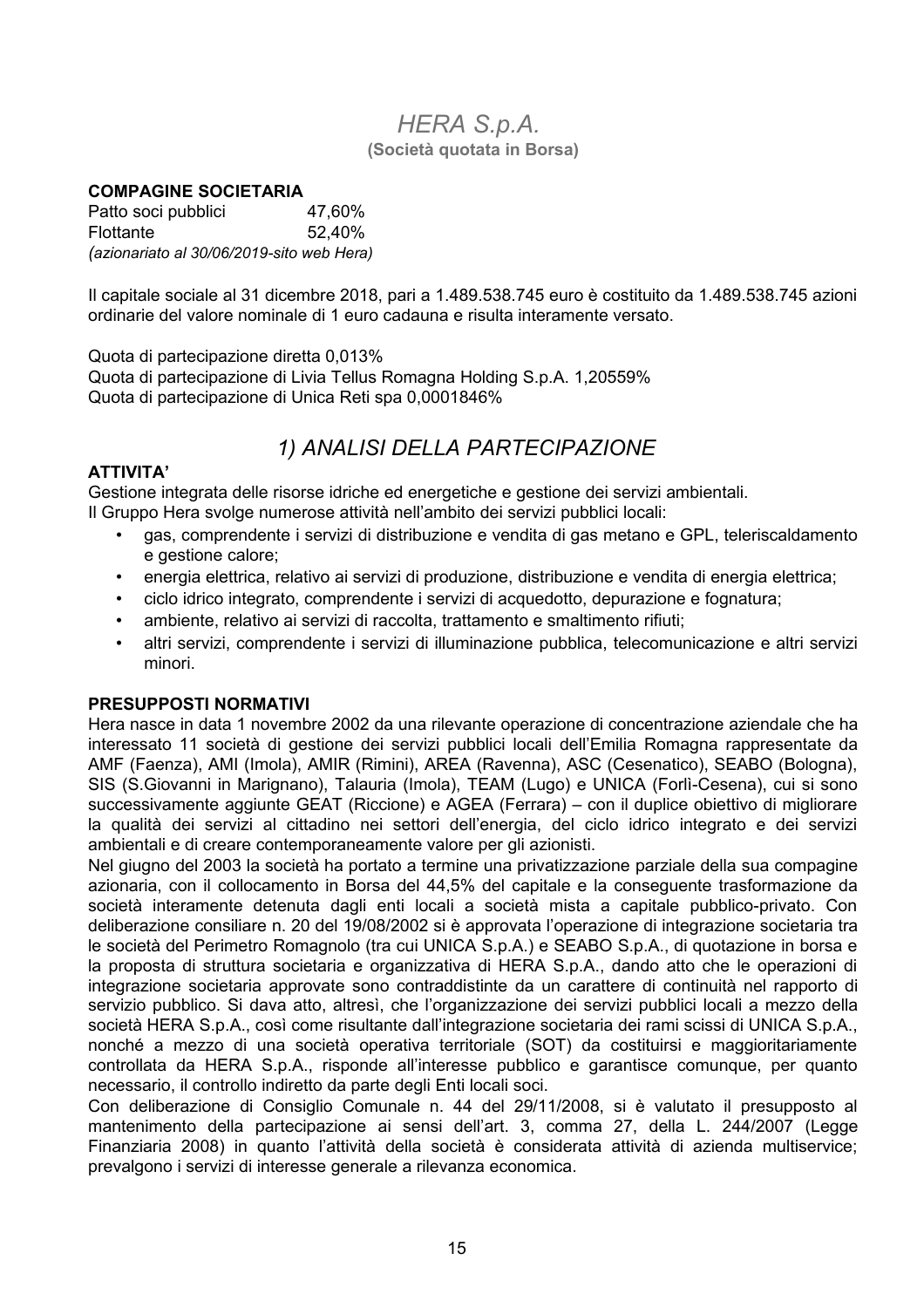### **DATI DI BILANCIO**

| anno | risultato di<br>esercizio | Patrimonio<br>netto | Capitale sociale | Valore della<br>produzione | costi della<br>produzione | indebitamento<br>lett.D stato<br>patrimoniale |
|------|---------------------------|---------------------|------------------|----------------------------|---------------------------|-----------------------------------------------|
| 2018 | 195.139.030               | 2.335.175.923       | .489.538.745     | 1.394.014.460              | 1.286.387.857             | 3.781.655.189                                 |
| 2017 | 170.415.559               | 2.313.277.515       | .489.538.745     | 1.383.200.009              | 1.284.137.767             | 3.771.512.342                                 |

| Evoluzione                              | 2018    | 2017    | 2016    | 2015    | 2014    |
|-----------------------------------------|---------|---------|---------|---------|---------|
| Numero azioni emesse (mln)              | 1.489.5 | 1.489.5 | 1.489,5 | 1.489.5 | 1.489,5 |
| Valore nominale $(\epsilon)$            | 1.0     | 1.0     | 1.0     | 1.0     | 1.0     |
| Patrim. netto (mln $\epsilon$ )         | 2.846,7 | 2.706.0 | 2.562,1 | 2.503.0 | 2.459,0 |
| Prezzo del titolo (al 31/12)            | 2.673   | 2.929   | 2.188   | 2.444   | 1,952   |
| Capitalizzazione di mkt (mld€ al 31/12) | 3.982,1 | 4.363,4 | 3.258,6 | 3.639,6 | 2.908,0 |

# 2) VERIFICA ATTUAZIONE PIANI PRECEDENTI ART.24 E ART.20 TUSP

### RELAZIONE SULL'ATTUAZIONE DEL PIANO DI RAZIONALIZZAZIONE STRAORDINARIO (ART.24 TUSP) - Deliberazione di Consiglio Comunale n. 28 del 25.09.2017)

Il Comune intende mantenere la relativa partecipazione, sia direttamente che per il tramite di Livia Tellus Romagna Holding SpA.

|             | partecipate<br>dirette % | partecipate<br>indirette %<br>LTRH | manteni-<br>mento sen-<br>za interventi<br>di razio-<br>nalizzazione | razionalizza<br>zione:<br>conteniment<br>o costi | razionalizza<br>zione:<br>cessio-<br>ne/alienazi<br>one quote | razionaliz<br>zazio-<br>ne:<br>liquidazio<br>ne | razionaliz-<br>zazione:<br>fusio-<br>ne/incorpo<br>razione |
|-------------|--------------------------|------------------------------------|----------------------------------------------------------------------|--------------------------------------------------|---------------------------------------------------------------|-------------------------------------------------|------------------------------------------------------------|
| HERA S.p.A. | 0,01297                  | 0,00450                            | X                                                                    |                                                  |                                                               |                                                 |                                                            |

### RELAZIONE SULL'ATTUAZIONE DEL PIANO DI RAZIONALIZZAZIONE 2018 (art. 20 TUSP)

Con la Deliberazione di Consiglio Comunale n. 42 del 17.12.2018 "RAZIONALIZZAZIONE PERIODICA 2018 DELLE PARTECIPAZIONI PUBBLICHE DETENUTE AL 31.12.2017 - ART.20 D.LGS.175/2016" è stato confermato quanto definito nel precedente piano di razionalizzazione straordinario, il Comune intende mantenere la relativa partecipazione, sia direttamente che indirettamente tramite la holding.

|          | partecipazione  <br>Diretta (D) o<br>Indiretta (I) | Mantenimento<br>senza azioni di<br>razionalizzazione | azioni di razionalizzazione |
|----------|----------------------------------------------------|------------------------------------------------------|-----------------------------|
| Hera SpA | D/I                                                | $\boldsymbol{\mathcal{N}}$                           |                             |

### 3) VERIFICA ART. 20 COMMA 2 D.LGS. N. 175/2016

| - verifica art.4 -                                                                                                                                                                                                                                 | art.4.co.1 -<br>servizi<br>strett, ne-<br>cessari per l<br>finalità<br>istituzionali | art. $4$ .co. $2$<br>$lett.a) - ser-$<br>vizio di<br>interesse<br>qene-<br>rale | art.4. $co.2$<br>lett.b) e c)<br>- progett.e  <br>realizz.<br>opera<br>pubblica | art.4.co.2<br>lett.d) -<br>beni o<br>servizi<br>strumentali l<br>all'ente | art.4. $co.2$<br>lett.e.<br>servizi di<br>committenza |
|----------------------------------------------------------------------------------------------------------------------------------------------------------------------------------------------------------------------------------------------------|--------------------------------------------------------------------------------------|---------------------------------------------------------------------------------|---------------------------------------------------------------------------------|---------------------------------------------------------------------------|-------------------------------------------------------|
| E' una società multiservizi quotata in borsa;<br>prevalente l'attività di servizi di<br>interessel<br>generale a rilevanza economica che rientrano<br>nei compiti istituzionali dell'Ente (SII, gas,<br>teleriscaldamento, illuminazione pubblica) | X                                                                                    | X                                                                               |                                                                                 |                                                                           |                                                       |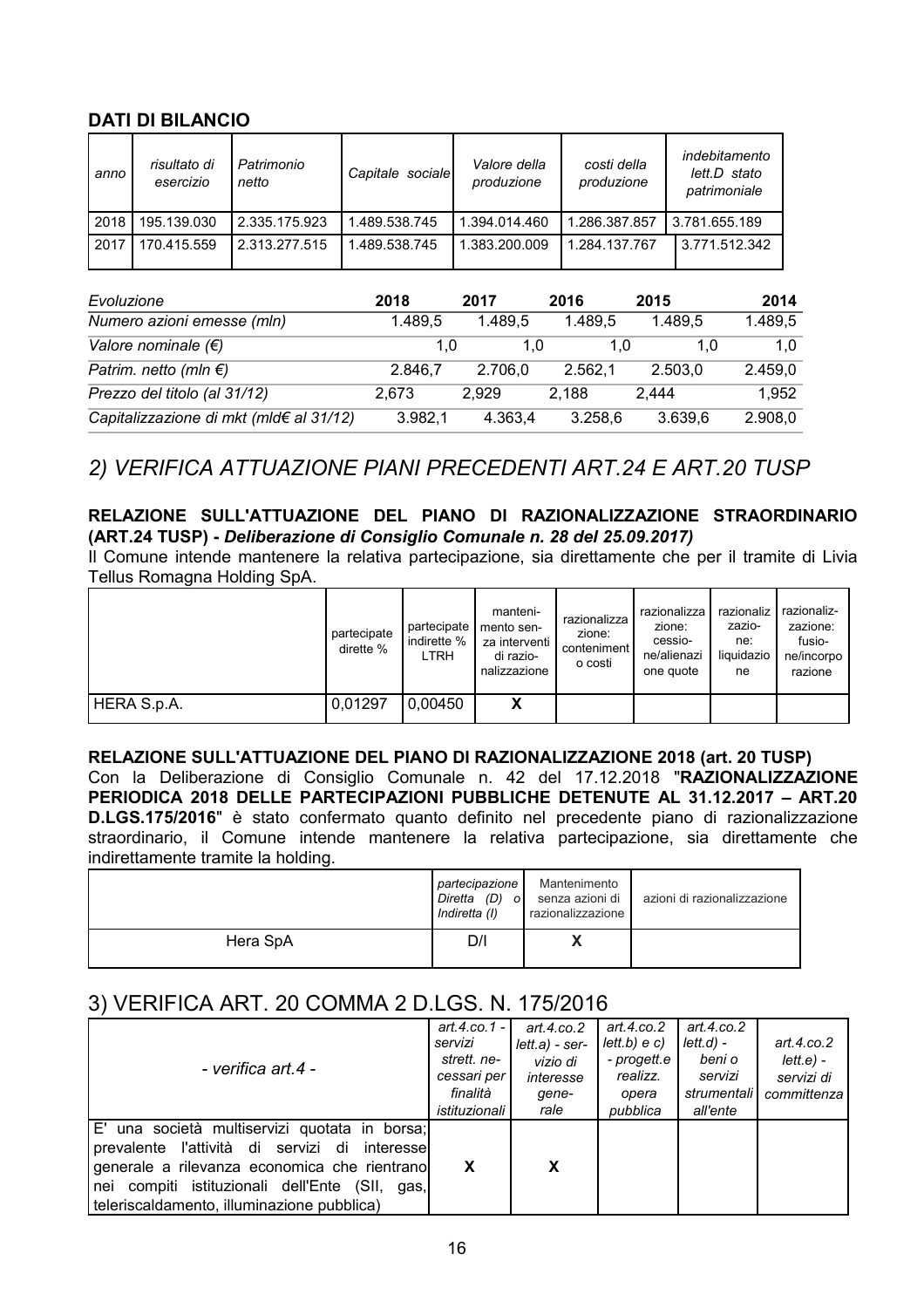| anno | <b>VALORE DELLA</b><br><b>PRODUZIONE</b> | 1) di cui ricavi delle<br>vendite | 5) di cui altri ricavi | 5) di cui contributi<br>in c/esercizio e<br>c/impianti | di cui<br>2)<br>variaz.<br>delle rimanenze,<br>3)<br>dei<br>lavori, 4)<br>increm.lav.int. |
|------|------------------------------------------|-----------------------------------|------------------------|--------------------------------------------------------|-------------------------------------------------------------------------------------------|
|      | 2018   1.394.014.460,00                  | 1.219.744.256.00                  | 171.049.695.00         |                                                        | 3.220.509.00                                                                              |
| 2017 | 1.383.200.009,00                         | 1.223.902.412,00                  | 155.036.788,00         |                                                        | 4.260.809,00                                                                              |
| 2016 | 1.477.499.428,00                         | 1.281.073.355,00                  | 195.357.386,00         |                                                        | 1.068.687,00                                                                              |

| media fatturato<br>2016-2018 | fatturato        | anno |
|------------------------------|------------------|------|
| 1.415.387.964,00             | 1.390.793.951,00 | 2018 |
|                              | 1.378.939.200,00 | 2017 |
|                              | 1.476.430.741,00 | 2016 |

| Risultato di esercizio | Risultato di esercizio | Risultato di esercizio | Risultato di esercizio | Risultato di esercizio |
|------------------------|------------------------|------------------------|------------------------|------------------------|
| 2014                   | 2015                   | 2016                   | 2017                   | 2018                   |
| 134.514.196            | 171.977.932            | 144.687.056            | 170.415.559            | 195.139.030            |

| anno | <b>COSTI DELLA</b><br>PRODUZIONE lett. B)<br>conto economico | di cui costi per ser-<br>vizi voce B7 conto<br>economico | di cui costo perso-<br>nale voce B9 conto<br>economico |
|------|--------------------------------------------------------------|----------------------------------------------------------|--------------------------------------------------------|
| 2018 | 1.286.387.857                                                | 680.898.299                                              | 196.488.007                                            |
| 2017 | 1.284.137.767                                                | 706.161.147                                              | 200.201.808                                            |
| 2016 | 1.338.105.632                                                | 697.311.865                                              | 251.245.940                                            |

| personale<br>dipendente<br>numero<br>medio | numero dei<br>componenti<br>dell'organo di<br>amministrazione | compensi dei<br>componenti<br>dell'organo di<br>ammnistrazione<br>come da nota inte-<br>grativa | numero dei<br>componenti<br>controllo | compensi dei com-<br>ponenti dell'organo di<br>dell'organo di controllo come da nota<br>integrativa |
|--------------------------------------------|---------------------------------------------------------------|-------------------------------------------------------------------------------------------------|---------------------------------------|-----------------------------------------------------------------------------------------------------|
| 2.917                                      | 15                                                            | 1.330.590,00                                                                                    | 3                                     | 280.000,00                                                                                          |

# 4) AZIONI PREVISTE

HERA S.p.A. è una società quotata e le disposizioni previste dal D.Lgs. n. 175/2016 si applicano solo se espressamente previsto come indicato all'art.1 comma 5.

Svolge servizi pubblici locali a rilevanza economica nei settori del SII, della distribuzione del gas e dell'ambiente, ricompresi tra quelli da affidare per il tramite dell'Ente di Governo d'Ambito. Non necessita di alcun intervento di razionalizzazione.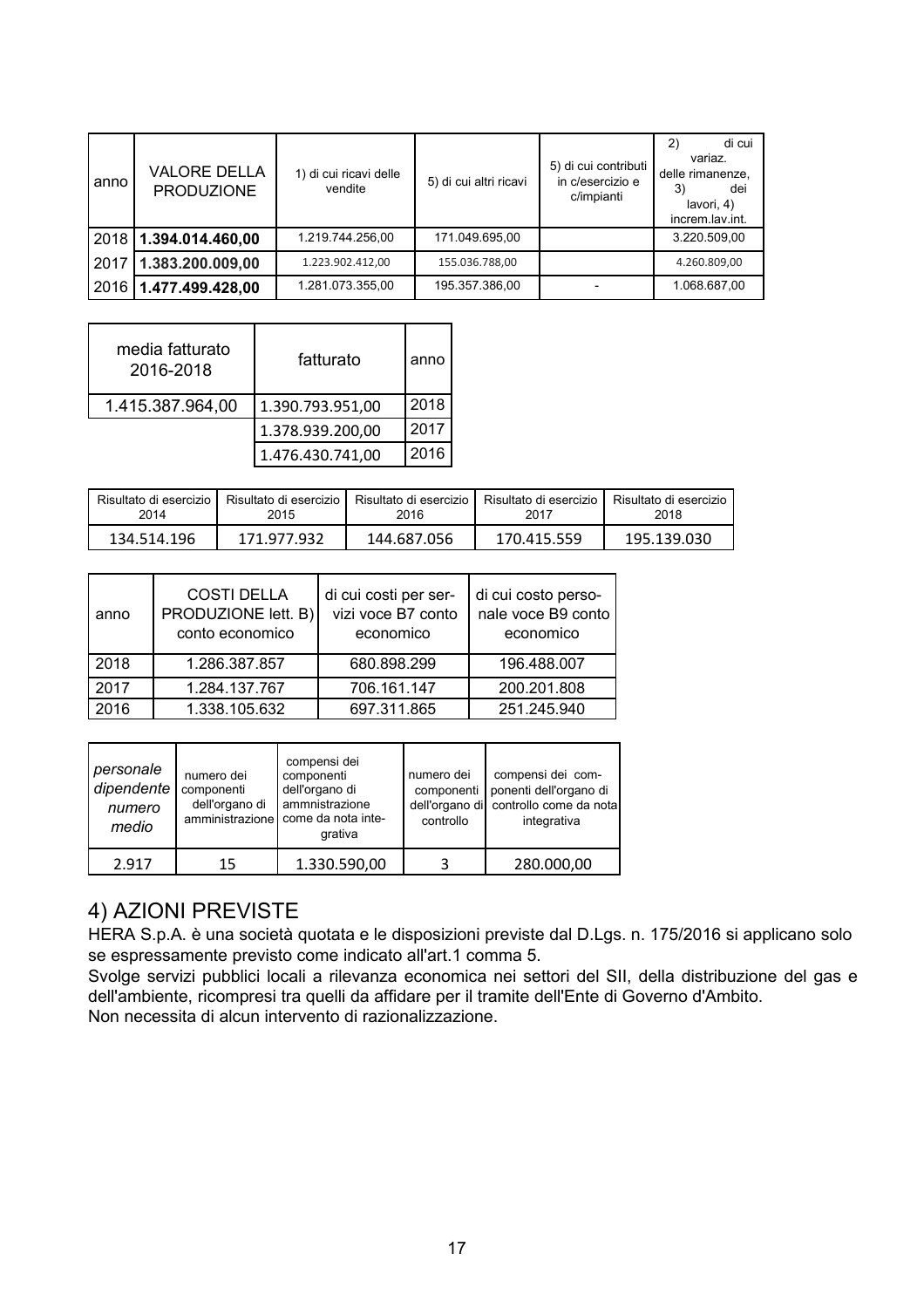### LEPIDA s.c.p.a. (in-house)

#### **COMPAGINE SOCIETARIA**

A sequito di fusione di Lepida spa con con Cup 2000 e contestuale trasformazione in s.c.p.a. la partecipazione del Comune di Premilcuore è 0,0015%

Al 31.12.2018 la compagine sociale di Lepida SpA si compone di 442 Enti, tra cui Lepida SpA stessa, La Regione Emilia Romagna (95,64%), tutti i 331 Comuni del territorio, tutte le 8 Province oltre alla Città Metropolitana di Bologna, tutte le 4 Università dell'Emilia-Romagna, tutte le 13 Aziende Sanitarie e Ospedaliere, 40 Unioni di Comuni, 9 Consorzi di Bonifica, 19 ASP (Azienda Servizi alla Persona), 4 ACER (Azienda Casa Emilia-Romagna), 2 Consorzi Fitosanitari, 3 Enti Parchi e Biodiversità, l'ANCI Emilia-Romagna (Associazione Nazionale Comuni d'Italia), l'ATERSIR (Agenzia territoriale dell'Emilia-Romagna per i servizi idrici e rifiuti), l'ARPAE (Agenzia regionale per la prevenzione, l'ambiente e l'energia dell'Emilia-Romagna). l'Autorità Portuale di Ravenna. L'azienda Servizi Bassa Reggiana, il Nuovo Circondario Imolese.

### 1) ANALISI DELLA PARTECIPAZIONE

#### **ATTIVITA'**

Lepida S.p.A. è titolare dell'Autorizzazione Ministeriale per l'esercizio delle reti wireless, tra cui anche le reti WiFi ed ha l'autorizzazione ad utilizzare 56MHz di banda sulla frequenza dei 26GHz su tutto il territorio emiliano-romagnolo.

Attività:

- progettazione, sviluppo, realizzazione, esercizio e monitoraggio della Rete geografica Lepida, delle Reti MAN, delle Reti wireless, della Rete ERretre e delle iniziative contro il Digital Divide;
- progettazione, sviluppo, realizzazione, esercizio e monitoraggio dei Datacenter della PA sul  $\bullet$ territorio regionale, collegati nativamente alla rete Lepida;
- progettazione, sviluppo, realizzazione, dispiegamento, esercizio, erogazione, manutenzione e  $\bullet$ monitoraggio di Piattaforme, Servizi e Soluzioni;
- gestione dei processi amministrativi, organizzativi, formativi e comunicativi della CN-ER delle  $\bullet$ soluzioni a riuso;
- ricerca meccanismi per la valorizzazione delle infrastrutture esistenti, identifica nuovi  $\bullet$ meccanismi di collaborazione pubblico-privato, partecipa a progetti europei, effettua scouting su soluzioni tecniche, sviluppa prototipi basati sulle infrastrutture esistenti;
- evoluzione del Modello di Amministrazione Digitale previsto nella convenzione CNER, coerentemente con l'evoluzione normativa e gli indirizzi delle Agende Digitali;
- coordinamento ed attuazione di programmi ICT, o che hanno nell'ICT il fattore critico di successo, relativi al governo del territorio, alla fiscalità e alla semplificazione;
- sviluppo dell'Agenda Digitale Regionale nelle componenti telematiche e nelle misure correlate di cambiamento organizzativo rispetto a: riordino territoriale, declinazioni locali, applicazione del Codice dell'Amministrazione Digitale, organizzazione dati certificanti. basi omogenizzazione processi di semplificazione;
- fornitura ai propri Soci di supporto per affrontare gli impatti dell'evoluzione normativa dell'ICT  $\bullet$ originati o derivanti dal Piter, anche in considerazione che reti, datacenter e servizi sono servizi di interesse generale.

#### **PRESUPPOSTI NORMATIVI**

La società è stata costituita "in house providing" dalla Regione Emilia Romagna in data 1° Agosto 2007, con lo scopo di assicurare in modo continuativo il funzionamento dell'infrastruttura, delle applicazioni e dei servizi.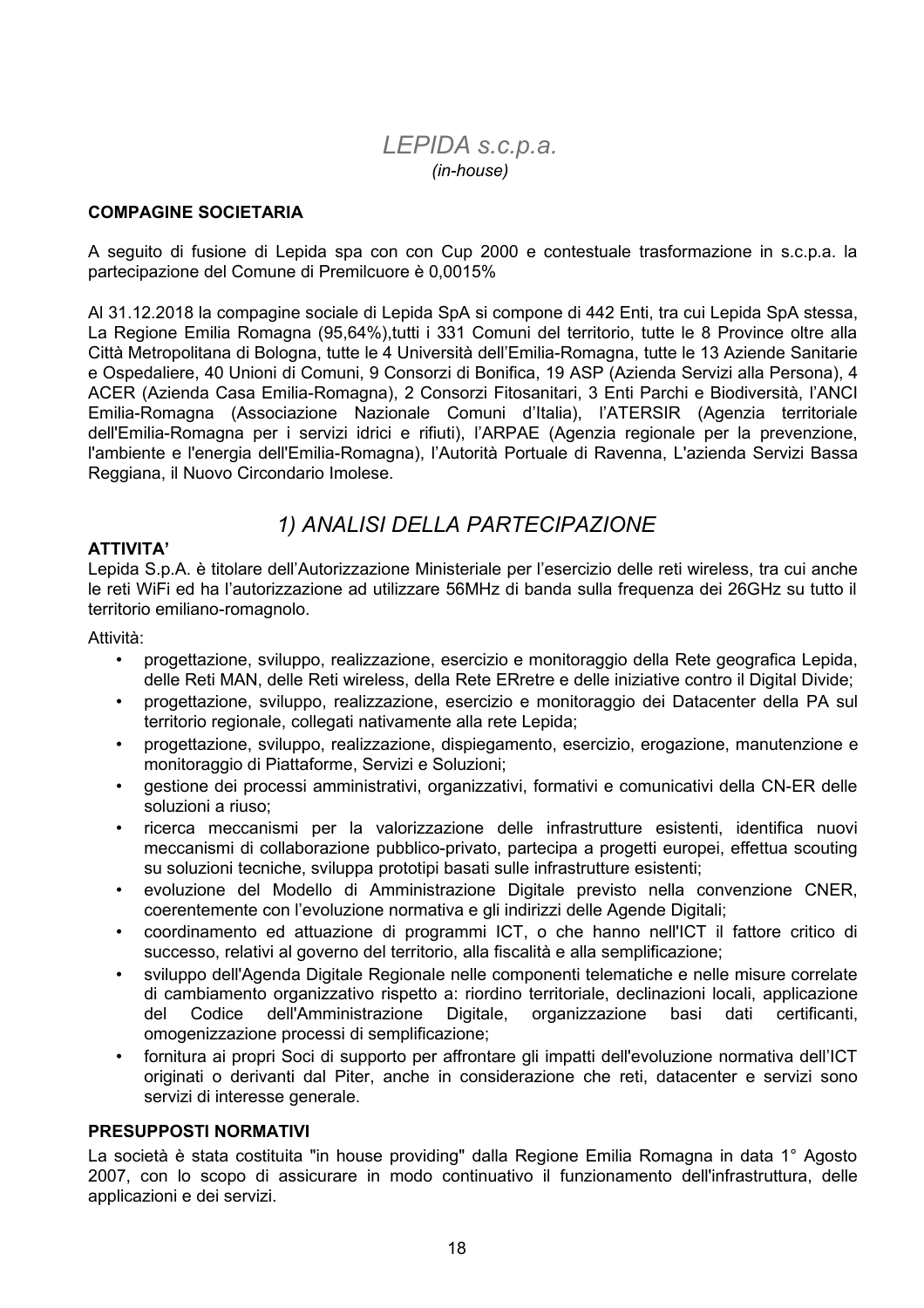La società è soggetta alla Direzione e al Coordinamento della Regione Emilia-Romagna e realizza con essa la parte più importante della propria attività.

Con deliberazione di Consiglio Comunale n. 7 del 01.03.2010 il Comune di Premilcuore ha aderito alla sottoscrizione di un'azione dal valore di € 1.000.00 della società, in modo da poter:

- partecipare agli obiettivi della rete privata delle pubbliche amministrazione dell'Emilia Romagna come previsto nella L.R. n. 11/2004;
- usufruire dei vantaggi relativi all'erogazione dei servizi per i soli soci;
- mantenere i rapporti contrattuali in essere con la società, tra i quali la connettività alla rete Lepida e tutto il sistema della Community Network veicolato su tale rete.

La società rientrava nella fattispecie di "società strumentale per il conseguimento di attività *istituzionali*" in osservanza di quanto previsto dall'art. 13 del D.L. 223/2006 (Decreto Bersani).

La società è inoltre assoggettata al controllo analogo a quello esercitato dalla Regione EmiliaRomagna sulle proprie strutture organizzative, d'intesa con il Comitato permanente di indirizzo e coordinamento con gli enti locali di cui alla Legge Regionale n.11/2004 (in house) e L.R. n.1/2018. Lepida ha adottato un modello organizzativo previsto dalla 231/2001 e adotta ogni anno il piano triennale di prevenzione della corruzione e della trasparenza (ex L. 190/2012) che diventa, in relazione agli obiettivi in esso definiti per lo stesso triennio di riferimento, parte integrante del presente Piano Industriale.

Con decorrenza 1/01/2019 si è perfezionata la Fusione per incorporazione di CUP 2000 S.c.p.A. in Lepida Scpa. Processo che rientra nell'ambito del riordino delle società in house, che la Regione Emilia Romagna aveva avviato con delibera nº 924/2015, in coerenza con la legge di stabilità 2015 nº 190/2014. La Regione Emilia-Romagna aveva delineato il percorso di fusione tra LepidaSpA e Cup2000 ScpA nelle DGR 924/2015, 1175/2015, 514/2016, 1015/2016, 2326/2016, 1194/2017, 1419/2017 (quest'ultima relativa al piano di revisione straordinaria delle partecipazioni della Regione Emilia Romagna ai sensi dell'art. 24 del D. Igs. 175/2016). Con la legge regionale n° 1 del 16 marzo 2018 è stato dato il via al ridisegno del panorama delle partecipate in Emilia-Romagna nel nome sia della razionalizzazione della spesa sia della ulteriore valorizzazione delle competenze, tutelando professionalità e occupazione. La Legge Regionale n. 1/2018 all'art. 11 "Disposizione di coordinamento per la fusione per incorporazione di CUP 2000 s.c.p.a. in Lepida s.p.a." prevede: "Al fine di costituire un polo aggregatore dello sviluppo delle tecnologie dell'informazione e della comunicazione (ICT) regionale, l'autorizzazione alla partecipazione alla società Lepida s.p.a. di cui all'articolo 10 della legge regionale 24 maggio 2004, n. 11 (Sviluppo regionale della società dell'informazione) è subordinata alla condizione prevista dall'articolo 12 e alla fusione per incorporazione di CUP 2000 s.c.p.a. in Lepida s.p.a.. A tal fine è altresì autorizzata la partecipazione anche in caso di contestuale trasformazione di Lepida s.p.a. in società consortile per azioni." Con la fusione fra CUP 2000 Scpa e Lepida Spa viene di fatto creato il polo nel comparto dell'Ict -Information and communications technology, tecnologie dell'informazione e della comunicazione, digitale e web - e il rafforzamento, fra gli altri, di due obiettivi: l'implementazione dei servizi sanitari e di welfare attraverso le nuove tecnologie (basti pensare al sistema informatizzato di prenotazione di visite, esami e prestazioni, e al Fascicolo sanitario elettronico) e l'infrastrutturazione digitale dei territori.

Lepida ha mantenuto le certificazioni ISO 9001 e ISO 27001.

|                                                | 2016      | 2017                                   | 2018      |
|------------------------------------------------|-----------|----------------------------------------|-----------|
| Capitale di dotazione                          |           | 65.526.000 65.526.000 65.526.000       |           |
| Patrimonio netto                               |           | 67.490.699 67.801.850 68.351.765       |           |
| Valore della produzione                        |           | 28.892.725   29.102.256   27.758.119   |           |
| Costi di produzione al netto di ammortamenti e |           |                                        |           |
| accant.                                        |           | 21.738.149   21.420.043   19.582.905   |           |
| Margine operativo lordo (EBITDA)               | 7.154.576 | 17.682.213                             | 8.175.214 |
| Ammortamenti e accantonamenti                  |           | $-6.620.207$   -7.084.023   -7.510.119 |           |

#### **ANALISI DATI DI BILANCIO**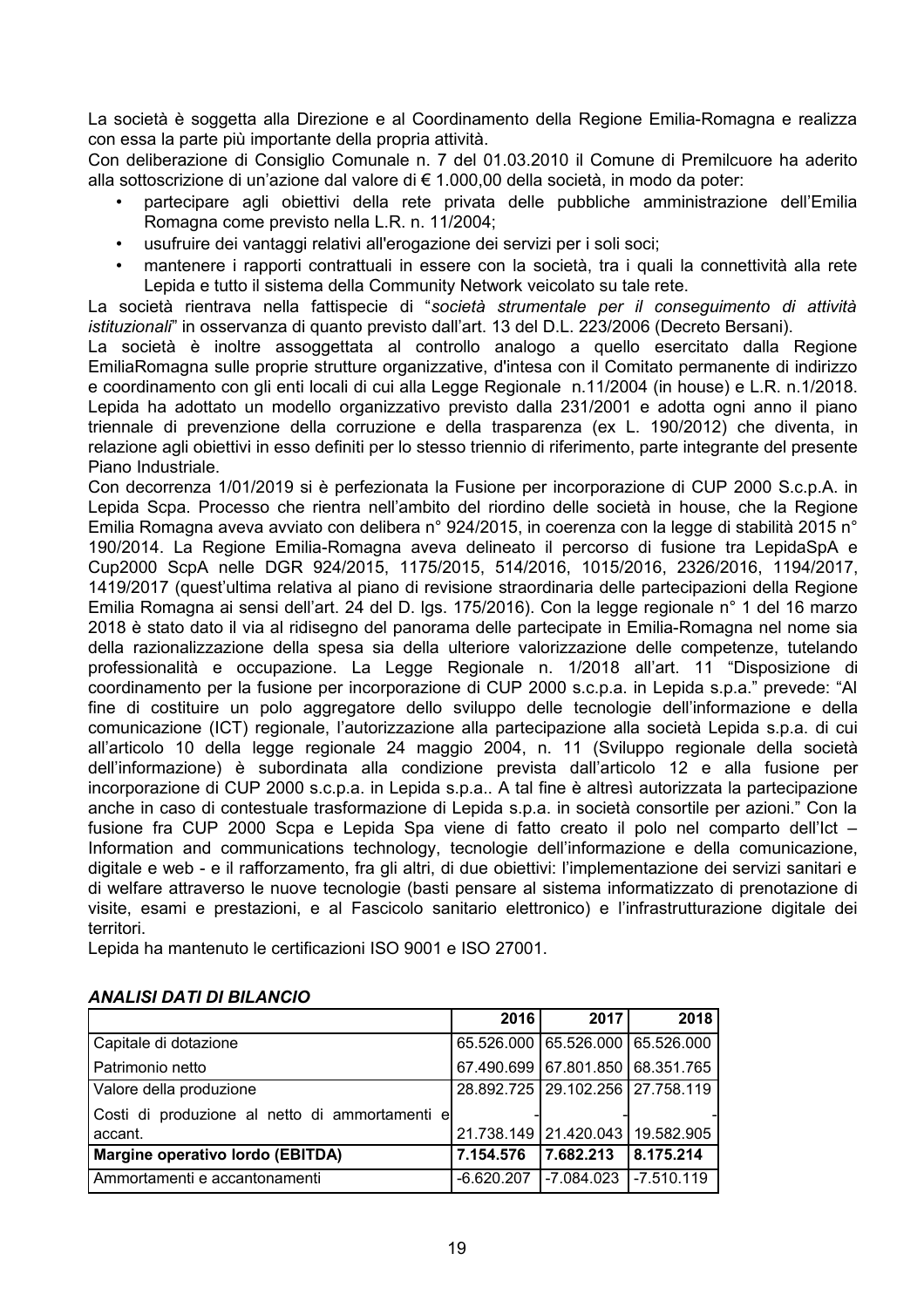| Differenza tra valori e costi di produzione (EBIT)                                        |            |            |            |
|-------------------------------------------------------------------------------------------|------------|------------|------------|
|                                                                                           | 534.369    | 598.190    | 665.095    |
| Saldo proventi e oneri finanziari                                                         | 90.394     | $-38.017$  | 34.903     |
| Saldo proventi e oneri straordinari                                                       | 0          | 0          | 0          |
| Risultato prima delle imposte                                                             | 624.763    | 560.173    | 699.998    |
| Imposte d'esercizio                                                                       | 167.563    | $-251.023$ | $-161.083$ |
| Risultato d'esercizio                                                                     | 457.200    | 309.150    | 538.915    |
| <b>ATTIVITA'</b>                                                                          | 2016       | 2017       | 2018       |
| Attività a breve                                                                          | 34.250.238 | 32.448.932 | 33.260.787 |
| Immobilizzazioni                                                                          | 57.412.597 | 56.192.637 | 55.157.729 |
| Capitale investito                                                                        | 91.662.835 | 88.641.569 | 88.418.516 |
| <b>PASSIVITA'</b>                                                                         | 2016       | 2017       | 2018       |
| Passività a breve                                                                         | 20.332.756 | 19.304.443 | 18.649.669 |
| Passività a m/l + TFR                                                                     | 3.839.380  | 1.535.276  | 1.417.082  |
| Patrimonio netto                                                                          | 67.490.699 | 67.801.850 | 68.351.765 |
| Indici di redditività                                                                     | 2016       | 2017       | 2018       |
| ROE - Redditività del capitale proprio                                                    | 0,68%      | 0,46%      | 0,79%      |
| Risultato d'esercizio/Patrimonio netto                                                    |            |            |            |
| ROI - Redditività del capitale investito Risultato<br>operativo (EBIT)/Capitale investito | 0,70%      | 0,68%      | 0,81%      |
| Indici di efficienza                                                                      | 2016       | 2017       | 2018       |
| ROS - Redditività delle vendite                                                           | 1,86%      | 2,15%      | 2,36%      |
| Risultato operativo/Ricavi netti di vendita (al netto dei<br>ricavi diversi)              |            |            |            |
| Analisi situazione di liquidità                                                           | 2016       | 2017       | 2018       |
| Liquidità generale                                                                        | 1,68       | 1,68       | 1,78       |
| Attività a breve/Passività a breve                                                        |            |            |            |
| Capitale circolante netto                                                                 | 13.917.482 | 13.144.489 | 14.611.118 |
| Attività a breve - Passività a breve                                                      |            |            |            |
| Analisi di solidità patrimoniale                                                          | 2016       | 2017       | 2018       |
| Grado di indebitamento globale                                                            | 0,36       | 0,31       | 0,29       |
| (Passività<br>Passività<br>medio<br>lungo<br>breve<br>termine)/Patrimonio netto           |            |            |            |
| Indice di copertura immobilizz.                                                           | 1,18       | 1,21       | 1,24       |
| Patrimonio netto/Immobilizzazioni                                                         |            |            |            |

# 2) VERIFICA ATTUAZIONE PIANI PRECEDENTI ART.24 E ART.20 TUSP

### RELAZIONE SULL'ATTUAZIONE DEL PIANO DI RAZIONALIZZAZIONE STRAORDINARIO (ART.24 TUSP) E A SEGUITO DEI RILIEVI CORTE DEI CONTI

Con Deliberazione di Consiglio Comunale n.28 del 25.09.2017 è stato previsto il mantenimento della partecipazione, in quanto la società svolge attività strettamente necessaria per il perseguimento delle finalità istituzionali dell'Ente come indicato anche negli obiettivi di programmazione strategica dell'Ente, per partecipare agli obiettivi della rete privata delle pubbliche amministrazione dell'Emilia Romagna come previsto nella L.R. n. 11/2004 e usufruire dei vantaggi relativi all'erogazione dei servizi per i soci e la comunità di riferimento.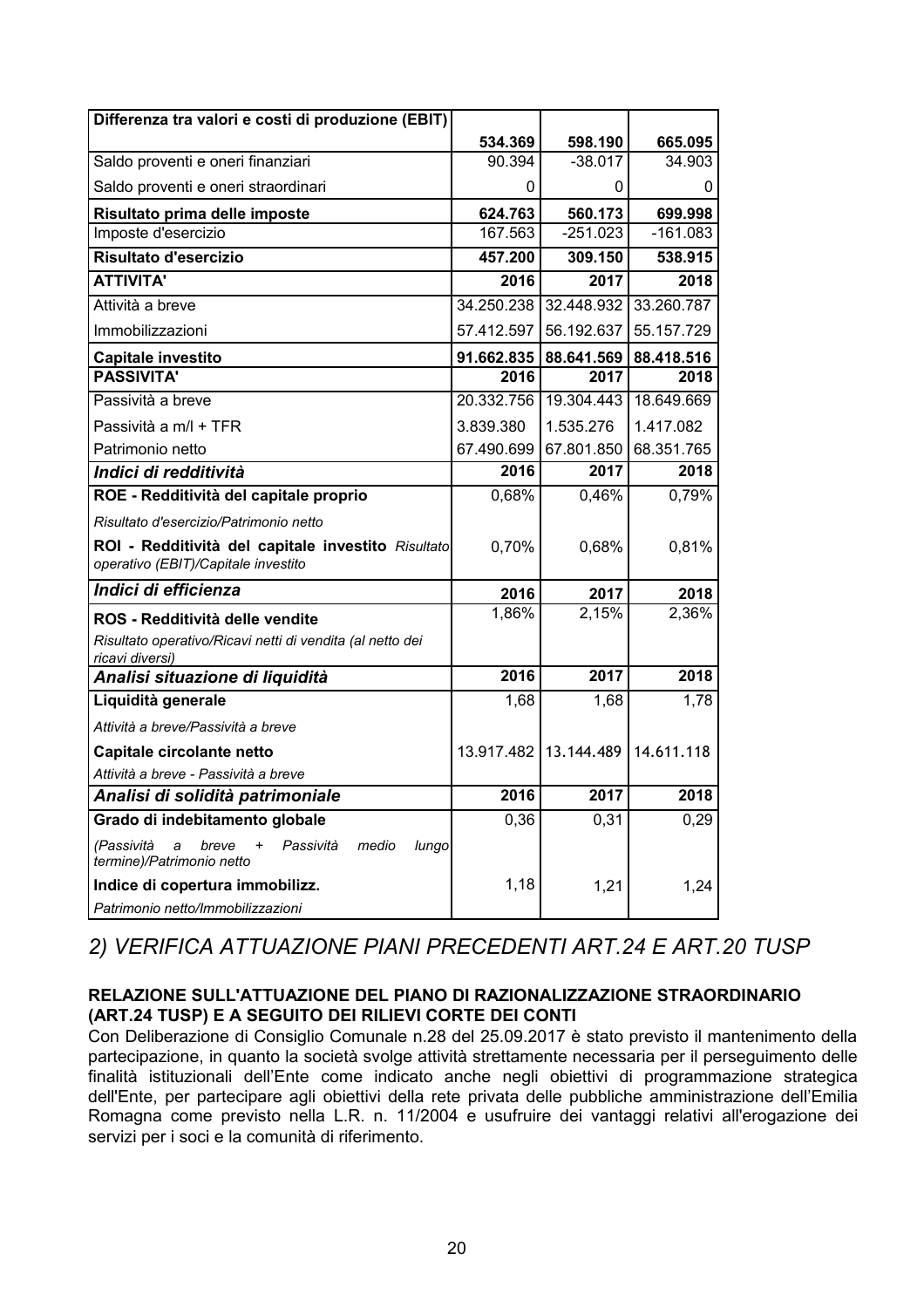|               | partecipate<br>dirette % | partecipate<br>I indirette %<br>LTRH | manteni-<br>mento sen-<br>za interventi l<br>di razio-<br>nalizzazion<br>е | razionalizza<br>zione:<br>conteniment<br>o costi | razionalizza<br>zione:<br>cessio-<br>ne/alienazi<br>one quote | razionaliz<br>zazio-<br>ne:<br>liquidazio<br>ne | razionaliz-<br>zazione:<br>fusio-<br>ne/incorpo<br>razione |
|---------------|--------------------------|--------------------------------------|----------------------------------------------------------------------------|--------------------------------------------------|---------------------------------------------------------------|-------------------------------------------------|------------------------------------------------------------|
| Lepida S.p.A. | 0,0015                   |                                      | v<br>Λ                                                                     |                                                  |                                                               |                                                 |                                                            |

La Regione Emilia-Romagna ha definito un percorso di razionalizzazione e di riduzione del sistema delle proprie partecipazioni societarie anche mediante la fusione tra Lepida e Cup2000 delineato dalle DGR 924/2015, 1175/2015, 514/2016, 1015/2016, 2326/2016, 1419/2017.

La Regione Emilia Romagna con LR n.1/2018 ha approvato le disposizioni di coordinamento per la fusione per incorporazione di Cup 2000 in Lepida.

In data 25.05.2018 le linee guida del progetto di fusione sono state presentate ai Sindacati; in data 21.06.2018 è stata effettuato il Comitato di Indirizzo e Coordinamento con gli Enti Locali ove sono stati presentati gli elementi principali del progetto di fusione messi a punto dagli amministratori. Gli elementi per la fusione consistenti nel rapporto di cambio, nel progetto di fusione, nella relazione degli amministratori e nella bozza sono stati approvati dal Consiglio di Amministrazione di Lepida in data 25/06/2018.

In data 26.06.2018 sono stati depositati ai sensi dell'art. 2501 ter c.c. i progetti di fusione con allegato lo statuto e la relazione degli amministratori presso le sedi sociali di Lepida e Cup2000. In data 18.07.2018 è stata depositata presso le sedi sociali la perizia sulla congruità del rapporto di cambio del perito nominato dal tribunale il 12.04.2018 ai sensi dell'art. 2501 sexies c.c., con redazione della perizia in data 30.06.2018 ed asseverazione presso il tribunale di Bologna in data 17.07.2018. Non sono stati evidenziati rilievi dalla Corte dei Conti

### RELAZIONE SULL'ATTUAZIONE DEL PIANO DI RAZIONALIZZAZIONE 2018 (art. 20 TUSP) Deliberazione di Consiglio Comunale n. 42 del 17.12.2018 "RAZIONALIZZAZIONE PERIODICA

2018 DELLE PARTECIPAZIONI PUBBLICHE DETENUTE AL  $31.12.2017 -$ **ART 20** D.LGS.175/2016" è stato confermato il mantenimento della partecipazione

|                | partecipazione Diretta | Mantenimento senza azioni di l | azioni di         |
|----------------|------------------------|--------------------------------|-------------------|
|                | (D) o Indiretta (I)    | razionalizzazione              | razionalizzazione |
| Lepida s.c.p.a |                        |                                |                   |

L'assemblea dei Soci del 12/10/2018 ha approvato il progetto di fusione per incorporazioneLdi lepida spa e Cup2000scpa. Il 19/12/2018 è stato sottoscritto l'atto di fusione che è stato depositato presso la CCIAA di Bologna con decorrenza 01/01/2019.

## 3) VERIFICA ART. 20 COMMA 2 D.LGS. N. 175/2016

| - verifica art.4 -                                                                                                                                                                                                                                                                                                                                                                           | art.4.co.1-<br>servizi strett.<br>necessari<br>per finalità<br>istituzionali | art.4. $co.2$<br>lett.a)-<br>servizio<br>di<br><i>interesse</i> l<br>generale | art. $4$ .co.2<br>lett.b) e<br>c)- progett.e<br>realizz.<br>opera<br>pubblica | art. $4$ .co.2<br>lett.d) - beni o<br>servizi<br>strumentali<br>all'ente | art. $4$ .co. $2$<br>lett.e) - servizi<br>dı<br>committenza |
|----------------------------------------------------------------------------------------------------------------------------------------------------------------------------------------------------------------------------------------------------------------------------------------------------------------------------------------------------------------------------------------------|------------------------------------------------------------------------------|-------------------------------------------------------------------------------|-------------------------------------------------------------------------------|--------------------------------------------------------------------------|-------------------------------------------------------------|
| La società<br>attività<br>svolge<br>strettamentel<br>necessaria per il perseguimento delle finalità<br>istituzionali dell'Ente per partecipare agli<br>obiettivi della rete privata delle pubbliche<br>amministrazione dell'Emilia Romagna come<br>previsto nella L.R. n. 11/2004 e usufruire dei<br>vantaggi relativi all'erogazione dei servizi per i<br>soci e la comunità di riferimento | X                                                                            | X                                                                             |                                                                               | X                                                                        |                                                             |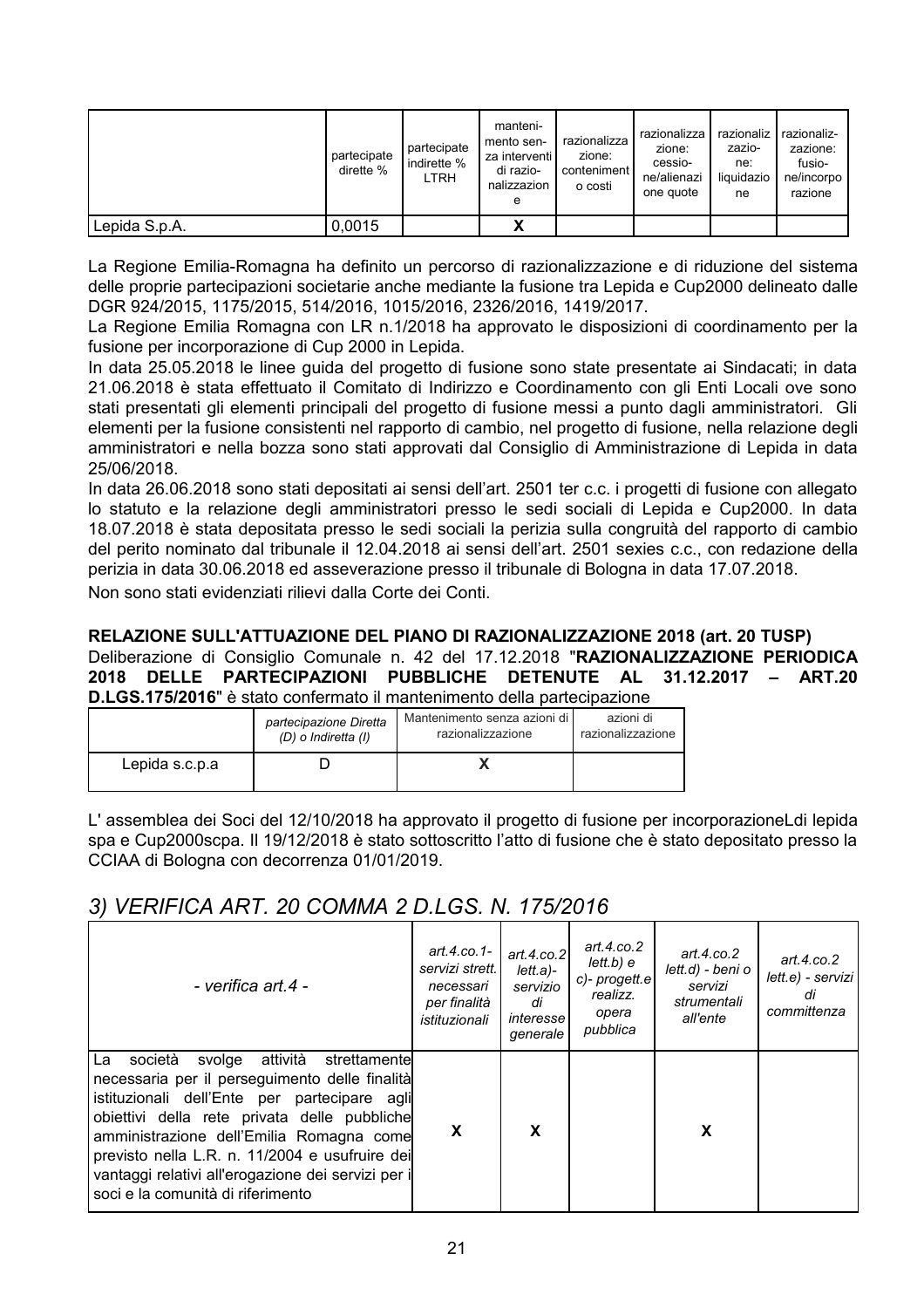| anno | <b>VALORE DELLA</b><br><b>PRODUZIONE</b> | 1) di cui ricavi delle<br>vendite | 5) di cui altri ricavi | 5) di cui contributi<br>in c/esercizio e<br>c/impianti | 2) variaz.<br>di<br>cui<br>delle rimanenze,<br>3) dei lavori, 4)<br>increm.lav.int. |
|------|------------------------------------------|-----------------------------------|------------------------|--------------------------------------------------------|-------------------------------------------------------------------------------------|
| 2018 | 27.758.119,00                            | 28.196.014,00                     | 472.508,00             | 145.531,00                                             | 1.055.934,00                                                                        |
| 2017 | 29.102.256,00                            | 27.844.332,00                     | 384.116,00             | 156.282,00                                             | 717.526,00                                                                          |
| 2016 | 28.892.725,00                            | 28.805.823,00                     | 383.647,00             | 20.000,00                                              | 316.745,00                                                                          |

| media fatturato<br>2016-2018 | fatturato     | anno |
|------------------------------|---------------|------|
| 28.802.751,00                | 28.814.053,00 | 2018 |
|                              | 28.384.730,00 | 2017 |
|                              | 29.209.470,00 | 2016 |

| anno | fatturato senza<br>contributi in<br>c/esercizio | media fatturato<br>2016-2018 |
|------|-------------------------------------------------|------------------------------|
| 2018 | 28.668.522,00                                   | 28.695.480,00                |
| 2017 | 28.228.448,00                                   |                              |
| 2016 | 29.189.470,00                                   |                              |

| Risultato di esercizio I | Risultato di esercizio I | Risultato di esercizio | Risultato di esercizio | Risultato di esercizio |
|--------------------------|--------------------------|------------------------|------------------------|------------------------|
| 2014                     | 2015                     | 2016                   | 2017                   | 2018                   |
| 339.909                  | 184.920                  | 457.200                | 309.150                |                        |

| anno | <b>COSTI DELLA</b><br>PRODUZIONE lett. B)<br>conto economico | di cui costi per<br>servizi voce B7<br>conto economico | di cui costo perso-<br>nale voce B9 conto<br>economico |
|------|--------------------------------------------------------------|--------------------------------------------------------|--------------------------------------------------------|
| 2018 | 27.093.024                                                   | 11.948.176                                             | 4.893.578                                              |
| 2017 | 28.504.066                                                   | 14.051.697                                             | 4.756.705                                              |
| 2016 | 28.358.356                                                   | 11.529.399                                             | 4.711.264                                              |

| personale<br>dipendente<br>numero<br>medio | numero dei<br>componenti<br>dell'organo di<br>amministrazione | compensi dei<br>componenti<br>dell'organo di<br>ammnistrazione<br>come da nota inte-<br>grativa | numero dei<br>componenti<br>controllo | compensi dei com-<br>ponenti dell'organo di<br>dell'organo di controllo come da nota<br>integrativa |
|--------------------------------------------|---------------------------------------------------------------|-------------------------------------------------------------------------------------------------|---------------------------------------|-----------------------------------------------------------------------------------------------------|
| 76                                         |                                                               | 35.160,00                                                                                       |                                       | 29.952,00                                                                                           |

## 4) AZIONI PREVISTE

Dato atto del rispetto dei parametri indicati all'art. 20 c.2 TUSP (come sopra indicato) si prevede di mantenere la partecipazione, in quanto la società svolge attività strettamente necessaria per il perseguimento delle finalità istituzionali dell'Ente per partecipare agli obiettivi della rete privata delle pubbliche amministrazione dell'Emilia Romagna come previsto nella L.R. n. 11/2004 e usufruire dei vantaggi relativi all'erogazione dei servizi per i soci e la comunità di riferimento. Con decorrenza 1/01/2019 si è perfezionata la Fusione per incorporazione di CUP 2000 S.c.p.A. in Lepida Spa. Processo che rientra nell'ambito del riordino delle società in house, che la Regione Emilia Romagna aveva avviato con delibera nº 924/2015, in coerenza con la legge di stabilità 2015 nº 190/2014.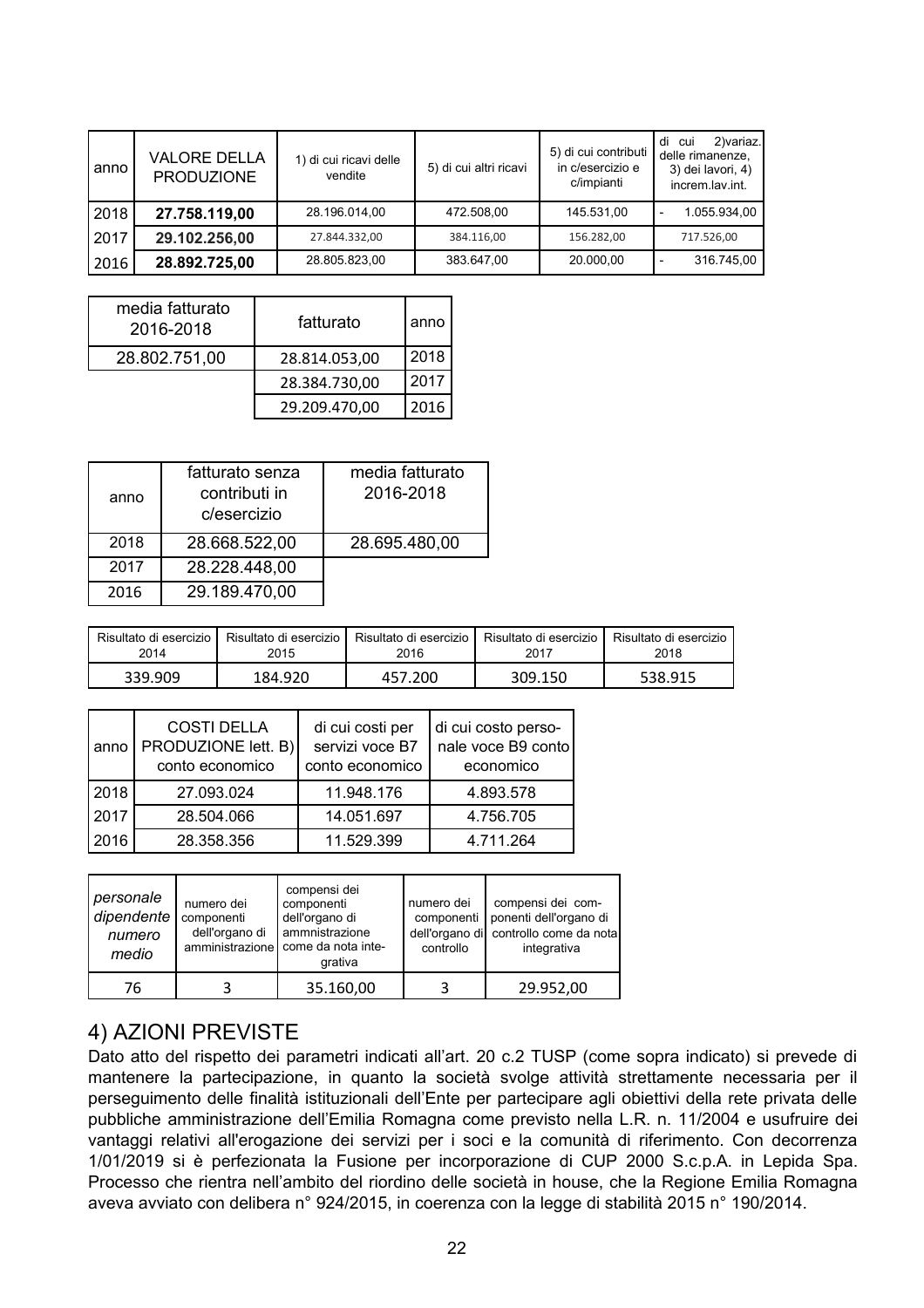### LIVIA TELLUS ROMAGNA HOLDING S.p.A.  $(in-house)$

La forma "in house providing" prevede il controllo congiunto di tutti i soci, esplicato tramite convenzione ex art. 30 del D.Lgs. n. 267/2000, stipulata in data 14/07/2015 (nuova sottoscrizione in data 04/07/2017).

### **COMPAGINE SOCIETARIA**

Dal 1 gennaio 2018 è operativo il conferimento in Livia Tellus del ramo forlivese ex ATR, a seguito di scissione, pertanto con l'emissione di azioni di categoria D "tpl" il capitale sociale è pari ad € 131.550.454 e la partecipazione del Comune di Premilcuore è passata a 0.3723%.

| Comune di Forlì                   | 78,13% |
|-----------------------------------|--------|
| Comune Bertinoro                  | 3,34%  |
| Comune Castrocaro Terme e TdS     | 2,07%  |
| Comune di Civitella di Romagna    | 1,31%  |
| Comune di Dovadola                | 0,43%  |
| Comune di Forlimpopoli            | 4,08%  |
| Comune di Galeata                 | 0,82%  |
| Comune di Meldola                 | 2,76%  |
| Comune di Modigliana              | 1,23%  |
| Comune di Portico e San Benedetto | 0,30%  |
| Comune di Predappio               | 2,53%  |
| Comune di Premilcuore             | 0,37%  |
| Comune di Rocca San Casciano      | 0,48%  |
| Comune di Santa Sofia             | 1,91%  |
| Comune di Tredozio                | 0,26%  |

# 1) ANALISI DELLA PARTECIPAZIONE

### **ATTIVITA'**

Holding di gestione delle partecipazioni.

Livia Tellus ha per oggetto l'esercizio dell'attività di natura finanziaria, non nei confronti del pubblico, con particolare riferimento all'assunzione di partecipazioni in società e/o enti costituiti o costituendi e il loro coordinamento tecnico e finanziario; in particolare, la società ha lo scopo di:

- assicurare compattezza e continuità nella gestione delle società partecipate dal Comune di Premilcuore e dagli altri comuni aderenti all'Unione dei Comuni della Romagna forlivese;
- esercitare funzioni di indirizzo strategico e di coordinamento sia dell'assetto organizzativo che delle attività esercitate dalle società partecipate;
- concedere finanziamenti, esclusivamente nei confronti delle società controllate o collegate ai sensi dell'art. 2359 del Codice Civile, o di società sottoposte al medesimo controllo.

### **PRESUPPOSTI NORMATIVI**

Con deliberazione di consiglio comunale n. 16 del 29.06.2015 "ADESIONE A LIVIA TELLUS ROMAGNA HOLDING S.P.A." si è approvato: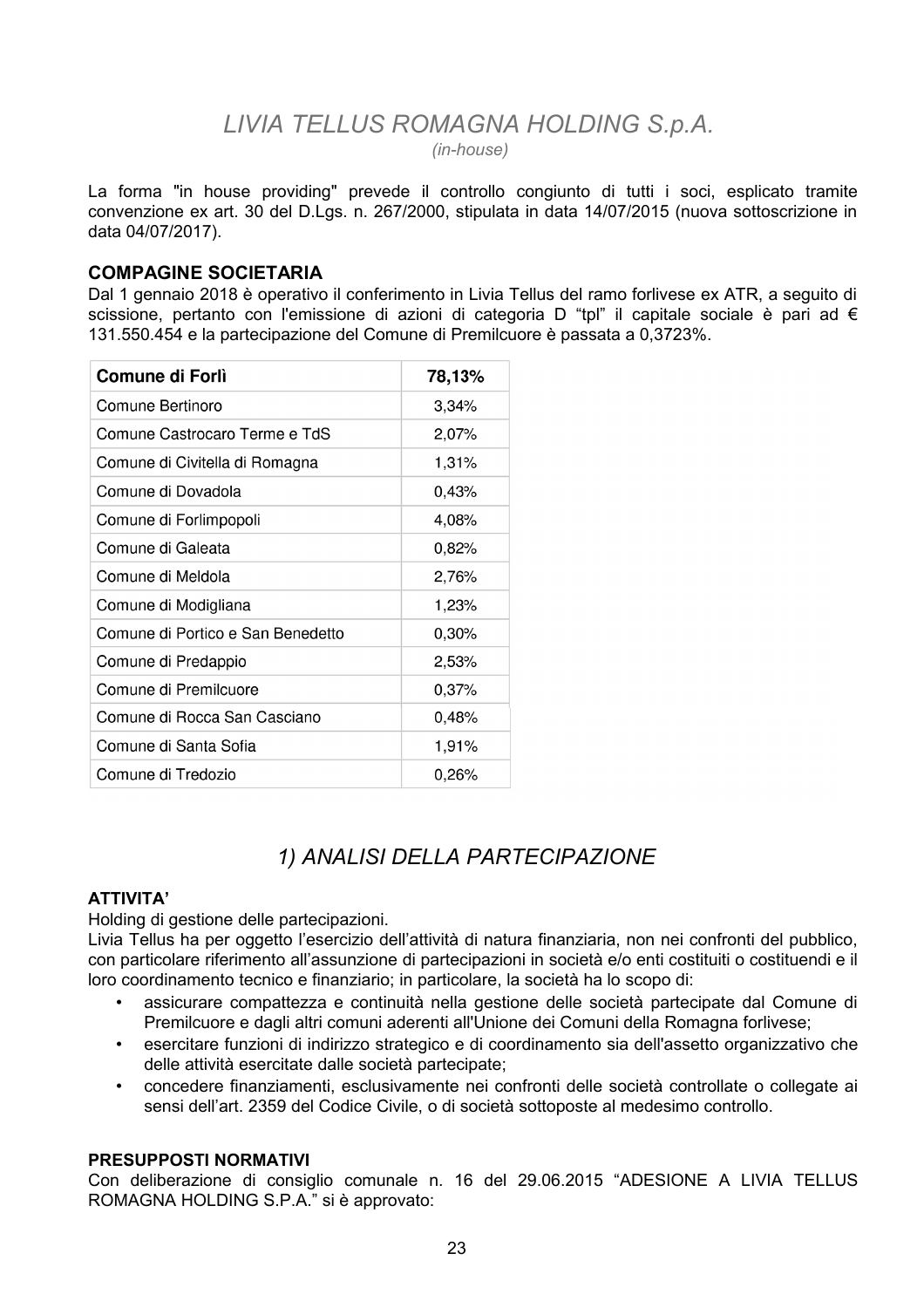- l'adesione alla compagine sociale di Livia Tellus Governances;
- il conferimento della totalità delle azioni del Comune di Premilcuore di Unica Reti e Start Romagna in Livia Tellus Romagna Holding spa;
- il conferimento delle azioni del Comune di Premilcuore di Romagna Acque in Livia Tellus Romagna Holding spa in misura pari al 90% del totale ricevendo azioni di categorie speciali "C".

LTRH è lo strumento che svolge i controlli e attività di coordinamento sulle partecipate attraverso:

i) la predisposizione di un budget di gruppo; ii) la verifica semestrale delle società del gruppo; iii) la predisposizione del bilancio consolidato; iv) la predisposizione del bilancio sociale di gruppo. LTRH detiene le partecipazioni in società che rispondono ai requisiti di cui all'art. 3, comma 27, della Legge 24.12.2007, n. 244 (finanziaria 2008).

Con la sopra richiamata deliberazione consiliare n. 16/2015 è stata inoltre approvata la modifica della ragione sociale della holding, da Livia Tellus Governance S.p.A. a Livia Tellus Romagna Holding S.p.A., con l'ingresso dei Comuni dell'Unione della Romagna Forlivese, fra cui il Comune di Premilcuore. E' stato, inoltre, approvato lo statuto revisionato della holding e la convenzione ex art. 30 D.Lgs. 267/2000 fra gli enti locali soci al fine della configurazione della società quale organismo dedicato per lo svolgimento dei compiti di interesse degli enti locali e la realizzazione di un controllo in comune sulle società partecipate in house provinding, analogo a quello esercitato sui propri servizi.

L'approvazione della nuova mission e della nuova governance di Livia Tellus Romagna Holding ha permesso di sviluppare una migliore azione di programmazione e controllo delle società partecipate nell'interesse dei soci e va nella direzione di una governance che attua anche un controllo analogo congiunto per le società di diritto speciale, come quelle in house providing e delle reti, ex art. 113, comma 13, del Tuel - D.Lgs. 267/2000, e consente la possibilità che le vengano affidate competenze di sistema.

Con l'ingresso dei Comuni dell'Unione della Romagna Forlivese nella compagine sociale della holding la nuova percentuale di partecipazione del Comune di Premilcuore, dal 14 luglio 2015, è 0,3775%.

La società è diventata strumento di tutti i soci enti pubblici locali rafforzando, ulteriormente, le proprie funzioni a livello territoriale mediante l'esercizio in modo coordinato fra loro dei poteri di indirizzo e controllo sulle partecipate e sui servizi svolti dalle stesse.

Dal 1 gennaio 2018 è operativo il conferimento in Livia Tellus del ramo forlivese ex ATR, a seguito di scissione (atto depositato al Registro Imprese in data 15/12/17), pertanto con l'emissione di azioni di categoria D "TPL" il capitale sociale è pari ad € 131.550.454.

### **ANALISI DATI DI BILANCIO**

\* anno 2017 bilancio al 30/6/2017 (6 mesi). A seguito di modifica statutaria è prevista la chiusura dell'esercizio sociale al 30 giugno di ogni anno a partire dal 30.6.2017.

|                                                        | 2016         | $2017 *$    | 2018        |
|--------------------------------------------------------|--------------|-------------|-------------|
| Capitale di dotazione                                  | 128.439.382  | 128.439.382 | 131.550.454 |
| Patrimonio netto                                       | 225.399.605  | 228.509.938 | 236.618.815 |
|                                                        |              |             |             |
| Valore della produzione                                | 163.942      | 39.459      | 153.302     |
| Costi di produzione al netto di ammortamenti e accant. | -441.160     | $-215.987$  | $-431.328$  |
| Margine operativo lordo (EBITDA)                       | -293.612     | $-176.528$  | $-278.026$  |
| Ammortamenti e accantonamenti                          | $-18.572$    | $-9.287$    | $-177.372$  |
| Differenza tra valori e costi di produzione (EBIT)     | $-312.184$   | $-185.815$  | -455.398    |
| Saldo proventi e oneri finanziari                      | 593.544      | 3.768.587   | 5.853.675   |
| Saldo proventi e oneri straordinari                    | $-1.639.595$ |             |             |
| Risultato prima delle imposte                          | $-1.358.235$ | 3.582.772   | 5.398.277   |
| Imposte d'esercizio                                    | 83.121       | -9.336      | 8.318       |
| Risultato d'esercizio                                  | $-1.275.114$ | 3.573.436   | 5.406.595   |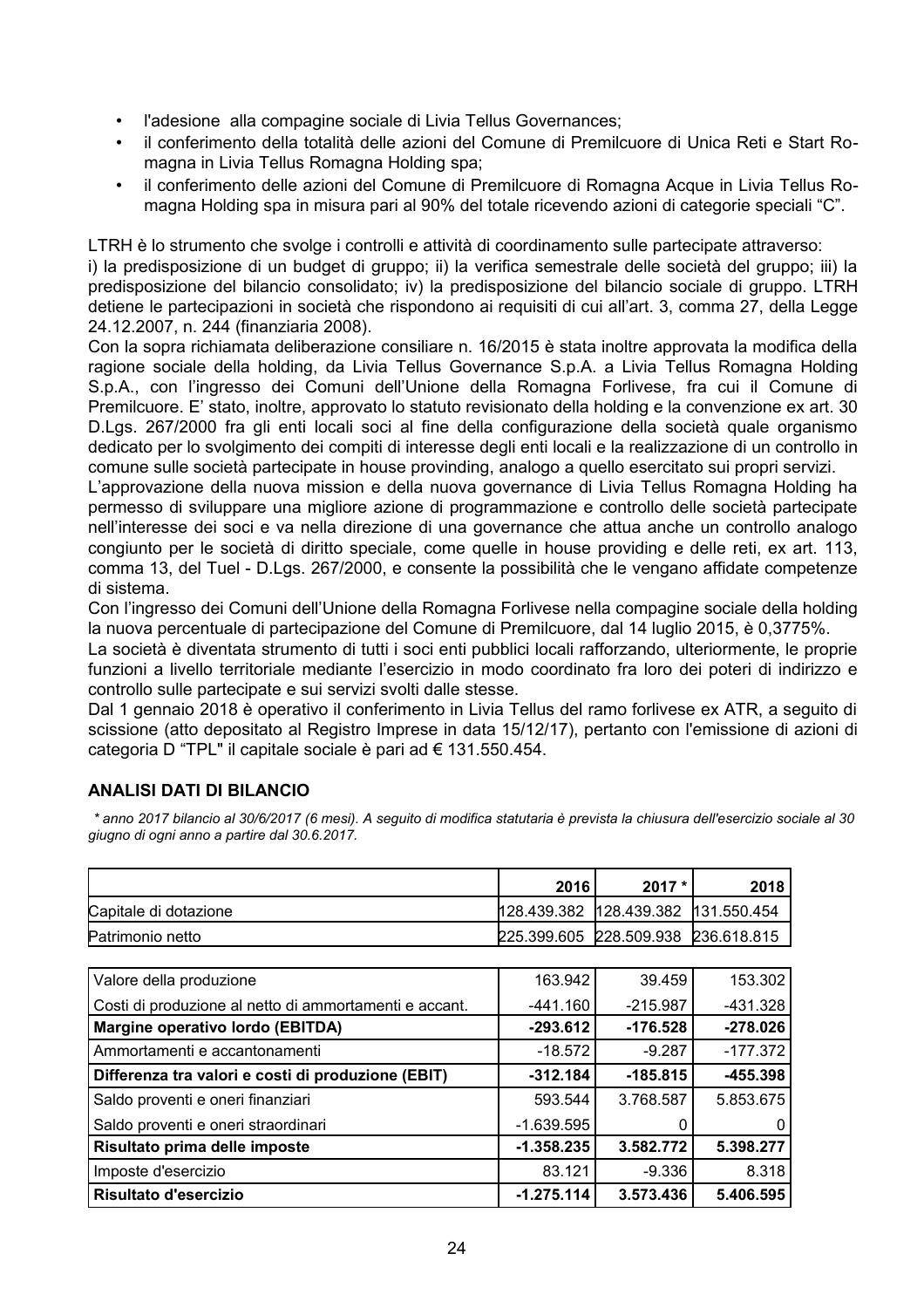| <b>ATTIVITA'</b>          | 2016      | 2017                                    | 2018                                    |
|---------------------------|-----------|-----------------------------------------|-----------------------------------------|
| Attività a breve          | 6.268.117 |                                         | 4.990.138   12.039.955                  |
| Immobilizzazioni          |           | 225.023.782   226.435.328   230.924.187 |                                         |
| <b>Capitale investito</b> |           | 231.291.899   231.425.466   242.964.142 |                                         |
| <b>PASSIVITA'</b>         | 2016      | 2017                                    | 2018                                    |
| Passività a breve         | 5.837.162 | 2.848.196                               | 2.226.795                               |
| Passività a m/l + TFR     | 55.132    | 67.332                                  | 4.118.532                               |
| Patrimonio netto          |           |                                         | 225.399.605   228.509.938   236.618.815 |

| Indici di redditività                                                                     | 2016     | 2017      | 2018      |
|-------------------------------------------------------------------------------------------|----------|-----------|-----------|
| ROE - Redditività del capitale proprio                                                    | $-0,57%$ | 1,56%     | 2,28%     |
| Risultato d'esercizio/Patrimonio netto                                                    |          |           |           |
| ROI - Redditività del capitale investito Risultato operativo<br>(EBIT)/Capitale investito | 0,13%    | 1,55%     | 2,23%     |
| Analisi situazione di liquidità                                                           | 2016     | 2017      | 2018      |
| Liquidità generale                                                                        | 1,07     | 1,75      | 5,41      |
| Attività a breve/Passività a breve <b>Capitale circolante netto</b>                       |          |           |           |
| lAttività a breve - Passività a breve                                                     | 430.955  | 2.141.942 | 9.813.160 |
| Analisi di solidità patrimoniale                                                          | 2016     | 2017      | 2018      |
| Grado di indebitamento globale                                                            | 0,03     | 0,01      | 0,03      |
| (Passività a breve + Passività medio lungo termine)/Patrimonio<br>Inetto                  |          |           |           |
| Indice di copertura immobilizz.                                                           | 1        | 1,01      | 1,02      |
| Patrimonio netto/Immobilizzazioni                                                         |          |           |           |

## 2) VERIFICA ATTUAZIONE PIANI PRECEDENTI ART.24 E ART.20 TUSP

### RELAZIONE SULL'ATTUAZIONE DEL PIANO DI RAZIONALIZZAZIONE STRAORDINARIO (ART.24 TUSP) E A SEGUITO DEI RILIEVI CORTE DEI CONTI

Con deliberazione di Consiglio Comunale n. 28 del 25.09.2017, considerato il rispetto dei parametri indicati all'art. 24, comma 1, TUSP, è stato approvato il mantenimento della partecipazione nella società.

|                                     | partecipate<br>dirette % | partecipate<br>indirette %<br>LTRH | manteni-<br>mento sen-<br>za interventi l<br>di razio-<br>nalizzazion<br>e | razionalizza<br>zione:<br>conteniment<br>o costi | razionalizza<br>zione:<br>cessio-<br>ne/alienazi<br>one quote | razionaliz<br>zazio-<br>ne:<br>liquidazio<br>ne | razionaliz-<br>zazione:<br>fusio-<br>ne/incorpo<br>razione |
|-------------------------------------|--------------------------|------------------------------------|----------------------------------------------------------------------------|--------------------------------------------------|---------------------------------------------------------------|-------------------------------------------------|------------------------------------------------------------|
| Livia Tellus Romagna Holding<br>spa | 0,3723                   |                                    | х                                                                          |                                                  |                                                               |                                                 |                                                            |

Dal 1 gennaio 2018 è operativo il conferimento in Livia Tellus del ramo forlivese ex ATR, a seguito di scissione (atto depositato al Registro Imprese in data 15/12/17), pertanto con l'emissione di azioni di categoria D "TPL" il capitale sociale è pari ad € 131.550.454 e la partecipazione del Comune di Premilcuore è passata al 0.3723%.

E' stata stipulata in dicembre 2017 la convenzione LTRH-FMI per la gestione da parte di FMI dal 1/1/2018 del ramo d'azienda ex ATR legato al TPL.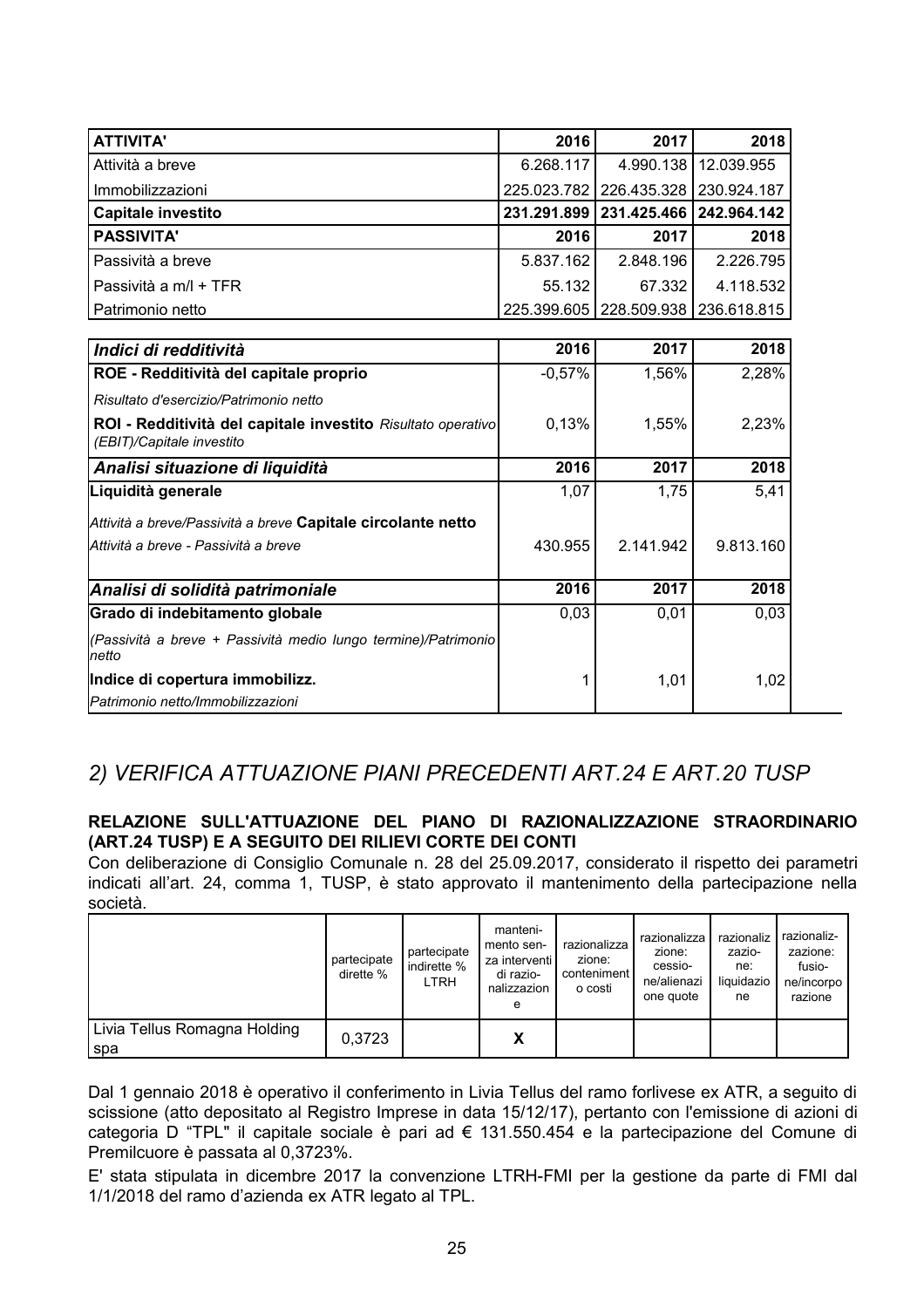In merito a quanto rilevato dalla Corte dei Conti sulla mancata trasmissione della delibera assembleare volta a motivare la scelta dell'organo di amministrazione, in data 19.03.18 Livia Tellus ha provveduto ad inoltrare la deliberazione richiesta.

E' stato riscontrato inoltre, dalla Corte dei Conti, che lo Statuto societario, benché aggiornato al 15 dicembre 2017, prevede tutt'ora alternativamente un amministratore unico o un consiglio di amministrazione composto da 3 a 5 membri, anche non soci, e che pertanto non è coerente con le previsioni di cui all'art.11 c.3 TUSP, dato che il predetto disposto consente la nomina di un cda composto da 3 a 5 membri. La società sta procedendo con ulteriori verifiche per effettuare la modifica richiesta insieme ad eventuali altri adeguamenti.

### RELAZIONE SULL'ATTUAZIONE DEL PIANO DI RAZIONALIZZAZIONE 2018 (art. 20 TUSP)

Deliberazione di Consiglio Comunale n. 42 del 17.12.2018 "RAZIONALIZZAZIONE PERIODICA 2018 DELLE PARTECIPAZIONI PUBBLICHE DETENUTE AL 31.12.2017 - ART.20 D.LGS.175/2016" è stato confermato il mantenimento della partecipazione

|                                  | partecipazione<br>Diretta (D) o<br>Indiretta (I) | Mantenimento<br>senza azioni di<br>razionalizzazione | azioni di razionalizzazione |
|----------------------------------|--------------------------------------------------|------------------------------------------------------|-----------------------------|
| Livia Tellus Romagna Holding SpA |                                                  | $\lambda$                                            |                             |

# 3) VERIFICA ART. 20 COMMA 2 D.LGS. N. 175/2016

| - verifica art.4 -                                                                                                                                                                                                                                                                                                                                                                                                                                                                         | art.4. $co.1$<br>- servizi<br>strett, ne-<br>cessari per<br>finalità<br><i>istituzionali</i> l | art.4.co.2<br>$lett.a) -$<br>servizio di<br>interesse<br>generale | art.4. $co.2$<br>lett.b) e c)<br>- progett.e<br>realizz.<br>opera<br>pubblica | art.4. $co.2$<br>$lettd$ ) -<br>beni o<br>servizi<br>strumen-<br>tali all'ente | art. $4$ .co.2<br>$lette) -$<br>servizi di<br>committenzal | art. $4$ .co.5<br>qestione<br>partecipa-<br>zioni<br>societarie |
|--------------------------------------------------------------------------------------------------------------------------------------------------------------------------------------------------------------------------------------------------------------------------------------------------------------------------------------------------------------------------------------------------------------------------------------------------------------------------------------------|------------------------------------------------------------------------------------------------|-------------------------------------------------------------------|-------------------------------------------------------------------------------|--------------------------------------------------------------------------------|------------------------------------------------------------|-----------------------------------------------------------------|
| Società<br>house. Ha per<br>oggetto<br>in.<br>attività<br>natura<br>di<br>finanziaria,<br>con<br>particolare riferimento all'assunzione di<br>partecipazioni in società (Holding delle<br>partecipazioni),<br>assicurarel<br>per<br>compattezza e continuità nella gestione<br>delle partecipazioni, esercitare funzioni<br>di<br>indirizzo<br>strategico<br>di<br>e<br>coordinamento<br>dell'assetto<br>sia<br>attivitàl<br>organizzativo<br>delle<br>che<br>esercitate dalle partecipate | $\boldsymbol{\mathsf{x}}$                                                                      |                                                                   |                                                                               | X                                                                              |                                                            | X                                                               |

| anno     | <b>VALORE DELLA</b><br><b>PRODUZIONE</b> | 1) di cui ricavi delle<br>vendite | 5) di cui altri ricavi | 5) di cui contributi<br>in c/esercizio e<br>c/impianti | di cui 2) variaz.<br>delle rimanen-<br>ze, 3) dei lavori,<br>4) increm.lav.int. | C) proventi<br>finanziari |
|----------|------------------------------------------|-----------------------------------|------------------------|--------------------------------------------------------|---------------------------------------------------------------------------------|---------------------------|
| 2018     | 153.302,00                               | 112.600.00                        | 40.702.00              |                                                        |                                                                                 | 5.855.999,00              |
| $2017 *$ | 39.459,00                                | 33.302.00                         | 6.157.00               |                                                        |                                                                                 | 3.774.414,00              |
| 2016**   | 163.942,00                               | 91.600,00                         | 72.342.00              |                                                        |                                                                                 | 606.455,00                |

\* anno 2017 bilancio al 30/6/2017 (6 mesi). A sequito di modifica statutaria è prevista la chiusura dell'esercizio sociale al 30 giugno di ogni anno a partire dal 30.6.2017.

\*\* le modifiche all'OIC 21 non consentono più di contabilizzare i dividendi nell'esercizio di formazione degli stessi ma nel momento della riscossione, ciò ha comportato il quasi totale azzeramento dei ricavi da dividendi nell'esercizio 2016.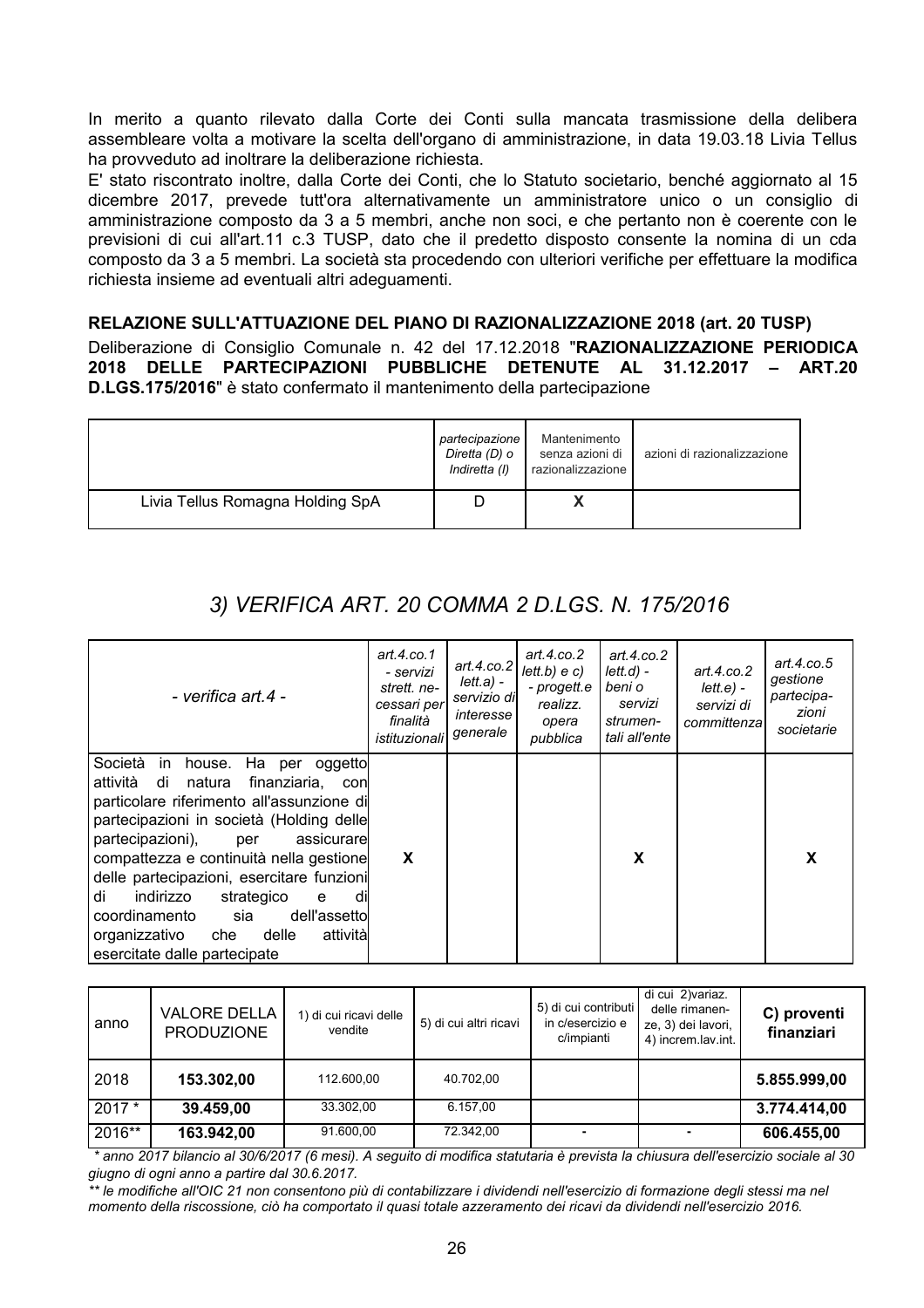| media fatturato<br>2016-2018 | fatturato    | anno |
|------------------------------|--------------|------|
| 3.531.190,33                 | 6.009.301,00 | 2018 |
|                              | 3.813.873,00 | 2017 |
|                              | 770.397,00   | 2016 |

| Risultato di esercizio | Risultato di esercizio | Risultato di esercizio | Risultato di esercizio | Risultato di esercizio |
|------------------------|------------------------|------------------------|------------------------|------------------------|
| 2014                   | 2015                   | 2016                   | 2017                   | 2018                   |
| 3.285.888              | 5.105.276              | $-1.275.114$           | 3.573.436              | 5.406.595              |

| anno    | <b>COSTI DELLA</b><br><b>PRODUZIONE</b><br>lett. B) conto<br>economico | di cui costi per ser-<br>vizi voce B7 conto<br>economico | di cui costo perso-<br>nale voce B9 conto<br>economico | di cui accantonamento<br>per rischi voce B12<br>conto economico |
|---------|------------------------------------------------------------------------|----------------------------------------------------------|--------------------------------------------------------|-----------------------------------------------------------------|
| 2018    | 608.700                                                                | 139.648                                                  | 213.459                                                | 156,000                                                         |
| $2017*$ | 225.274                                                                | 84.703                                                   | 104.515                                                |                                                                 |
| 2016    | 476.126                                                                | 198.747                                                  | 206.068                                                |                                                                 |

\* anno 2017 bilancio al 30/6/2017 (6 mesi). A seguito di modifica statutaria è prevista la chiusura dell'esercizio sociale al 30<br>giugno di ogni anno a partire dal 30.6.2017.

| personale<br>dipendente  <br>numero<br>medio | numero dei<br>componenti<br>dell'organo di | compensi dei<br>componenti<br>dell'organo di<br>ammnistrazione<br>amministrazione come da nota inte-<br>grativa | numero dei<br>componenti<br>dell'organo di<br>controllo | compensi dei com-<br>ponenti dell'organo di<br>controllo come da nota<br>integrativa |
|----------------------------------------------|--------------------------------------------|-----------------------------------------------------------------------------------------------------------------|---------------------------------------------------------|--------------------------------------------------------------------------------------|
|                                              |                                            | 5.922,00                                                                                                        |                                                         | 28.800,00                                                                            |

# 4) AZIONI PREVISTE

Dato atto del rispetto dei parametri richiesti dall'art. 20 comma 2 TUSP (come sopra indicato) si prevede di mantenere la partecipazione nella società senza interventi di razionalizzazione.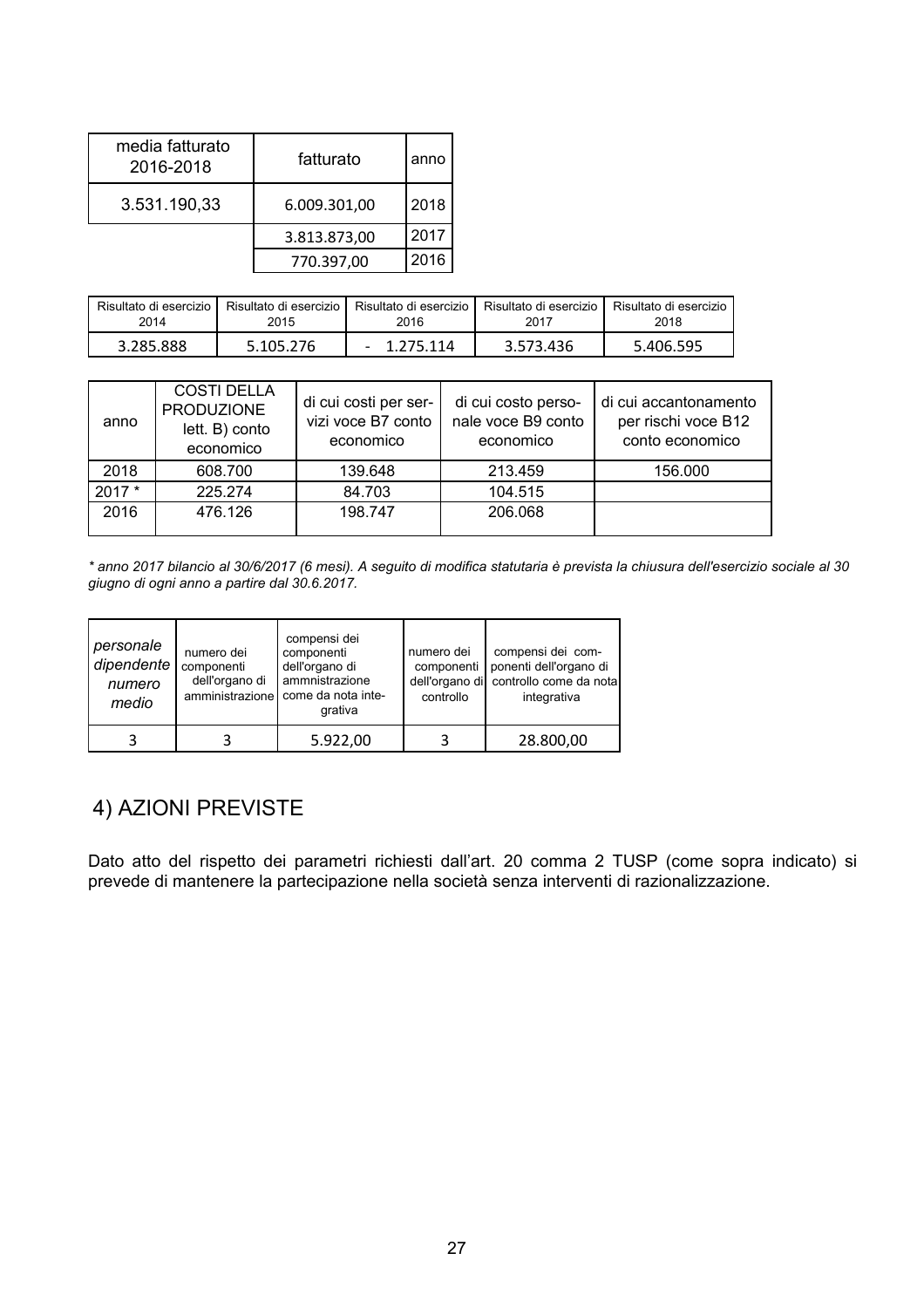ROMAGNA ACQUE - SOCIETA' DELLE FONTI S.p.A.

(in house)

### Partecipazione del Comune di Premilcuore: 0,0075

### 1) ANALISI DELLA PARTECIPAZIONE

#### **ATTIVITA'**

Romagna Acque - Società delle Fonti S.p.A. è la Società per azioni, a capitale totalmente pubblico vincolato, proprietaria di tutte le fonti idropotabili per usi civili della Romagna, che gestisce la fornitura all'ingrosso della risorsa per le province di Forlì-Cesena, Ravenna e Rimini per mezzo di un sistema acquedottistico denominato "Acquedotto della Romagna", sinergico con le "Nuove Fonti Locali" (che la Società ha in gestione dal 1 gennaio 2009).

Tale complesso acquedottistico trae origine dalla derivazione di acque pubbliche presenti nel territorio ed è costituito da opere, infrastrutture, impianti di rilievo intercomprensoriale, interprovinciale e interregionale. Gli impianti sono utilizzati per la raccolta dell'acqua (captazione), il passaggio al successivo trattamento (potabilizzazione o altro processo intermedio) e quindi la consegna, in alcuni casi anche attraverso il transito in serbatoi di accumulo (adduzione), ai gestori del SII - Servizio Idrico Integrato (Hera S.p.A. e l'Azienda Autonoma di Stato per i servizi pubblici di San Marino), i quali provvedono alla successiva distribuzione all'utente finale.

Attraverso la produzione da suddetti impianti la Società garantisce al gestore del SII la copertura del fabbisogno per usi civili dell'intero territorio romagnolo, oltre a una quota limitata destinata ad usi industriali.

Un altro campo di intervento di Romagna Acque - Società delle Fonti S.p.A. è quello relativo al finanziamento di opere per il SII realizzate e gestite dal gestore del SII stesso nel rispetto di atti convenzionali vigenti sottoscritti tra l'Ente d'Ambito (ATERSIR), la Società ed il Gestore (attualmente Hera); alla Società, nel suo ruolo di finanziatore e proprietario delle opere, viene riconosciuto un canone a copertura dei costi del capitale investito, canone determinato da ATERSIR nel rispetto delle regole tariffarie stabilite da AEEGSI mediante apposite delibere formali.

Con atto registrato a Forlì il 23.4.18 n. 3036 è stata aggiornata la convenzione ex art. 30 del D.Lgs.267/2000 fra gli enti soci di Romagna Acque per disciplinare l'esercizio del controllo analogo congiunto sulla società per l'esercizio dei poteri di indirizzo e controllo di loro competenza.

#### **PRESUPPOSTI NORMATIVI**

Con deliberazione consiliare n. 21 del 09/6/2003 è stato approvato il progetto denominato "Società delle Fonti", che ha previsto il conferimento in Romagna Acque dei principali impianti e fonti di produzione d'acqua potabile e l'affidamento della relativa gestione, rispondente al primario interesse pubblico teso a garantire la migliore risposta al fabbisogno idropotabile nel medio-lungo periodo della Romagna, con una forte finalizzazione di gestione ambientale della risorsa idrica, creando le migliori condizioni per un uso ottimale che coniugasse economicità, difesa dell'ambiente, qualità della risorsa. Il progetto rappresenta la volontà di portare a compimento l'acquedotto della Romagna con l'utilizzo coordinato ed interconnesso della Diga di Ridracoli (quale fonte primaria) con tutte le principali fonti di produzione, garantendo un uso più razionale degli investimenti realizzati e da realizzare e delle risorse finanziarie pubbliche.

Con deliberazione di Consiglio Comunale n. 44 del 29/11/2008 si è valutato il presupposto al mantenimento della partecipazione ai sensi dell'art. 3, comma 27, della L. 244/2007 (Legge Finanziaria 2008) in quanto società che svolge un Servizio Pubblico Locale a rilevanza economica che opera sulla base di contratto di servizio con ATERSIR, ai sensi della L.R. 25/1999. Trattasi di società di gestione espressamente prevista dalla normativa; è legittimata la partecipazione dell'ente locale in quanto servizio pubblico locale a rilevanza economica, ai sensi art.14, comma 4, L.R. n. 25/1999, come integrato dalla L.R. n. 1/2003.

Si configura come società "in house".

La Società, in qualità di fornitore d'acqua all'ingrosso al gestore del servizio idrico integrato nei territori delle tre Province della Romagna, gestisce il servizio di captazione, adduzione, trattamento e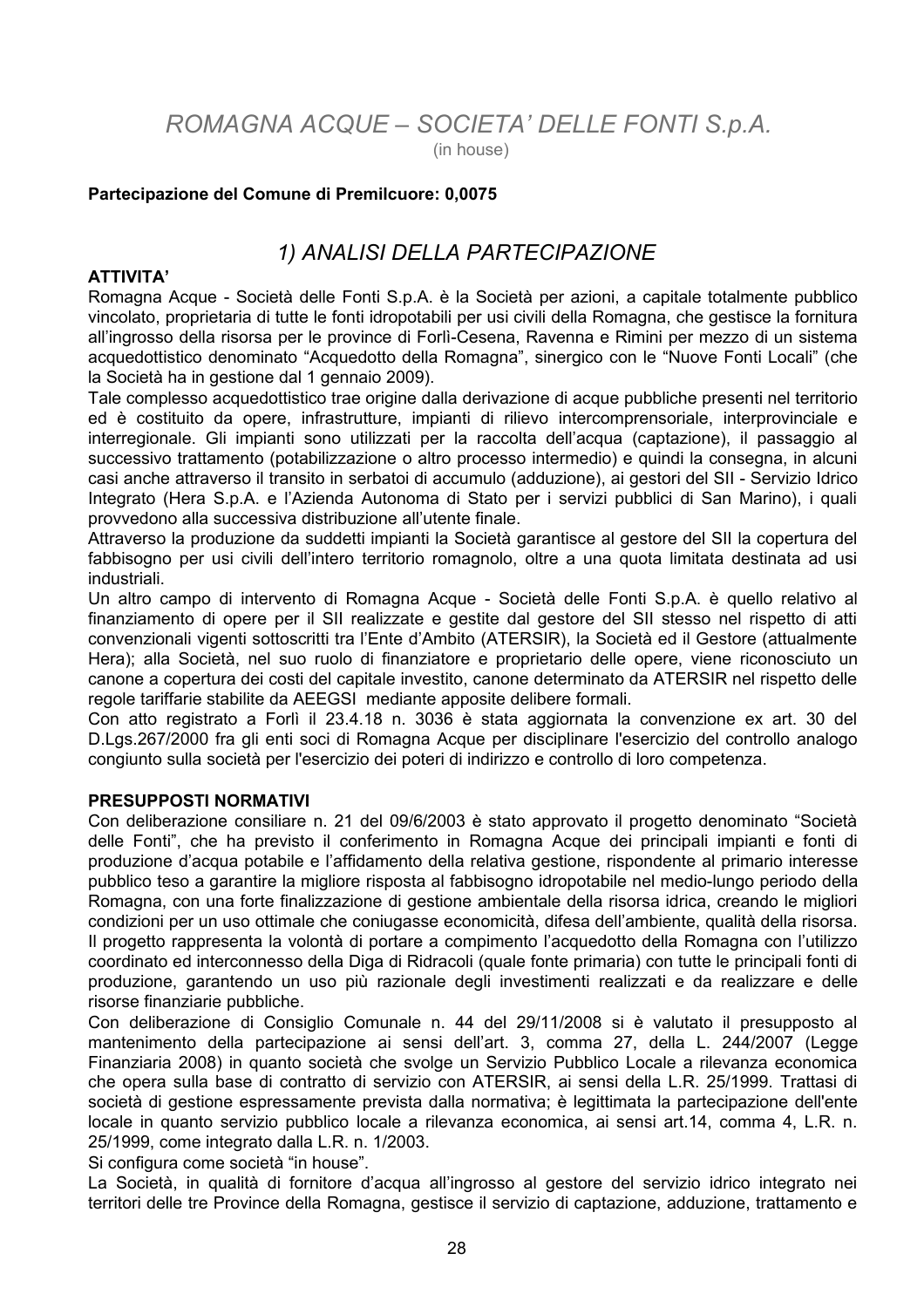distribuzione primaria; tale attività soggiace a tutti gli effetti, alle disposizioni del servizio idrico integrato come regolamentato dall'AEEGSI (Autorità nazionale competente) e da ATERSIR (Ente di governo d'ambito in Emilia-Romagna). In data 17/01/2017 si è proceduto a sottoscrivere "l'Atto integrativo alla convenzione per regolamentare i rapporti fra l'Agenzia Territoriale dell'Emilia Romagna per i Servizi Idrici e Rifiuti (ATRSIR) ed il gestore del servizio di captazione, adduzione, trattamento e distribuzione primaria della fornitura del servizio idrico all'ingrosso Romagna Acque -Società Delle Fonti S.P.A.". Tale integrazione si è resa necessaria al fine di aggiornare ai sensi della deliberazione AEEGSI n. 656/2015/r/IDR la "Convenzione per la regolamentazione della gestione dei sistemi di captazione, adduzione, trattamento e distribuzione primaria e della fornitura del servizio idrico all'ingrosso negli ambiti territoriali ottimali di Forlì-Cesena, Ravenna e Rimini, ex articolo 14, comma 4, della Legge regionale 6 settembre 1999 n. 25" sottoscritta il 30/12/2008 ed in seguito integrata da "Addendum per la disciplina della delega al gestore del servizio idrico di fornitura di acqua all'ingrosso dei poteri espropriativi per la realizzazione degli interventi compresi nel piano d'ambito ai sensi del decreto legislativo 3 aprile 2006 n. 152, art. 158-bis, comma 3" sottoscritto il 06/08/2015. Il suddetto affidamento scade il 23 dicembre 2023.

Attraverso l'affidamento alla Società delle attività e dei servizi sopra indicati, tramite ATERSIR, le Amministrazioni pubbliche socie perseguono le sequenti finalità:

- il servizio di fornitura d'acqua all'ingrosso viene svolto con tariffe definite da ATERSIR nel rispetto dei vincoli e delle disposizioni poste dell'Autorità nazionale (AEEGSI) e tenuto conto delle rinunce di quote tariffarie proposte da ATERSIR ed accettate dalla Società, al fine di consentire il contenimento delle tariffe applicate, tramite il gestore del servizio idrico integrato. all'utente finale; in attuazione degli indirizzi impartiti dai soci, tali rinunce trovano origine nella stessa configurazione in house della Società e il loro limite è rappresentato dal rispetto dei principi di sostenibilità economica e finanziaria della Società;
- attraverso l'Accordo quadro e gli Accordi attuativi sopra descritti, la realizzazione da parte del gestore del servizio idrico integrato delle opere previste nei Piani degli Interventi approvati da ATERSIR avviene attraverso la copertura in tariffa dei costi del capitale a valori inferiori a quanto previsto dalle deliberazioni assunte dall'AEEGSI in ciascun periodo regolatorio; anche in questo caso trattasi di rinunce a parti di componenti tariffarie (quelle previste a copertura dei costi del capitale) proposte da ATERSIR ed accettate da Romagna Acque e volte al contenimento delle tariffe idriche applicate all'utente finale; in attuazione degli indirizzi impartiti dai soci, tali rinunce trovano origine nella stessa configurazione in house della Società e il loro limite è rappresentato dal rispetto dei principi di sostenibilità economica e finanziaria della Società.

L'attività di indirizzo e controllo degli enti locali sulla società viene esercitata attraverso il coordinamento dei soci che agevola il perseguimento degli obiettivi assegnati e la verifica del loro rispetto. In tal modo si garantisce una efficace applicazione tra l'altro alle norme di cui ai commi 2 e 3 dell'articolo 147 quater.

### **ANALISI DATI DI BILANCIO**

|                       | 2016                                    | 2017 | 2018 |
|-----------------------|-----------------------------------------|------|------|
| Capitale di dotazione | 375.422.521   375.422.521   375.422.521 |      |      |
| I Patrimonio netto    | 409.329.521   409.144.189   412.079.534 |      |      |

| Valore della produzione                                | 55.197.117  | 157.298.175   | 58.325.300    |
|--------------------------------------------------------|-------------|---------------|---------------|
| Costi di produzione al netto di ammortamenti e accant. | -29.629.857 | $-32.623.699$ | $-30.483.192$ |
| Margine operativo lordo (EBITDA)                       | 25.567.260  | 24.674.476    | 27.842.108    |
| Ammortamenti e accantonamenti                          | -17.886.429 | -19.029.384   | $-18.850.936$ |
| Differenza tra valori e costi di produzione (EBIT)     | 7.680.642   | 5.645.092     | 8.991.172     |
| Saldo proventi e oneri finanziari                      | 1.352.167   | 1.311.703     | 1.281.241     |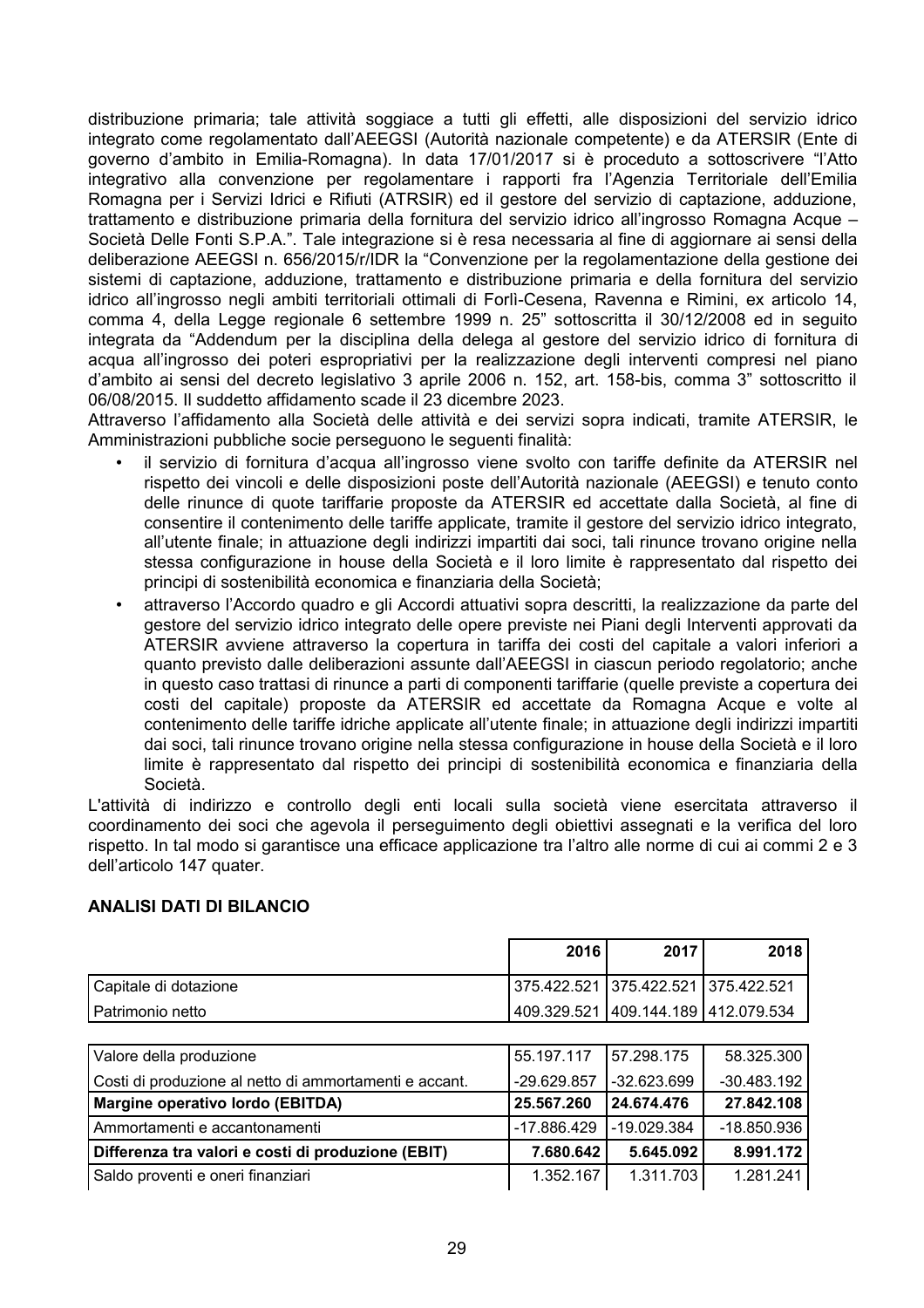| Rettifiche di valore att. fin.      | 2.034        | 7.743      |            |
|-------------------------------------|--------------|------------|------------|
| Saldo proventi e oneri straordinari | 96.839       |            |            |
| Risultato prima delle imposte       | 9.131.682    | 6.964.538  | 10.272.413 |
| Imposte d'esercizio                 | $-2.876.000$ | -2.788.379 | -2.975.579 |
| Risultato d'esercizio               | 6.255.682    | 4.176.159  | 7.296.834  |

| <b>ATTIVITA'</b>          | 2016       | 2017                                    | 2018       |
|---------------------------|------------|-----------------------------------------|------------|
| Attività a breve          | 81.648.036 | 91.896.505                              | 92.426.784 |
| Immobilizzazioni          |            | 372.018.100 362.847.289 361.690.524     |            |
| <b>Capitale investito</b> |            | 453.666.136   454.743.794   454.117.308 |            |
| <b>PASSIVITA'</b>         | 2016       | 2017                                    | 2018       |
| Passività a breve         | 31.141.678 | 33.931.356                              | 31.727.215 |
| Passività a m/l + TFR     | 13.194.937 | 11.668.249                              | 10.310.559 |
| Patrimonio netto          |            | 409.329.521   409.144.189   412.079.534 |            |

| Indici di redditività                                            | 2016       | 2017       | 2018       |
|------------------------------------------------------------------|------------|------------|------------|
| ROE - Redditività del capitale proprio                           | 1,53%      | 1.02%      | 1,77%      |
| Risultato d'esercizio/Patrimonio netto                           |            |            |            |
| ROI - Redditività del capitale investito                         | 1,99%      | 1,54%      | 2,26%      |
| Risultato operativo (EBIT)/Capitale investito                    |            |            |            |
| Indici di efficienza                                             | 2016       | 2017       | 2018       |
| ROS - Redditività delle vendite                                  | 0,17%      | 11,92%     | 18,82%     |
| Risultato operativo/Ricavi netti di vendita (al netto dei ricavi |            |            |            |
| diversi)                                                         |            |            |            |
| Analisi situazione di liquidità                                  | 2016       | 2017       | 2018       |
| Liquidità generale                                               | 2,62       | 2,71       | 2,91       |
| Attività a breve/Passività a breve                               |            |            |            |
| Capitale circolante netto                                        | 50.506.358 | 57.965.149 | 60.699.569 |
| Attività a breve - Passività a breve                             |            |            |            |
| Analisi di solidità patrimoniale                                 | 2016       | 2017       | 2018       |
| Grado di indebitamento globale                                   | 0,11       | 0,11       | 0, 10      |
| (Passività a breve + Passività medio lungo                       |            |            |            |
| termine)/Patrimonio netto                                        |            |            |            |
| Indice di copertura immobilizz.                                  | 1,1        | 1,13       | 1,14       |
| Patrimonio netto/Immobilizzazioni                                |            |            |            |

### **IMMOBILIZZAZIONI FINANZIARIE**

| ALTRE PARTECIPAZIONI                       | quota<br>anno<br>posseduta<br>acquisizione |         | valore iscrizione<br>bilancio al<br>31.12.2018 |
|--------------------------------------------|--------------------------------------------|---------|------------------------------------------------|
| 1) Cons. Strada vicin. Abbazia (Civitella) | 2004                                       | 2.907%  |                                                |
| 2) Cons. Riunito Strade vicinali S. Sofia  | 2004                                       | 25,334% |                                                |
| 3) Fondazione Centro Ricerche Marine       | 2009                                       | 2,616%  |                                                |

### PARTECIPAZIONI IN IMPRESE COLLEGATE

La società ha una partecipazione in PLURIMA SPA del 32,28%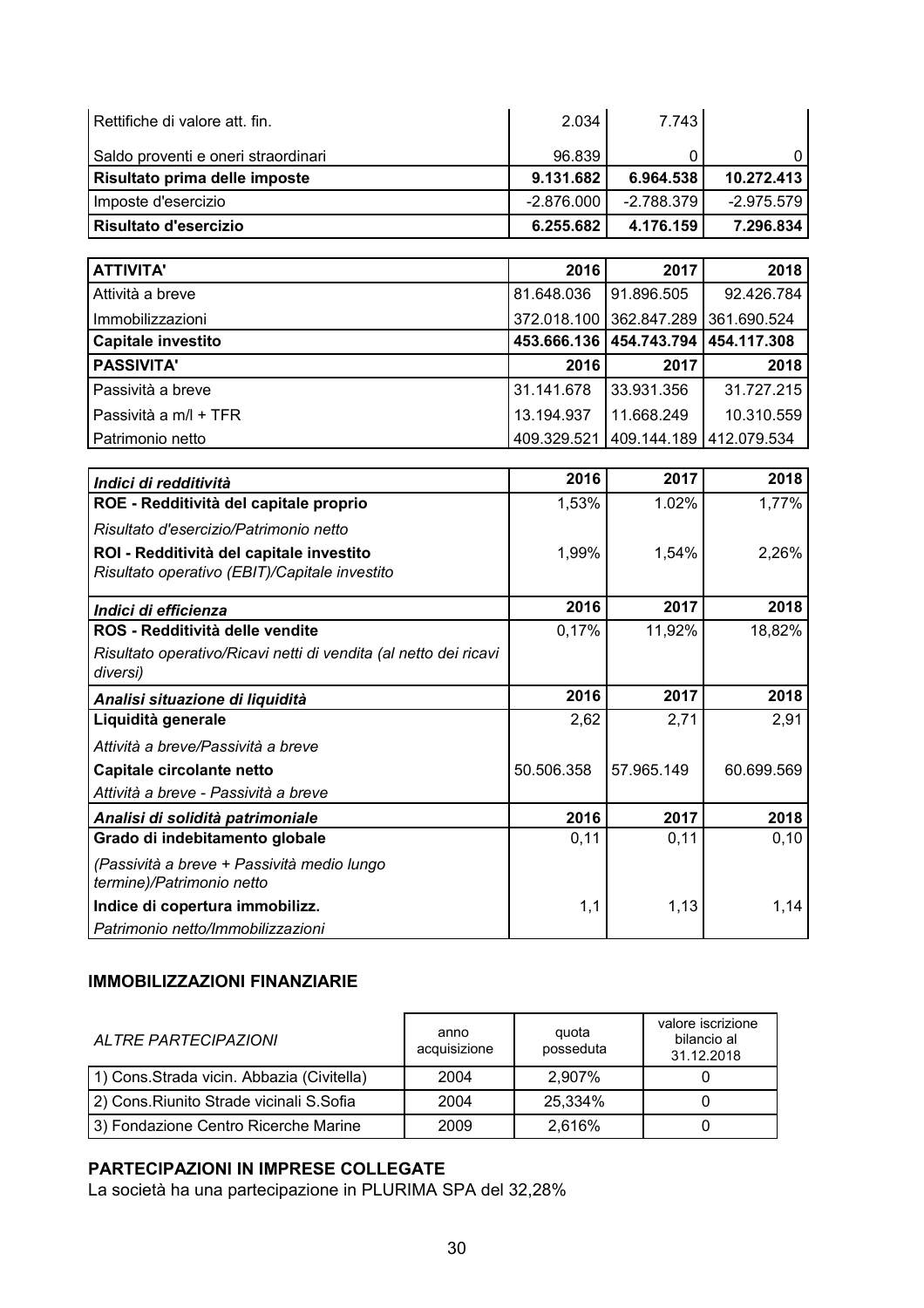Plurima è iscritta nel bilancio di Romagna Acque al valore di costo di acquisto (del 2003) pari ad € 71.984. La frazione di Patrimonio Netto di spettanza risultante dal bilancio 2018 è pari ad € 91.945. 2) VERIFICA ATTUAZIONE PIANI PRECEDENTI ART.24 E ART.20 TUSP

### RELAZIONE SULL'ATTUAZIONE DEL PIANO DI RAZIONALIZZAZIONE STRAORDINARIO (ART.24 TUSP) E A SEGUITO DEI RILIEVI CORTE DEI CONTI

Con la Deliberazione di Consiglio Comunale n. 28 del 25.09.2017 è stato confermato il mantenimento della partecipazione

|                                          | partecipate<br>dirette $%$ | partecipate<br>indirette %<br>LTRH | manteni-<br>mento sen-<br>za interventi l<br>di razio-<br>nalizzazion<br>е | razionalizza<br>zione:<br>conteniment<br>o costi | razionalizza<br>zione:<br>cessio-<br>ne/alienazi<br>one quote | razionaliz<br>zazio-<br>ne:<br>liquidazio<br>ne | razionaliz-<br>zazione:<br>fusio-<br>ne/incorpo<br>razione |
|------------------------------------------|----------------------------|------------------------------------|----------------------------------------------------------------------------|--------------------------------------------------|---------------------------------------------------------------|-------------------------------------------------|------------------------------------------------------------|
| Romagna Acque società delle<br>fonti SpA | 0.0075                     | 16,068                             | х                                                                          |                                                  |                                                               |                                                 |                                                            |

Con atto registrato a Forlì il 23.4.18 n. 3036 è stata aggiornata la convenzione ex art. 30 del D.Lgs.267/2000 fra gli enti soci di Romagna Acque per disciplinare l'esercizio del controllo analogo congiunto sulla società per l'esercizio dei poteri di indirizzo e controllo di loro competenza.

### RELAZIONE SULL'ATTUAZIONE DEL PIANO DI RAZIONALIZZAZIONE 2018 (art. 20 TUSP)

Diversamente da quanto definito nella precedente ricognizione straordinaria, la società, con la Deliberazione di Consiglio Comunale n. 42 del 17.12.2018 "RAZIONALIZZAZIONE PERIODICA 2018 DELLE PARTECIPAZIONI PUBBLICHE DETENUTE AL 31.12.2017 - ART.20 D.LGS.175/2016", è stata considerata in controllo pubblico (100% soci pubblici) ed è stata verificata ai sensi dell'art. 20 TUSP anche la partecipazione detenuta in Plurima spa.

|                                       | partecipazione<br>Diretta (D) o<br>Indiretta (I) | Mantenimento<br>senza azioni di<br>razionalizzazione | azioni di razionalizzazione |
|---------------------------------------|--------------------------------------------------|------------------------------------------------------|-----------------------------|
| Romagna Acque società delle fonti SpA | D/I                                              |                                                      |                             |

A sequito delle segnalazioni della Corte dei Conti, l'assemblea dei soci del 25 giugno 2019 ha approvato ulteriori adequamenti dello Statuto al TUSP.

E' in corso uno studio di fattibilità per il trasferimento di tutte le reti del ciclo idrico integrato a Romagna Acque Spa.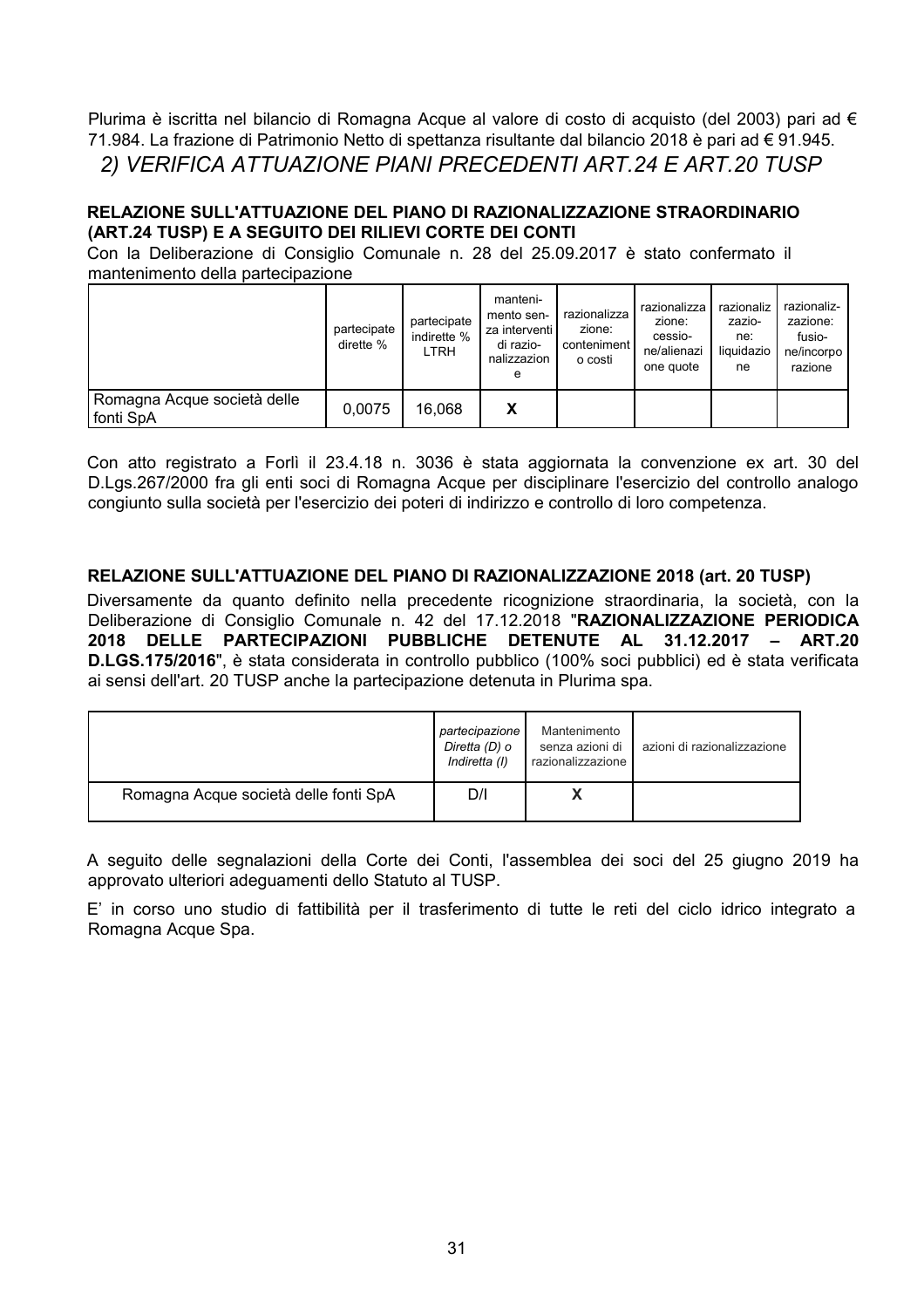# 3) VERIFICA ART. 20 COMMA 2 D.LGS. N. 175/2016

| - verifica art.4 -                                                                                                                                                                                                                                                                                                  | art. $4$ .co.1<br>- servizi<br>strett, ne-<br>cessari per<br>finalità<br>istituzionali | art.4. $co.2$<br>$lett.a) -$<br>servizio<br>di<br>interessel<br>generale | art.4. $co.2$<br>$lett.b)$ e<br>$c) -$<br>progett.e<br>realizz.<br>opera<br>pubblica | art. $4$ .co.2<br>$lett.d$ ) -<br>beni o<br>servizi<br>strumentali I<br>all'ente | art.4. $co.2$<br>lett.e.<br>servizi di<br>committenza |
|---------------------------------------------------------------------------------------------------------------------------------------------------------------------------------------------------------------------------------------------------------------------------------------------------------------------|----------------------------------------------------------------------------------------|--------------------------------------------------------------------------|--------------------------------------------------------------------------------------|----------------------------------------------------------------------------------|-------------------------------------------------------|
| Società a capitale totalmente pubblico vincolato,<br>proprietaria di tutte le fonti idropotabili per usi civili<br>della Romagna, che gestisce la fornitura all'ingrosso<br>della risorsa per le province di Forlì-Cesena,<br>Ravenna e Rimini. Società che svolge un servizio<br>pubblico locale ed opera sulla ba | X                                                                                      | X                                                                        |                                                                                      |                                                                                  |                                                       |
| se di contratto di servizio con ATERSIR, ai sensi<br>della L.R. 25/1999 come integrato dalla L.R. n.<br>1/2003.                                                                                                                                                                                                     |                                                                                        |                                                                          |                                                                                      |                                                                                  |                                                       |

| anno | <b>VALORE DELLA</b><br><b>PRODUZIONE</b> | 1) di cui ricavi delle<br>vendite | 5) di cui altri ricavi | 5) di cui contributi<br>in c/esercizio e<br>c/impianti | di cui 2) variaz.<br>delle rimanenze,<br>3) dei lavori, 4)<br>increm.lav.int. |
|------|------------------------------------------|-----------------------------------|------------------------|--------------------------------------------------------|-------------------------------------------------------------------------------|
| 2018 | 58.325.300,00                            | 47.770.635,00                     | 8.423.119,00           | 1.852.173,00                                           | 279.373,00                                                                    |
| 2017 | 57.298.175,00                            | 47.354.724,00                     | 7.676.801,00           | 1.956.961,00                                           | 309.689,00                                                                    |
| 2016 | 55.197.117,00                            | 44.924.846,00                     | 8.055.914,00           | 1.856.022,00                                           | 360.335,00                                                                    |

| media fatturato<br>2016-2018 | fatturato     | anno |
|------------------------------|---------------|------|
| 56.623.731,67                | 58.045.927,00 | 2018 |
|                              | 56.988.486,00 | 2017 |
|                              | 54.836.782,00 | 2016 |

| anno | fatturato senza<br>contributi in<br>c/esercizio | media fatturato<br>2016-2018 |
|------|-------------------------------------------------|------------------------------|
| 2018 | 56.193.754,00                                   | 54.735.346,33                |
| 2017 | 55.031.525,00                                   |                              |
| 2016 | 52.980.760,00                                   |                              |

| Risultato di esercizio | Risultato di esercizio | Risultato di esercizio | Risultato di esercizio | Risultato di esercizio |
|------------------------|------------------------|------------------------|------------------------|------------------------|
| 2014                   | 2015                   | 2016                   | 2017                   | 2018                   |
| 9.335.705              | 6.865.320              | 6.255.682              | 4.176.159              | 7.296.834              |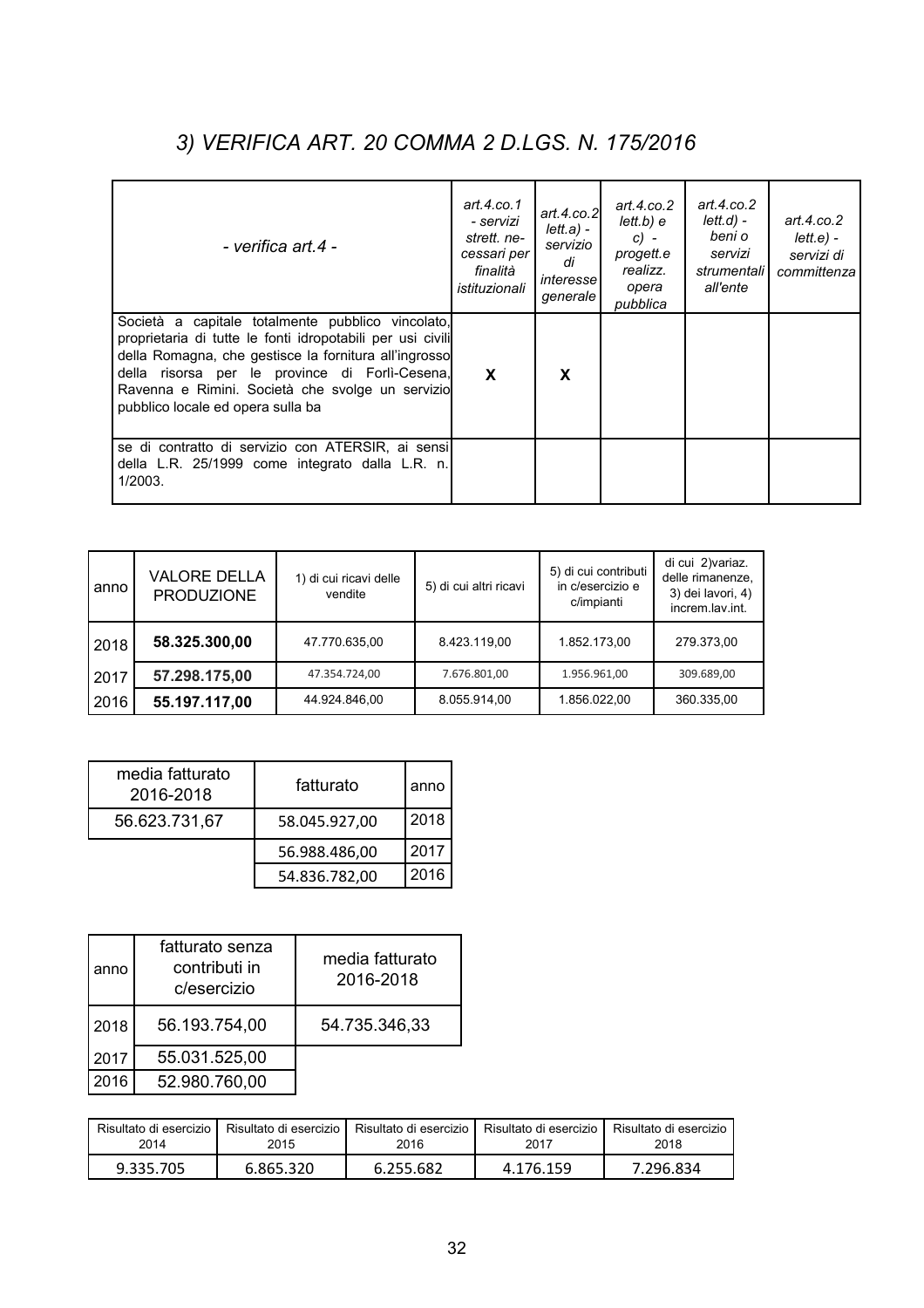| anno | <b>COSTI DELLA</b><br><b>PRODUZIONE lett.</b><br>B) conto economico | di cui costi per servizi<br>voce B7 conto<br>economico | di cui costo<br>personale voce<br>B9 conto<br>economico |
|------|---------------------------------------------------------------------|--------------------------------------------------------|---------------------------------------------------------|
| 2018 | 49.334.128                                                          | 16.334.905                                             | 8.683.793                                               |
| 2017 | 51.653.083                                                          | 17.584.438                                             | 8.489.610                                               |
| 2016 | 47.516.475                                                          | 15.470.451                                             | 8.325.429                                               |

| personale<br>dipendente<br>numero<br>medio | numero dei<br>componenti<br>dell'organo di<br>amministrazione | compensi dei<br>componenti<br>dell'organo di<br>ammnistrazione<br>come da nota inte-<br>grativa | numero dei<br>componenti<br>dell'organo<br>di controllo | compensi dei com-<br>ponenti dell'organo di<br>controllo come da notal<br>integrativa |
|--------------------------------------------|---------------------------------------------------------------|-------------------------------------------------------------------------------------------------|---------------------------------------------------------|---------------------------------------------------------------------------------------|
| 155                                        |                                                               | 81.517,00                                                                                       | 3                                                       | 49.432,00                                                                             |

# 4) AZIONI PREVISTE

Dato atto del rispetto dei parametri richiesti dall'art. 20 comma 2 TUSP (come sopra indicato) si prevede di mantenere la partecipazione nella società.

E' in corso uno studio di fattibilità per il trasferimento delle reti idriche di proprietà di Unica Reti spa a Romagna Acque.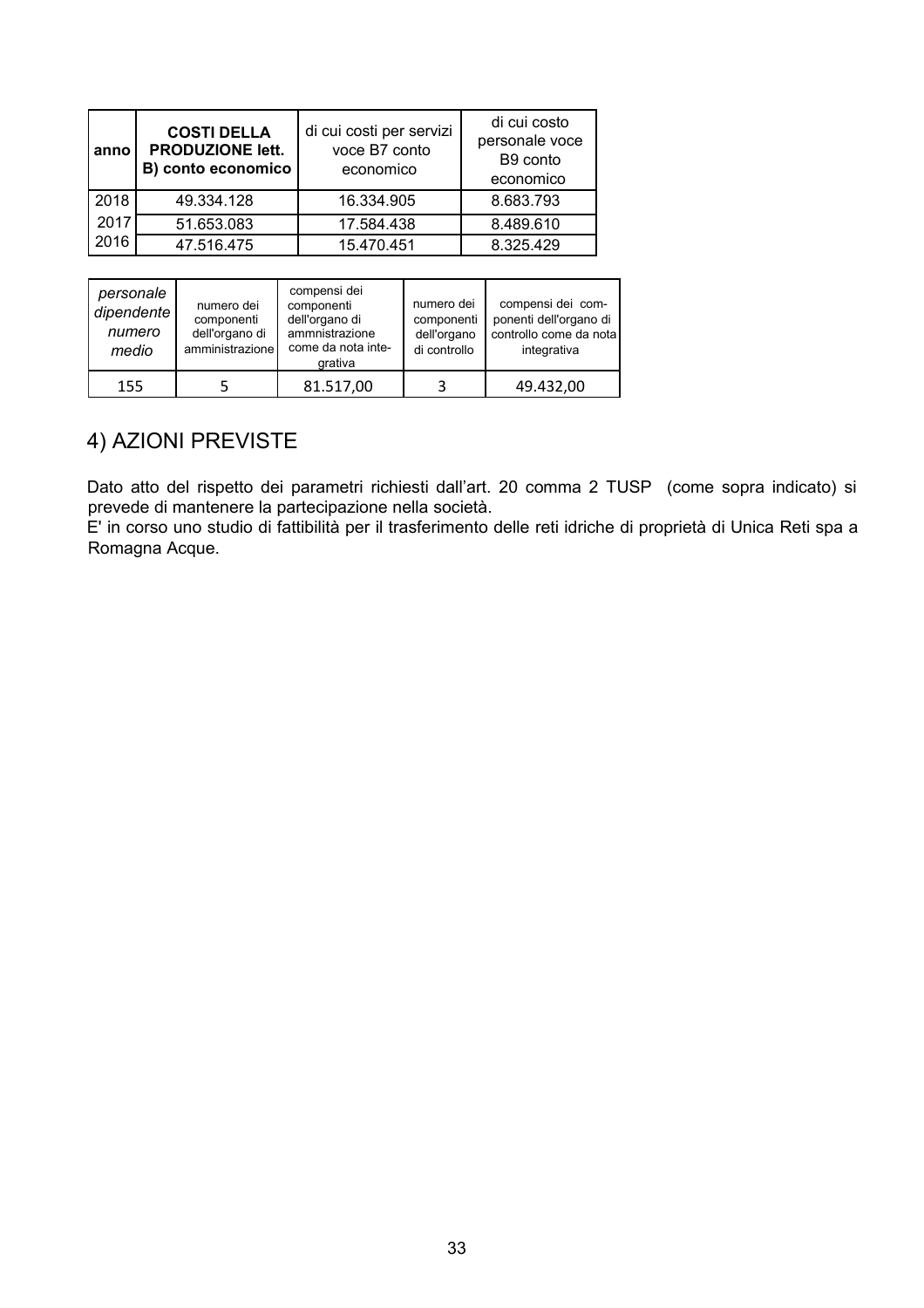# **ALEA AMBIENTE SPA**

(in house)

### **COMPAGINE SOCIETARIA**

Livia Tellus Romagna Holding S.p.A. 100%

# 1) ANALISI DELLA PARTECIPAZIONE

#### **ATTIVITA'**

Organizzazione e gestione dei servizi pubblici di raccolta (anche differenziata), di trasporto non chè di recupero, valorizzazione, intermediazione e commercio dei rifiuti urbani ed assimilabili, nonchè più in generale, la produzione e la fornitura di servizi nel settore ambientale per i Comuni.

#### **PRESUPPOSTI NORMATIVI**

Tredici comuni dell'Unione di Comuni della Romagna forlivese hanno approvato e stipulato la Convenzione ex art. 30 del D.Lgs. 18.08.2000, n.267, fra gli enti locali soci di Livia Tellus Romagna Holding spa per la configurazione della società quale organismo dedicato per lo svolgimento di compiti di interesse degli enti locali e la realizzazione di un controllo comune sulle società partecipate in house providing.

Il 6 giugno 2017 è stata costituita la società e la guota di partecipazione di Livia Tellus Romagna Holding spa nella società è pari al 100%.

Tra Alea Ambiente e ATERSIR viene regolata la gestione del servizio di igiene ambientale sul territorio del Comune di Forlì. Con atto del 13 settembre 2017 è stato approvato da ATERSIR. l'affidamento del servizio di gestione dei rifiuti ad Alea, perfezionato nel mese di dicembre con la firma del contratto che vede, appunto, la società affidataria del servizio per 15 anni. Dal 1.1.2018 la società è subentrata al precedente gestore Hera Spa.

Il comune di Premilcuore, non avendo sottoscritto la Convenzione ex articolo 30 del D.Lqs. 18.08.2000, n. 267 tra i comuni soci di Livia Tellus Romagna Holding, per il controllo analogo congiunto, non fa parte del Coordinamento dei Soci istituito al fine di esercitare sulla Società un potere di indirizzo ed un controllo analogo.

|                                                        | 2017       | 2018         |
|--------------------------------------------------------|------------|--------------|
| Capitale di dotazione                                  | 2.000.000  | 3.861.214    |
| Patrimonio netto                                       | 1.794.694  | 1.816.492    |
| Valore della produzione                                |            | 31.580.716   |
|                                                        |            |              |
| Costi di produzione al netto di ammortamenti e accant. | -253.043   | 29.437.336   |
| Margine operativo lordo (EBITDA)                       | $-253.042$ | 2.143.380    |
| Ammortamenti e accantonamenti                          | -18.267    | $-1.730.555$ |
| Differenza tra valori e costi di produzione (EBIT)     | $-271.309$ | 412.825      |
| Saldo proventi e oneri finanziari                      | 1.335      | $-52.448$    |
| Saldo proventi e oneri straordinari                    | 0          | $\mathbf{0}$ |
| Risultato prima delle imposte                          | $-269.974$ | 360,377      |
| Imposte d'esercizio                                    | -64.668    | $-338.578$   |
| Risultato d'esercizio                                  | $-205.306$ | 21.799       |

#### **ANALISI DATI DI BILANCIO**

| I ATTIVITA'        | 2017                  | 2018 l            |
|--------------------|-----------------------|-------------------|
| l Attività a breve | 2.251.036   9.582.469 |                   |
| l Immobilizzazioni |                       | 931.828 7.919.895 |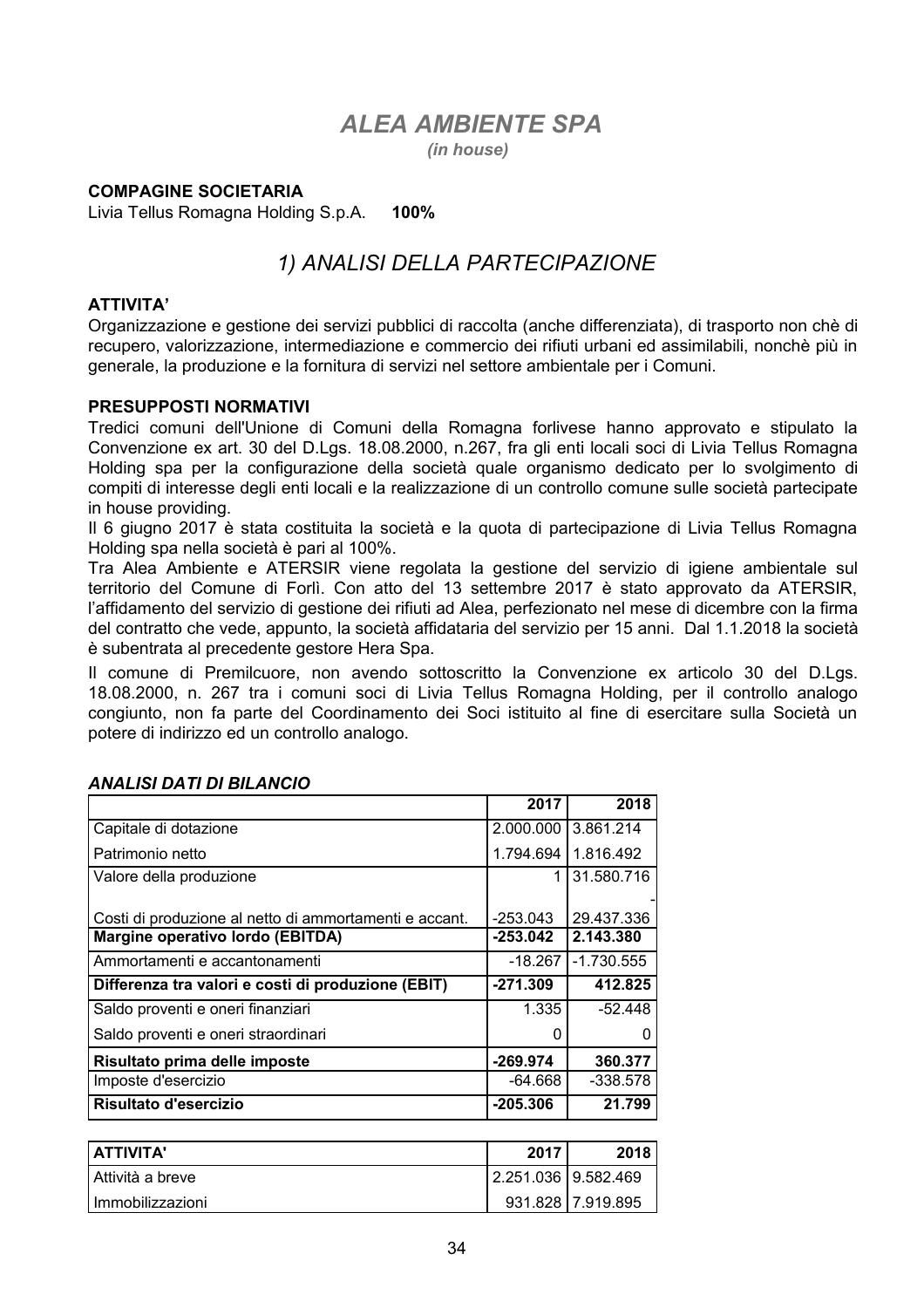| Capitale investito                                                           | 3.182.864 | 17.502.364 |
|------------------------------------------------------------------------------|-----------|------------|
| <b>PASSIVITA'</b>                                                            | 2017      | 2018       |
| Passività a breve                                                            | 1.279.185 | 9.927.868  |
| Passività a m/l + TFR                                                        | 108.985   | 5.758.004  |
| Patrimonio netto                                                             | 1.794.694 | 1.816.492  |
| Indici di redditività                                                        |           | 2018       |
| ROE - Redditività del capitale proprio                                       |           | 1,20%      |
| Risultato d'esercizio/Patrimonio netto                                       |           |            |
| ROI - Redditività del capitale investito                                     |           | 2,36%      |
| Risultato operativo (EBIT)/Capitale investito                                |           |            |
| Indici di efficienza                                                         |           | 2018       |
| ROS - Redditività delle vendite                                              |           | 1,43%      |
| Risultato operativo/Ricavi netti di vendita (al netto dei ricavi<br>diversi) |           |            |
| Analisi situazione di liquidità                                              |           | 2018       |
| Liquidità generale                                                           |           | 0,97       |
| Attività a breve/Passività a breve                                           |           |            |
| Capitale circolante netto                                                    |           | $-345.399$ |
| Attività a breve - Passività a breve                                         |           |            |
| Analisi di solidità patrimoniale                                             |           | 2018       |
| Grado di indebitamento globale                                               |           | 8,64       |
| (Passività a breve + Passività medio lungo termi-<br>ne)/Patrimonio netto    |           |            |
| Indice di copertura immobilizz.                                              |           | 0,23       |
| Patrimonio netto/Immobilizzazioni                                            |           |            |

L'anno 2017 è un esercizio transitorio di start up della Società, non rappresentativo dal punto di vista degli indici economici e patrimoniali di bilancio. Nell'esercizio 2017 non sono stati conseguiti ricavi in quanto il servizio è stato affidato con decorrenza 1.1.2018.

## 2) VERIFICA ATTUAZIONE PIANO PRECEDENTE ART.20 TUSP

RELAZIONE SULL'ATTUAZIONE DEL PIANO DI RAZIONALIZZAZIONE 2018 (art. 20 TUSP) Con Deliberazione di Consiglio Comunale n. 42 del 17.12.2018 "RAZIONALIZZAZIONE PERIODICA 2018 DELLE PARTECIPAZIONI PUBBLICHE DETENUTE AL 31.12.2017 - ART.20 D.LGS.175/2016" è stato approvato il mantenimento della partecipazione.

|                   | partecipazione Diretta<br>(D) o Indiretta (I) | Mantenimento senza<br>azioni di<br>razionalizzazione | azioni di<br>razionalizzazione |
|-------------------|-----------------------------------------------|------------------------------------------------------|--------------------------------|
| Alea Ambiente SpA |                                               |                                                      |                                |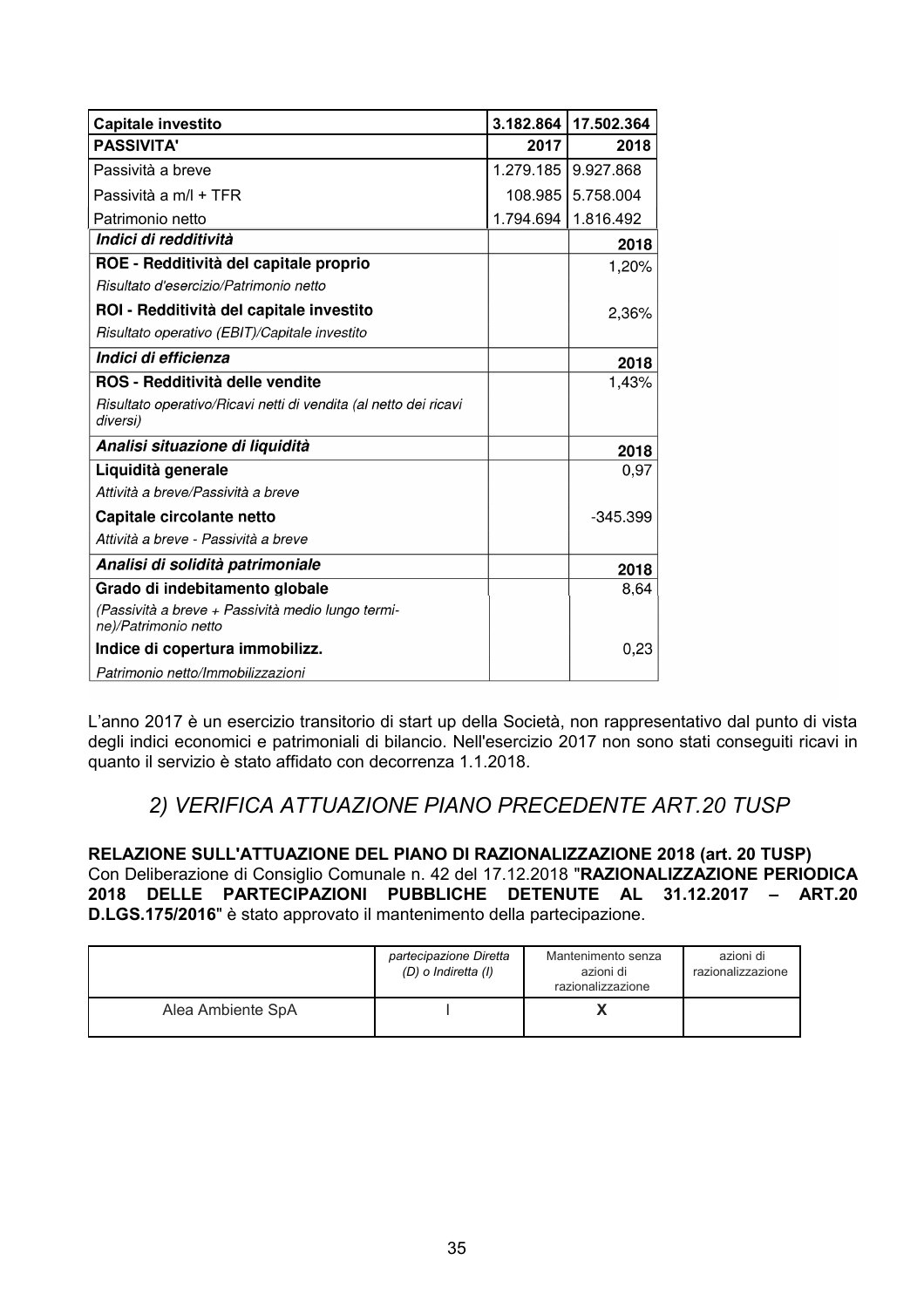# 3) VERIFICA ART. 20 COMMA 2 D.LGS. N. 175/2016

| - verifica art.4 -<br>(delib. Cons. Com. n.44 del 19.4.17)                                                                                                                                                         | art.4. $co.1$<br>- servizi<br>strett, ne-<br>cessari per<br>finalità<br><i>istituzionali</i> | art.4. $co.2$<br>$lett.a) - ser-$<br>vizio di<br>interesse<br>qene-<br>rale | art.4.co.2<br>$lett.b) e c$ ) -<br>progett.e<br>realizz.<br>opera<br>pubblica | art.4.co.2<br>lett.d) - beni<br>o servizi<br>strumentali<br>all'ente | art.4.co.2<br>$lett.e) -$<br>servizi di<br>committenza |
|--------------------------------------------------------------------------------------------------------------------------------------------------------------------------------------------------------------------|----------------------------------------------------------------------------------------------|-----------------------------------------------------------------------------|-------------------------------------------------------------------------------|----------------------------------------------------------------------|--------------------------------------------------------|
| La società svolge la gestione del servizio<br>rifiuti nel bacino di Forlì, servizio di<br>interesse generale a carattere economico,<br>sulla base delle decisioni assunte dall'Entel<br>Gestore di Ambito ATERSIR. | X                                                                                            | X                                                                           |                                                                               |                                                                      |                                                        |

La società, costituita il 6.6.2017, è operativa dal 1.1.2018.

Nel corso del 2017 la Società non ha prodotto alcun ricavo, mentre ha sostenuto costi inerenti le ordinarie attività amministrative e costi per l'avvio della società e del sistema di raccolta porta porta che andrà a regime nel corso 2018. L'anno 2017 non è rappresentativo dal punto di vista degli indici economici e patrimoniali di bilancio in quanto è un esercizio transitorio di start up della Società, la quale dovrà portare a regime il proprio progetto nel corso delle annualità successive.

| anno | <b>VALORE DELLA</b><br><b>PRODUZIONE</b> | 1) di cui ricavi delle<br>vendite | 5) di cui altri ricavi | 5) di cui contributi<br>in c/esercizio e<br>c/impianti | di cui 2) variaz.<br>delle rimanenze,<br>3) dei lavori, 4)<br>increm.lav.int. |
|------|------------------------------------------|-----------------------------------|------------------------|--------------------------------------------------------|-------------------------------------------------------------------------------|
| 2018 | 31.580.716,00                            | 28.796.119                        | 106.630                |                                                        | 2.677.967                                                                     |
| 2017 | 1.00                                     |                                   | 1,00                   |                                                        |                                                                               |

| Risultato di esercizio | Risultato di esercizio |
|------------------------|------------------------|
| 2017                   | 2018                   |
| 205.306                | 21.799                 |

| anno | <b>COSTI DELLA PRODU-</b><br>ZIONE lett. B) conto<br>economico | di cui costi per servizi<br>voce B7 conto econo-<br>mico | di cui costo personale<br>voce B9 conto<br>economico | di cui accantonamen-<br>to per rischi voce B12<br>conto economico |
|------|----------------------------------------------------------------|----------------------------------------------------------|------------------------------------------------------|-------------------------------------------------------------------|
| 2018 | 31.167.891                                                     | 21.828.585                                               | 5.168.993                                            | 570.448                                                           |
| 2017 | 271.310                                                        | 192.293                                                  | 12.024                                               |                                                                   |

| personale<br>dipendente<br>numero<br>medio | numero dei<br>componenti<br>dell'organo di<br>amministrazione | compensi dei<br>componenti<br>dell'organo di<br>ammnistrazione<br>come da nota inte-<br>grativa | numero dei<br>componenti<br>controllo | compensi dei com-<br>ponenti dell'organo di<br>dell'organo di controllo come da nota<br>integrativa |
|--------------------------------------------|---------------------------------------------------------------|-------------------------------------------------------------------------------------------------|---------------------------------------|-----------------------------------------------------------------------------------------------------|
| 53                                         |                                                               | 51.471,00                                                                                       |                                       | 31.460,00                                                                                           |

Dal 1.1.2018 è avvenuto il subentro del personale che il precedente gestore Hera SpA doveva passare al subentrante.

Per permettere alla società di governare puntualmente questo periodo di forte crescita, nell'Assemblea dei Soci del 24/05/2018 è stato nominato un Consiglio di Amministrazione composto da 3 membri, che resterà in carica fino all'approvazione del bilancio 2020. Il verbale dell'assemblea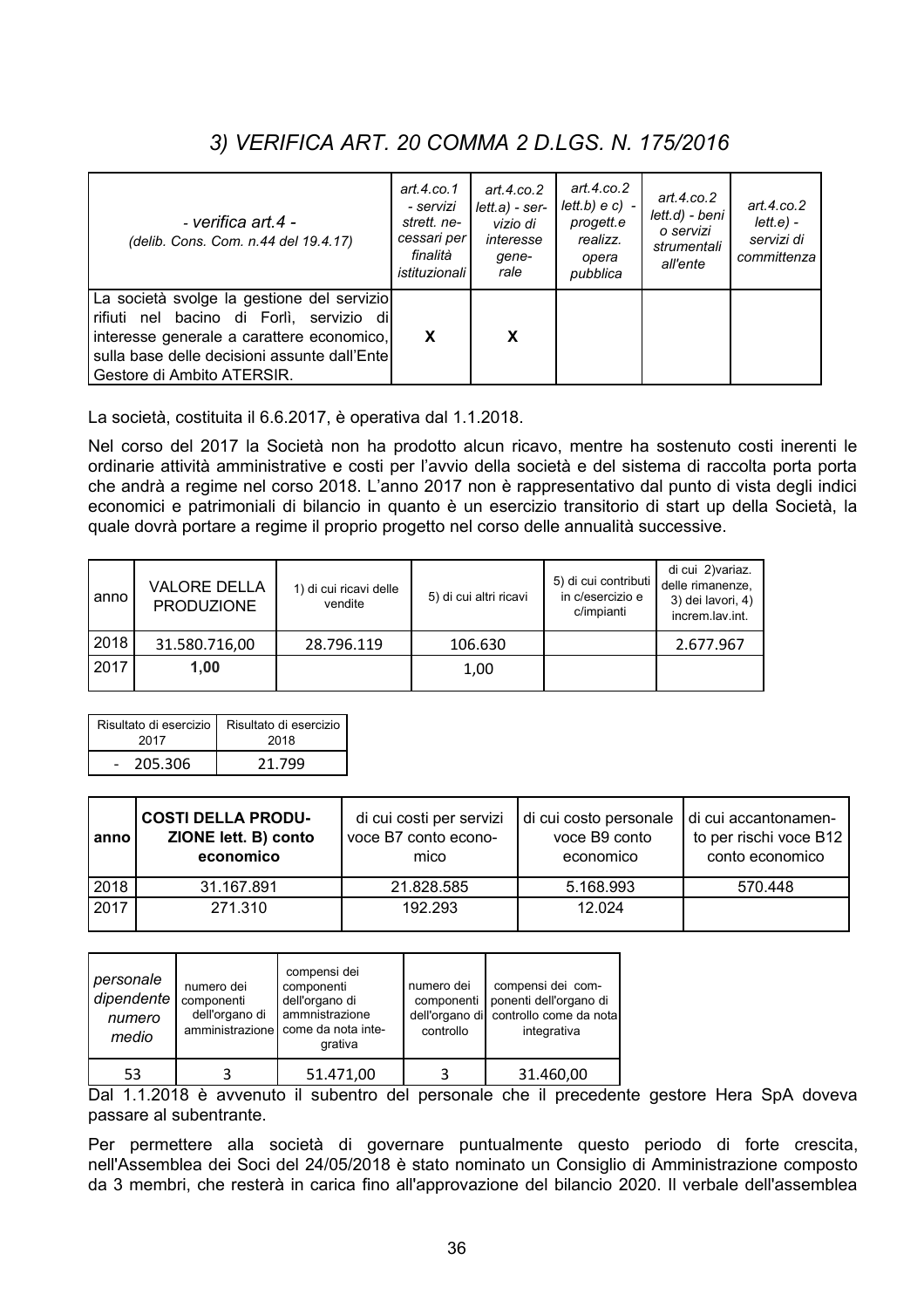con la decisione in merito all'organo amministrativo collegiale è stato inviato dalla società alla Corte dei Conti e al MEF.

# 4) AZIONI PREVISTE

Dato atto del rispetto dei parametri richiesti dall'art. 20 comma 2 TUSP (come sopra indicato) si prevede di mantenere la partecipazione nella società.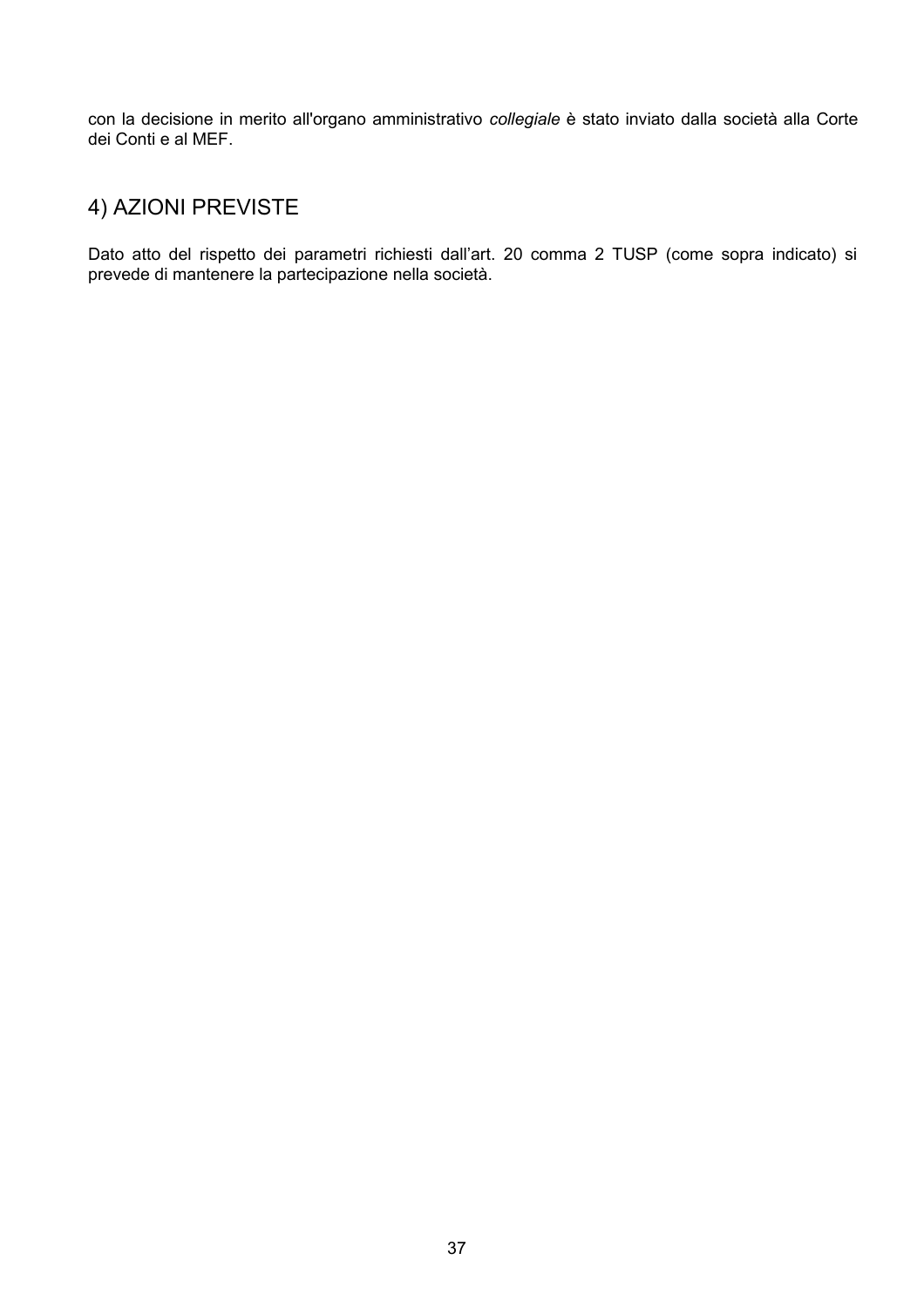# FIERA DI FORLI'S.p.A.

#### **COMPAGINE SOCIETARIA**

| LIVIA TELLUS GOVERNANCE S.p.A.                           | 31,198% |
|----------------------------------------------------------|---------|
| <b>CCIAA</b>                                             | 27,50%  |
| Fondazione Cassa Risparmi di Forlì                       | 21,30%  |
| Banca Popolare dell'Emilia-Romagna                       | 3,14%   |
| Cariromagna                                              | 7,26%   |
| Amministrazione Provinciale di FC                        | 5,08%   |
| Unindustria Forlì-Cesena                                 | 0,26%   |
| <b>UNICREDIT SpA</b>                                     | 1,25%   |
| Gruppo Villa Maria SpA                                   | 0,77%   |
| Nannini Davide                                           | 0,19%   |
| Nannini Elisa                                            | 0,19%   |
| Banca di Forlì Credito Cooperativo                       | 0,24%   |
| Confcommercio Forlì                                      | 0,21%   |
| <b>CNA Forlì Cesena</b>                                  | 0,28%   |
| Confartigianato Forlì                                    | 0,28%   |
| Federazione Provinciale Coldiretti                       | 0,16%   |
| Confesercenti Provinciale Forlivese                      | 0,28%   |
| Terme di Castrocaro SpA                                  | 0,13%   |
| Zannoni Calor Srl                                        | 0,10%   |
| Confagricoltura di FC e RN                               | 0,08%   |
| Banco Popolare Soc. Coop.                                | 0,07%   |
| Ass.ne Provinciale Allevatori Forlì - Cesena<br>e Rimini | 0,03%   |

## 1) ANALISI DELLA PARTECIPAZIONE

#### **ATTIVITA'**

La Fiera di Forlì si compone di un insieme di strutture polifunzionali adatte ad ospitare eventi aziendali, promozionali o di spettacolo, come fiere e incontri sportivi di grande affluenza, seminari e meeting di nicchia, mostre ed esposizioni d'arte e simili.

Il quartiere fieristico si colloca in prossimità del casello autostradale A14, ed è dotato di ampi parcheggi. La struttura è articolata in quattro padiglioni per una superficie complessiva di mg 49.465. di cui 22.079 coperti e 27.566 scoperti, dei quali 24.479 sono destinati a parcheggi.

La gestione si caratterizza per l'organizzazione di eventi fieristici diretti, fra i quali il più importante è rappresentato dall'evento biennale Fieravicola.

#### **PRESUPPOSTI NORMATIVI**

La società è stata costituita con atto pubblico del 3.3.1995. Le motivazioni che hanno determinato la necessità di dar vita alla società sono da ricercare nell'esigenza di sviluppare l'attività fieristica, congressuale e convegnistica mediante la locazione a terzi di aree e spazi disponibili per attività fieristiche, la fornitura di servizi essenziali per attività fieristiche, il mantenimento e valorizzazione dei beni mobili ed immobili utilizzati, la gestione per conto terzi di impianti polivalenti.

Con L.R. n.12 del 25 febbraio 2000, per l'ente locale viene prevista la possibilità di partecipare alla società di gestione.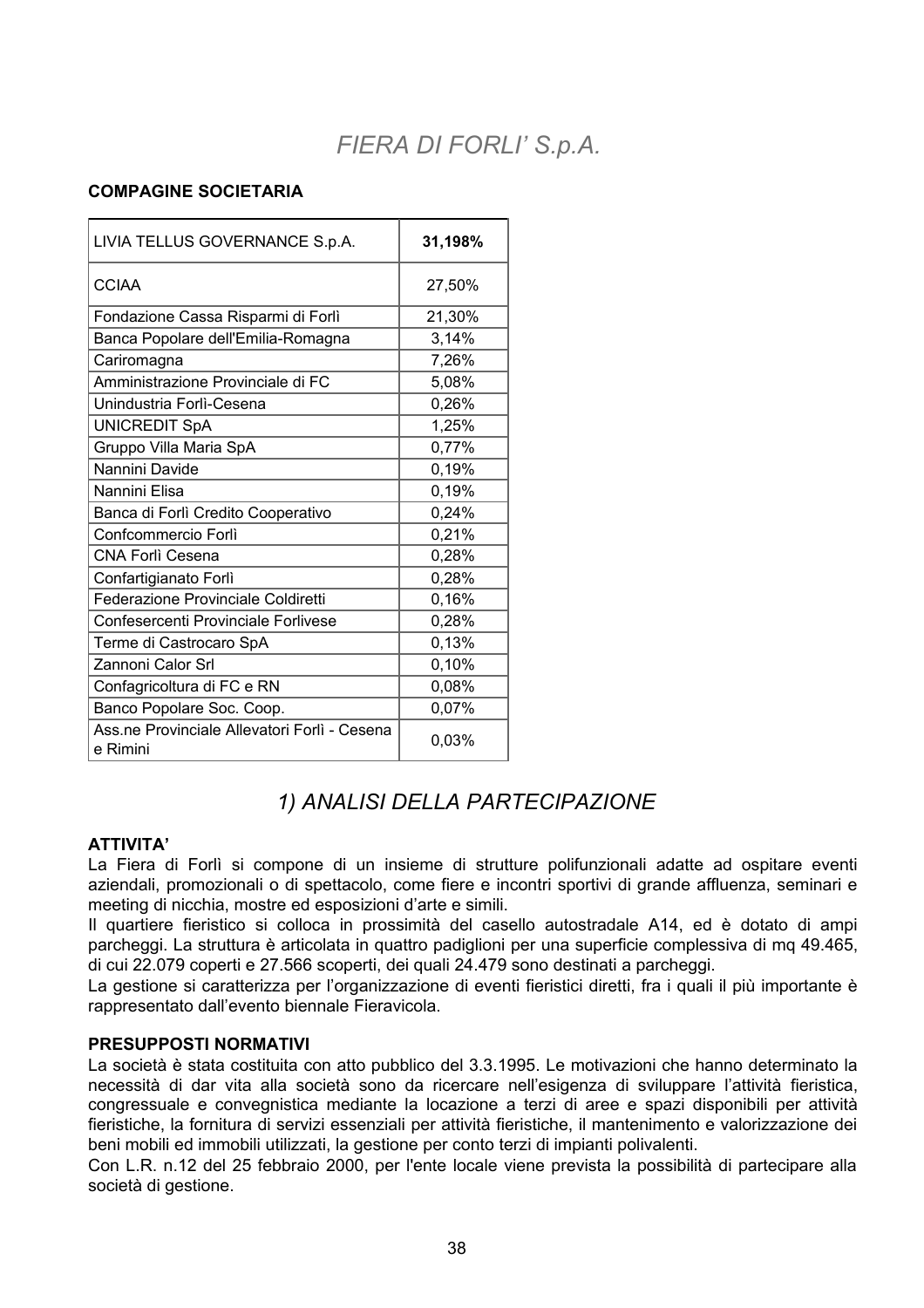La normativa regionale, art. 7, L.R. Emilia-Romagna 25 febbraio 2000, n. 12, prevede che i soggetti gestori dei centri fieristici possano essere costituiti soltanto in forma di società di capitali, le quali abbiano la proprietà del quartiere fieristico o ne dispongano con titolo giuridicamente valido per un periodo non inferiore a dieci anni e abbiano ad oggetto la gestione del centro fieristico, specificamente dei beni immobili e mobili adibiti a finalità ed usi fieristici, nonché dei servizi essenziali ad esso relativi.

|                                                                  | 2016         | 2017         | 2018         |
|------------------------------------------------------------------|--------------|--------------|--------------|
| Capitale di dotazione                                            | 7.632.193    | 1.679.082    | 1.679.082    |
| Patrimonio netto                                                 | 1.613.508    | 1.605.239    | 1.306.004    |
|                                                                  |              |              |              |
| Valore della produzione                                          | 1.254.878    | 1.645.581    | 1.409.801    |
| Costi di produzione al netto di ammortamenti e accant.           | $-1.356.289$ | $-1.473.847$ | $-1.517.221$ |
| Margine operativo lordo (EBITDA)                                 | $-101.411$   | 171.734      | $-107.420$   |
| Ammortamenti e accantonamenti                                    | $-4.791.736$ | $-108.451$   | $-120.563$   |
| Differenza tra valori e costi di produzione (EBIT)               | -4.893.147   | 63.283       | $-227.983$   |
| Saldo proventi e oneri finanziari                                | $-69.355$    | $-63.592$    | $-69.845$    |
| Saldo proventi e oneri straordinari                              | 0            | 0            |              |
| Risultato prima delle imposte                                    | $-4.962.502$ | $-309$       | $-297.828$   |
| Imposte d'esercizio                                              | 4.105        | $-7.963$     | $-1.407$     |
| Risultato d'esercizio                                            | -4.958.397   | $-8.272$     | $-299.235$   |
|                                                                  |              |              |              |
| <b>ATTIVITA'</b>                                                 | 2016         | 2017         | 2018         |
| Attività a breve                                                 | 736.793      | 765.559      | 702.548      |
| Immobilizzazioni                                                 | 3.719.537    | 3.635.133    | 2.123.519    |
| Capitale investito                                               | 4.456.330    | 4.400.692    | 2.826.067    |
| <b>PASSIVITA'</b>                                                | 2016         | 2017         | 2018         |
| Passività a breve                                                | 961.216      | 903.117      | 897.529      |
| Passività a m/l + TFR                                            | 1.881.606    | 1.892.336    | 622.534      |
| Patrimonio netto                                                 | 1.613.508    | 1.605.239    | 1.306.004    |
|                                                                  |              |              |              |
| Indici di redditività                                            | 2016         | 2017         | 2018         |
| ROE - Redditività del capitale proprio                           | $-307,31%$   | $-0,52%$     | $-22,91%$    |
| Risultato d'esercizio/Patrimonio netto                           |              |              |              |
| ROI - Redditività del capitale investito Risultato operativo     | $-109,78%$   | 1,44%        | $-8,07%$     |
| (EBIT)/Capitale investito                                        |              |              |              |
| Indici di efficienza                                             | 2016         | 2017         | 2018         |
| ROS - Redditività delle vendite                                  | -493,20%     | 5,09%        | $-29,74%$    |
| Risultato operativo/Ricavi netti di vendita (al netto dei ricavi |              |              |              |
| diversi)<br>Analisi situazione di liquidità                      | 2016         | 2017         | 2018         |
| Liquidità generale                                               | 0,77         | 0,85         | 0,78         |
| Attività a breve/Passività a breve                               |              |              |              |
| Capitale circolante netto                                        | $-224.423$   | $-137.558$   | $-194.981$   |
| Attività a breve - Passività a breve                             |              |              |              |
| Analisi di solidità patrimoniale                                 | 2016         | 2017         | 2018         |
| Grado di indebitamento globale                                   | 1,76         | 1,74         | 1,16         |
|                                                                  |              |              |              |

#### **ANALISI DATI DI BILANCIO**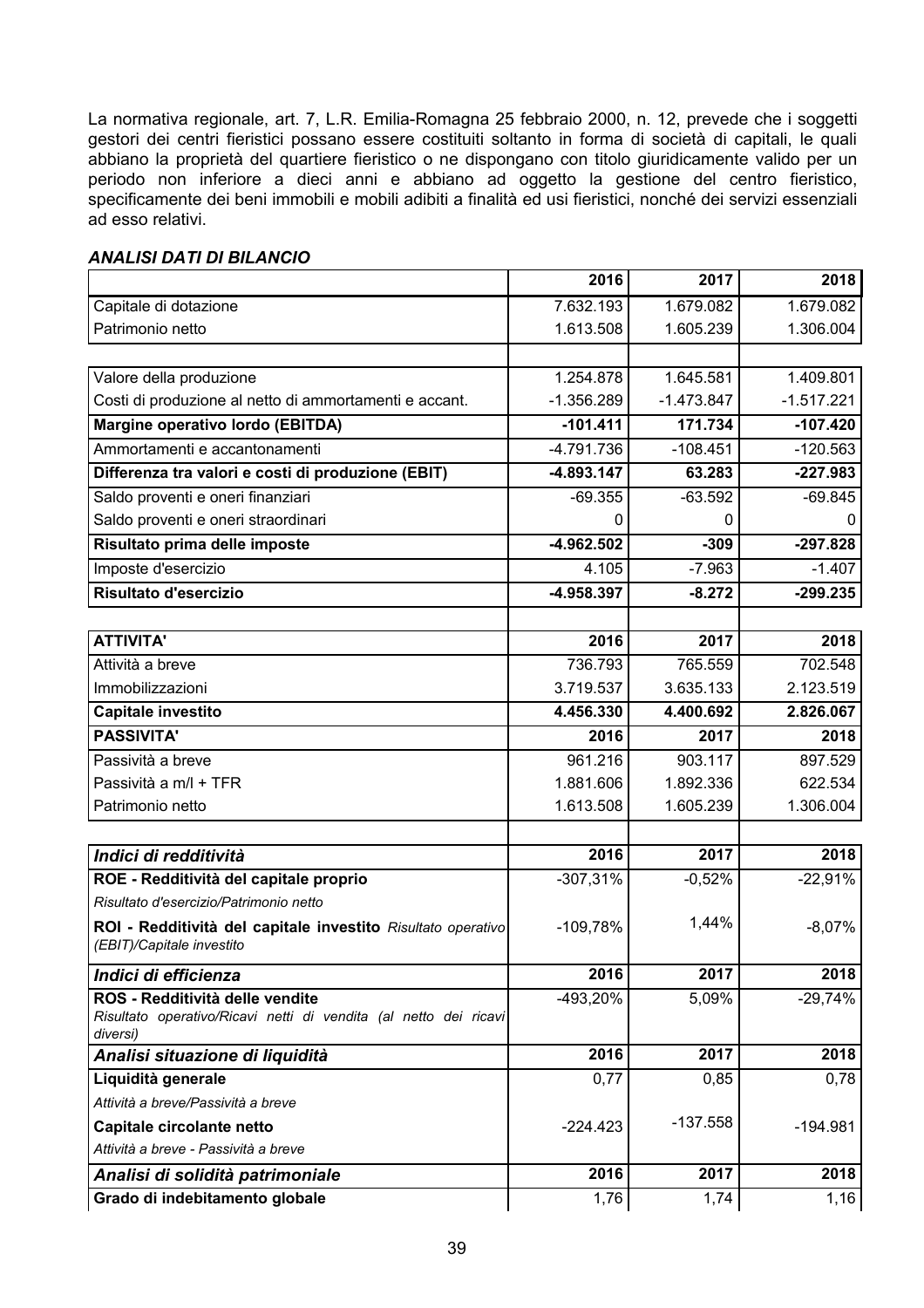| I (Passività a breve + Passività medio lungo termine)/Patrimonio<br>netto |      |      |       |
|---------------------------------------------------------------------------|------|------|-------|
| Indice di copertura immobilizz.                                           | 0,43 | 0,44 | 0.63. |
| Patrimonio netto/Immobilizzazioni                                         |      |      |       |

## 2) VERIFICA ATTUAZIONE PIANI PRECEDENTI ART.24 E ART.20 TUSP

#### RELAZIONE SULL'ATTUAZIONE DEL PIANO DI RAZIONALIZZAZIONE STRAORDINARIO (ART.24 TUSP) E A SEGUITO DEI RILIEVI CORTE DEI CONTI

Con la Deliberazione di Consiglio Comunale n. 28 del 25.09.2017 è stato approvato il piano di razionalizzazione per il contenimento dei costi di funzionamento (art.20 co.2 lett.f).

| <b>PARTECIPATE COMUNE DI</b><br><b>PREMILCUORE</b> | partecipate<br>dirette % | partecipate<br>indirette %<br><b>LTRH</b> | manteni-<br>mento sen-<br>za interventi l<br>di razio-<br>nalizzazion<br>е | razionalizza<br>zione:<br>conteniment<br>o costi | razionalizza<br>zione:<br>cessio-<br>ne/alienazi<br>one quote | razionaliz<br>zazio-<br>ne:<br>liguidazio<br>ne | razionaliz-<br>zazione:<br>fusio-<br>ne/incorpo<br>razione |
|----------------------------------------------------|--------------------------|-------------------------------------------|----------------------------------------------------------------------------|--------------------------------------------------|---------------------------------------------------------------|-------------------------------------------------|------------------------------------------------------------|
| l Fiera di Forlì SpA                               |                          | 31,198                                    |                                                                            |                                                  |                                                               |                                                 |                                                            |

Il piano di ristrutturazione aziendale prevede la ristrutturazione dei debiti attraverso la cessione dei padiglioni al Comune e successiva locazione alla Fiera.

Nel 2017 la Cassa dei Risparmi di Forlì e della Romagna SpA ha concesso la moratoria di un anno dei mutui per permettere l'attuazione della procedura di ristrutturazione societaria.

Solo nell'aprile 2018, dopo l'acquisizione della perizia dell'Agenzia del Territorio, la Fiera ha potuto formalizzare al Comune di Forlì la proposta di cessione dei padiglioni, ad eccezione della palazzina uffici. Successivamente con deliberazione di Consiglio Comunale n. 68 del 9.10.2018 il Comune di Forlì ha approvato l'acquisizione della porzione del polo fieristico per l'importo di  $\epsilon$  1.700.000,00 (prezzo congruo come si evince dall'attestazione dell'Agenzia del Demanio del 17.9.18) e la concessione alla Fiera di Forlì dell'uso della porzione di immobile per la durata di anni 20 al corrispettivo annuale di € 100.000.00.

Sono stati aperti dalla società confronti con Fiera di Rimini gruppo IEG e con Fiere di Parma al fine di organizzare partenariati per lo sviluppo delle attività soprattutto internazionali. Queste potenzialità non erano state previste nel piano di ristrutturazione societaria per cui, al termine dell'operazione di cessione dei padiglioni, si rende necessaria una revisione dello stesso per la valutazione anche questi elementi positivi.

Si ritiene che non sussista l'ipotesi del controllo pubblico congiunto, in quanto, sebbene la composizione del capitale pubblico di Fiera di Forlì sia complessivamente pari al 63,78%, nessuno dei soggetti pubblici possiede singolarmente la maggioranza del capitale della società e non sussiste alcun vincolo fra gli stessi ad operare in senso congiunto. Inoltre i soci pubblici non sono portatori di esigenze omogenee, ma di istanze diverse, con una rappresentanza di interessi pubblici specifici (Camera di Commercio, Enti territoriali di livello diverso). Si ritiene che la governance di Fiera di Forlì preveda che le decisioni di competenza dei Soci siano assunte senza maggioranze predeterminate, direttamente in Assemblea societaria, in assenza di preventivi accordi specifici, e quindi in assenza di un nucleo di controllo costituito da alcuni Soci.

#### RELAZIONE SULL'ATTUAZIONE DEL PIANO DI RAZIONALIZZAZIONE 2018 (art. 20 TUSP)

Con Deliberazione di Consiglio Comunale n. 42 del 17.12.2018 "RAZIONALIZZAZIONE PERIODICA 2018 DELLE PARTECIPAZIONI PUBBLICHE DETENUTE AL 31.12.2017 - ART.20 D.LGS.175/2016" è stato confermato quanto indicato nel precedente piano di razionalizzazione straordinario, con il mantenimento della partecipazione con interventi di razionalizzazione: contenimento dei costi di funzionamento (art. 20, comma 2, lett.f).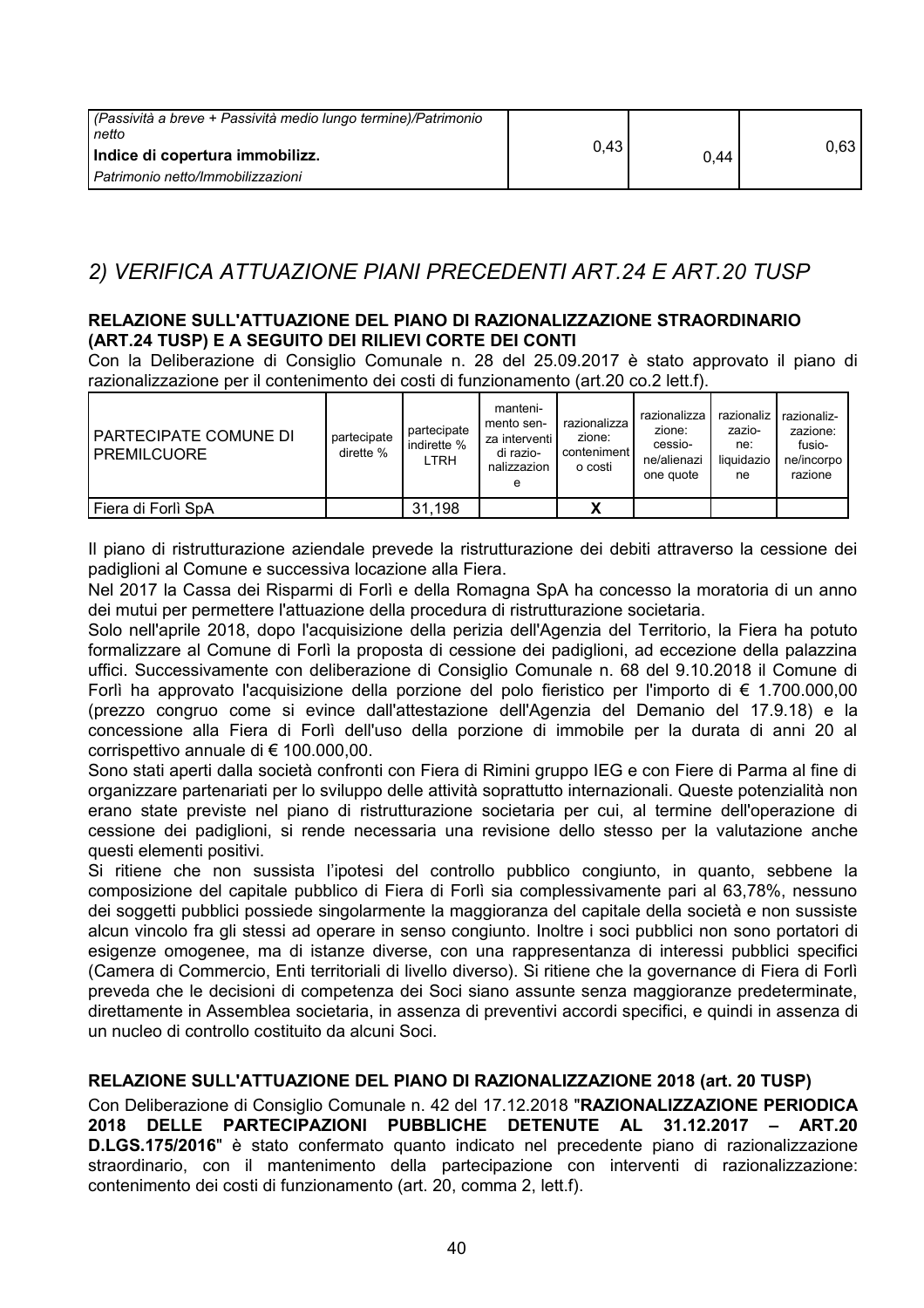|                    | partecipazione Diretta<br>(D) o Indiretta (I) | Mantenimento senza<br>azioni di<br>razionalizzazione | azioni di razionalizzazione                                                                                                                              |
|--------------------|-----------------------------------------------|------------------------------------------------------|----------------------------------------------------------------------------------------------------------------------------------------------------------|
| Fiera di Forlì SpA |                                               |                                                      | contenimento costi di funzionamento: in<br>corso di attuazione la realizzazione com-<br>pleta del piano di ristrutturazione azienda-<br>le entro il 2019 |

La società ha già adottato un Piano di interventi per il contenimento dei costi di funzionamento e di struttura.

A seguito di verifiche, la proposta di Fiere di Parma non appare risolvere l'attuale situazione finanziaria e patrimoniale della società Fiera di Forlì, non salvaguardando oltrettutto il circuito fieristico forlivese, mentre l'offerta della Fiera di Rimini, avente ad oggetto l'acquisizione del marchio di Fieravicola, economicamente appare più vantaggiosa e meno onerosa per l'Ente. In base alle informazioni ricevute, tale operazione permetterà, con diverse strategie rispetto alle attuali, di migliorare complessivamente le offerte espositive cittadine, conservando le tradizioni del territorio in una ottica di rilancio della Fiera di Forlì.

Risulta necessario l'aggiornamento del piano industriale che tenga in considerazione le nuove prospettive per il raggiungimento dell'equilibrio economico-finanziario.

### 3) VERIFICA ART. 20 COMMA 2 D.LGS. N. 175/2016

| - verifica art.4 -<br>(come da precedente revisione straordinaria art. 24<br>TUSP)                                                                                                                                                                                                                                                                                                                                                                                                                                                                                                                                                                                                      | art.4.co.1<br>- servizi<br>strett. ne-<br>cessari per<br>finalità<br>istituzionali | art.4. $co.2$<br>lett.a) -<br>servizio di<br>interesse<br>generale | art.4.co.2<br>$lett.b) e c$ ) -<br>progett.e<br>realizz.<br>opera<br>pubblica | art. $4$ .co. $2$<br>$lett.d$ ) -<br>beni o<br>servizi<br>strumen-<br>tali all'ente | art.4.co.<br>$2$ lett.e) -<br>servizi di l<br>committel<br>nza | art.4.co.7<br>gestione<br>spazi<br>fieristici |
|-----------------------------------------------------------------------------------------------------------------------------------------------------------------------------------------------------------------------------------------------------------------------------------------------------------------------------------------------------------------------------------------------------------------------------------------------------------------------------------------------------------------------------------------------------------------------------------------------------------------------------------------------------------------------------------------|------------------------------------------------------------------------------------|--------------------------------------------------------------------|-------------------------------------------------------------------------------|-------------------------------------------------------------------------------------|----------------------------------------------------------------|-----------------------------------------------|
| Società<br>svolge<br>attività<br>strettamentel<br>che<br>collegate alle finalità istituzionali del Comune -<br>sviluppo economico. Con L.R. n.12/2000, per<br>l'ente locale viene prevista la possibilità di<br>partecipare alla società di gestione.<br>La<br>normativa regionale, art. 7, L.R. Emilia-<br>Romagna 12/2000, prevede che i soggetti<br>gestori dei centri fieristici possano<br>essere<br>costituiti soltanto in forma di società di capitali, le<br>quali abbiano la proprietà del quartiere fieristico<br>o ne dispongano con titolo giuridicamente valido<br>per un periodo non inferiore a dieci anni e<br>abbiano ad oggetto la gestione del centro<br>fieristico. | X                                                                                  |                                                                    |                                                                               |                                                                                     |                                                                | X                                             |

| anno                 | <b>VALORE DELLA</b><br>1) di cui ricavi delle<br>vendite<br><b>PRODUZIONE</b> |              | 5) di cui altri ricavi | 5) di cui contributi<br>in c/esercizio e<br>c/impianti | 2) variaz.<br>di<br>cui<br>delle rimanenze,<br>3) dei lavori, 4)<br>increm.lav.int. |
|----------------------|-------------------------------------------------------------------------------|--------------|------------------------|--------------------------------------------------------|-------------------------------------------------------------------------------------|
| 2018<br>1.409.801,00 |                                                                               | 766.704,00   | 238.872,00             | 376.618,00                                             | 27.607,00                                                                           |
| 2017                 | 1.645.581,00                                                                  | 1.242.998.00 | 2.790.00               | 381.745,00                                             | 18.048,00                                                                           |
| 2016                 | 1.254.878,00                                                                  | 992.122,00   | 18.503,00              | 206.365,00                                             | 37.888,00                                                                           |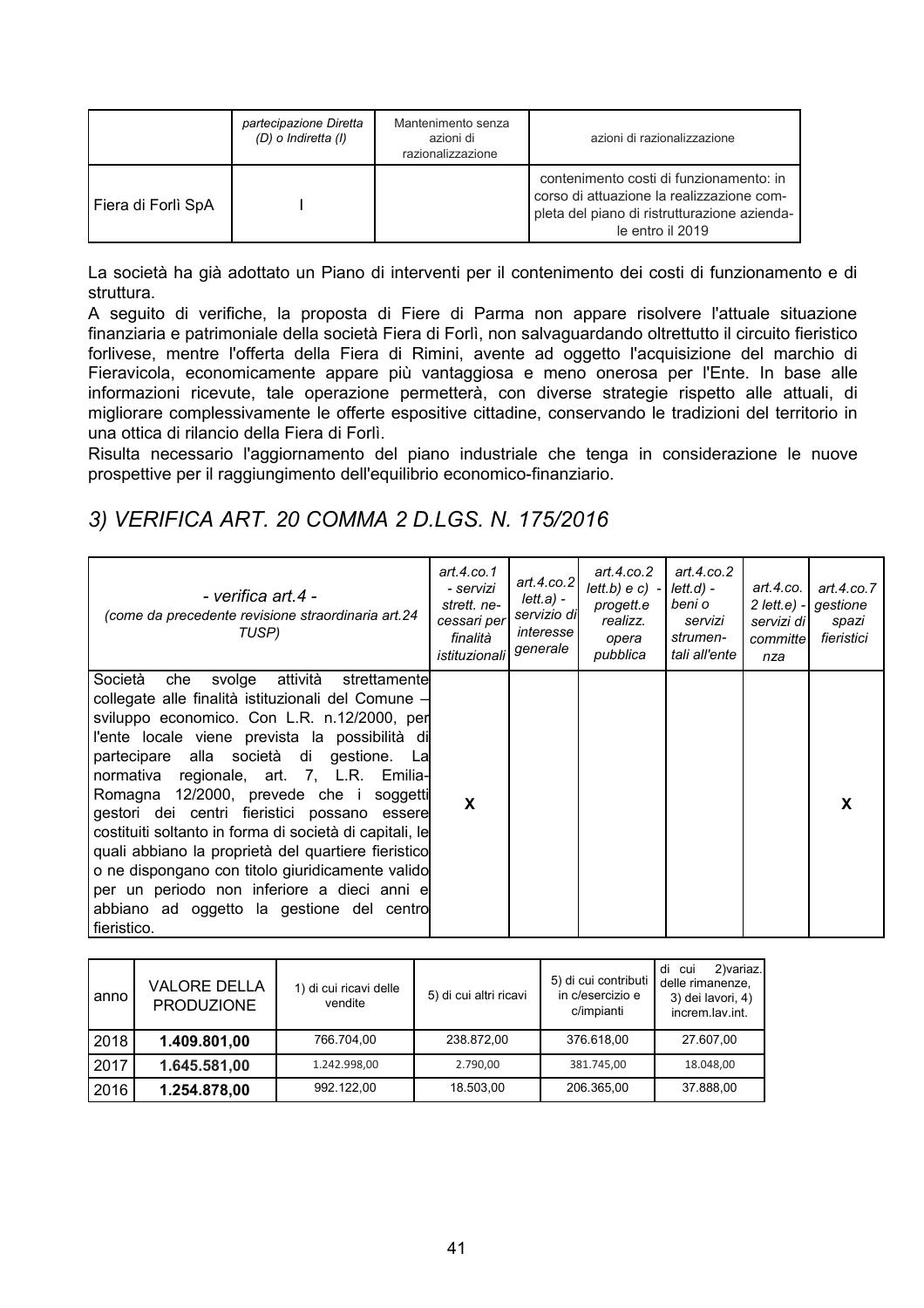| media fatturato<br>2016-2018 | fatturato    | anno |
|------------------------------|--------------|------|
| 1.408.905,67                 | 1.382.194,00 |      |
|                              | 1.627.533,00 | 2017 |
|                              | 1.216.990,00 | 2016 |

| anno | fatturato senza<br>contributi in<br>c/esercizio | media fatturato<br>2016-2018 |
|------|-------------------------------------------------|------------------------------|
| 2018 | 1.005.576,00                                    | 1.087.329,67                 |
| 2017 | 1.245.788,00                                    |                              |
| 2016 | 1.010.625,00                                    |                              |

| Risultato di esercizio | Risultato di esercizio | Risultato di esercizio | Risultato di esercizio | Risultato di esercizio |
|------------------------|------------------------|------------------------|------------------------|------------------------|
| 2014                   | 2015                   | 2016                   | 2017                   | 2018                   |
| - 292.326              | 333.112                | 4.958.397              | 8 2 7 2                | $-299.235$             |

| anno | <b>COSTI DELLA PRO-</b><br>DUZIONE lett. B) conto<br>economico | di cui costi per servizi voce<br>B7 conto economico | di cui costo personale voce<br>B9 conto economico |
|------|----------------------------------------------------------------|-----------------------------------------------------|---------------------------------------------------|
| 2018 | 1.637.784                                                      | 893.373                                             | 256.748                                           |
| 2017 | 1.582.298                                                      | 888.046                                             | 263.157                                           |
| 2016 | 6.148.025                                                      | 792.763                                             | 245.955                                           |

| personale<br>dipendente<br>numero<br>medio | numero dei<br>componenti<br>dell'organo di | compensi dei<br>componenti<br>dell'organo di<br>ammnistrazione<br>amministrazione come da nota inte-<br>grativa | numero dei<br>controllo | compensi dei com-<br>componenti   ponenti dell'organo di<br>dell'organo di controllo come da nota<br>integrativa |
|--------------------------------------------|--------------------------------------------|-----------------------------------------------------------------------------------------------------------------|-------------------------|------------------------------------------------------------------------------------------------------------------|
|                                            |                                            | 27.520,00                                                                                                       |                         | 18.200,00                                                                                                        |

### 4) AZIONI PREVISTE

Non risulta rispettato il parametro richiesto all'art. 20 comma 2 lettera e), ossia la società presenta un risultato di esercizio negativo degli ultimi 5 anni e risulta necessario un contenimento dei costi di funzionamento art.20 comma 2 lettera f).

Si conferma quanto indicato nel precedente piano, con il mantenimento della partecipazione con interventi di razionalizzazione di contenimento dei costi di funzionamento (art. 20, comma 2, lett.f) tramite l'aggiornamento del piano di ristrutturazione aziendale pluriennale che consenta il raggiungimento dell'equilibrio economico-finanziario grazie anche alle nuove prospettive di collaborazione con il gruppo di Fiera di Rimini approvate dai soci di Fiera di Forlì nell'assemblea del 31.10.19. Si prevede la trasformazione da Società per azioni a Società a responsabilità limitata, propedeutica al contenimento dei costi di funzionamento.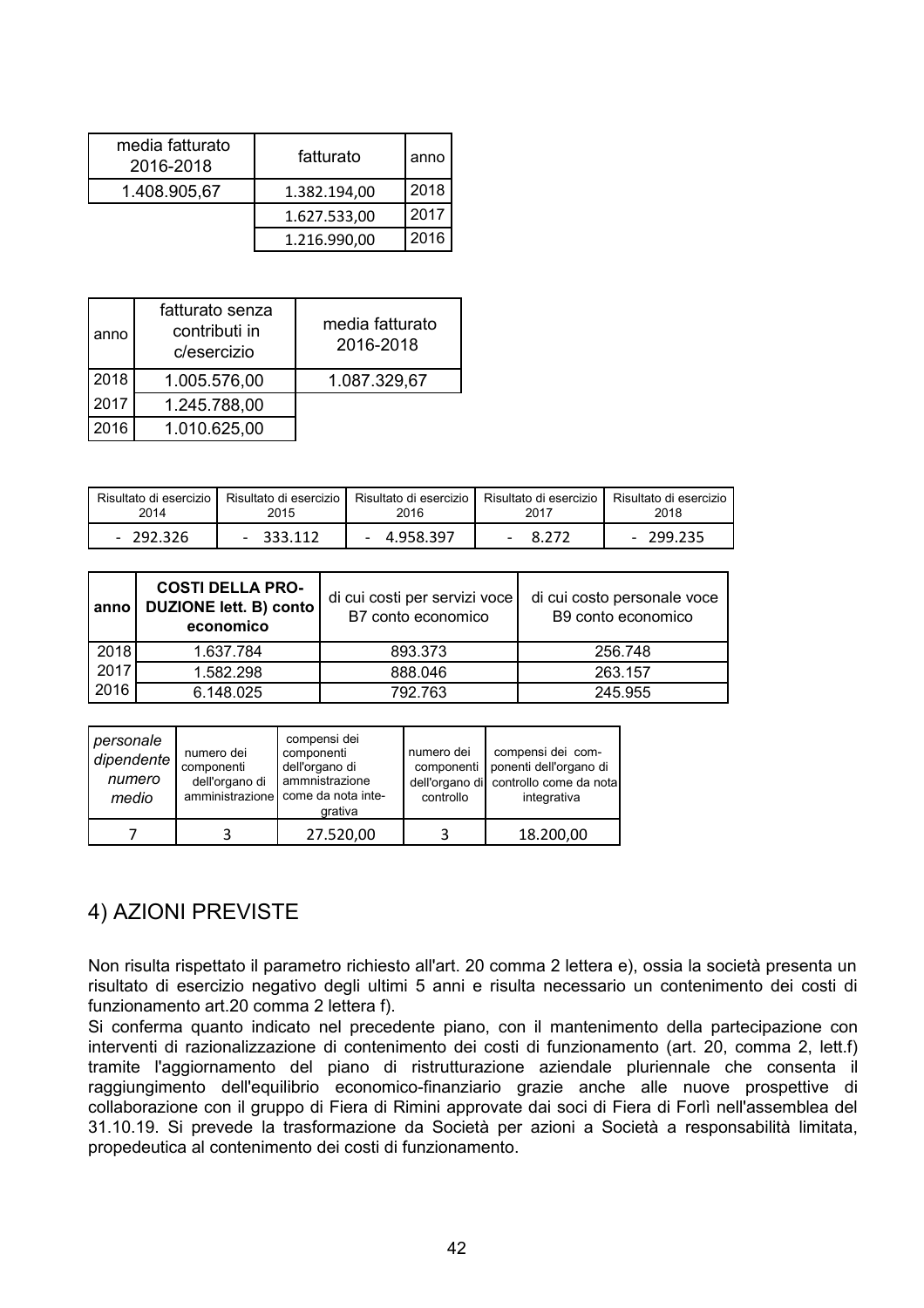### $FMISRI$ (in house)

#### **COMPAGINE SOCIETARIA**

Livia Tellus Romagna Holding S.p.A. 100%

### 1) ANALISI DELLA PARTECIPAZIONE

#### **ATTIVITA'**

La società è soggetto dedicato all'attività di gestione di servizi pubblici locali o di interesse generale, con o senza rilevanza economica, afferenti prevalentemente la mobilità e la sosta, e l'esercizio di servizi strumentali afferenti la conservazione, valorizzazione e gestione del patrimonio e del territorio degli enti pubblici soci nell'interesse degli stessi, anche ai fini della tutela ambientale e del risparmio energetico.

La società gestisce i parcheggi, il rilascio di permessi e autorizzazioni (accesso ZTL temporanei e non, PASS invalidi, ecc.), ha la gestione dei varchi elettronici ZTL, la pianificazione del trasporto pubblico urbano, la programmazione del trasporto scolastico, oltre a tutte quelle attività collaterali connesse all'indicazione delle linee guida e alla gestione di una mobilità integrata nel territorio dei comuni soci. La società svolge servizi strumentali per gli enti soci relativi alla pianificazione, progettazione, direzione lavori e stazione appaltante di opere pubbliche legate all'ambiente, mobilità e al patrimonio edilizio pubblico.

#### **PRESUPPOSTI NORMATIVI**

FMI srl è la società risultante dalla fusione per incorporazione di Forlì Città Solare in Forlì Mobilità Integrata. Forlì Mobilità Integrata (FMI):

E' stata costituita il 20 dicembre 2011. Nella società sono confluiti, attraverso il passaggio diretto, 15 dipendenti da ATR e 4 dipendenti dal Comune di Forlì (Unità Pianificazione e programmazione della mobilità). Nella deliberazione consiliare n. 1355 del 19.12.2011 è stata qualificata come "in house".

In anticipo rispetto alla operazione di scorporo patrimoniale del ramo forlivese di ATR e del relativo conferimento al Gruppo Livia Tellus, nel mese di agosto 2016 è stato sottoscritto un contratto di affitto ramo di azienda di ATR ad FMI per la gestione dei servizi di TPL nel territorio dell'Unione, con attribuzione di cespiti, personale e ricavi connessi a partire dal 1/9/16. Nel mese di luglio 2017 è stato trasferito da ATR a FMI anche il ramo di azienda costituito dalla gestione del servizio di trasporto scolastico nel territorio dell'Unione dei Comuni della Romagna Forlivese.

Con l'atto di scissione del dicembre 2017 i due rami di azienda sono stati trasferiti da ATR a Livia Tellus Romagna Holding spa (LTRH) con effetti dal 1.1.2018.

Con successivo atto reg. il 15.1.2018, LTRH e FMI decidono di risolvere i precedenti contratti di affito e di stipularne uno nuovo, con medesimo oggetto, con decorrenza 1.1.2018 e scadenza 31.12.31. Forlì Città Solare srl (FCS):

La società "Strutture per Mercati ed Esposizioni S.r.l." (S.M.E.) è stata costituita in data 6 aprile 1982 con finalità di mettere a disposizione, anche mediante contratti di locazione, strutture immobiliari ed attrezzature polifunzionali e i relativi servizi, per attività pubbliche o private anche utili alla promozione e allo sviluppo delle attività imprenditoriali e non.

Con il cambio di denominazione sociale, avvenuto in data 8/11/2010, muta profondamente il perimetro della propria attività passando dalla gestione immobiliare passiva all'esercizio di servizi afferenti la conservazione, valorizzazione e gestione del patrimonio e del territorio del Socio unico Comune di Forlì, anche ai fini della tutela ambientale e risparmio energetico, sulla base di convenzioni per lo svolgimento dei servizi stessi, che la società svolge, in regime di affidamento diretto (in house providing) secondo lo schema di azione societaria noto come Energy Service Company (E.S.CO.). È stata qualificata come "in house".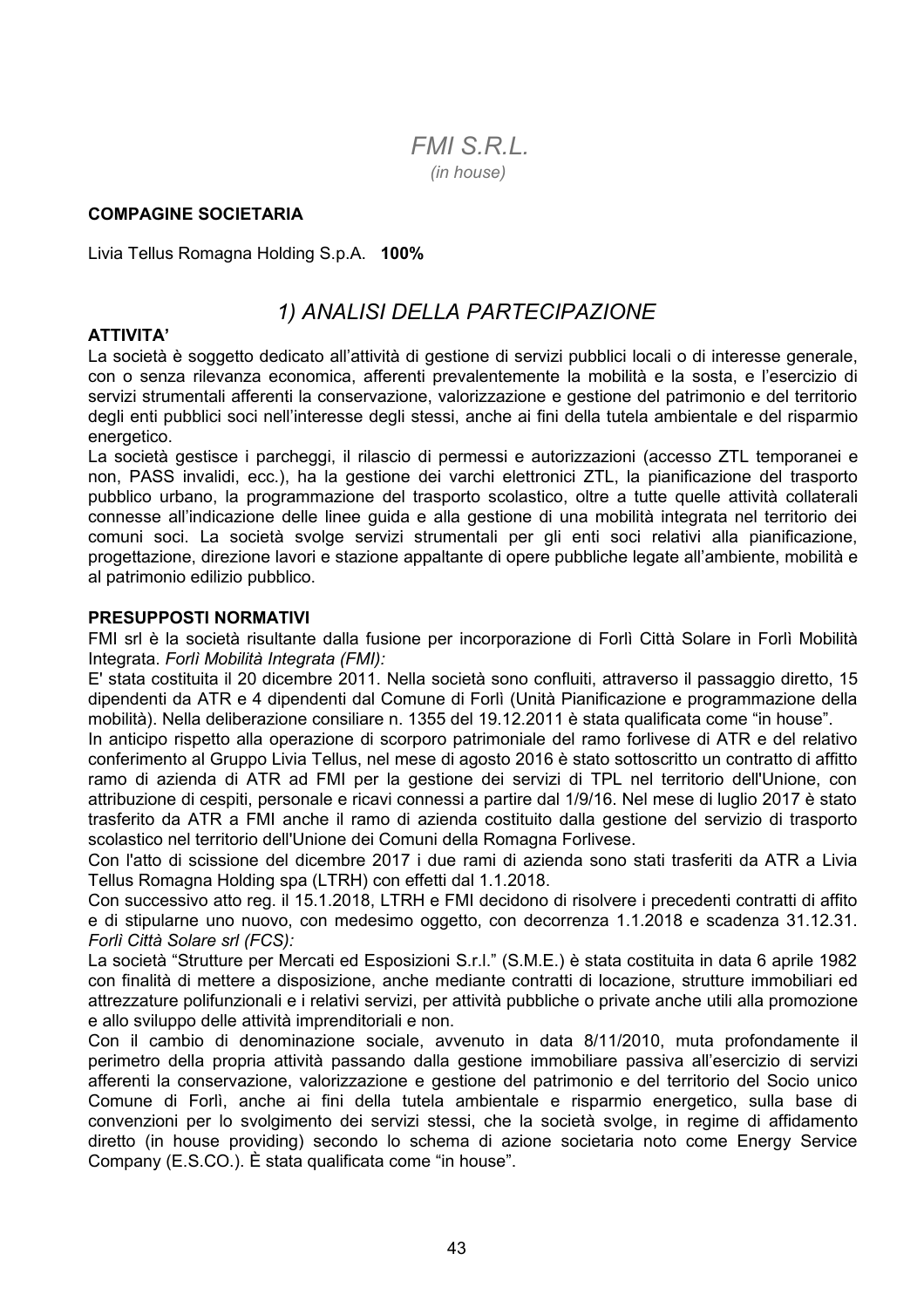#### **FMI SRL:**

Con deliberazione di Consiglio Comunale n. 28 del 17.9.2018 è stata approvata la fusione per incorporazione delle società in house Forlì Mobilità Integrata e Forlì Città Solare interamente partecipate da Livia Tellus Romagna Holding.

Nell'assemblea delle società Forlì Mobilità Integrata srl (FMI) e Forlì Città Solare srl (FCS) del 24 ottobre 2018 è stato approvato il progetto di fusione.

Con atto del Notaio in data 10.12.2018 è stata perfezionata la fusione per incorporazione di Forlì Città Solare srl in Forlì Mobilità Integrata srl che per effetto della fusione ha assunto la denominazione di FMI srl. Gli effetti della fusione decorrono dal 1.1.2019.

#### **ANALISI DATI DI BILANCIO**

**FMI** 

|                                                                                                                 | 2016         | 2017         | 2018         |
|-----------------------------------------------------------------------------------------------------------------|--------------|--------------|--------------|
| Capitale di dotazione                                                                                           | 50.000       | 50.000       | 50.000       |
| Patrimonio netto                                                                                                | 137.813      | 205.204      | 215.641      |
|                                                                                                                 |              |              |              |
| Valore della produzione                                                                                         | 3.482.100    | 4.238.315    | 4.760.154    |
| Costi di produzione al netto di ammortamenti e accant.                                                          | $-3.343.140$ | $-4.017.343$ | $-4.283.991$ |
| Margine operativo lordo (EBITDA)                                                                                | 138.960      | 220.972      | 476.163      |
| Ammortamenti e accantonamenti                                                                                   | 79.186       | $-123.196$   | $-427.885$   |
| Differenza tra valori e costi di produzione (EBIT)                                                              | 59.774       | 97.776       | 48.278       |
| Saldo proventi e oneri finanziari                                                                               | 3.524        | 3.265        | 6.197        |
| Saldo proventi e oneri straordinari                                                                             | 0            |              |              |
| Risultato prima delle imposte                                                                                   | 63.298       | 101.041      | 54.475       |
| Imposte d'esercizio                                                                                             | $-18.589$    | $-33.651$    | $-44.037$    |
| Risultato d'esercizio                                                                                           | 44.709       | 67.390       | 10.438       |
|                                                                                                                 |              |              |              |
| <b>ATTIVITA'</b>                                                                                                | 2016         | 2017         | 2018         |
| Attività a breve                                                                                                | 2.047.261    | 2.970.215    | 3.667.731    |
| Immobilizzazioni                                                                                                | 115.598      | 101.547      | 121.000      |
| Capitale investito                                                                                              | 2.162.859    | 3.071.762    | 3.788.731    |
| <b>PASSIVITA'</b>                                                                                               | 2016         | 2017         | 2018         |
| Passività a breve                                                                                               | 1.815.168    | 2.593.560    | 2.865.399    |
| Passività a m/l + TFR                                                                                           | 209.878      | 272.998      | 707.691      |
| Patrimonio netto                                                                                                | 137.813      | 205.204      | 215.641      |
|                                                                                                                 |              |              |              |
| Indici di redditività                                                                                           | 2016         | 2017         | 2018         |
| ROE - Redditività del capitale proprio                                                                          | 32,44%       | 32,84%       | 4,84%        |
| Risultato d'esercizio/Patrimonio netto                                                                          |              |              |              |
| ROI - Redditività del capitale investito Risultato operativo<br>(EBIT)/Capitale investito                       | 2,93%        | 3,29%        | 1,44%        |
| Indici di efficienza                                                                                            | 2016         | 2017         | 2018         |
| ROS - Redditività delle vendite<br>Risultato operativo/Ricavi netti di vendita (al netto dei ricavi<br>diversi) | 1,85%        | 2,90%        | 1,28%        |
| Analisi situazione di liquidità                                                                                 | 2016         | 2017         | 2018         |
| Liquidità generale                                                                                              | 1,13         | 1,15         | 1,28         |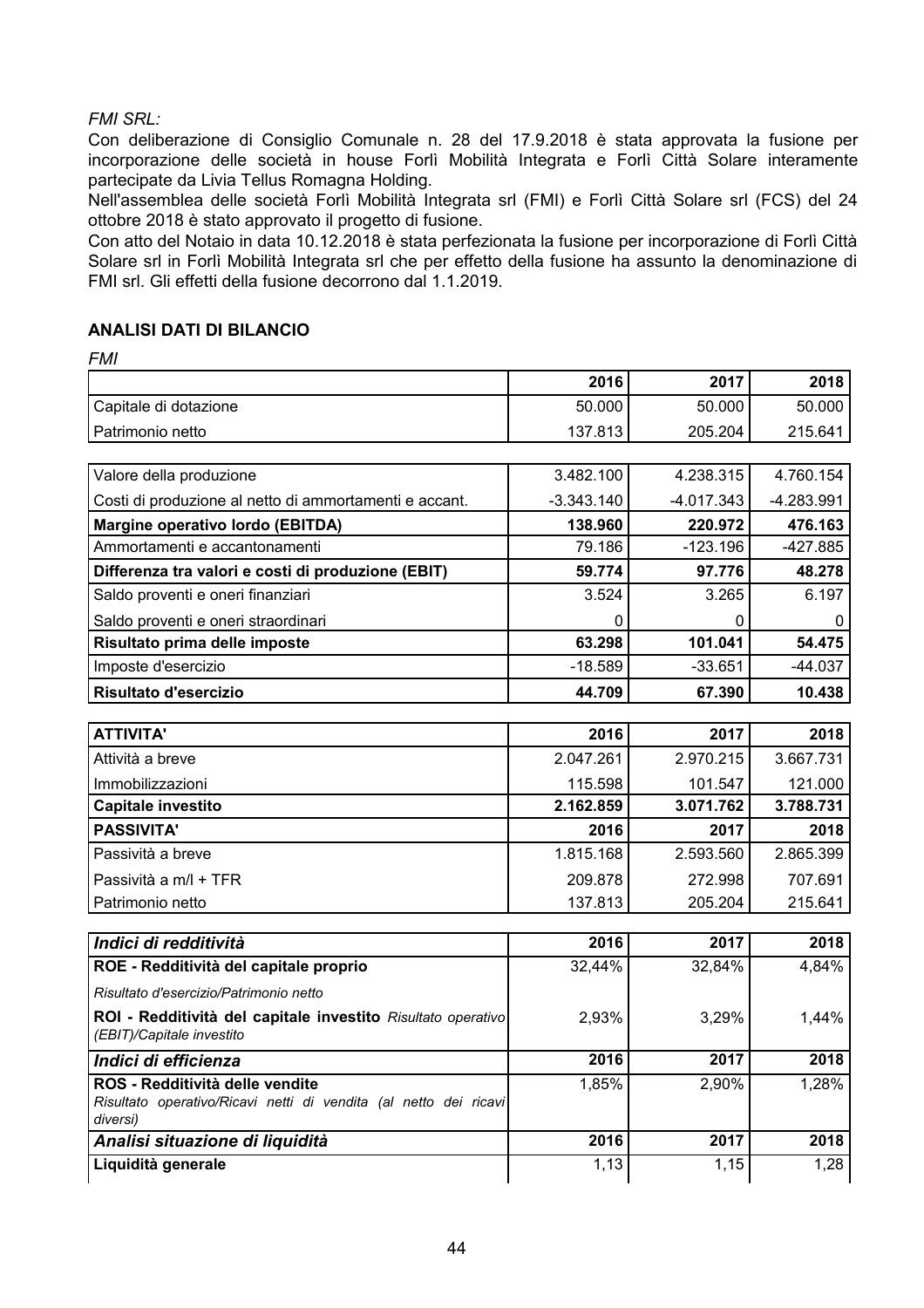| Attività a breve/Passività a breve Capitale circolante netto<br>Attività a breve - Passività a breve | 232.093 | 376.655 | 802.332 |
|------------------------------------------------------------------------------------------------------|---------|---------|---------|
| Analisi di solidità patrimoniale                                                                     | 2016    | 2017    | 2018    |
| Grado di indebitamento globale                                                                       | 14,69   | 13,97   | 16,57   |
| (Passività a breve + Passività medio lungo termine)/Patrimonio<br>netto                              |         |         |         |
| Indice di copertura immobilizz.                                                                      | 1,19    | 2.02    | 1.78    |
| Patrimonio netto/Immobilizzazioni                                                                    |         |         |         |

#### FORLI' CITTA' SOLARE SRL

|                                                                              | 2016       | 2017       | 2018 *     |
|------------------------------------------------------------------------------|------------|------------|------------|
| Capitale di dotazione                                                        | 4.990.461  | 4.990.461  | 4.990.461  |
| Patrimonio netto                                                             | 5.139.816  | 5.140.354  | 5.151.769  |
| Valore della produzione                                                      | 980.773    | 1.164.295  | 1.126.149  |
| Costi di produzione al netto di ammortamenti e                               |            |            |            |
| accant.                                                                      | $-401.001$ | $-543.419$ | $-526.937$ |
| Margine operativo lordo (EBITDA)                                             | 579.772    | 620.876    | 599.212    |
| Ammortamenti e accantonamenti                                                | $-507.037$ | $-551.658$ | $-519.655$ |
| Differenza tra valori e costi di produzione (EBIT)                           | 72.735     | 69.218     | 79.557     |
| Saldo proventi e oneri finanziari                                            | $-34.164$  | $-28.040$  | $-33.494$  |
| Saldo proventi e oneri straordinari                                          | 0          | 0          | 0          |
| Risultato prima dell'imposte                                                 | 38.571     | 41.178     | 46.063     |
| Imposte d'esercizio                                                          | $-38.571$  | $-40.642$  | $-34.646$  |
| Risultato d'esercizio                                                        | 46         | 536        | 11.417     |
| <b>ATTIVITA'</b>                                                             | 2016       | 2017       | 2018       |
| Attività a breve                                                             | 402.750    | 487.471    | 419.554    |
| Immobilizzazioni                                                             | 8.656.967  | 8.297.622  | 7.917.327  |
| <b>Capitale investito</b>                                                    | 9.059.717  | 8.785.093  | 8.336.881  |
| <b>PASSIVITA'</b>                                                            | 2016       | 2017       | 2018       |
| Passività a breve                                                            | 3.904.666  | 3.627.784  | 3.145.441  |
| Passività a m/l + TFR                                                        | 15.235     | 16.955     | 39.671     |
| Patrimonio netto                                                             | 5.139.816  | 5.140.354  | 5.151.769  |
| Indici di redditività                                                        | 2016       | 2017       | 2018       |
| ROE - Redditività del capitale proprio                                       | 0,00%      | 0,01%      | 0,22%      |
| Risultato d'esercizio/Patrimonio netto                                       |            |            |            |
| ROI - Redditività del capitale investito                                     | 0,80%      | 0,79%      | 0,95%      |
| Risultato operativo (EBIT)/Capitale investito                                |            |            |            |
| Indici di efficienza                                                         | 2016       | 2017       | 2018       |
| ROS - Reddivitità delle vendite                                              | 7,65%      | 6.19%      | 7,06       |
| Risultato operativo/Ricavi netti di vendita (al netto dei ricavi<br>diversi) |            |            |            |
| Analisi situazione di liquidità                                              | 2016       | 2017       | 2018       |
| Liquidità generale                                                           | 0,1        | 0, 13      | 0,13       |
|                                                                              |            |            |            |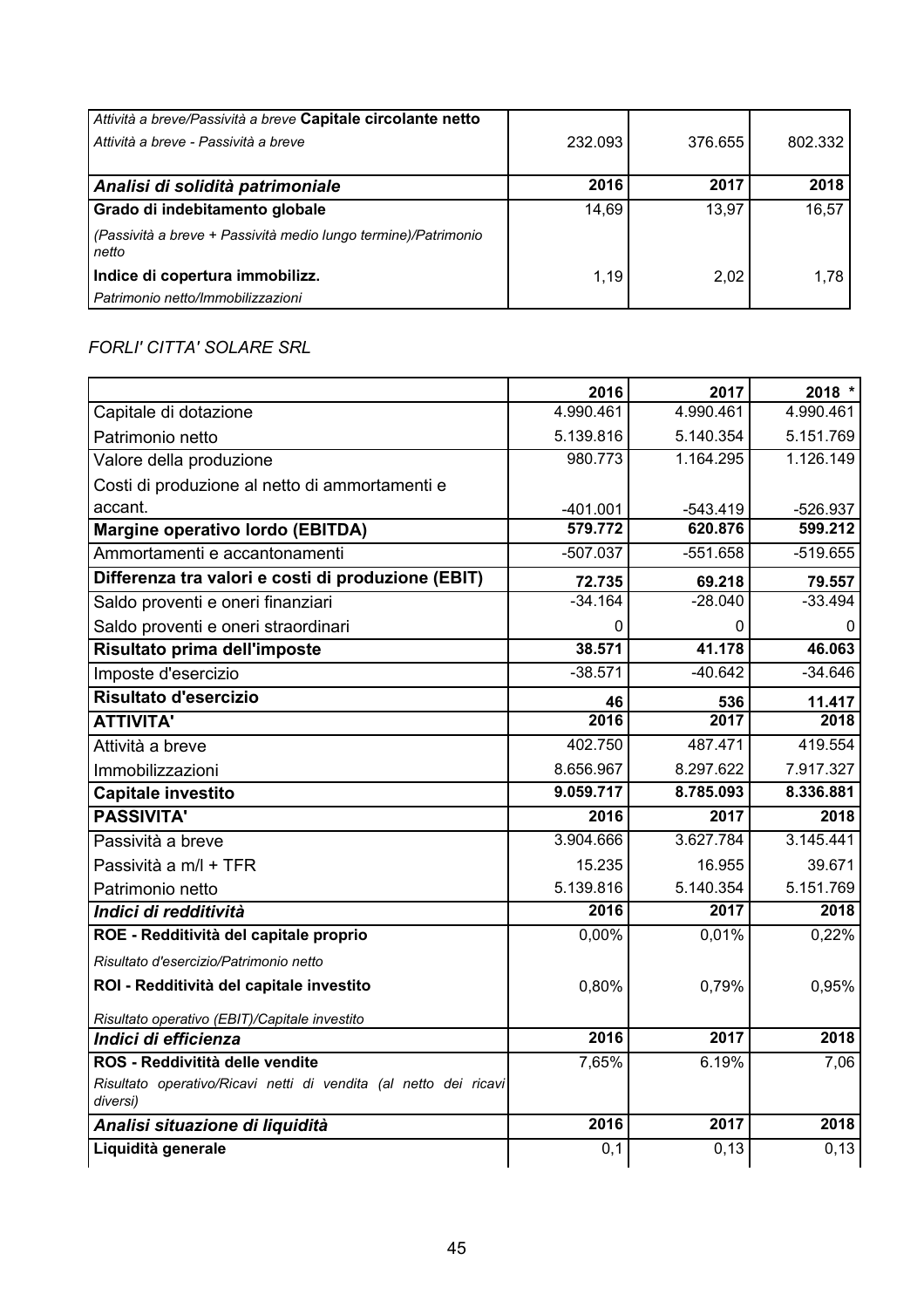| Attività a breve/Passività a breve Capitale circolante netto<br>Attività a breve - Passività a breve | $-3.501.916$ | $-3.140.313$ | $-2.725.887$ |
|------------------------------------------------------------------------------------------------------|--------------|--------------|--------------|
| Analisi di solidità patrimoniale                                                                     | 2016         | 2017         | 2018         |
| Grado di indebitamento globale                                                                       | 0.76         | 0,71         | 0.62         |
| (Passività a breve + Passività medio lungo termine)/Patrimonio<br>netto                              |              |              |              |
| Indice di copertura immobilizz.                                                                      | 0.59         | 0.62         | 0.65         |
| Patrimonio netto/Immobilizzazioni                                                                    |              |              |              |

\* i dati 2018 provengono dalla situazione contabile (bilancio 2018 non approvato)

#### **FORLI' CITTA' SOLARE**

SITUAZIONE PATRIMONIALE DI FUSIONE AL 31.12.2018

| <b>IMMOBILIZZAZIONI</b>     |              | 7.917.328,00 |
|-----------------------------|--------------|--------------|
| immateriali                 | 1.804.877,00 |              |
| materiali                   | 6.112.451,00 |              |
| <b>ATTIVO CIRCOLANTE</b>    |              | 398.698,00   |
| crediti                     | 398.361,00   |              |
| disponibilità liquide       | 337,00       |              |
| RATEI E RISCONTI            |              | 8.596,00     |
| <b>TOTALE ATTIVO</b>        | 8.324.622,00 |              |
| <b>FONDI RISCHI</b>         |              | 12.367,00    |
| <b>TRATT.FINE RAPP.</b>     | 14.979,00    |              |
| <b>DEBITI</b>               | 2.854.727,00 |              |
| RATEI E RISCONTI            | 290.780,00   |              |
|                             |              | 3.172.853,00 |
| PATRIMONIO NETTO DI FUSIONE | 5.151.769,00 |              |
| TOTALE PASSIVO              | 8.324.622,00 |              |

## 2) VERIFICA ATTUAZIONE PIANI PRECEDENTI ART.24 E ART.20 TUSP

#### RELAZIONE SULL'ATTUAZIONE DEL PIANO DI RAZIONALIZZAZIONE STRAORDINARIO (ART.24 TUSP) E A SEGUITO DEI RILIEVI CORTE DEI CONTI

Con deliberazione di Consiglio Comunale n. 28 del 25.09.2017 è stato previsto il mantenimento della partecipazione nelle due società in quanto necessarie per il perseguimento delle finalità istituzionali degli Enti Soci e di procedere con l'aggregazione ed era stato stimato il perfezionamento dell'operazione di fusione per incorporazione entro il primo semestre 2018 con risparmi per riduzione organi amministrativo e di controllo e riduzione costi amministrativi esterni.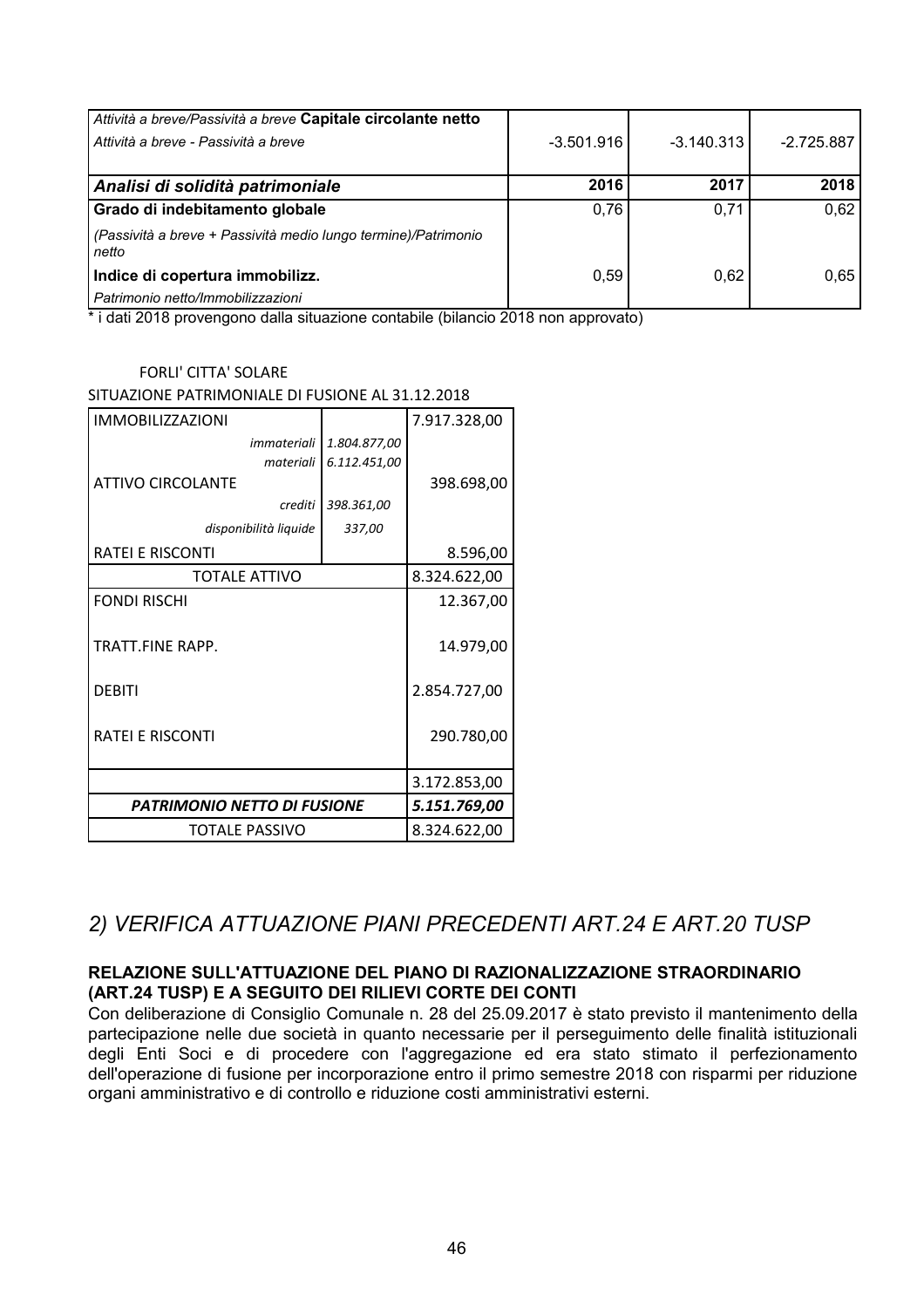| PARTECIPATE COMUNE DI<br><b>PREMILCUORE</b> | partecipate<br>dirette % | partecipate<br>indirette %<br><b>LTRH</b> | manteni-<br>mento sen-<br>za interventi l<br>di razio-<br>nalizzazion<br>е | razionalizza<br>zione:<br>conteniment<br>o costi | razionalizza<br>zione:<br>cessio-<br>ne/alienazi<br>one quote | razionaliz<br>zazio-<br>ne:<br>liquidazio<br>ne | razionaliz-<br>zazione:<br>fusio-<br>ne/incorpo<br>razione |
|---------------------------------------------|--------------------------|-------------------------------------------|----------------------------------------------------------------------------|--------------------------------------------------|---------------------------------------------------------------|-------------------------------------------------|------------------------------------------------------------|
| Forlì Mobilità Integrata srl                |                          | 100                                       |                                                                            |                                                  |                                                               |                                                 |                                                            |
| Forlì Città Solare srl                      |                          | 100                                       |                                                                            |                                                  |                                                               |                                                 |                                                            |

Gli organi amministrativi delle società hanno predisposto il "progetto di fusione" ai sensi dell'art. 2501 ter del codice civile corredato da scheda tecnica a integrazione progetto fusione FCS-FMI, da cui risulta:

- l'individuazione delle economie di scala che la fusione comporterà con riferimento ai costi di  $\bullet$ struttura per il funzionamento societario e ai costi gestionali che, ai soli fini di un prudenziale conteggio preventivo, sono state ipotizzate in € 20.000 per il 2018 e € 50.000 per gli esercizi successivi;
- $\bullet$ le prescrizioni di legge che riguardano l'individuazione delle due società partecipanti all'operazione e le modiche allo statuto della società incorporante (Forlì Mobilità Integrata) con l'oggetto della incorporata (Forlì Città Solare):
- $\bullet$ le precisazioni che la fusione risulta semplificata in quanto riguarda società che non hanno partecipazioni azionarie e controllate al 100% dall'unico socio Livia Tellus Romagna Holding spa di modo che non risulta necessaria la relazione ex art. 2501 guinquies del cod. civ. è neppure la relazione di stima del rapporto di cambio ex art. 2501 cod. civ.

Gli organi amministrativi delle due società hanno approvato il progetto di fusione comprendente la proposta di nuovo statuto della società incorporante in data 13/06/2018.

Con deliberazione di Consiglio Comunale n. 28 del 17.9.2018 è stato approvato il progetto di fusione per incorporazione della società Forlì Città Solare (FCS) nella società Forlì Mobilità Integrata (FMI) e il nuovo statuto risultante dalla fusione.

Nell'assemblea dei soci di Livia Tellus Romagna Holding del 18 ottobre 2018 è stata approvata la partecipazione all'assemblea delle società FCS e FMI per l'approvazione della fusione per incorporazione.

Nell'assemblea delle società FMI e FCS del 24 ottobre 2018 è stato approvato il progetto di fusione. Entro il mese di dicembre 2018 sarà predisposto l'atto di fusione e sarà operativa dal 1.1.2019.

#### RELAZIONE SULL'ATTUAZIONE DEL PIANO DI RAZIONALIZZAZIONE 2018 (art. 20 TUSP)

Con Deliberazione di Consiglio Comunale n. 42 del 17.12.2018 "RAZIONALIZZAZIONE PERIODICA 2018 DELLE PARTECIPAZIONI PUBBLICHE DETENUTE AL 31.12.2017 - ART.20 D.LGS.175/2016" è stato confermato il mantenimento della partecipazione nelle due società e di proseguire con le azioni di razionalizzazione previste dal piano precedente per completare la fusione entro l'anno 2018.

|                              | partecipazione<br>Diretta (D) o<br>Indiretta (I) | Mantenimento<br>senza azioni di<br>razionalizzazione | azioni di razionalizzazione                                                        |
|------------------------------|--------------------------------------------------|------------------------------------------------------|------------------------------------------------------------------------------------|
| Forlì Città Solare srl (FCS) |                                                  |                                                      | in corso di perfezionamento<br>fusione per incorporazione in<br>FMI entro 31.12.18 |
| FMI srl                      |                                                  |                                                      | in corso di perfezionamento<br>fusione per incorporazione di<br>FCS entro 31.12.18 |

Con atto del Notaio in data 10.12.2018 è stata perfezionata la fusione per incorporazione di Forlì Città Solare srl in Forlì Mobilità Integrata srl che per effetto della fusione ha assunto la denominazione di FMI srl. Gli effetti della fusione decorrono dal 1.1.2019.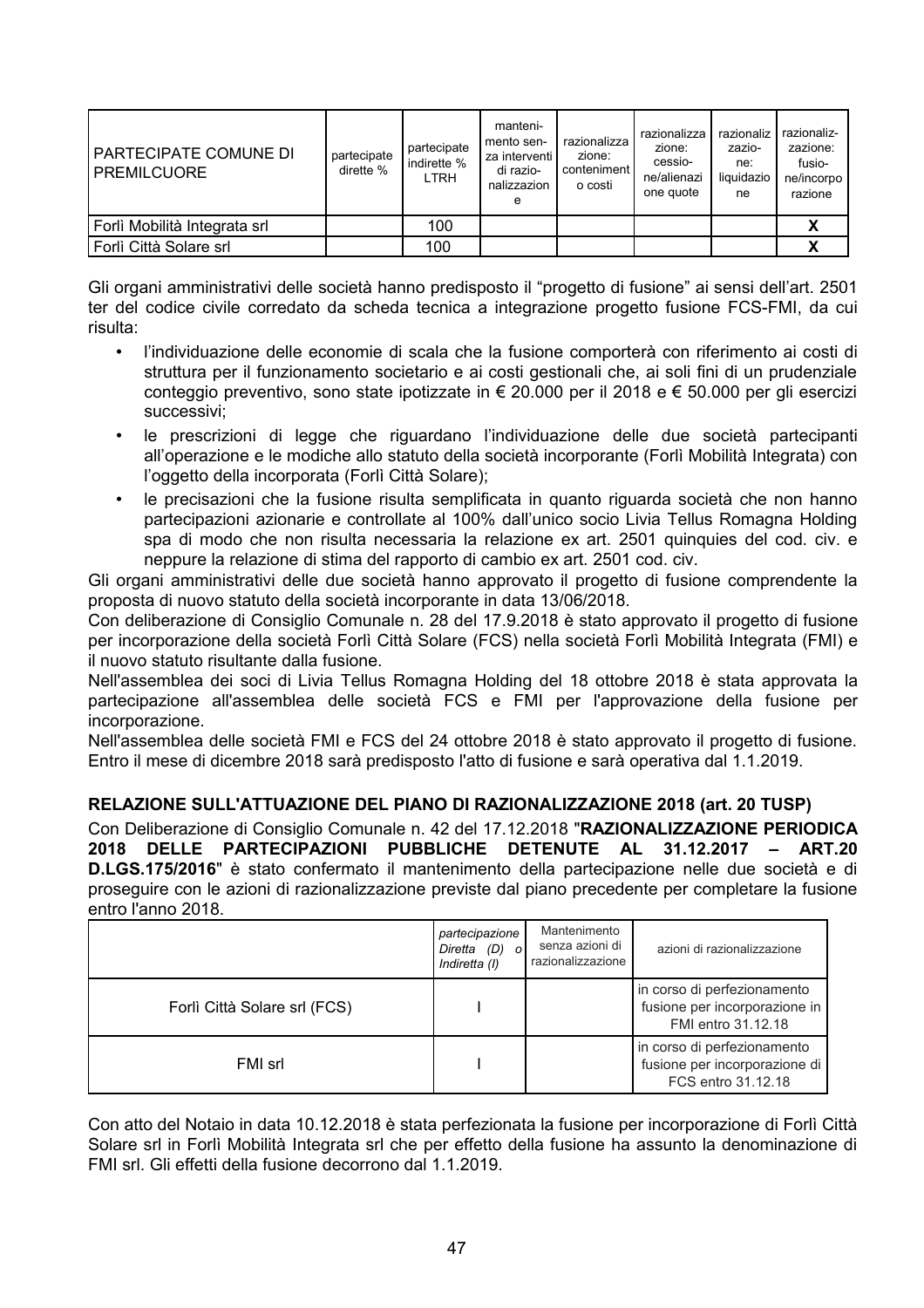# 3) VERIFICA ART. 20 COMMA 2 D.LGS. N. 175/2016

| - verifica art.4 -                                                                                                                                                                                                                                                                                                                                                                                                                                                              | art.4.co.1<br>- servizi<br>strett.<br>necessari<br>per finalità<br>istituzionalil | art. $4$ .co.2<br>lett.a) -<br>servizio di<br>interesse<br>generale | art. $4$ .co. $2$<br>lett.b) e c)<br>- progett.e<br>realizz.<br>opera<br>pubblica | art.4. $co.2$<br>lett.d) - beni<br>o servizi<br>strumentali<br>all'ente | art.4.co.<br>$2$ lett.e) -<br>servizi di<br>committe<br>nza |
|---------------------------------------------------------------------------------------------------------------------------------------------------------------------------------------------------------------------------------------------------------------------------------------------------------------------------------------------------------------------------------------------------------------------------------------------------------------------------------|-----------------------------------------------------------------------------------|---------------------------------------------------------------------|-----------------------------------------------------------------------------------|-------------------------------------------------------------------------|-------------------------------------------------------------|
| La società è soggetto dedicato all'attività di<br>gestione di servizi pubblici locali o di<br>interesse generale, con o senza rilevanza<br>economica, afferenti prevalentemente<br>la<br>mobilità e la sosta, e l'esercizio di servizi<br>strumentali afferenti la conservazione,<br>valorizzazione e gestione del patrimonio e<br>del territorio degli enti pubblici soci<br>nell'interesse degli stessi, anche ai fini della<br>tutela ambientale e del risparmio energetico. | X                                                                                 |                                                                     |                                                                                   | X                                                                       |                                                             |

Di seguito i dati relativi a Forlì Mobilità Integrata FMI (non comprensivi dei dati di Forlì Città Solare)

| anno | <b>VALORE DELLA</b><br><b>PRODUZIONE</b> | 1) di cui ricavi delle<br>vendite | 5) di cui altri ricavi |
|------|------------------------------------------|-----------------------------------|------------------------|
| 2018 | 4.760.154,00                             | 3.769.986.00                      | 990.168,00             |
| 2017 | 4.238.315,00                             | 3.371.905,00                      | 866.410,00             |
| 2016 | 3.482.100,00                             | 3.236.011.00                      | 246.089.00             |

| media fatturato<br>2016-2018 | fatturato    | anno |
|------------------------------|--------------|------|
| 4.160.189,67                 | 4.760.154,00 | 2018 |
|                              | 4.238.315,00 | 2017 |
|                              | 3.482.100,00 | 2016 |

| Risultato di esercizio | Risultato di esercizio | Risultato di esercizio | Risultato di esercizio | Risultato di esercizio |
|------------------------|------------------------|------------------------|------------------------|------------------------|
| 2014                   | 2015                   | 2016                   | 2017                   | 2018                   |
| 12.017                 | 21.856                 | 44.709                 | 67.390                 | 10.438                 |

| anno | <b>COSTI DELLA PRO-</b><br><b>DUZIONE lett. B)</b><br>conto economico | di cui costi per servizi<br>voce B7 conto<br>economico | di cui costo perso-<br>nale voce B9 conto<br>economico | di cui accantonamen-<br>to per rischi voce B12<br>conto economico |
|------|-----------------------------------------------------------------------|--------------------------------------------------------|--------------------------------------------------------|-------------------------------------------------------------------|
| 2018 | 4.711.876                                                             | 1.896.463                                              | 1.240.909                                              | 360.000                                                           |
| 2017 | 4.140.539                                                             | 1.639.215                                              | 934.020                                                | 41.614                                                            |
| 2016 | 3.422.326                                                             | 1.380.520                                              | 828.664                                                |                                                                   |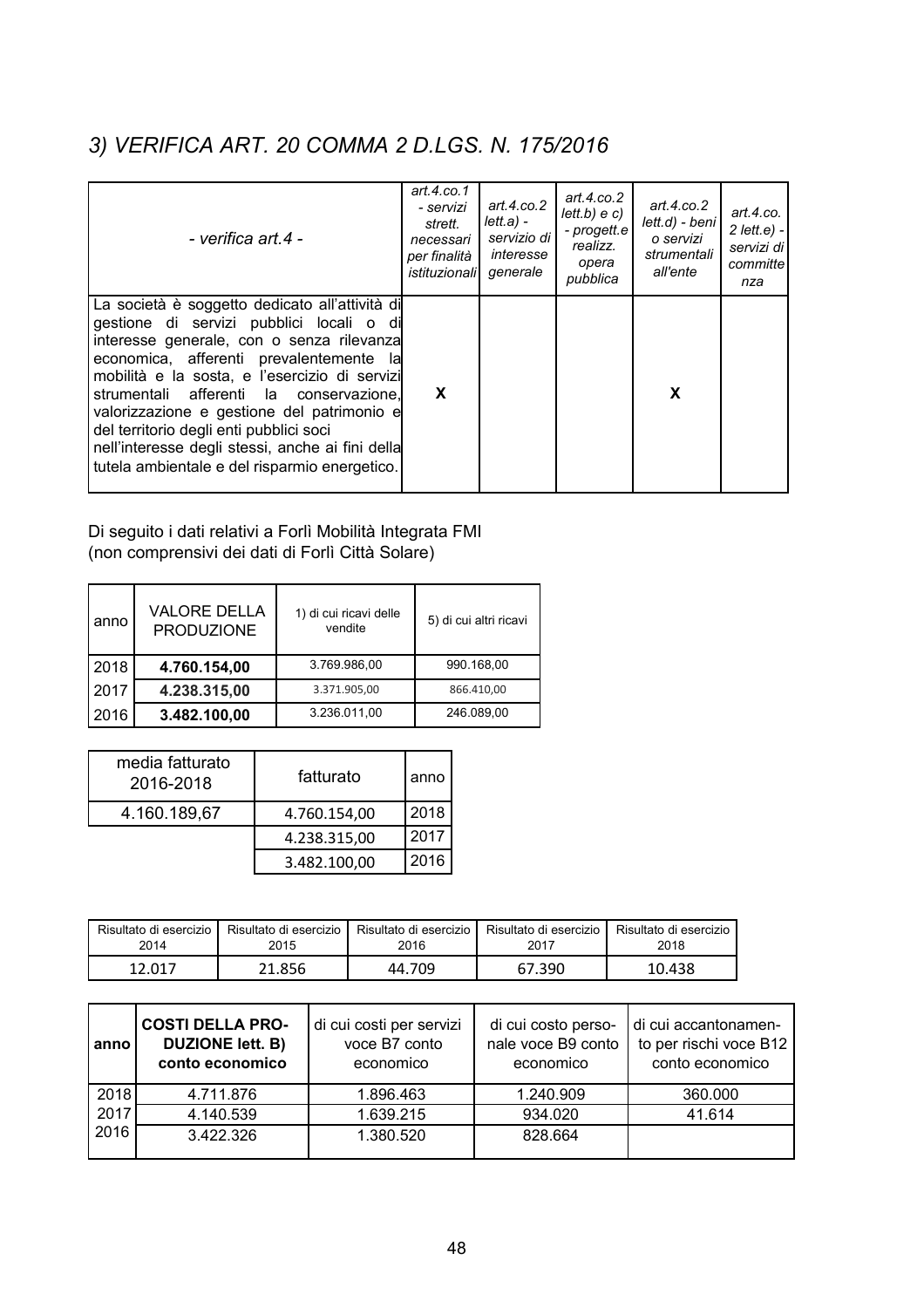| personale<br>dipendente<br>numero<br>medio | numero dei<br>componenti<br>dell'organo di<br>amministrazione | compensi dei<br>componenti<br>dell'organo di<br>ammnistrazione<br>come da nota inte-<br>grativa | numero dei<br>componenti<br>controllo | compensi dei com-<br>ponenti dell'organo di<br>dell'organo di controllo come da nota<br>integrativa |
|--------------------------------------------|---------------------------------------------------------------|-------------------------------------------------------------------------------------------------|---------------------------------------|-----------------------------------------------------------------------------------------------------|
| 31                                         |                                                               | 16.000,00                                                                                       |                                       | 7.079,00                                                                                            |

Di seguito i dati relativi a Forlì Città Solare (dati 2018 relativi alla situazione contabile - la società non ha presentato il bilancio 2018)

| anno | <b>VALORE DELLA</b><br><b>PRODUZIONE</b> | 1) di cui ricavi delle<br>vendite | 5) di cui altri ricavi |
|------|------------------------------------------|-----------------------------------|------------------------|
| 2018 | 1.124.572,80                             | 1.087.086,15                      | 37.486,65              |
| 2017 | 1.164.295,00                             | 1.117.722.00                      | 46.573.00              |
| 2016 | 980.773,00                               | 951.398.00                        | 29.375,00              |

| media fatturato<br>2016-2018 | fatturato    | anno |
|------------------------------|--------------|------|
| 1.089.880,27                 | 1.124.572,80 | 2018 |
|                              | 1.164.295,00 | 2017 |
|                              | 980.773,00   | 2016 |

| Risultato di esercizio | Risultato di esercizio i | Risultato di esercizio | Risultato di esercizio | Risultato di esercizio l |
|------------------------|--------------------------|------------------------|------------------------|--------------------------|
| 2014                   | 2015                     | 2016                   | 2017                   | 2018                     |
| 53.442                 | 73.556                   | 46                     | 536                    | 11.417                   |

| anno | <b>COSTI DELLA</b><br><b>PRODUZIONE</b><br>lett. B) conto<br>economico | di cui costi per servizi<br>voce B7 conto economi-<br>CO | di cui costo personale<br>voce B9 conto economi-<br>CO |
|------|------------------------------------------------------------------------|----------------------------------------------------------|--------------------------------------------------------|
| 2018 | 1.044.023                                                              | 330.013                                                  | 86.479                                                 |
| 2017 | 1.095.077                                                              | 340.095                                                  | 79.819                                                 |
| 2016 | 908.038                                                                | 210.944                                                  | 46.429                                                 |

|                                    | organo di amministrazione |          | organo di controllo      |          |  |
|------------------------------------|---------------------------|----------|--------------------------|----------|--|
| personale dipen-<br>dente al 31/12 | numero dei<br>componenti  | compensi | numero dei<br>componenti | compensi |  |
| $1 + 1$ **                         |                           | 23.333   |                          | 9.360    |  |

\*\* 1 dipendente a tempo indeterminato e 1 dipendente in comando

### 4) AZIONI PREVISTE

Dato atto del rispetto dei parametri richiesti dall'art. 20 comma 2 TUSP (come sopra indicato) si prevede di mantenere la partecipazione nella società FMI srl.

Dal 1.1.2019 decorrono gli effetti della fusione per incorporazione di Forlì Città Solare srl in Forlì Mobilità Integrata srl che per effetto della fusione ha assunto la denominazione di FMI srl, perfezionata con atto del Notaio in data 10.12.2018. Si prevede l'adozione di un nuovo contratto di servizio.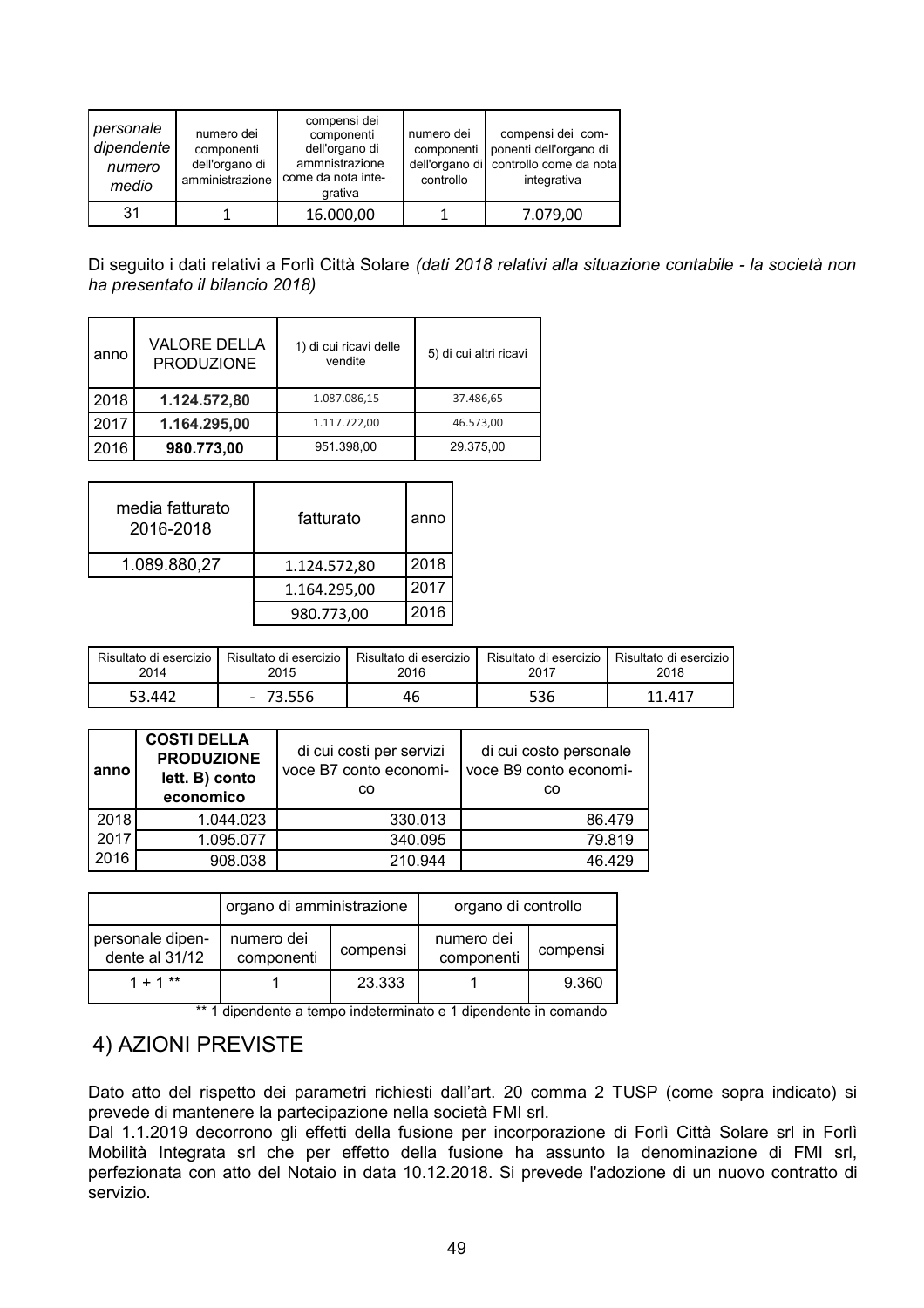### **FORLIFARMA S.p.A.**  $(in house)$

#### **COMPAGINE SOCIETARIA**

Livia Tellus Romagna Holding S.p.A. 100%

## 1) ANALISI DELLA PARTECIPAZIONE

#### **ATTIVITA'**

La Società ha per oggetto le seguenti attività inerenti alla distribuzione di farmaci e a prestazione di servizi<sup>-</sup>

- esercizio diretto delle farmacie comunali:
- · educazione sanitaria nei confronti dei cittadini, con particolare riferimento all'impiego del farmaco;
- prestazione di servizi socio-assistenziali ad essa affidati dall'Amministrazione Comunale (distribuzione farmaci costosi, convenzioni con case di riposo per anziani, vendita di prodotti per l'infanzia a prezzi scontati, campagne di screening a carattere di prevenzione, quali, ad esempio. la campagna per la prevenzione del tumore del retto): - Centro unico prenotazioni per conto dell'AUSL di Forlì.

Complessivamente le farmacie gestite sul territorio sono nove, di seguito indicate:

- Farmacia De Calboli, sita in Largo De Calboli n. 1
- Farmacia Risorgimento, sita in Via Risorgimento n. 19
- Farmacia Ospedaletto, sita in Via Ravegnana n. 384
- Farmacia Ca' Rossa, sita in Via Campo degli Svizzeri n. 67/C
- Farmacia Piazza Erbe, sita in Via Carlo Matteucci n. 14 Farmacia Zona IVA, sita in Via Risorgimento n. 281 - Farmacia Bussecchio, sita in Via E. Piolanti n. 20.
- Farmacia Forlimpopoli
- Farmacia presso il Centro Commerciale Punta di Ferro

Dal 2004 è stata adottata la carta dei servizi, e nel 2015 il codice etico ai sensi del D.Lqs 231/2001. La società ha adottato il Piano triennale per la prevenzione della corruzione e la trasparenza 2019- $2021.$ 

#### **PRESUPPOSTI NORMATIVI**

Forlifarma S.p.A. è nata il 1º gennaio 2003 dalla trasformazione dell'Azienda Speciale Farmaceutica di Forlì (ASF), che gestiva le farmacie comunali della città fin dal lontano 1963. Nell'ambito degli indirizzi dell'Amministrazione Comunale, Forlifarma S.p.A. svolge attività economico-imprenditoriale e di servizio alla collettività in funzione della promozione della salute e del benessere della collettività deali individui.

Forlifarma è destinataria di affidamento in house providing. Secondo il contratto di servizio, la gestione è stata affidata per un periodo di 60 anni, dal primo gennaio 2003 al 31.12.2062.

|                                                        | 2016          | 2017          | 2018        |
|--------------------------------------------------------|---------------|---------------|-------------|
| Capitale di dotazione                                  | 1.000.000     | 1.000.000     | 1.000.000   |
| Patrimonio netto                                       | 6.582.460     | 6.730.369     | 6.912.840   |
| Valore della produzione                                | 11.125.484    | 12.426.485    | 12.888.660  |
| Costi di produzione al netto di ammortamenti e accant. | $-10.470.971$ | $-11.560.378$ | -12.026.764 |
| Margine operativo lordo (EBITDA)                       | 654.513       | 866.107       | 861.896     |

#### **ANALISI DATI DI BILANCIO**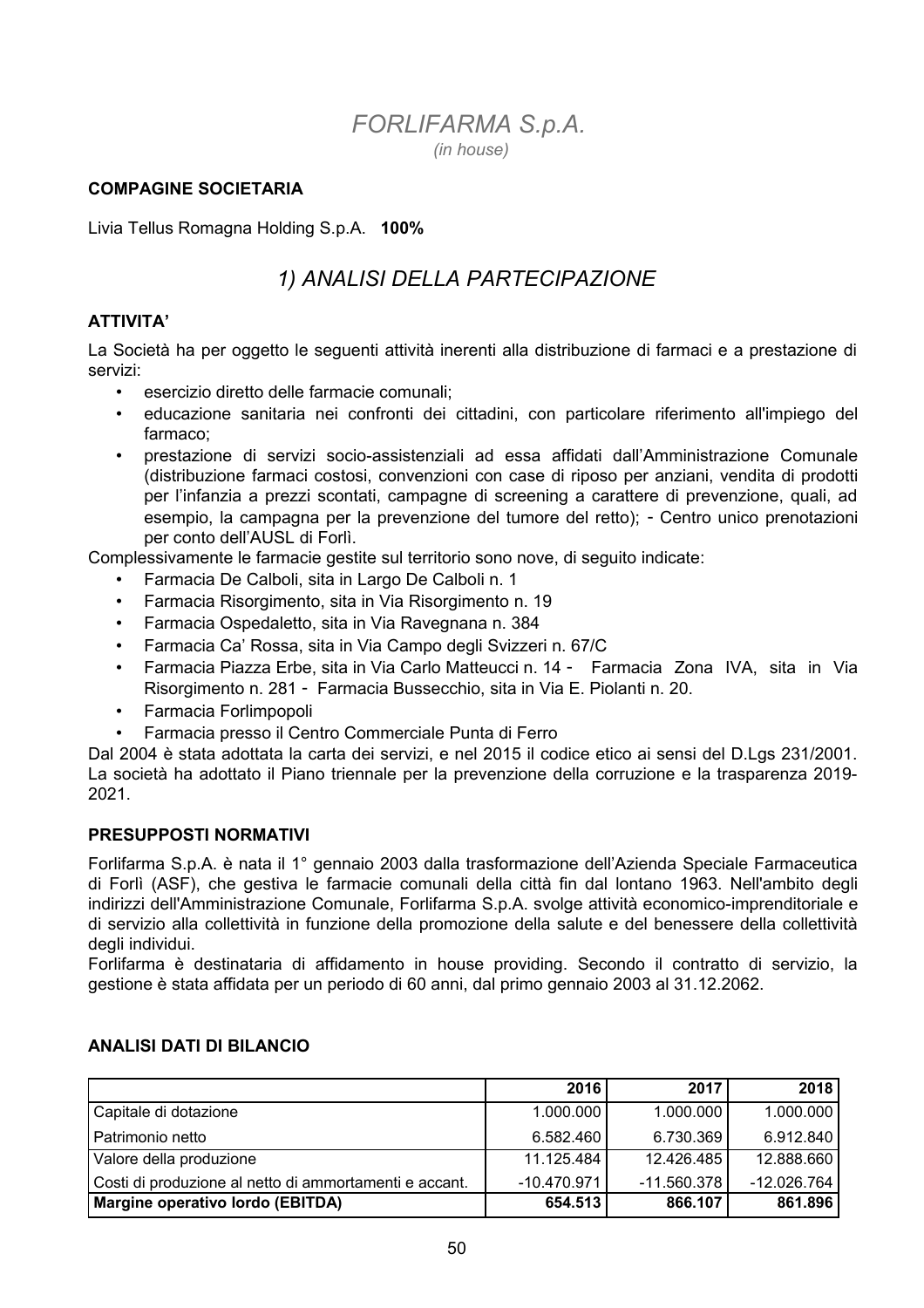| Ammortamenti e accantonamenti                                           | 400.345    | -458.837   | -444.922   |
|-------------------------------------------------------------------------|------------|------------|------------|
|                                                                         |            |            |            |
| Differenza tra valori e costi di produzione (EBIT)                      | 254.168    | 407.270    | 416.974    |
| Saldo proventi e oneri finanziari                                       | 5.120      | 3.619      | 2.979      |
| Saldo proventi e oneri straordinari                                     | 0          | 0          |            |
| Risultato prima delle imposte                                           | 259.288    | 410.889    | 419.953    |
| Imposte d'esercizio                                                     | $-96.321$  | $-162.978$ | $-137.479$ |
| Risultato d'esercizio                                                   | 162.967    | 247.911    | 282.474    |
| <b>ATTIVITA'</b>                                                        | 2016       | 2017       | 2018       |
| Attività a breve                                                        | 2.659.358  | 2.712.673  | 2.964.943  |
| Immobilizzazioni                                                        | 8.723.446  | 8.731.642  | 8.937.269  |
| Capitale investito                                                      | 11.382.804 | 11.444.315 | 11.902.212 |
| <b>PASSIVITA'</b>                                                       | 2016       | 2017       | 2018       |
| Passività a breve                                                       | 3.264.780  | 3.443.561  | 3.881.058  |
| Passività a m/l + TFR                                                   | 1.535.564  | 1.270.385  | 1.108.314  |
| Patrimonio netto                                                        | 6.582.460  | 6.730.369  | 6.912.840  |
| Indici di redditività                                                   | 2016       | 2017       | 2018       |
| ROE - Redditività del capitale proprio                                  | 2,48%      | 3,68%      | 4,09%      |
| Risultato d'esercizio/Patrimonio netto                                  |            |            |            |
| ROI - Redditività del capitale investito                                | 2,37%      | 3,66%      | 3,58%      |
| Risultato operativo (EBIT)/Capitale investito                           |            |            |            |
| Indici di efficienza                                                    | 2016       | 2017       | 2018       |
| ROS - Redditività delle vendite                                         | 2,36%      | 3,43%      | 3,33%      |
| Risultato operativo/Ricavi netti di vendita (al netto dei               |            |            |            |
| ricavi diversi)                                                         |            |            |            |
| Analisi situazione di liquidità                                         | 2016       | 2017       | 2018       |
| Liquidità generale                                                      | 0,81       | 0,79       | 0,76       |
| Attività a breve/Passività a breve                                      |            |            |            |
| Capitale circolante netto                                               | $-605.422$ | -730.888   | $-916.115$ |
| Attività a breve - Passività a breve                                    |            |            |            |
| Analisi di solidità patrimoniale                                        | 2016       | 2017       | 2018       |
| Grado di indebitamento globale                                          | 0,73       | 0,7        | 0,72       |
| (Passività a breve + Passività medio lungo<br>termine)/Patrimonio netto |            |            |            |
| Indice di copertura immobilizz.                                         | 0,75       | 0,77       | 0,77       |
| Patrimonio netto/Immobilizzazioni                                       |            |            |            |

### 2) VERIFICA ATTUAZIONE PIANI PRECEDENTI ART.24 E ART.20 TUSP

#### RELAZIONE SULL'ATTUAZIONE DEL PIANO DI RAZIONALIZZAZIONE STRAORDINARIO (ART.24 TUSP) E A SEGUITO DEI RILIEVI CORTE DEI CONTI

Con la Deliberazione di Consiglio Comunale n.28 del 25.09.2017 è stato confermato il mantenimento della partecipazione.

La possibilità per i comuni di detenere partecipazioni in società per la gestione del servizio farmaceutico è espressamente prevista dall'art. 9, L. 2 aprile 1968, n. 475. In virtù di tale disposizione, il servizio farmaceutico deve pertanto ricomprendersi nel novero delle attività coerenti con il c.d. vincolo di scopo dettato dall'art. 4, comma 1°, TUSP: tanto nel caso in cui si volesse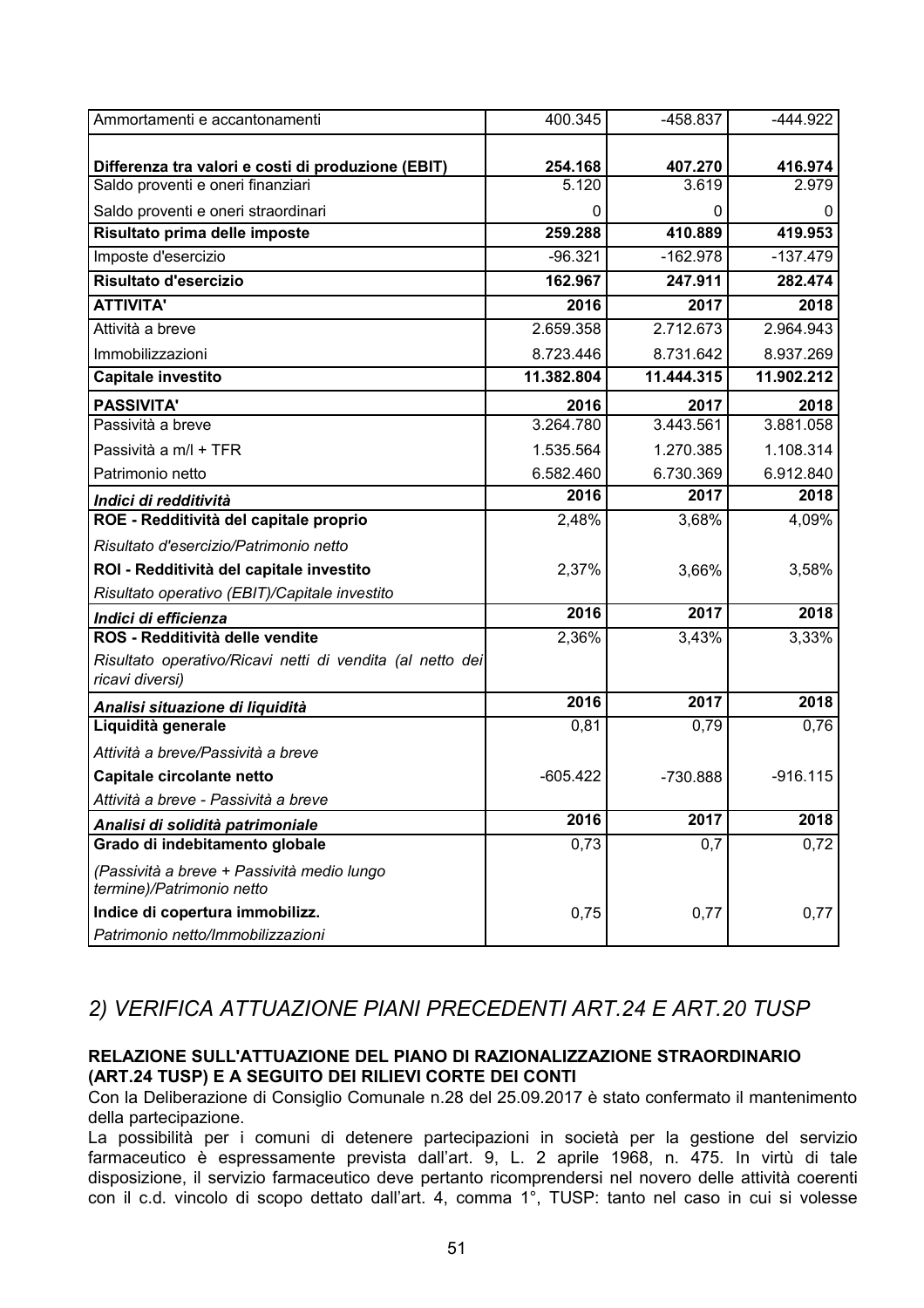qualificare detto servizio quale servizio di interesse generale «tendenzialmente di rilevanza economica» (come ha avuto cura di precisare Corte dei Conti-sez. contr. Marche, 7 agosto 2013, n. 57), quanto nel caso in cui si voglia caratterizzare lo stesso quale «modalità gestoria "in nome e per conto" del Servizio Sanitario Nazionale» e dunque "esercizio diretto di un servizio pubblico" (come invece di recente ribadito da Cons. Stato, 3 febbraio 2017, n. 474), "si tratta, comunque, di attività strettamente inerente all'esercizio delle funzioni istituzionali di un comune" (cfr. Corte dei Contisez. contr. Lombardia, 11 maggio 2016, n. 141, che ha così specificamente concluso sul punto con riferimento al vincolo precedentemente dettato in materia dall'art. 3, comma 27, della legge 244 del 2007, ora trasfuso al comma 1° dell'art. 4 TUSP).

|                | partecipate<br>dirette % | partecipate<br>indirette %<br>LTRH | manteni-<br>mento sen-<br>za interventi l<br>di razio-<br>nalizzazion<br>е | razionalizza<br>zione:<br>conteniment<br>o costi | razionalizza<br>zione:<br>cessio-<br>ne/alienazi<br>one quote | razionaliz<br>zazio-<br>ne:<br>liguidazio<br>ne | razionaliz-<br>zazione:<br>fusio-<br>ne/incorpo<br>razione |
|----------------|--------------------------|------------------------------------|----------------------------------------------------------------------------|--------------------------------------------------|---------------------------------------------------------------|-------------------------------------------------|------------------------------------------------------------|
| Forlifarma SpA |                          | 100                                | v<br>Λ                                                                     |                                                  |                                                               |                                                 |                                                            |

RELAZIONE SULL'ATTUAZIONE DEL PIANO DI RAZIONALIZZAZIONE 2018 (art. 20 TUSP) Con Deliberazione di Consiglio Comunale n. 42 del 17.12.2018 "RAZIONALIZZAZIONE PERIODICA 2018 DELLE PARTECIPAZIONI PUBBLICHE DETENUTE AL 31.12.2017 - ART.20 D.LGS.175/2016" è stato confermato il mantenimento della partecipazione.

|                | partecipazione<br>Diretta (D) o<br>Indiretta (I) | Mantenimento<br>senza azioni di<br>razionalizzazione | azioni di razionalizzazione |
|----------------|--------------------------------------------------|------------------------------------------------------|-----------------------------|
| Forlifarma SpA |                                                  |                                                      |                             |

## 3) VERIFICA ART. 20 COMMA 2 D.LGS. N. 175/2016

| - verifica art 4 -                                                                                                                                                                                                                                                                                                                                                                      | art.4.co.1<br>- servizi<br>strett, ne-<br>cessari per<br>finalità<br><i>istituzionali</i> generale | art.4. $co.2$<br>lett.a) -<br><i>interesse</i> l | lett.b) e<br>$c)$ -<br>servizio di progett.e<br>realizz.<br>opera<br>pubblica | $art.4.co.2$ art.4.co.2<br>lett.d) -<br>beni o<br>servizi<br>strumentali<br>all'ente | art.4. $co.2$<br>lett.e.<br>servizi di<br>committenza |
|-----------------------------------------------------------------------------------------------------------------------------------------------------------------------------------------------------------------------------------------------------------------------------------------------------------------------------------------------------------------------------------------|----------------------------------------------------------------------------------------------------|--------------------------------------------------|-------------------------------------------------------------------------------|--------------------------------------------------------------------------------------|-------------------------------------------------------|
| La società gestisce 9 farmacie comunali.<br>Si tratta di attività strettamente inerentel<br>all'esercizio delle funzioni istituzionali di un<br>comune per garantire le condizioni di<br>fisica ed<br>accessibilità<br>economica.l<br>continuità, non discriminazione, qualità e<br>sicurezza necessarie per assicurare la<br>soddisfazione dei bisogni della comunità<br>amministrata. | X                                                                                                  | X                                                |                                                                               |                                                                                      |                                                       |

| anno | <b>VALORE DELLA</b><br><b>PRODUZIONE</b> | 1) di cui ricavi delle<br>vendite | 5) di cui altri ricavi |
|------|------------------------------------------|-----------------------------------|------------------------|
| 2018 | 12.888.660,00                            | 12.510.647.00                     | 378.013.00             |
| 2017 | 12.426.485,00                            | 11.859.715,00                     | 566.770,00             |
| 2016 | 11.125.484,00                            | 10.779.071,00                     | 346.413.00             |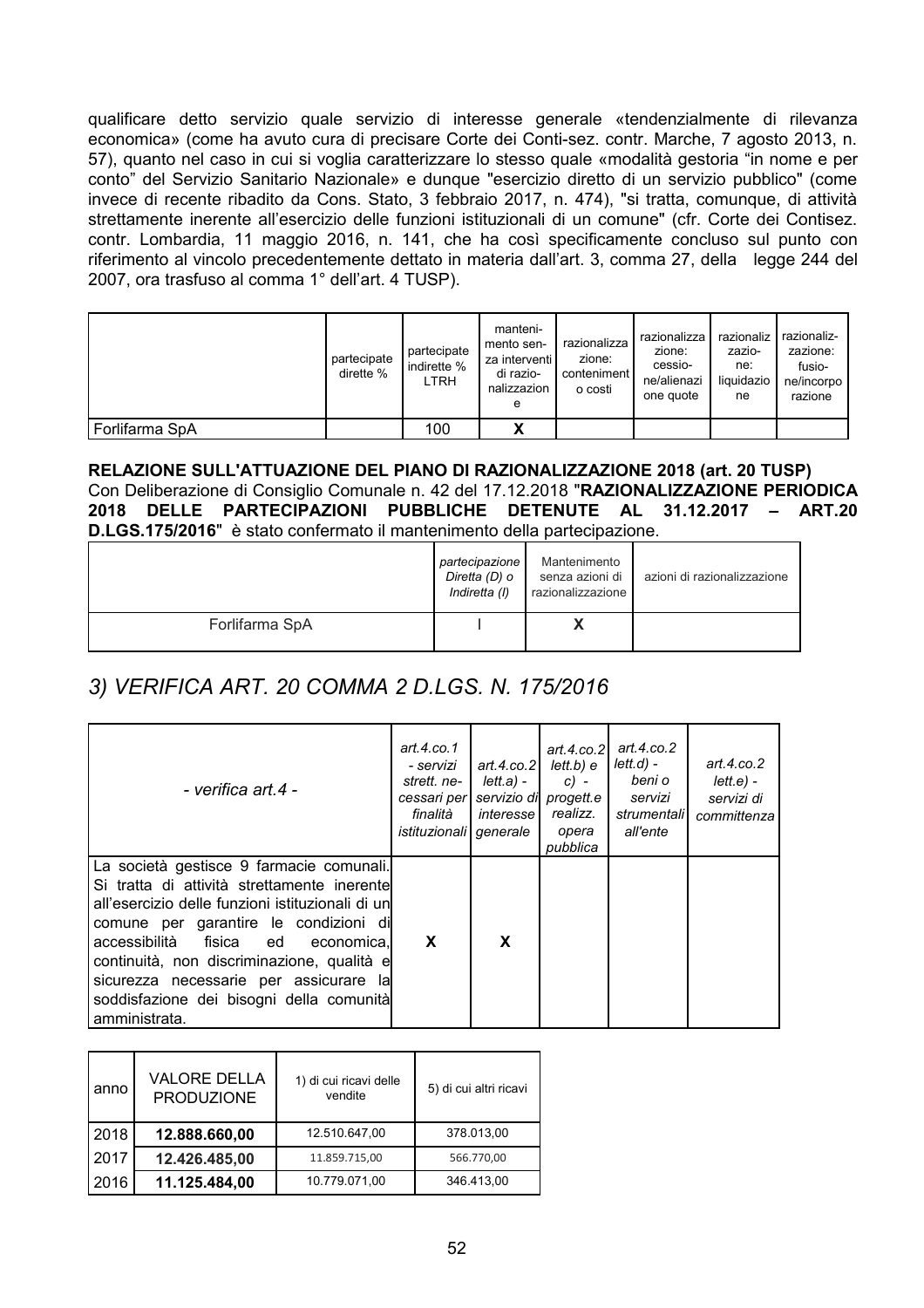| media fatturato<br>2016-2018 | fatturato     | anno |
|------------------------------|---------------|------|
| 12.146.876,33                | 12.888.660,00 | 2018 |
|                              | 12.426.485,00 | 2017 |
|                              | 11.125.484,00 | 2016 |

| Risultato di esercizio | Risultato di esercizio | Risultato di esercizio | Risultato di esercizio | Risultato di esercizio |
|------------------------|------------------------|------------------------|------------------------|------------------------|
| 2014                   | 2015                   | 2016                   | 2017                   | 2018                   |
| 57.796                 | 128.417                | 162.967                | 247.911                | 282.474                |

| anno | <b>COSTI DELLA</b><br><b>PRODUZIONE</b><br>lett. B) conto<br>economico | di cui costi per<br>servizi voce B7<br>conto economico | di cui costo personale<br>voce B9 conto econo-<br>mico |
|------|------------------------------------------------------------------------|--------------------------------------------------------|--------------------------------------------------------|
| 2018 | 12.471.686                                                             | 640.610                                                | 2.467.055                                              |
| 2017 | 12.019.215                                                             | 617.058                                                | 2.270.764                                              |
| 2016 | 10.871.316                                                             | 552.969                                                | 2.109.775                                              |

| personale<br>dipendente<br>numero<br>medio | numero dei<br>componenti<br>dell'organo di<br>amministrazione | compensi dei<br>componenti<br>dell'organo di<br>ammnistrazione<br>come da nota inte-<br>grativa | numero dei<br>componenti<br>controllo | compensi dei com-<br>ponenti dell'organo di<br>dell'organo di controllo come da nota<br>integrativa |
|--------------------------------------------|---------------------------------------------------------------|-------------------------------------------------------------------------------------------------|---------------------------------------|-----------------------------------------------------------------------------------------------------|
| 60                                         |                                                               | 0.00                                                                                            |                                       | 16.380,00                                                                                           |

# 4) AZIONI PREVISTE

Dato atto del rispetto dei parametri richiesti dall'art. 20 comma 2 TUSP (come sopra indicato) si prevede di mantenere la partecipazione nella società.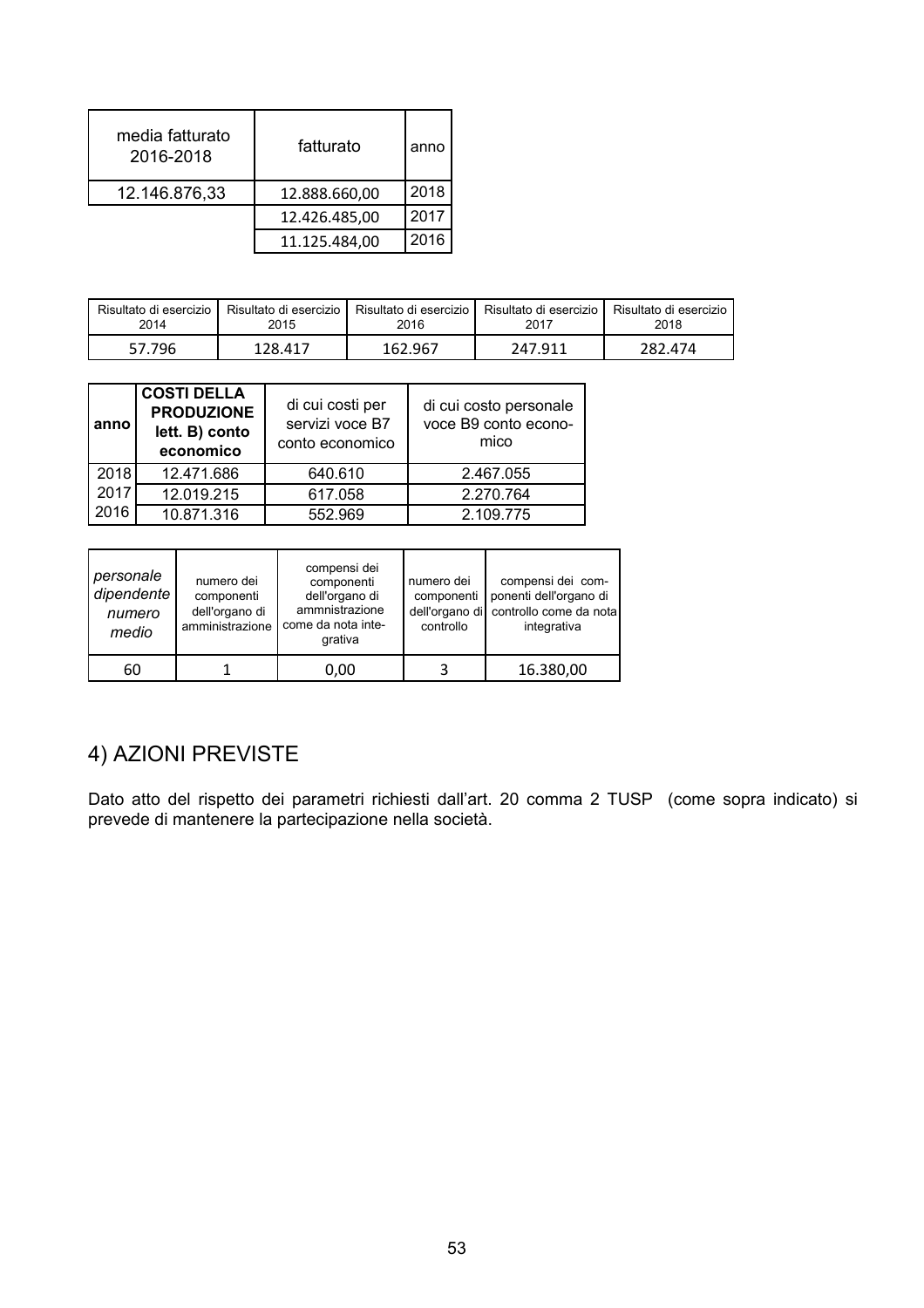### **PLURIMA SPA**

#### PLURIMA SPA compagine societaria:

- Romagna Acque spa n.48.420 azioni 32,28%
- CER Consorzio di Bonifica di secondo grado per il Canale Emiliano Romagnolo n. 101.580 azioni - 67.72%

E' una società soggetta all'attività di direzione e coordinamento del Consorzio di Bonifica di secondo grado per il CER.

PLURIMA è una società costituita sulla base ed in forza di specifica disposizione legislativa riguardante gli schemi idrici plurimi, art. 13 comma 4 DL 138/2002 (c.d. "Decreto omnibus"), al fine di realizzare le opere di derivazione necessarie per la distribuzione ad uso plurimo delle acque.

Il CER, come previsto dalla legge istitutiva, essendo il soggetto pubblico beneficiario dei finanziamenti previsti dal DL 138/2002, è stato legittimato a costituire Plurima spa, mantenendone la maggioranza incedibile, per la promozione, gestione e realizzazione di infrastrutture e sistemi per la derivazione, adduzione e distribuzione di acque ad usi plurimi, al fine di soddisfare congiuntamente, con risorse alternative e/o complementari alle acque sotterranee locali, la domanda attuale e futura dell'agricoltura, dell'industria, del turismo, nonché quella dei distributori per usi civili.

La società PLURIMA svolge l'attività di produzione di un servizio di interesse generale, ivi inclusa la realizzazione e la gestione delle reti e degli impianti funzionali ai servizi medesimi (art.4 c.2. lett. a TUSP)

La società ha concesso un prestito fruttifero a Plurima valore residuo al 31.12.2018 € 16.884.147. Il prestito viene rimborsato a quote costanti dal 2013 al 2037. Il tasso di interesse sul prestito è fisso e pari al 1.5%.

#### RELAZIONE SULL'ATTUAZIONE DEL PIANO DI RAZIONALIZZAZIONE 2018 (art. 20 TUSP)

In merito all'art. 20, comma 2, si specifica che:

- la società non ha dipendenti, per cui ricorre la criticità di cui al comma 2, lett. b) - non ricorrono le altre condizioni indicate: la partecipazione rientra nelle categorie ex art. 4, non esistono altre società/enti partecipati che svolgano attività analoghe o similari; per quanto riguarda gli altri parametri, si evidenzia che non sussistono criticità. La Società, costituita in base al D.L. 138/2002, che condiziona il finanziamento pubblico alla compartecipazione di un finanziamento privato, ha visto un investimento di oltre 20 mln di euro da parte di Romagna Acque, attraverso un credito fruttifero per finanziamento opere di adduzione, attualmente in fase di recupero. Non vi è un impiego alternativo possibile per le risorse, se non con gravi rischi di mancato recupero degli investimenti effettuati. La società opera attraverso le competenze fornite dai Soci, senza personale. Su indicazione dei Soci, si procederà ad azzerare il compenso previsto per gli Amministratori. Si segnala, infine, che, come previsto dalla legge istitutiva, il socio CER (Consorzio di Bonifica per il Canale Emiliano Romagnolo), in qualità di soggetto pubblico beneficiario dei finanziamenti previsti dalla legge speciale D.L. 138/2002, deve mantenere la maggioranza delle quote.

Si ritiene, per quanto sopra specificato, che Plurima SpA non debba essere oggetto né di messa in liquidazione né di aggregazione con altre società esistenti. Si configura il contenimento dei costi di funzionamento attraverso l'azzeramento dei compensi agli Amministratori entro il 2019.

Mantenimento con interventi di razionalizzazione: necessità di contenimento dei costi di funzionamento (art.20, c.2 lett.f).

|             | partecipazione Di-<br>retta (D) o Indiretta | Mantenimento<br>senza azioni di<br>razionalizzazione | azioni di razionalizzazione                                                                                             |
|-------------|---------------------------------------------|------------------------------------------------------|-------------------------------------------------------------------------------------------------------------------------|
| Plurima spa |                                             |                                                      | contenimento costi di funzionamento (art.20 c.2)<br>lett.f): azzeramento dei compensi agli<br>amministratori entro 2019 |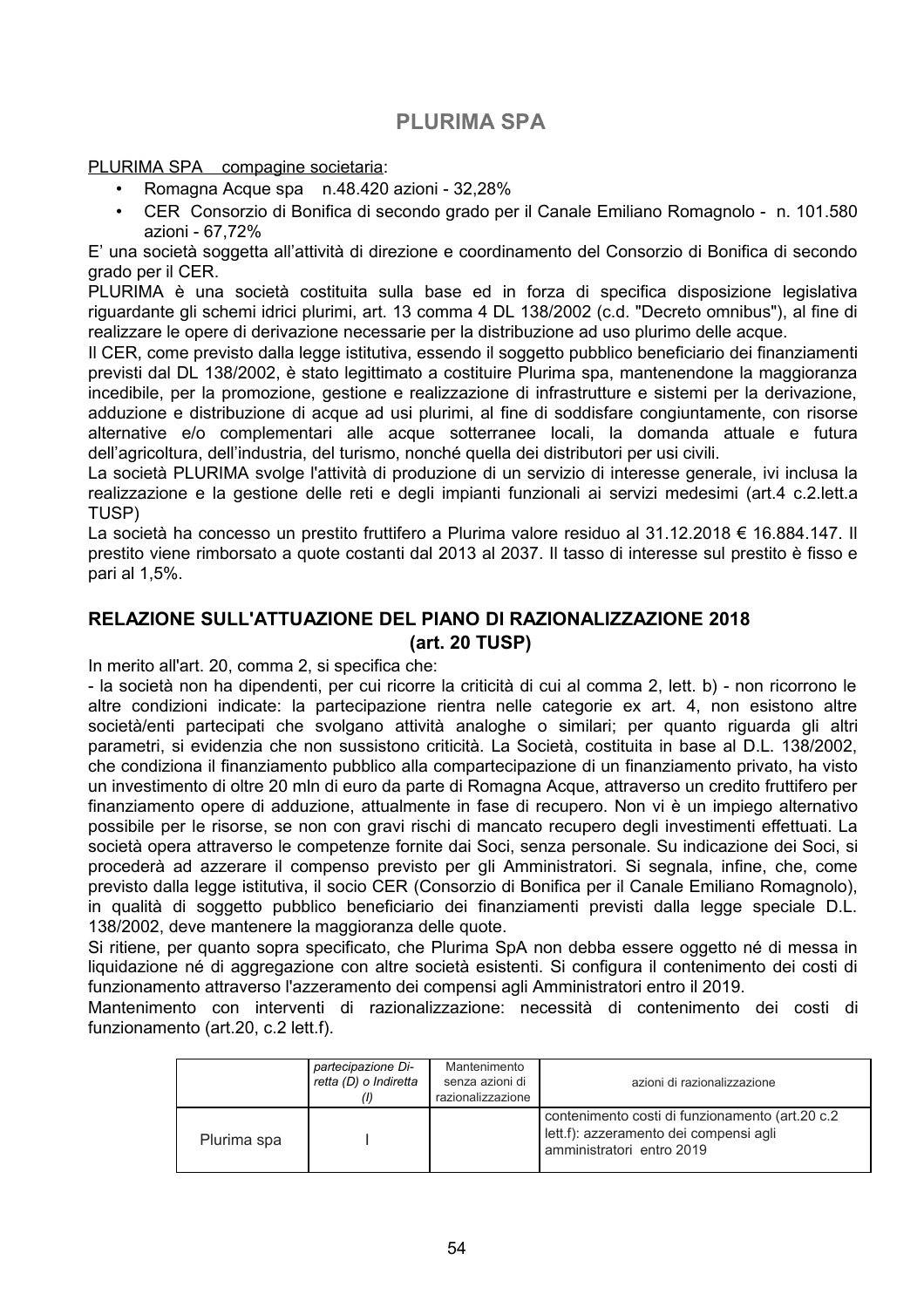Il Consiglio dei delegati del CER con la deliberazione 79/19/CD del 25 giugno 2019 ha espresso la volontà di mantenere il Consiglio di Amministrazione di tre membri prevedendo la gratuità dei compensi.

Il Consiglio di Amministrazione di Plurima nella riunione del 22 novembre 2019 ha definito una bozza di Statuto, da sottoporre all'approvazione dei soci nella prossima assemblea straordinaria prevista il 16 dicembre, con la modifica dell'art. 19 per far sì che agli amministratori non vengano riconosciuti compensi a fronte della particolare natura della società funzionale alle attività istituzionali dei soci.

#### VERIFICA ART. 20 COMMA 2 D.LGS. N. 175/2016

Dati bilancio 31/12/2018 Romagna Acque

|         |         | capitale sociale   Utile ultimo esercizio | patrimonio netto |  |  |
|---------|---------|-------------------------------------------|------------------|--|--|
| Plurima | 150.000 | 46.813                                    | 284.837          |  |  |

| - verifica art.4 -<br>(come da precedente razionalizzazione art. 20 TUSP)                                                                                                                                                                                                                                                                                                                                                                                                       | art.4.co.1 -<br>servizi<br>strett, ne-<br>cessari per<br>finalità<br><i>istituzionali</i> | art. $4$ .co. $2$<br>$lett.a) - ser-$<br>vizio di<br>interesse<br>qene-<br>rale | art. $4$ .co.2<br>lett.b) e c)<br>- progett.e<br>realizz.<br>opera<br>pubblica | art. $4$ .co.2<br>lett.d) -<br>beni o<br>servizi<br>strumentali<br>all'ente | art.4. $co.2$<br>lett.e.<br>servizi di<br>committenza |
|---------------------------------------------------------------------------------------------------------------------------------------------------------------------------------------------------------------------------------------------------------------------------------------------------------------------------------------------------------------------------------------------------------------------------------------------------------------------------------|-------------------------------------------------------------------------------------------|---------------------------------------------------------------------------------|--------------------------------------------------------------------------------|-----------------------------------------------------------------------------|-------------------------------------------------------|
| Società costituita sulla base ed in forza di<br>specifica disposizione legislativa riguardante gli<br>schemi idrici plurimi, art. 13 comma 4 DL<br>138/2002 (c.d. "Decreto omnibus"), al fine di<br>realizzare le opere di derivazione necessarie<br>per la distribuzione ad uso plurimo delle acque.<br>progettazione,<br>Promozione,<br>qestione<br>e<br>realizzazione di infrastrutture e sistemi per Is<br>captazione, adduzione e distribuzione ad usi<br>plurimi di acque | X                                                                                         | X                                                                               |                                                                                |                                                                             |                                                       |

| personale<br>dipendente<br>numero<br>medio | numero dei<br>componenti<br>dell'organo di<br>amministrazione | compensi dei<br>componenti<br>dell'organo di<br>ammnistrazione<br>come da nota inte-<br>grativa | numero dei<br>componenti<br>dell'organo di<br>controllo | compensi dei com-<br>ponenti dell'organo di<br>controllo come da nota<br>integrativa |
|--------------------------------------------|---------------------------------------------------------------|-------------------------------------------------------------------------------------------------|---------------------------------------------------------|--------------------------------------------------------------------------------------|
|                                            |                                                               | 9.375                                                                                           |                                                         | 14.458                                                                               |

| NOME DEL CAMPO        | 2018      | 2017      | 2016     | 2015     | 2014      |
|-----------------------|-----------|-----------|----------|----------|-----------|
| Risultato d'esercizio | 46.813,00 | 39.013,00 | 6.300,00 | 7.732.00 | 36.868,00 |

| anno | <b>VALORE DELLA</b><br><b>PRODUZIONE</b> | 1) di cui ricavi delle<br>vendite | 5) di cui altri ricavi |
|------|------------------------------------------|-----------------------------------|------------------------|
| 2018 | 1.452.213,00                             | 341.736,00                        | 1.110.477.00           |
| 2017 | 1.477.671,00                             | 351.706,00                        | 1.125.965.00           |
| 2016 | 1.381.581,00                             | 243.924.00                        | 1.137.657,00           |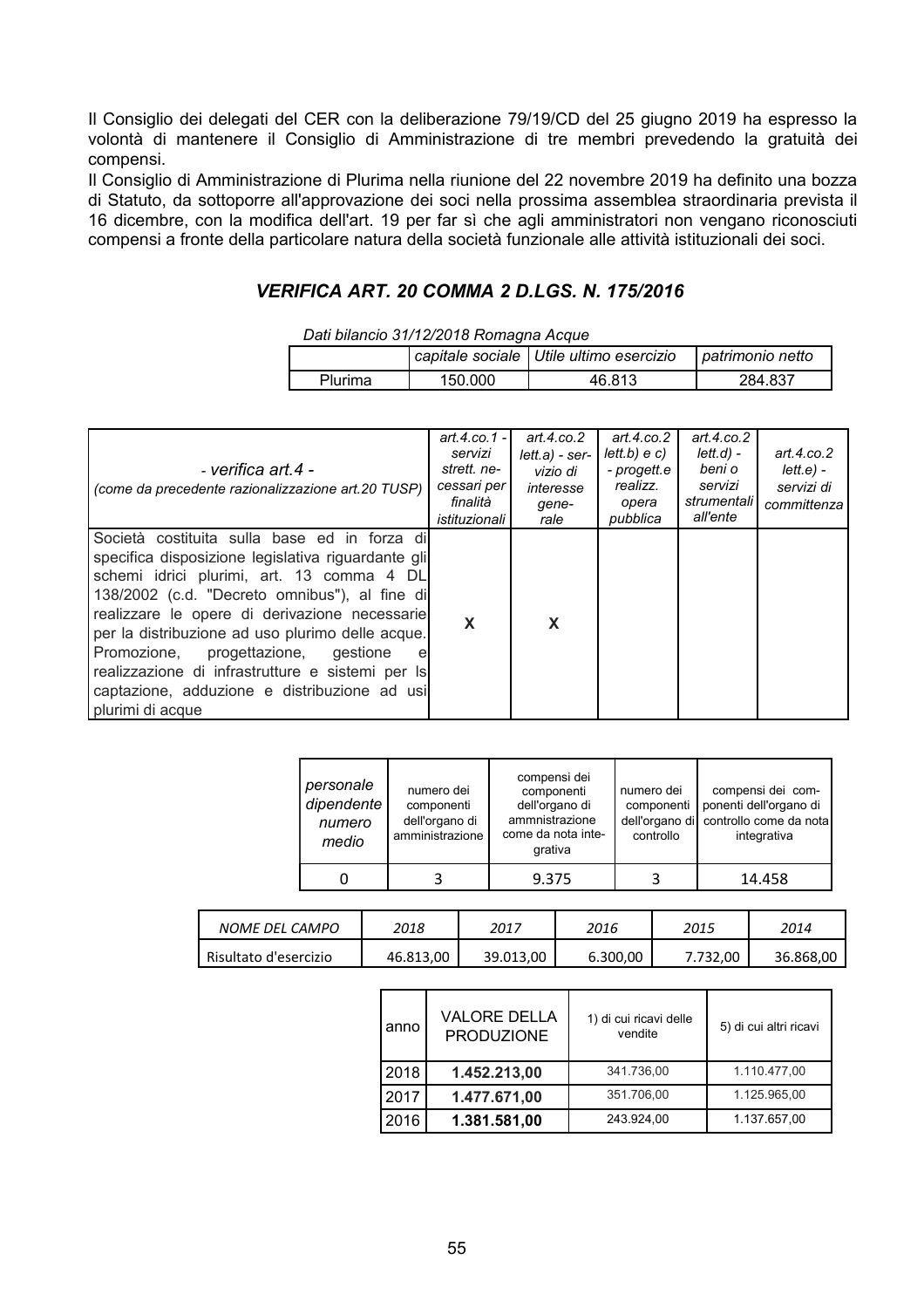| media fatturato<br>2016-2018 | fatturato    | anno |
|------------------------------|--------------|------|
| 1.437.155,00                 | 1.452.213,00 | 2018 |
|                              | 1.477.671,00 | 2017 |
|                              | 1.381.581,00 | 2016 |

| <b>COSTI DELLA PRO-</b><br>DUZIONE lett. B) conto<br>economico | <b>INTERESSI E ONERI</b><br>FINANZIARI voce C17<br>conto economico | anno |
|----------------------------------------------------------------|--------------------------------------------------------------------|------|
| 1.105.328                                                      | 266.592                                                            | 2018 |
| 1.126.963                                                      | 279.921                                                            | 2017 |
| 1.063.651                                                      | 293.253                                                            | 2016 |

**AZIONI PREVISTE** a seguito di verifica ex art. 20 TUSP

In merito all'art. 20, comma 2, si specifica che la società Plurima non ha dipendenti, per cui ricorre la criticità di cui al comma 2, lett. b).

Entro il mese di dicembre 2019 si prevede l'attuazione di quanto previsto con la precedente razionalizzazione in merito all'azzeramento dei compensi degli amministratori tramite modifica Statutaria da approvare nell'assemblea straordinaria dei soci di dicembre 2019.

### 2) VERIFICA ATTUAZIONE PIANI PRECEDENTI ART.24 E ART.20 TUSP

#### RELAZIONE SULL'ATTUAZIONE DEL PIANO DI RAZIONALIZZAZIONE STRAORDINARIO (ART.24 TUSP) E A SEGUITO DEI RILIEVI CORTE DEI CONTI

Con la Deliberazione di Consiglio Comunale n. 28 del 25.09.2017 è stato confermato il mantenimento della partecipazione

|                                          | partecipate<br>dirette % | partecipate<br>I indirette %<br>LTRH | manteni-<br>mento sen-<br>za interventi l<br>di razio-<br>nalizzazion<br>е | razionalizza<br>zione:<br>conteniment<br>o costi | razionalizza<br>zione:<br>cessio-<br>ne/alienazi<br>one quote | razionaliz<br>zazio-<br>ne:<br>liguidazio<br>ne | razionaliz-<br>zazione:<br>fusio-<br>ne/incorpo<br>razione |
|------------------------------------------|--------------------------|--------------------------------------|----------------------------------------------------------------------------|--------------------------------------------------|---------------------------------------------------------------|-------------------------------------------------|------------------------------------------------------------|
| Romagna Acque società delle<br>fonti SpA | 0.0075                   | 16,068                               | х                                                                          |                                                  |                                                               |                                                 |                                                            |

Con atto registrato a Forlì il 23.4.18 n. 3036 è stata aggiornata la convenzione ex art. 30 del D.Lgs.267/2000 fra gli enti soci di Romagna Acque per disciplinare l'esercizio del controllo analogo congiunto sulla società per l'esercizio dei poteri di indirizzo e controllo di loro competenza.

#### RELAZIONE SULL'ATTUAZIONE DEL PIANO DI RAZIONALIZZAZIONE 2018 (art. 20 TUSP)

Diversamente da quanto definito nella precedente ricognizione straordinaria, la società, con la Deliberazione di Consiglio Comunale n. 42 del 17.12.2018, è stata considerata in controllo pubblico (100% soci pubblici) ed è stata verificata ai sensi dell'art. 20 TUSP anche la partecipazione detenuta in Plurima spa.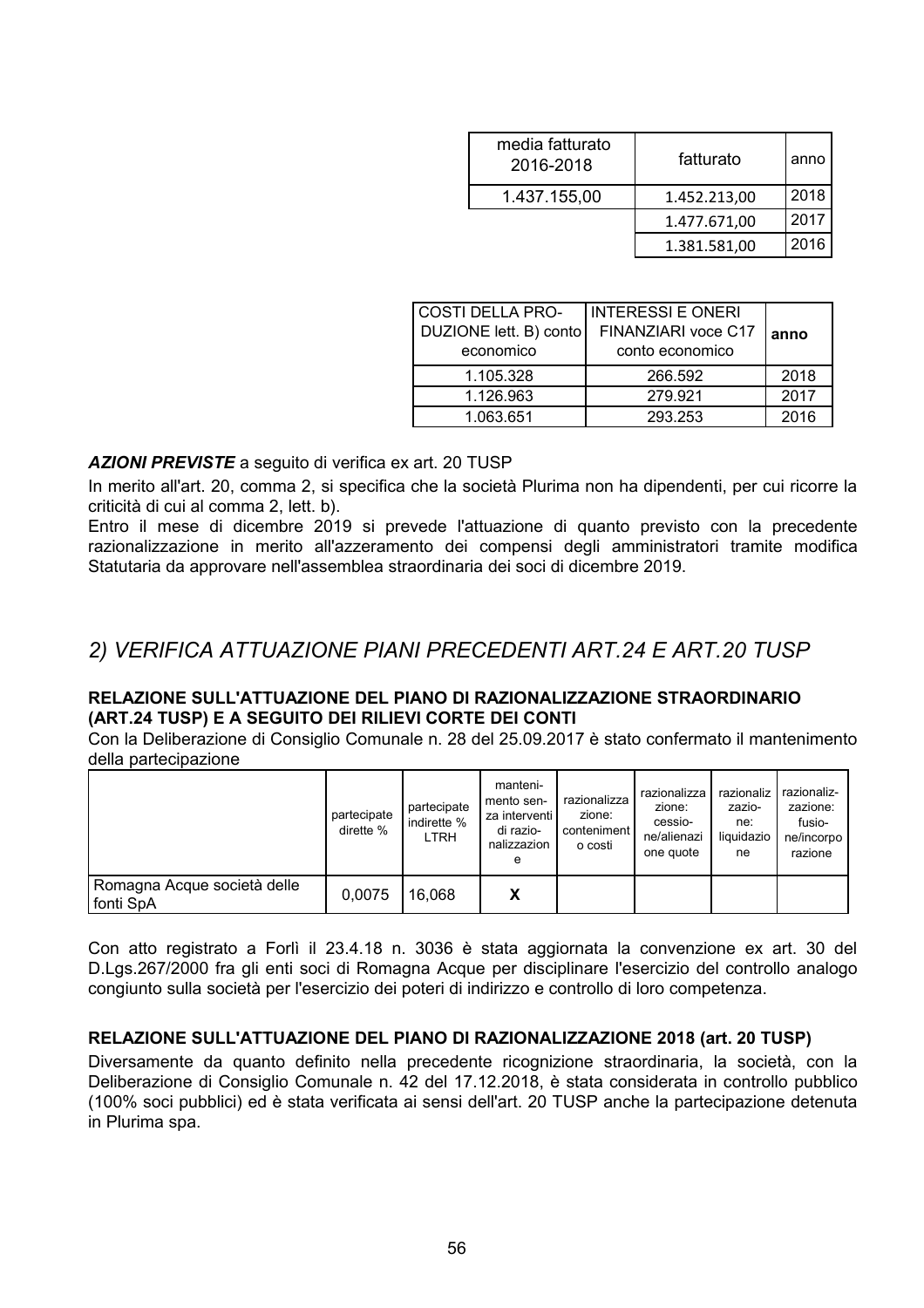|                                       | partecipazione<br>Diretta (D) o<br>Indiretta (I) | Mantenimento<br>senza azioni di<br>razionalizzazione | azioni di razionalizzazione |
|---------------------------------------|--------------------------------------------------|------------------------------------------------------|-----------------------------|
| Romagna Acque società delle fonti SpA |                                                  |                                                      |                             |

A seguito delle segnalazioni della Corte dei Conti, l'assemblea dei soci del 25 giugno 2019 ha approvato ulteriori adeguamenti dello Statuto al TUSP.

E' in corso uno studio di fattibilità per il trasferimento di tutte le reti del ciclo idrico integrato a Romagna Acque Spa.

# 3) VERIFICA ART. 20 COMMA 2 D.LGS. N. 175/2016

| - verifica art.4 -                                                                                                                                                                                                                                                                                                      | art.4.co.1<br>- servizi<br>strett, ne-<br>cessari per<br>finalità<br><i>istituzionali</i>   <i>generale</i> | art.4. $co.2$<br><i>lett.a</i> ) - 1<br><i>interesse</i> l | art.4. $co.21$<br>lett.b) e<br>$C$ ) –<br>servizio di progett.e<br>realizz.<br>opera<br>pubblica | art. $4$ .co.2<br>lett.d) -<br>beni o<br>servizi<br>strumentali<br>all'ente | art. $4$ .co.2<br>lett.e.<br>servizi di<br>committenza |
|-------------------------------------------------------------------------------------------------------------------------------------------------------------------------------------------------------------------------------------------------------------------------------------------------------------------------|-------------------------------------------------------------------------------------------------------------|------------------------------------------------------------|--------------------------------------------------------------------------------------------------|-----------------------------------------------------------------------------|--------------------------------------------------------|
| Società a capitale totalmente pubblico<br>vincolato, proprietaria di tutte le fonti<br>idropotabili per usi civili della Romagna,<br>che gestisce la fornitura all'ingrosso della<br>risorsa per le province di Forlì-Cesena,<br>Ravenna e Rimini. Società che svolge un<br>servizio pubblico locale ed opera sulla ba- | X                                                                                                           | X                                                          |                                                                                                  |                                                                             |                                                        |
| se di contratto di servizio con ATERSIR, ai<br>sensi della L.R. 25/1999 come integrato<br>dalla L.R. n. 1/2003.                                                                                                                                                                                                         |                                                                                                             |                                                            |                                                                                                  |                                                                             |                                                        |

| anno | <b>VALORE DELLA</b><br><b>PRODUZIONE</b> | 1) di cui ricavi delle<br>vendite | 5) di cui altri ricavi | 5) di cui contributi<br>in c/esercizio e<br>c/impianti | di cui 2) variaz.<br>delle rimanenze,<br>3) dei lavori, 4)<br>increm.lav.int. |
|------|------------------------------------------|-----------------------------------|------------------------|--------------------------------------------------------|-------------------------------------------------------------------------------|
| 2018 | 58.325.300,00                            | 47.770.635,00                     | 8.423.119.00           | 1.852.173.00                                           | 279.373,00                                                                    |
| 2017 | 57.298.175,00                            | 47.354.724.00                     | 7.676.801,00           | 1.956.961,00                                           | 309.689,00                                                                    |
| 2016 | 55.197.117,00                            | 44.924.846,00                     | 8.055.914,00           | 1.856.022.00                                           | 360.335,00                                                                    |

| media fatturato<br>2016-2018 | fatturato     | anno |
|------------------------------|---------------|------|
| 56.623.731,67                | 58.045.927,00 | 2018 |
|                              | 56.988.486,00 | 2017 |
|                              | 54.836.782,00 | 2016 |

| anno. | fatturato senza<br>contributi in<br>c/esercizio | media fatturato<br>2016-2018 |
|-------|-------------------------------------------------|------------------------------|
|-------|-------------------------------------------------|------------------------------|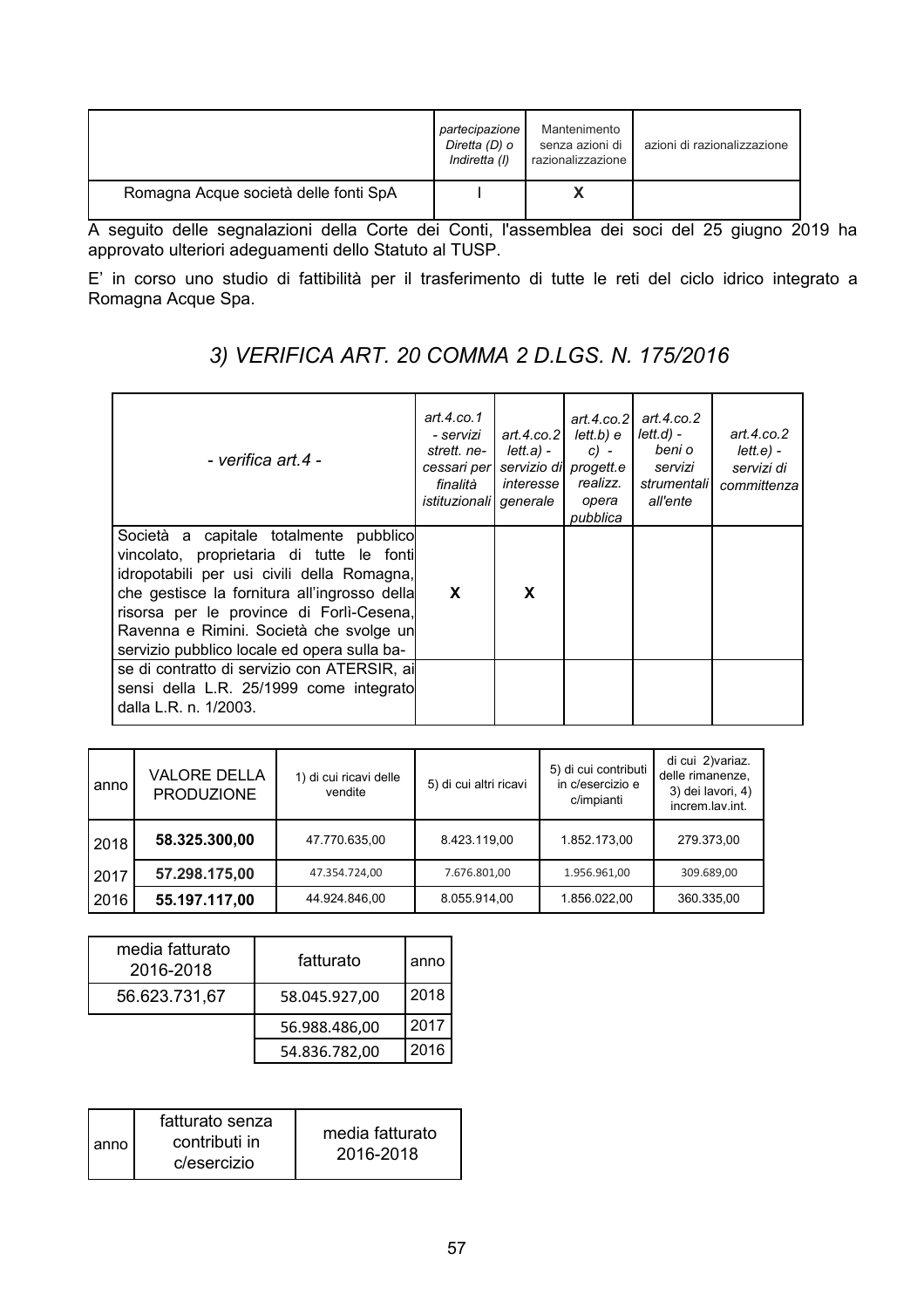| 2018 | 56.193.754,00 | 54.735.346,33 |
|------|---------------|---------------|
| 2017 | 55.031.525,00 |               |
| 2016 | 52.980.760,00 |               |

| Risultato di esercizio I | Risultato di esercizio I | Risultato di esercizio | Risultato di esercizio I | Risultato di esercizio |
|--------------------------|--------------------------|------------------------|--------------------------|------------------------|
| 2014                     | 2015                     | 2016                   | 2017                     | 2018                   |
| 9.335.705                | 6.865.320                | 6.255.682              | 4.176.159                | 7.296.834              |

| anno | <b>COSTI DELLA</b><br><b>PRODUZIONE lett.</b><br>B) conto economico | di cui costi per servizi<br>voce B7 conto<br>economico | di cui costo<br>personale voce<br>B9 conto<br>economico |
|------|---------------------------------------------------------------------|--------------------------------------------------------|---------------------------------------------------------|
| 2018 | 49.334.128                                                          | 16.334.905                                             | 8.683.793                                               |
| 2017 | 51.653.083                                                          | 17.584.438                                             | 8.489.610                                               |
| 2016 | 47.516.475                                                          | 15.470.451                                             | 8.325.429                                               |

| personale<br>dipendente<br>numero<br>medio | numero dei<br>componenti<br>dell'organo di<br>amministrazione | compensi dei<br>componenti<br>dell'organo di<br>ammnistrazione<br>come da nota inte-<br>grativa | numero dei<br>componenti<br>controllo | compensi dei com-<br>ponenti dell'organo di<br>dell'organo di controllo come da nota<br>integrativa |
|--------------------------------------------|---------------------------------------------------------------|-------------------------------------------------------------------------------------------------|---------------------------------------|-----------------------------------------------------------------------------------------------------|
| 155                                        |                                                               | 81.517,00                                                                                       |                                       | 49.432,00                                                                                           |

# 4) AZIONI PREVISTE

Dato atto del rispetto dei parametri richiesti dall'art. 20 comma 2 TUSP (come sopra indicato) si prevede di mantenere la partecipazione nella società.

E' in corso uno studio di fattibilità per il trasferimento delle reti idriche di proprietà di Unica Reti spa a Romagna Acque.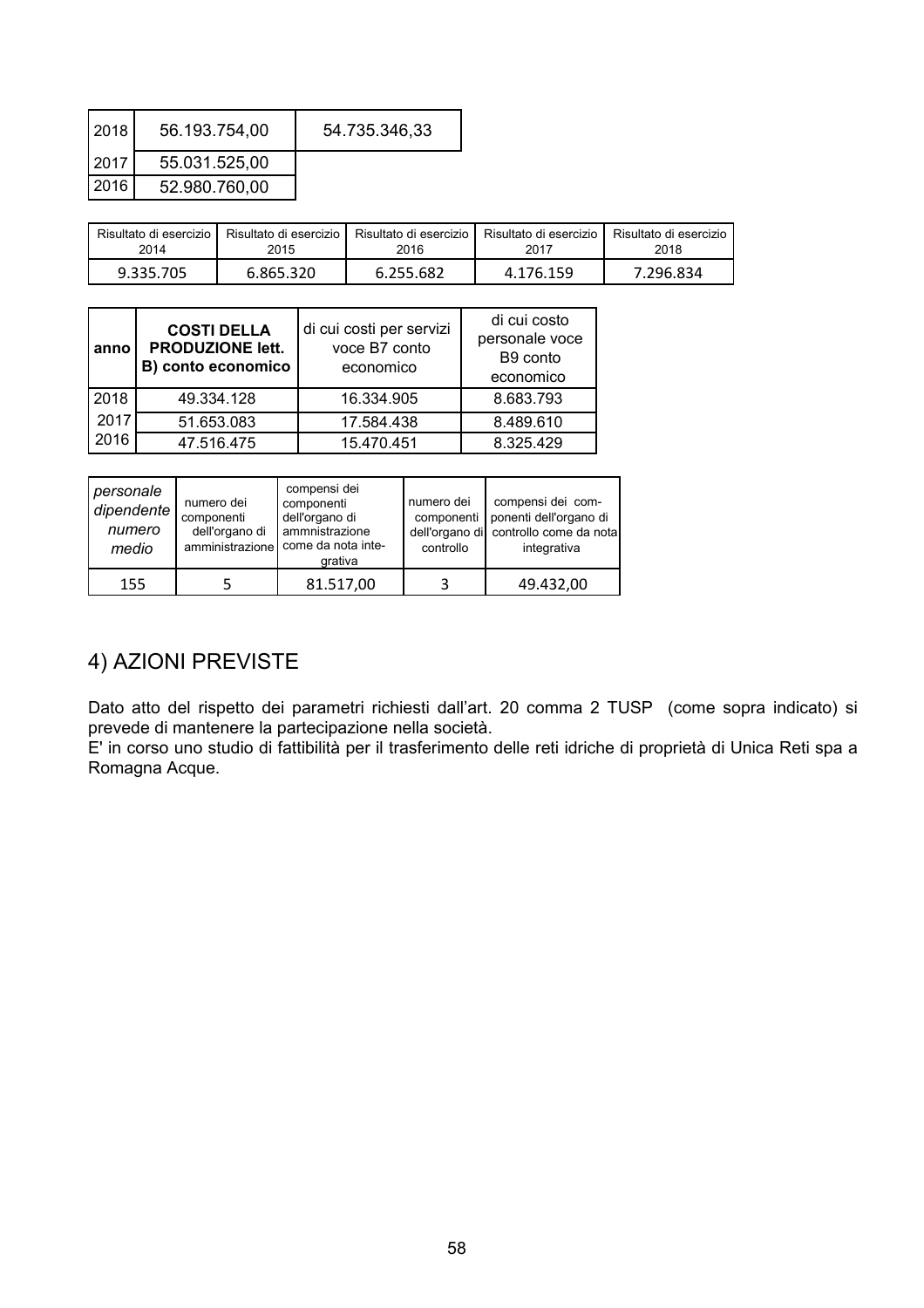# **SAPIR - Porto Intermodale Ravenna SpA**

#### **COMPAGINE SOCIETARIA**

| Livia Tellus Romagna Holding S.p.A. | 0.175%  |
|-------------------------------------|---------|
| Azionisti pubblici                  | 52,571% |
| Azionisti Privati                   | 47,254% |

#### 1) ANALISI DELLA PARTECIPAZIONE

#### **ATTIVITA' E PRESUPPOSTI NORMATIVI**

La Società fondata nel 1957 con il compito di progettare, costruire e sviluppare il porto, è oggi il principale Terminal Operator del porto di Ravenna, gestendo un'area di 500.000 mq e disponendo di 1,600 ml. di banchine con un fondale di 10,50 metri, collegate alla rete ferroviaria e attrezzate con gru portuali capaci di movimentare colli eccezionali fino a 280 tonnellate.

Il porto di Ravenna è una struttura di rilevanza regionale, molto importante anche per l'economia del territorio forlivese, soprattutto nella prospettiva di integrazione dell'area romagnola e di sviluppo della direttrice nord-sud.

#### **ANALISI DATI BILANCIO**

|                                                    | 2016          | 2017          | 2018          |
|----------------------------------------------------|---------------|---------------|---------------|
| Capitale di dotazione                              | 12.912.120    | 12.912.120    | 12.912.120    |
| Patrimonio netto                                   | 102.712.277   | 102.607.916   | 102.732.767   |
| Valore della produzione                            | 26.982.187    | 28.892.445    | 29.072.145    |
| Costi di produzione al netto di ammortamenti e     |               |               |               |
| accant.                                            | $-18.270.353$ | $-20.591.680$ | $-22.111.369$ |
| Margine operativo lordo (EBITDA)                   | 8.711.874     | 8.300.765     | 6.960.776     |
| Ammortamenti e accantonamenti                      | $-4.568.660$  | $-5.165.876$  | $-5.253.779$  |
| Differenza tra valori e costi di produzione (EBIT) | 4.143.214     | 3.134.889     | 1.706.997     |
| Saldo proventi e oneri finanziari                  | 2.062.352     | 2.339.722     | 2.731.846     |
| Saldo proventi e oneri straordinari                |               |               | 0             |
| Risultato prima dell'imposte                       | 6.205.566     | 5.474.611     | 4.438.843     |
| Imposte d'esercizio                                | $-1.418.020$  | $-1.019.233$  | $-610.113$    |
| Risultato d'esercizio                              | 4.787.546     | 4.455.378     | 3.828.730     |

| 16.085.424 |            |                                                                      |
|------------|------------|----------------------------------------------------------------------|
|            | 16.008.679 | 19.023.861                                                           |
| 98.446.961 | 97.973.118 | 97.563.236                                                           |
|            |            |                                                                      |
| 2016       | 2017       | 2018                                                                 |
| 8.594.900  | 9.077.043  | 10.172.793                                                           |
| 3.225.208  | 2.296.838  | 3.681.537                                                            |
|            |            | 102.732.767                                                          |
|            |            | 114.532.385   113.981.797   116.587.097<br>102.712.277   102.607.916 |

| Indici di redditività                  | 2016  | 2017  | 2018 l |
|----------------------------------------|-------|-------|--------|
| ROE - Redditività del capitale proprio | 4.66% | 4.34% | 73% .  |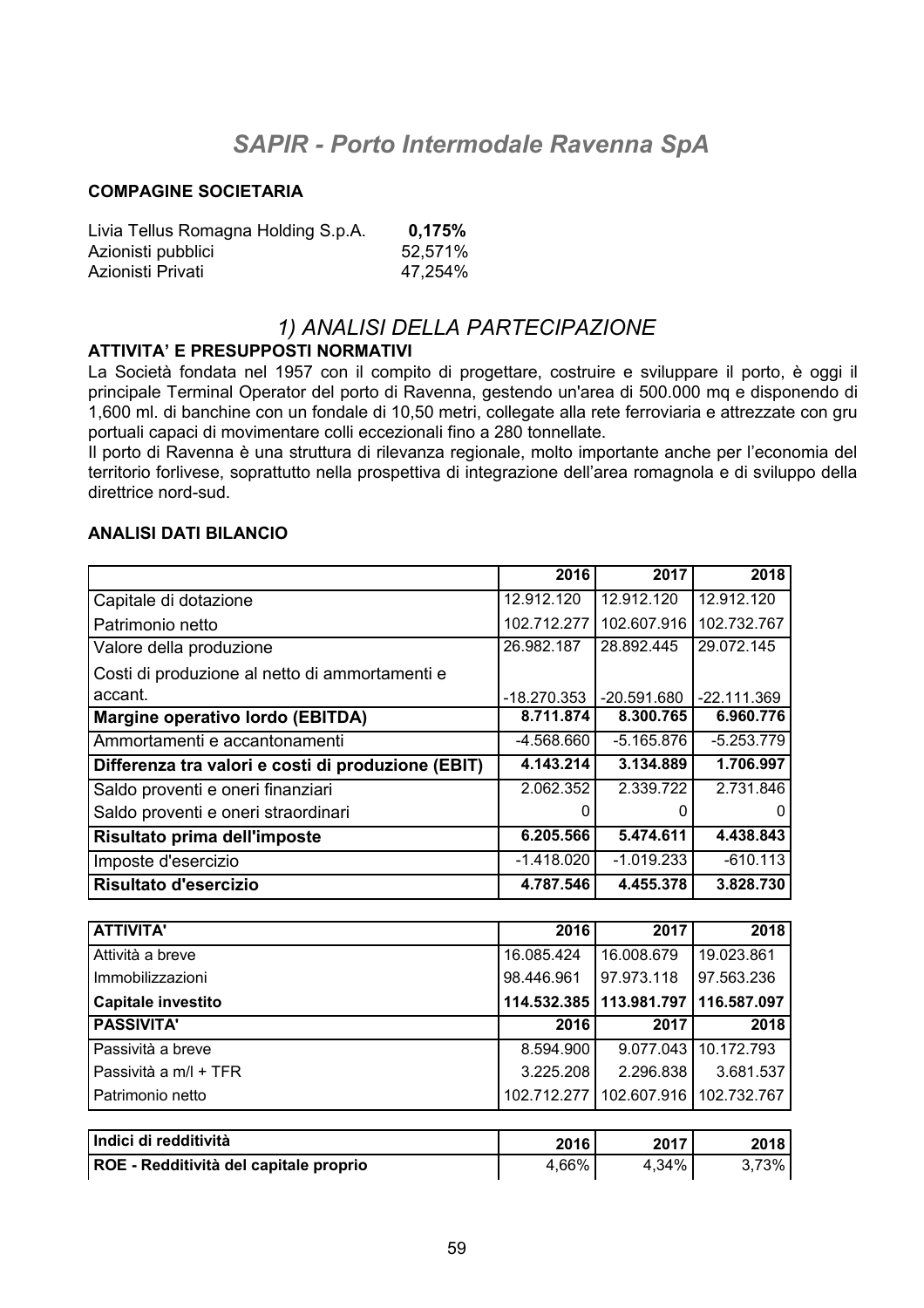| Risultato d'esercizio/Patrimonio netto                           |           |           |           |
|------------------------------------------------------------------|-----------|-----------|-----------|
| ROI - Redditività del capitale investito                         | 5,54%     | 4,90%     | 3,89%     |
| Risultato operativo (EBIT)/Capitale investito                    |           |           |           |
| Indici di efficienza                                             | 2016      | 2017      | 2018      |
| ROS - Reddivitità delle vendite                                  | 24,57%    | 17,03%    | 8,48%     |
| Risultato operativo/Ricavi nettidi vendita (al netto dei ricavi) |           |           |           |
| diversi)                                                         |           |           |           |
| Analisi situazione di liquidità                                  | 2016      | 2017      | 2018      |
| Liquidità generale                                               | 1,87      | 1,76      | 1,87      |
| Attività a breve/Passività a breve                               |           |           |           |
| Capitale circolante netto                                        | 7.490.524 | 6.931.636 | 8.851.068 |
| Attività a breve - Passività a breve                             |           |           |           |
| Analisi di solidità patrimoniale                                 | 2016      | 2017      | 2018      |
| Grado di indebitamento globale                                   | 0,12      | 0,11      | 0,13      |
| (Passività a breve + Passività medio lungo                       |           |           |           |
| termine)/Patrimonio netto                                        |           |           |           |
| Indice di copertura immobilizz.                                  | 1,04      | 1,05      | 1,05      |
| Patrimonio netto/Immobilizzazioni                                |           |           |           |

## 2) VERIFICA ATTUAZIONE PIANI PRECEDENTI ART.24 E ART.20 TUSP

#### RELAZIONE SULL'ATTUAZIONE DEL PIANO DI RAZIONALIZZAZIONE STRAORDINARIO (ART.24 TUSP) E A SEGUITO DEI RILIEVI CORTE DEI CONTI

Con deliberazione di Consiglio Comunale n.28 del 25.09.2017 è stato approvato il mantenimento della partecipazione societaria in quanto strategica per il perseguimento delle finalità istituzionali dell'Ente a sostegno dell'economia del territorio.

| PARTECIPATE COMUNE DI<br><b>PREMILCUORE</b> | partecipate<br>dirette % | partecipate<br>indirette %<br>LTRH | manteni-<br>mento sen-<br>za interventi l<br>di razio-<br>nalizzazion<br>е | razionalizza<br>zione:<br>conteniment<br>o costi | razionalizza<br>zione:<br>cessio-<br>ne/alienazi<br>one quote | razionaliz<br>zazio-<br>ne:<br>liguidazio<br>ne | razionaliz-<br>zazione:<br>fusio-<br>ne/incorpo<br>razione |
|---------------------------------------------|--------------------------|------------------------------------|----------------------------------------------------------------------------|--------------------------------------------------|---------------------------------------------------------------|-------------------------------------------------|------------------------------------------------------------|
| SAPIR-Porto intermodale<br>Ravenna SpA      |                          | 0.1754                             | x                                                                          |                                                  |                                                               |                                                 |                                                            |

La Corte dei Conti con la deliberazione n. 60/2018 ha sollevato alcuni rilievi in merito al controllo pubblico.

SAPIR è partecipata da diversi soggetti pubblici, ma nessuno di questi possiede singolarmente la maggioranza del capitale della società, o è titolare di una situazione prevista dall'art. 2359 c.c. (influenza dominante). I numerosi soci pubblici, pur avendo complessivamente una quota di capitale superiore al 50%, non hanno alcun vincolo di operare in senso congiunto. Occorre altresì tenere conto che i soci pubblici non sono portatori di esigenze omogenee ma di istanze diverse, ciascuno con una rappresentanza di interessi pubblici specifici e che possono essere potenzialmente in conflitto (Camera di commercio, enti territoriali di livello diverso). L'ipotesi di un controllo incardinato sugli azionisti pubblici sarebbe peraltro concretamente impossibile da praticare in base alle maggioranze qualificate necessarie per taluni atti fondamentali, in assenza di convergenza di almeno alcuni degli azionisti privati.

Fra tutti i principali azionisti di Sapir, sia pubblici che privati con quote superiori al 6% del capitale (e complessivamente detentori di oltre il 90%), è stato sottoscritto un Patto di consultazione, che ha unicamente caratteristiche informative tra i soci. Lo statuto prevede che tutte le decisioni di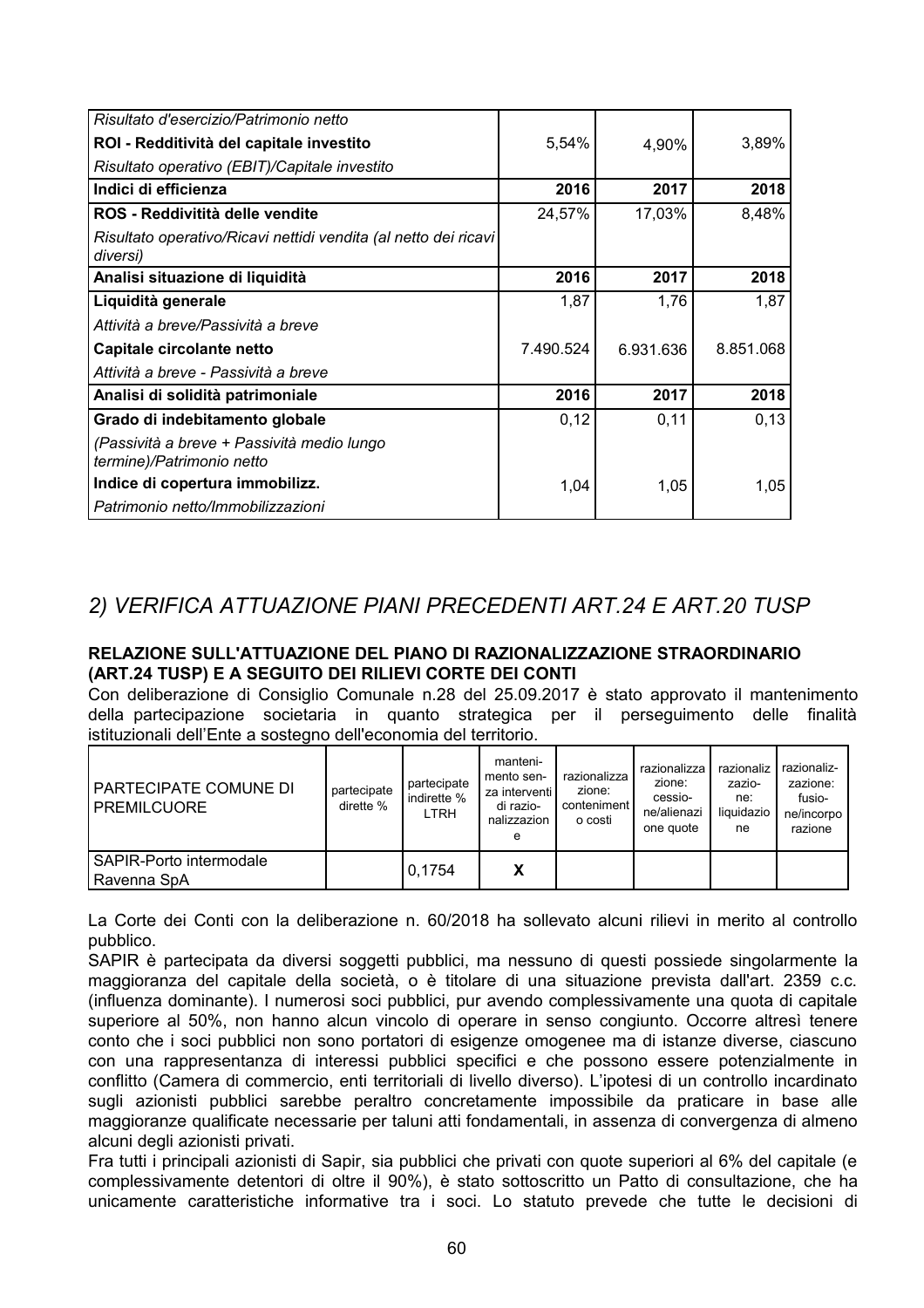competenza dei soci vengano assunte senza maggioranze predeterminate, direttamente in assemblea societaria; le concrete dinamiche societarie sono peraltro caratterizzate da ampia condivisione delle scelte tra i principali azionisti a prescindere dalla loro natura, pubblica o privata. Analizzando in concreto la governance di Sapir emerge pertanto come nella stessa tutte le decisioni di competenza dei soci vengono (e verranno) assunte senza maggioranze predeterminate. direttamente in assemblea societaria, in assenza di specifici accordi preventivi, e quindi l'assenza di un "nucleo di controllo" costituito da alcuni dei soci.

Per tutto quanto esposto, si conferma quindi la non riconducibilità di Sapir alle società a controllo pubblico ai sensi del TUSP.

Tale ricostruzione appare peraltro compatibile con le osservazioni della Corte dei Conti - sezione regionale di controllo per l'Emilia Romagna, essendosi verificata in concreto l'assenza dei presupposti individuati per l'esistenza del controllo pubblico congiunto.

Considerando in ogni caso la rilevante partecipazione pubblica, anche alla luce delle indicazioni della Corte dei Conti, si è posto l'obiettivo di valorizzazione della stessa. Tale valorizzazione potrà avvenire anche a prescindere dalla (non praticabile) formalizzazione di patti finalizzati all'esercizio di un controllo congiunto tra soci pubblici, e in presenza, come nel caso di specie, di patti di natura parasociale che non configurino tuttavia un controllo congiunto (allargati peraltro anche ad azionisti privati nel caso di Sapir).

E' stata predisposta una modifica statutaria, su impulso in particolare dei soci pubblici, che coglie in via di autolimitazione alcuni elementi del citato TUSP, rendendo più trasparente ed ispirato a principi di efficienza lo statuto e, confermando inevitabilmente gli assetti peculiari della Società, consentirà una evoluzione anche della governance. Verranno quindi portate per l'approvazione assembleare alcune modifiche statutarie con particolare riferimento alle maggioranze qualificate per operazioni di carattere straordinario come acquisto e vendita di assett immobiliari, e per la nomina degli amministratori. Inoltre sono stati previsti in statuto indicatori che rendono trasparenti e verificabili da tutti i soci i comportamenti societari sul piano di sviluppo pluriennale della società, della responsabilità sociale e dei rischi societari di crisi.

#### RELAZIONE SULL'ATTUAZIONE DEL PIANO DI RAZIONALIZZAZIONE 2018 (art. 20 TUSP)

Con Deliberazione di Consiglio Comunale n. 42 del 17.12.2018 "RAZIONALIZZAZIONE PERIODICA 2018 DELLE PARTECIPAZIONI PUBBLICHE DETENUTE AL 31.12.2017 - ART.20 D.LGS.175/2016" è stato confermato il mantenimento della partecipazione.

|                                     | partecipazione<br>Diretta (D) o<br>Indiretta (I) | Mantenimento<br>senza azioni di<br>razionalizzazione | azioni di razionalizzazione |
|-------------------------------------|--------------------------------------------------|------------------------------------------------------|-----------------------------|
| SAPIR-Porto intermodale Ravenna SpA |                                                  |                                                      |                             |

3) VERIFICA ART. 20 COMMA 2 D.LGS. N. 175/2016

| - verifica art.4 -                                                                                                                                                                                         | art.4.co.1<br>- servizi<br>strett, ne-<br>cessari per<br>finalità<br>istituzionali | art.4. $co.21$<br>lett.a) -<br>servizio di<br>interesse<br>generale | art.4. $co.21$<br>lett.b) e<br>$c) -$<br>progett.e<br>realizz.<br>opera<br>pubblica | art.4.co.2<br>$lett.d$ ) -<br>beni o<br>servizi<br>strumentali<br>all'ente | art.4. $co.2$<br>$lette) -$<br>servizi di<br>committenza |
|------------------------------------------------------------------------------------------------------------------------------------------------------------------------------------------------------------|------------------------------------------------------------------------------------|---------------------------------------------------------------------|-------------------------------------------------------------------------------------|----------------------------------------------------------------------------|----------------------------------------------------------|
| Il porto, struttura di interesse regionale, è<br>importante per l'economia del territorio.<br>Tale importanza sussiste attualmente. La<br>società svolge servizi di interesse generale<br>a libero mercato | X                                                                                  | X                                                                   |                                                                                     |                                                                            |                                                          |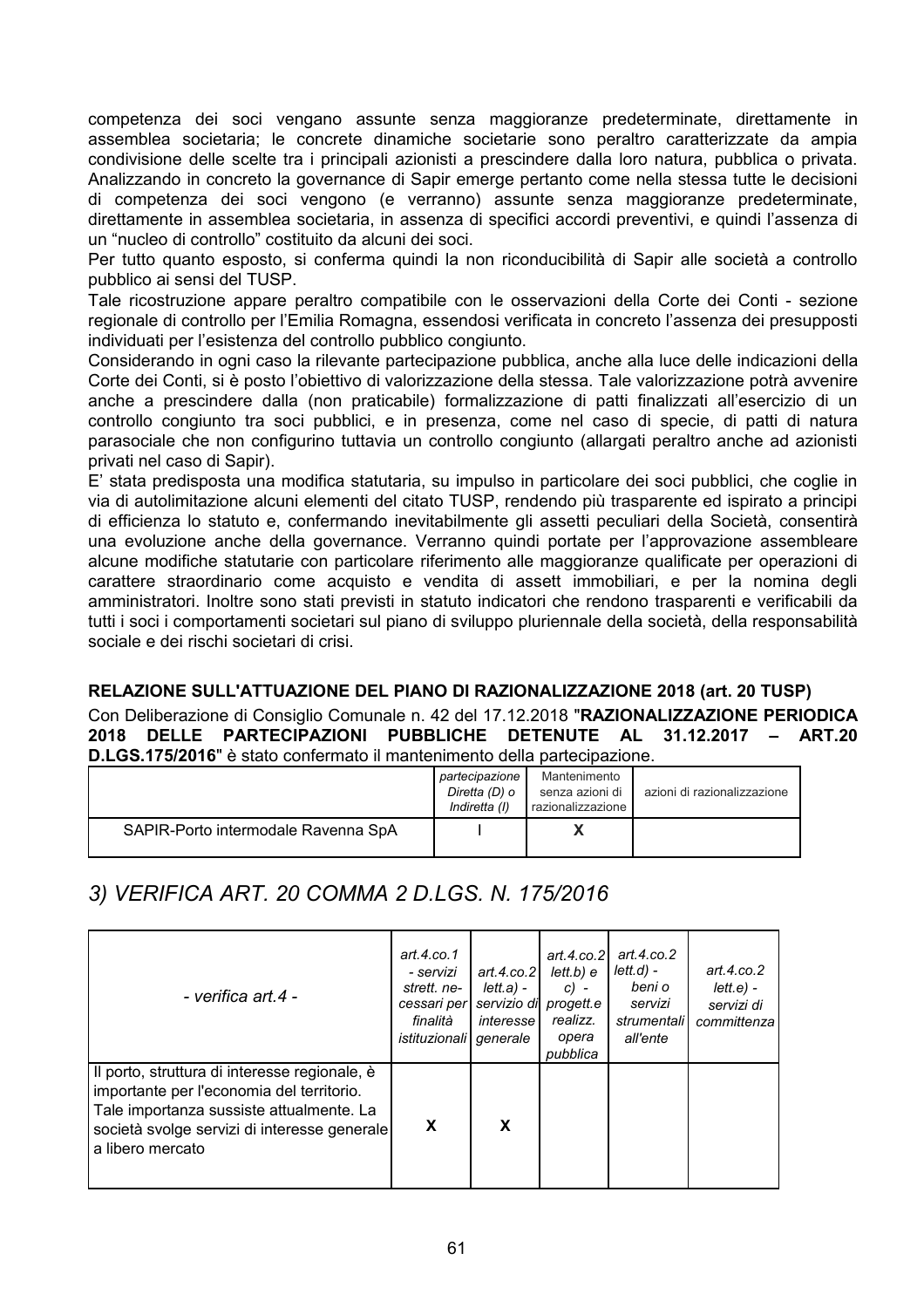| anno | <b>VALORE DELLA</b><br><b>PRODUZIONE</b> | 1) di cui ricavi delle<br>vendite | 5) di cui altri ricavi | 5) di cui contributi<br>in c/esercizio e<br>c/impianti |
|------|------------------------------------------|-----------------------------------|------------------------|--------------------------------------------------------|
| 2018 | 29.072.145,00                            | 20.119.809,00                     | 8.348.778,00           | 603.558,00                                             |
| 2017 | 28.892.445,00                            | 18.410.145,00                     | 9.812.017,00           | 670.283,00                                             |
| 2016 | 26.982.187,00                            | 16.864.908.00                     | 9.473.393,00           | 643.886,00                                             |

| media fatturato<br>2016-2018 | fatturato     | anno |
|------------------------------|---------------|------|
| 28.315.592,33                | 29.072.145,00 | 2018 |
|                              | 28.892.445,00 | 2017 |
|                              | 26.982.187,00 | 2016 |

| anno | fatturato senza<br>contributi in<br>c/esercizio | media fatturato<br>2016-2018 |
|------|-------------------------------------------------|------------------------------|
| 2018 | 28.468.587,00                                   | 27.676.350,00                |
| 2017 | 28.222.162,00                                   |                              |
| 2016 | 26.338.301,00                                   |                              |

| Risultato di esercizio i | Risultato di esercizio | Risultato di esercizio | Risultato di esercizio | Risultato di esercizio |
|--------------------------|------------------------|------------------------|------------------------|------------------------|
| 2014                     | 2015                   | 2016                   | 2017                   | 2018                   |
| 5.715.939                | 4.629.311              | 4.787.546              | 4.455.378              | 3.828.730              |

| anno | <b>COSTI DELLA PRO-</b><br><b>DUZIONE lett. B)</b><br>conto economico | di cui costi per servizi vo-<br>ce B7 conto economico | di cui costo personale vo-<br>ce B9 conto economico |
|------|-----------------------------------------------------------------------|-------------------------------------------------------|-----------------------------------------------------|
| 2018 | 27.365.148                                                            | 14.848.298                                            | 4.270.307                                           |
| 2017 | 25.757.556                                                            | 13.727.385                                            | 3.623.111                                           |
| 2016 | 22.838.973                                                            | 11.959.733                                            | 3.482.597                                           |

| personale<br>dipendente<br>numero<br>medio | numero dei<br>componenti<br>dell'organo di<br>amministrazione | compensi dei<br>componenti<br>dell'organo di<br>ammnistrazione<br>come da nota inte-<br>grativa | numero dei<br>componenti<br>controllo | compensi dei com-<br>ponenti dell'organo di<br>dell'organo di controllo come da nota<br>integrativa |
|--------------------------------------------|---------------------------------------------------------------|-------------------------------------------------------------------------------------------------|---------------------------------------|-----------------------------------------------------------------------------------------------------|
| 76                                         |                                                               | 290.200,00                                                                                      |                                       | 42.520,00                                                                                           |

## 4) AZIONI PREVISTE

Dato atto del rispetto dei parametri richiesti dall'art. 20 comma 2 TUSP (come sopra indicato) si prevede di mantenere la partecipazione nella società in quanto strategica per il perseguimento delle finalità istituzionali dell'Ente relativamente alle politiche di sviluppo economico del territorio.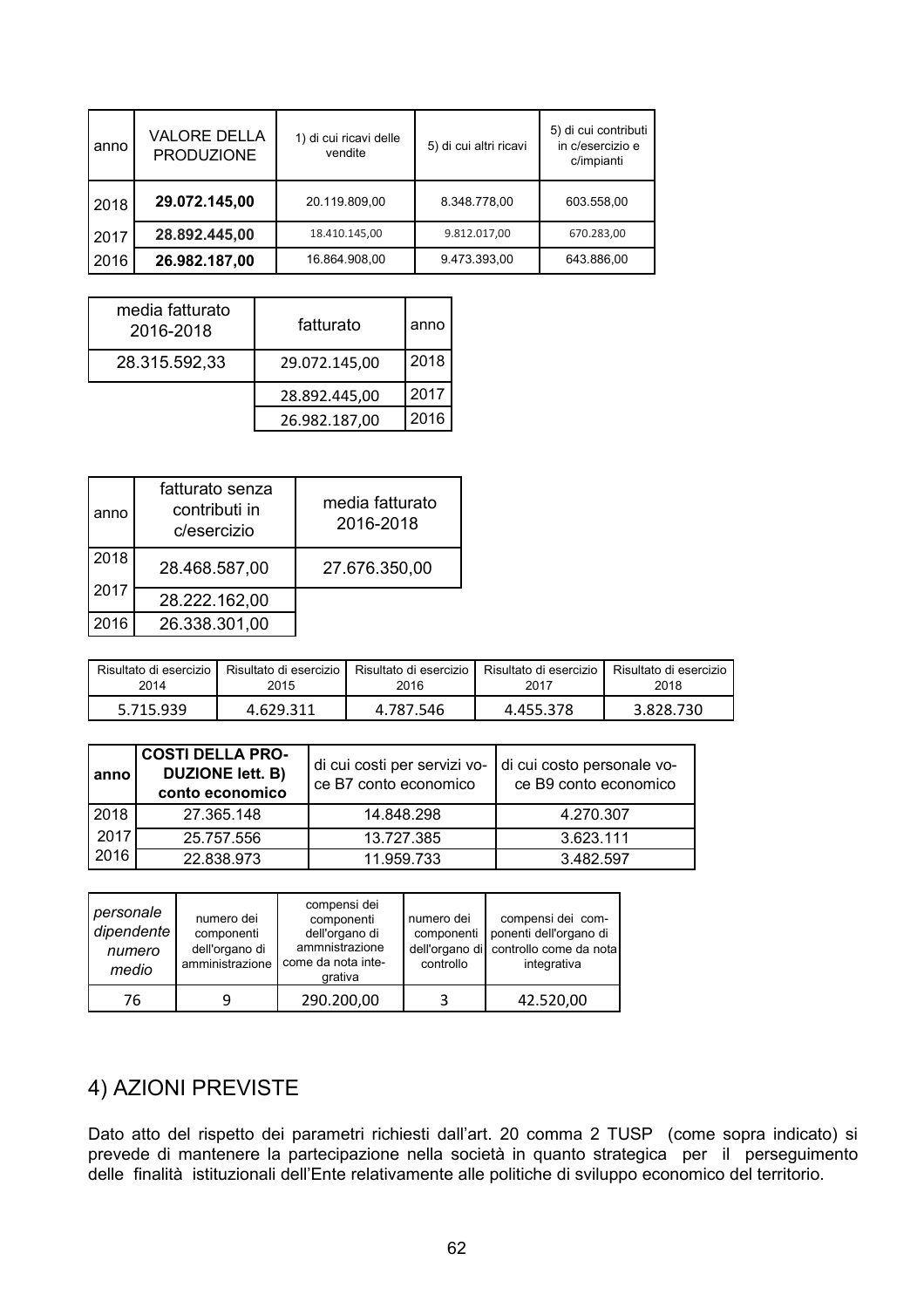# **START ROMAGNA S.p.A.**

#### **COMPAGINE SOCIETARIA**

| Livia Tellus Romagna Holding S.p.A.      | 17,45% |
|------------------------------------------|--------|
| Ravenna holding spa                      | 24,46% |
| Rimini holding spa                       | 21,98% |
| Comune di Cesena                         | 15,59% |
| Provincia di Rimini                      | 2,49%  |
| Provincia di Forlì Cesena                | 1,69%  |
| <b>TPER</b>                              | 13,91% |
| Tutti gli altri comuni delle 3 Provincie | 2,43%  |

### 1) ANALISI DELLA PARTECIPAZIONE

#### **ATTIVITA'**

Gestione trasporto pubblico locale tramite selezione con procedura competitiva con atto di ATR come stazione appaltante

La Società Start Romagna S.p.A. è il soggetto prescelto per esercitare il servizio di Trasporto Pubblico Locale nei tre bacini territoriali delle Province di Forlì-Cesena, Ravenna e Rimini, a seguito dell'operazione di concentrazione che ha determinato dapprima il conferimento nella Holding delle partecipazioni nelle Società AVM S.p.A., ATM S.p.A. e TRAM Servizi S.p.A. precedentemente possedute dai principali enti pubblici territoriali soci, successivamente la creazione di un'azienda unica per effetto della fusione per incorporazione delle partecipate nella holding, avvenuta il 13 dicembre 2011. Con effetto giuridico dal 1º gennaio 2012, Start Romagna S.p.A. opera in piena continuità su tutte le attività e nei rapporti con l'esterno già avviati da ciascuna delle tre società.

Con l'operazione di fusione delle tre realtà romagnole, perfezionata nel corso del 2011, la società gestisce complessivamente 22 mln di km, di cui circa 19,8 mln per servizi TPL, 2,2 mln per servizi speciali, in particolare scolastici e noleggio

In data 22 ottobre 2012 la società ha provveduto ad un aumento del capitale sociale da  $\epsilon$ 25.000.000,00 fino a € 29.000.000,00, mediante conferimento del ramo di azienda di TPER relativo alla gestione del trasporto pubblico locale extraurbano nella zona del riminese.

#### PRESUPPOSTI NORMATIVI

E-bus spa era la società creata per completa attuazione del percorso di separazione dell'attività di gestione del TPL (assegnata ad E-bus) da quelle di progettazione e pianificazione (in capo ad ATR) previste dal D.Lgs. 422/97 e dalla L.R. 30/98. La società (atto pubblico del 12.12.2002) si è costituita con atto di scissione del Consorzio ATR mediante trasferimento di parte del patrimonio. Le motivazioni che hanno determinato l'esigenza di dar vita alla società sono da ricercare nella necessità di gestire l'esercizio, la vendita e l'intermediazione dei servizi pubblici e privati di trasporto collettivo di persone e/o merci per strada e/o ferrovia, anche attraverso la gestione di sistemi, complessi di impianti, strutture e servizi finalizzati a tale scopo, che garantiscano la mobilità sia delle persone, che delle merci sia in Italia che all'estero.

Con deliberazione di consiglio comunale n. 3 del 26.01.2009 "APPROVAZIONE PROGETTO DI FUSIONE IN "E-BUS S.P.A." DI "SETRAM S.R.L." A SOCIO UNICO E "SACES S.R.L." A SOCIO UNICO" è stato approvato il progetto di fusione di E-Bus con successiva modifica della ragione sociale in AVM SPA.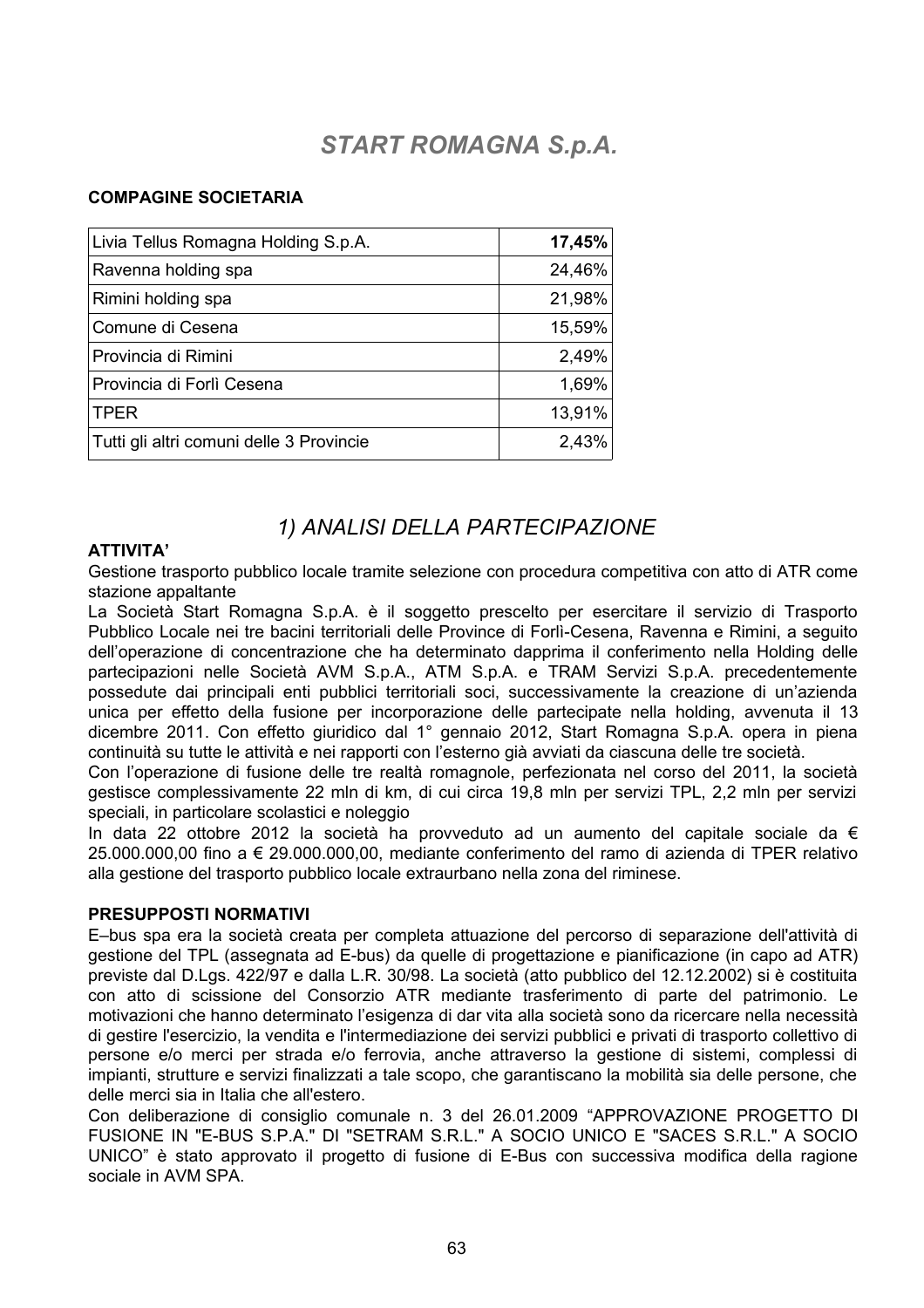Con la costituzione di START ROMAGNA S.p.A. si è avviato il progetto previsto dalla Legge Regionale n. 10/2008, che ha incentivato l'aggregazione dei soggetti gestori dei trasporti pubblici locali auto-filoviari.

Il progetto di aggregazione ha portato avanti due finalità:

1. l'unificazione della gestione pubblica del servizio di TPL all'interno di un unico soggetto gestore rappresentato da START ROMAGNA;

realizzare economie gestionali per innalzare il livello dei servizi offerti e per rafforzare il profilo  $2.$ competitivo delle tre società, ed ottenere maggior efficienza del sistema della mobilità ed esercizio del trasporto pubblico, ai sensi di quanto disposto anche dalla L.R. n. 30/1998 all'art. 1.

Con deliberazione di consiglio comunale n. 45 del 10.11.2010 "AGGREGAZIONE DELLE AZIENDE ROMAGNOLE DI TPL: CONFERIMENTO DELLE AZIONI DI AVM S.P.A. - AGGREGAZIONE DELLE AGENZIE DELLA MOBILITA" è stata approvata la partecipazione alla Società START Romagna SpA, lo Statuto della Società, la valutazione dell'esperto relativamente ai valori attribuiti alle partecipazioni nella Società AVM Area Vasta Mobilità S.p.A. ed il conferimento dell'intero pacchetto azionario di AVM Area Vasta Mobilità S.p.A. nel Capitale della Società START Romagna SpA.

|                                                                              | 2016          | 2017          | 2018         |
|------------------------------------------------------------------------------|---------------|---------------|--------------|
| Capitale di dotazione                                                        | 29.000.000    | 29.000.000    | 29.000.000   |
| Patrimonio netto                                                             | 27.649.921    | 29.482.896    | 30.071.465   |
| Valore della produzione                                                      | 82.562.834    | 82.595.659    | 83.998.194   |
| Costi di produzione al netto di ammortamenti e accant.                       | $-74.801.472$ | $-74.831.017$ | -76.000.208  |
| Margine operativo lordo (EBITDA)                                             | 7.761.362     | 7.764.642     | 7.997.986    |
| Ammortamenti e accantonamenti                                                | $-6.799.651$  | $-6.026.812$  | $-7.309.238$ |
| Differenza tra valori e costi di produzione (EBIT)                           | 961.711       | 1.737.830     | 688.748      |
| Saldo proventi e oneri finanziari                                            | $-27.580$     | 13.646        | $-4.716$     |
| Saldo proventi e oneri straordinari                                          | 0             | 0             |              |
| Risultato prima dell'imposte                                                 | 934.131       | 1.751.476     | 684.032      |
| Imposte d'esercizio                                                          | $-65.545$     | 81.496        | $-95.463$    |
| Risultato d'esercizio                                                        | 868.586       | 1.832.972     | 588.569      |
| <b>ATTIVITA'</b>                                                             | 2.016         | 2017          | 2018         |
| Attività a breve                                                             | 39.031.072    | 36.182.415    | 28.420.896   |
| Immobilizzazioni                                                             | 34.954.329    | 50.403.885    | 54.226.490   |
| Capitale investito                                                           | 73.985.401    | 86.586.300    | 82.647.386   |
| <b>PASSIVITA'</b>                                                            | 2.016         | 2017          | 2018         |
| Passività a breve                                                            | 29.524.123    | 40.704.209    | 37.734.871   |
| Passività a m/l + TFR                                                        | 16.811.357    | 16.399.195    | 14.841.050   |
| Patrimonio netto                                                             | 27.649.921    | 29.482.896    | 30.071.465   |
| Indici di redditività                                                        | 2016          | 2017          | 2018         |
| ROE - Redditività del capitale proprio                                       | 3,14%         | 6,22%         | 1,96%        |
| Risultato d'esercizio/Patrimonio netto                                       |               |               |              |
| ROI - Redditività del capitale investito                                     | 1,33%         | 2,03%         | 0,87%        |
| Risultato operativo (EBIT)/Capitale investito                                |               |               |              |
| Indici di efficienza                                                         | 2016          | 2017          | 2018         |
| ROS - Reddivitità delle vendite                                              | 1,39%         | 2,52%         | 1,00%        |
| Risultato operativo/Ricavi netti di vendita (al netto dei ricavi<br>diversi) |               |               |              |
| Analisi situazione di liquidità                                              | 2016          | 2017          | 2018         |

#### **ANALISI DATI DI BILANCIO**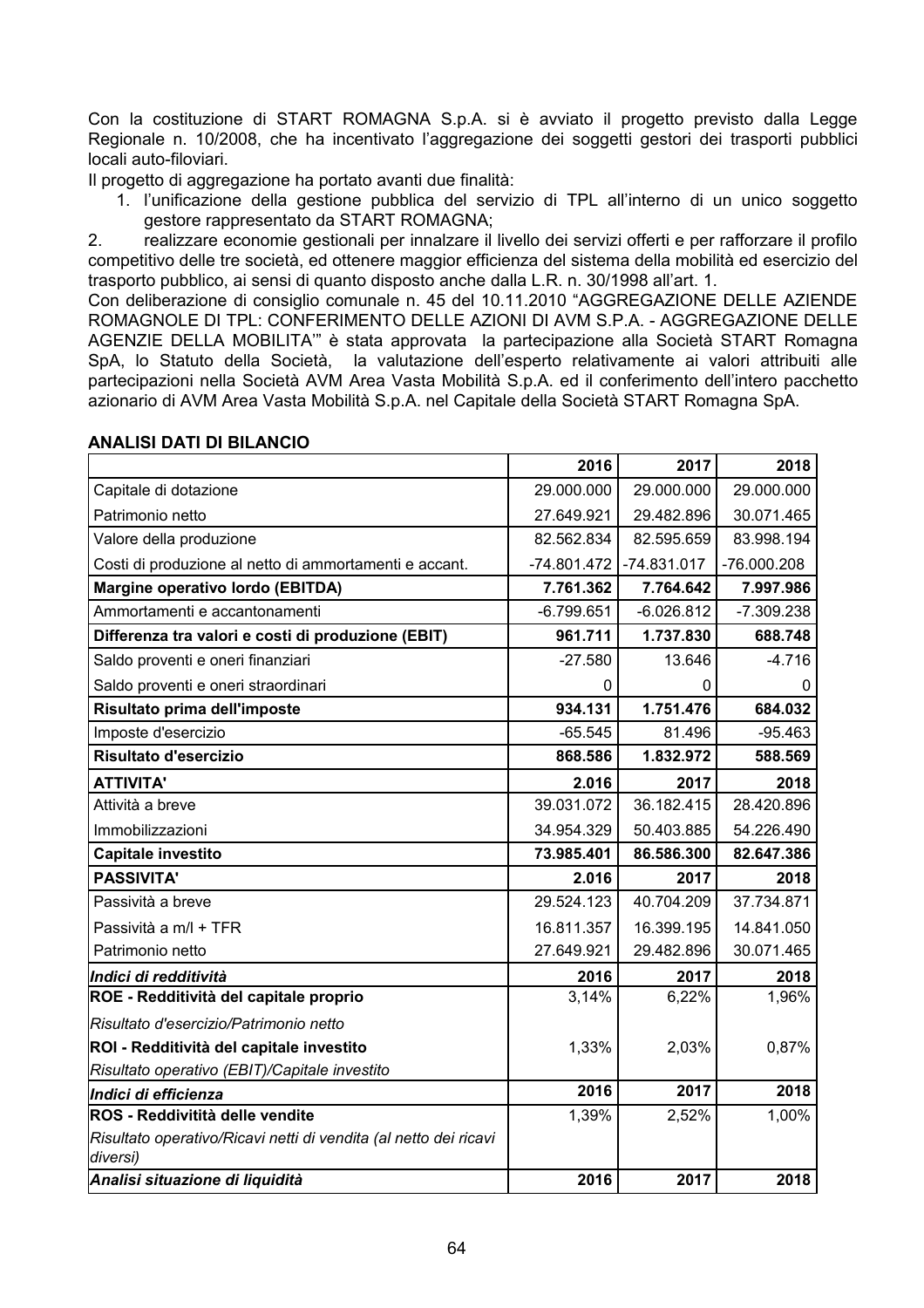| Liquidità generale                                                      | 1,32      | 0.89         | 0.75         |
|-------------------------------------------------------------------------|-----------|--------------|--------------|
| Attività a breve/Passività a breve                                      |           |              |              |
| Capitale circolante netto                                               | 9.506.949 | $-4.521.794$ | $-9.313.975$ |
| Attività a breve - Passività a breve                                    |           |              |              |
| Analisi di solidità patrimoniale                                        | 2016      | 2017         | 2018         |
| Grado di indebitamento globale                                          | 1,68      | 1,94         | 1,75         |
| (Passività a breve + Passività medio lungo<br>termine)/Patrimonio netto |           |              |              |
| Indice di copertura immobilizz.                                         | 0,79      | 0,58         | 0,55         |
| Patrimonio netto/Immobilizzazioni                                       |           |              |              |

#### **IMMOBILIZZAZIONI FINANZIARIE**

La società possiede le sequenti partecipazioni in imprese controllate (art. 2359 c.c.):

- A.T.G. SpA Rimini quota posseduta 80% n.16.000 azioni pari ad € 160.000 del capitale sociale
- METE SpA Ravenna quota posseduta 58.14% pari ad  $\epsilon$  60.470 del capitale sociale
- TEAM soc. cons.a r.l. Rimini quota posseduta 76,15% pari ad  $\epsilon$  59.799 del capitale sociale

### 2) VERIFICA ATTUAZIONE PIANI PRECEDENTI ART.24 E ART.20 TUSP

#### RELAZIONE SULL'ATTUAZIONE DEL PIANO DI RAZIONALIZZAZIONE STRAORDINARIO (ART.24 TUSP) E A SEGUITO DEI RILIEVI CORTE DEI CONTI

Con la deliberazione di Consiglio Comunale n. 28 del 25.09.2017 è stato approvato il mantenimento della partecipazione.

La società a capitale pubblico di maggioranza, a norma, non è qualificabile come «società a controllo pubblico» ai sensi dell'art. 2, lett. m), TUSP, in quanto nessuna delle pubbliche amministrazioni socie esercita il controllo sulla società ex art. 2359 c.c. e il patto parasociale a cui sono vincolati i soci non prevede il consenso unanime per le decisioni finanziarie e gestionali strategiche relative all'attività sociale (come invece richiesto dall'art. 2, lett. b), secondo periodo, TUSP).

Si annota, inoltre, che il Comune di Premilcuore non ha costituito (né detiene partecipazioni in) altre società o enti che svolgono attività analoghe o similari a quelle svolte da START (si rimarca, che le funzioni assegnate alle agenzie per la mobilità dalla vigente legge regionale in materia, non attengono alla gestione ed erogazione dei servizi di trasporto pubblico locale).

La Società Start Romagna S.p.A. è il soggetto prescelto per esercitare il servizio di Trasporto Pubblico Locale nei tre bacini territoriali delle Province di Forlì-Cesena, Ravenna e Rimini, a seguito dell'operazione di concentrazione che ha determinato dapprima il conferimento delle partecipazioni nelle Società AVM S.p.A., ATM S.p.A. e TRAM Servizi S.p.A. precedentemente possedute dai principali enti pubblici territoriali soci, successivamente la creazione di un'azienda unica per effetto della fusione per incorporazione delle partecipate avvenuta il 13.12.2011. La società svolge attività strettamente necessaria per il perseguimento delle finalità istituzionali dell'Ente fra le guali rientrano le funzioni del TPL (D.Lgs. 422/97- LR Emilia Romagna n.30/1998 e n.10/2008). Considerato il rispetto dei parametri indicati all'art. 24, comma 1°, TUSP, si prevede di mantenere la partecipazione nella società in quanto necessaria per il perseguimento delle finalità istituzionali dell'Ente. In proposito, posto che la società eroga un servizio di interesse economico generale, si specifica che la partecipazione del Comune, sebbene di entità non sufficiente a garantire il controllo ex art. 2359 c.c. in capo all'Ente, è comunque tale da garantire le condizioni di accessibilità fisica ed economica, continuità, non discriminazione, qualità e sicurezza necessarie per assicurare la soddisfazione dei bisogni della comunità amministrata. La partecipazione nella società è infatti condizione necessaria al fine di: (i) concorrere, in sede assembleare, all'approvazione delle linee quida dei piani strategici e del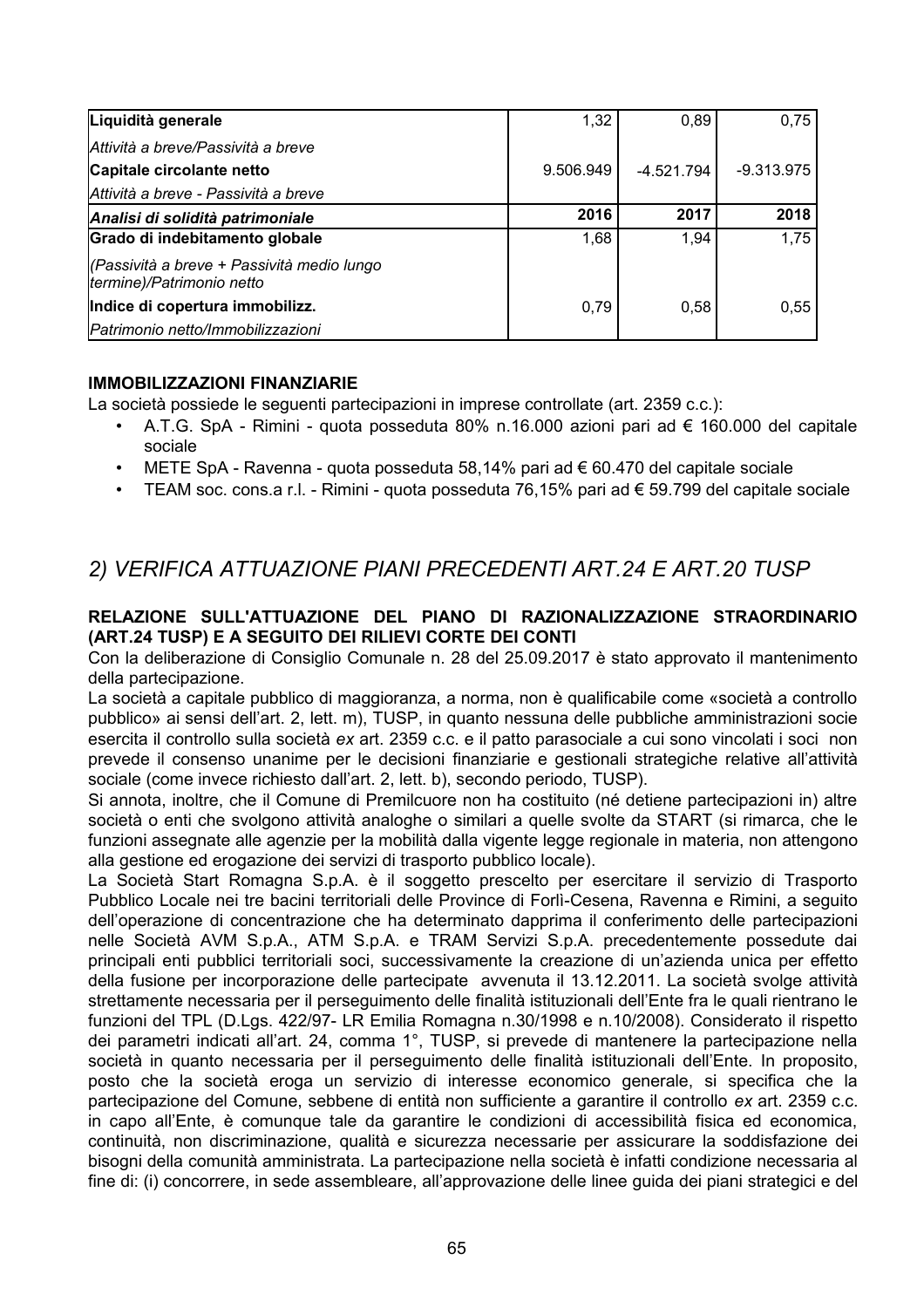piano industriale predisposti dall'organo amministrativo; (ii) nominare - di concerto con gli altri enti locali – il consiglio di amministrazione della società a norma dell'art. 2449 del codice civile.

Pur definendosi Start Romagna società a partecipazione pubblica non di controllo, pertanto non rientrante negli adempimenti previsti dall'art. 26 comma 1 del TUSP, è in corso la valutazione circa l'opportunità di adottare, in via autonoma, per ragioni di efficientamento della gestione societaria o per semplici ragioni di mera opportunità, eventuale revisione dello Statuto sociale che possa tutelare la Società, i singoli soci e gli amministratori. La possibilità di un aggiornamento dello Statuto della Società potrà garantire un miglioramento qualitativo dello stesso e, parallelamente, apportare tutele e migliorie alla gestione societaria ed alla Società stessa.

Con l'avvio di un progetto di integrazione industriale e societaria delle società pubbliche attualmente gestori dei servizi autofiloviari nei diversi bacini provinciali, volto alla semplificazione e alla crescita dimensionale ed industriale degli operatori, è possibile prevedere l'individuazione di un modello di aggregazione in un'unica holding regionale delle aziende a partecipazione pubblica che attualmente operano nel settore del trasporto pubblico dell'Emilia-Romagna.

L'integrazione di SETA spa, START Romagna spa e TPER spa costituisce un'operazione fondamentale per le strategie di sviluppo del Trasporto Pubblico Locale in Emilia-Romagna nel mediolungo termine.

| PARTECIPATE COMUNE DI<br><b>PREMILCUORE</b> | partecipate<br>dirette % | partecipate<br>indirette %<br>LTRH | manteni-<br>mento sen-<br>za interventi l<br>di razio-<br>nalizzazion<br>е | razionalizza<br>zione:<br>conteniment<br>o costi | razionalizza<br>zione:<br>cessio-<br>ne/alienazi<br>one quote | razionaliz<br>zazio-<br>ne:<br>liguidazio<br>ne | razionaliz-<br>zazione:<br>fusio-<br>ne/incorpo<br>razione |
|---------------------------------------------|--------------------------|------------------------------------|----------------------------------------------------------------------------|--------------------------------------------------|---------------------------------------------------------------|-------------------------------------------------|------------------------------------------------------------|
| <b>START Romagna SpA</b>                    |                          | 17.448                             | Λ                                                                          |                                                  |                                                               |                                                 |                                                            |

Qualificazione di Start Romagna S.p.A. ai sensi dell'art. 2 D.Lgs. 175/2016 (T.U.S.P.P. - Testo Unico delle Società a Partecipazione Pubblica)

Nei rispettivi "piani di revisione straordinaria" approvati (ex art. 24 del D.Lgs.175/2016) nel settembre 2017, gli enti locali soci di Start, ritenendo, sulla base di un'interpretazione letterale dell'art. 2, comma 1. lettere "m" e "b", che non ricorresse, in capo a Start nessuna delle condizioni ivi prefigurate, hanno qualificato Start come "società partecipata", NON come "società a controllo pubblico" (congiunto).

Successivamente, il 15 febbraio 2018, la "struttura di controllo e monitoraggio" del M.E.F., istituita ai sensi dell'art. 15 del D.Lgs.175/2016 (che le ha attribuito il compito di fornire orientamenti e indicazioni sull'applicazione del medesimo D.Lgs.175/2016) con proprio orientamento in ordine alla nozione di "società a controllo pubblico", ha invece affermato che il "controllo pubblico" previsto dal TUSP, sussiste, oltre che nel (primo) caso di "controllo monocratico" (o anche "solitario", o da parte di un unico socio detentore della maggioranza dei voti esercitabili nell'assemblea ordinaria dei soci) anche in altre due situazioni, o quando:

- i soci pubblici congiuntamente tra loro detengano almeno il 50,01% del capitale sociale, a prescindere da eventuali accordi tra essi:
- i soci pubblici esercitino il controllo ex art.2359 c.c. attraverso comportamenti concludenti (una  $\bullet$  . sorta di "patti parasociali" non scritti), che li portano a comportarsi come un unico socio controllante.

La struttura di controllo del MEF, nel suddetto orientamento, ha addirittura sostenuto che il legislatore del D.Lgs.175/2016 abbia inteso la Pubblica Amministrazione come soggetto unitario, a prescindere dal fatto che, nelle singole fattispecie, il controllo di cui all'art.2359 c.c., faccia capo ad una singola amministrazione o a più amministrazioni cumulativamente e da qualungue altra circostanza.

Nel corso del 2018, la Corte dei Conti, sezione Regionale di Controllo per l'Emilia-Romagna, in sede di riscontro dei "piani di revisione straordinaria" dei soci di Start, ha di fatto anch'essa confermato l'orientamento del MEF sopra indicato, classificando Start Romagna come "società a controllo pubblico" e prescrivendo, ai Comuni soci di Start, di:

"assumere le iniziative del caso (ad esempio stipulando appositi patti parasociali) allo scopo di a) rendere coerente la situazione giuridica formale con quella desumibile dai comportamenti concludenti posti in essere dai soci pubblici, o, in mancanza di tali comportamenti, allo scopo di valorizzare pienamente la partecipazione pubblica in essere";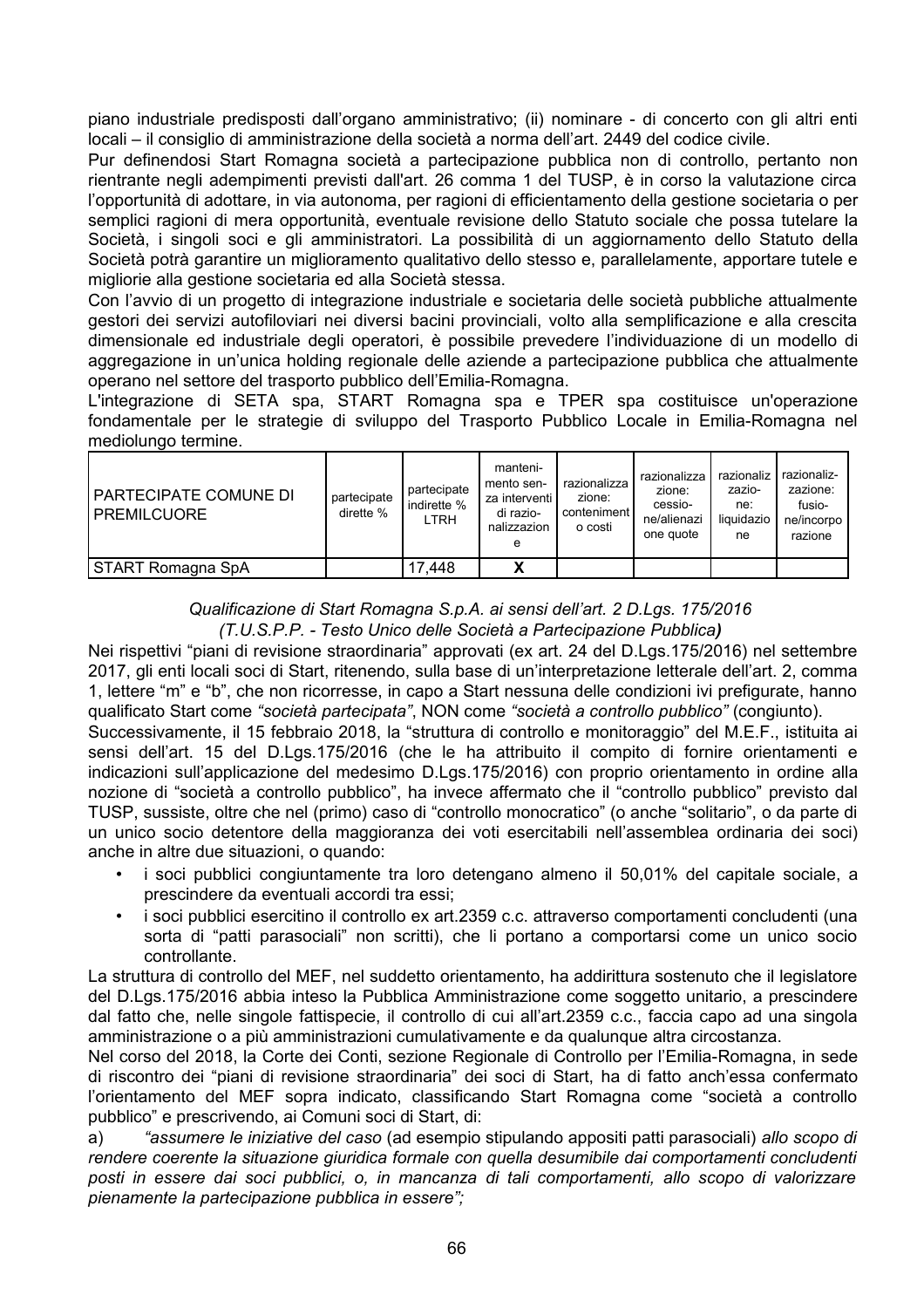considerare come "società a controllo pubblico congiunto" tutte le società (come Start) da essi b) partecipate aventi capitale sociale maggioritariamente pubblico (anche se frazionato tra più soci, tutti aventi quote minoritarie) nelle rispettive future ricognizioni ex art.20 del D.Lgs.175/2016. L'organo amministrativo della società non ha condiviso l'orientamento della struttura di supporto del M.E.F. e lo ha formalmente impugnato c/o il TAR Lazio, congiuntamente ad altre 9 società di t.p.l. italiane (oltre che alla loro associazione di categoria - "ASSTRA"), in data 13 aprile 2018 e attualmente il giudizio amministrativo di primo grado è pendente.

Anche sulla base delle argomentazioni espresse dall'avv. Franco Pellizzer (ordinario di diritto amministrativo presso l'Università degli Studi di Bologna) in novembre 2018 ed acquisite nell'ambito del Coordinamento Soci di Start, si ritiene di non poter condividere l'orientamento della struttura di controllo del M.E.F. e, consequentemente, la prescrizione della Corte dei Conti, sopra indicata alla lettera "b", per diversi motivi, in parte espressi anche nel ricorso presentato dalla società, principalmente così sintetizzabili:

la sola detenzione congiunta della maggioranza (50,01%) del capitale sociale (e quindi dei  $a)$ diritti di voto esercitabili nell'assemblea ordinaria) di una società di capitali (come Start) non implica automaticamente l' "esercizio" (congiunto) dei poteri di controllo (ex art.2359 c.c.) previsto espressamente dall'art. 2. lettera "m" del T.U.S.P.P. per configurare una situazione di "controllo" pubblico congiunto"; la "coincidenza" tra la detenzione della maggioranza del capitale (e dei voti) e l'esercizio del potere di controllo potrebbe, eventualmente, verificarsi solamente qualora la suddetta detenzione maggioritaria congiunta del capitale (e dei voti) fosse accompagnata anche da un "patto parasociale" tra i medesimi soci, finalizzato ad orientare e coordinare, in modo vincolante per gli stessi, i rispettivi voti assembleari, in modo da "omogeneizzarli" e "uniformarli"; solo in questo caso potrebbe configurarsi - in termini sostanziali - la "unitarietà/identità soggettiva" delle amministrazioni socie che, invece, non può essere fatta discendere dal mero dato normativo (art. 2 D.Lgs. 175/2016). come afferma la struttura di supporto del M.E.F.;

anche la più recente giurisprudenza amministrativa (T.A.R. Veneto, sentenza n. 363/2018) ha  $b)$ rilevato come, anche ammettendo la possibile esistenza di un "controllo pubblico congiunto" da parte di una pluralità di soci, tutti aventi singole partecipazioni minoritarie, che sommate tra loro determinassero una partecipazione complessivamente maggioritaria, esso non potrebbe, comunque, essere di tipo meramente fattuale ("di fatto"), o fondato su meri "comportamenti concludenti", ma richiederebbe l'esistenza di apposito patto parasociale scritto, che vincolasse i soci nell'esercizio dei rispettivi diritti di voto.

Quest'ultima considerazione circa la imprescindibilità (risultante dal chiaro disposto dell'art. 2, comma 1, lett. b), secondo periodo D.Lgs.175/2016) di un accordo/patto avente forma scritta che impegni in modo vincolante tra loro i soci (nell'eventuale loro "controllo congiunto" su una società da essi partecipata) appare del tutto pertinente nel caso di specie, considerando pure la necessità per i soci pubblici (enti locali) di esprimere la propria volontà nelle forme previste dalla legge, che, peraltro, proprio all'art. 9, comma 5, del D.Lgs. 175/2016, prevede che la conclusione, la modificazione e lo scioglimento di patti parasociali siano espressamente deliberati dall'organo consigliare, confermando, quindi, l'impossibilità che gli stessi possano sussistere anche solamente per meri "comportamenti concludenti".

Per quanto sopra evidenziato, nelle more del giudizio amministrativo pendente sull'orientamento della "struttura di controllo" del M.E.F. sopra indicato, si conferma la validità e l'attualità dell'interpretazione della definizione di "società a controllo pubblico" (congiunto) già adottata nel precedente "piano di revisione straordinaria" del settembre 2017, in base alla quale Start Romagna NON rientra in tale tipologia di società.

In ogni caso, i principali soci di Start Romagna, nell'ottica di garantire, conformandosi all'indicazione della Corte dei Conti. Sezione regionale di controllo per l'Emilia-Romagna di cui supra lett. a), una piena valorizzazione delle rispettive partecipazioni pubbliche, hanno recentemente dato avvio ai procedimenti volti a:

a) adequare lo statuto di Start Romagna in coerenza ai principali profili di impronta "pubblicistica" del D.Lgs. 175/2016, coerentemente con la scelta di assicurare trasparenza e adeguatezza della governance, salvaguardando al contempo l'efficienza e l'economicità della gestione aziendale. Si prevede, in particolare, il pieno adequamento alle disposizioni dell'art. 11 sulle modalità di governo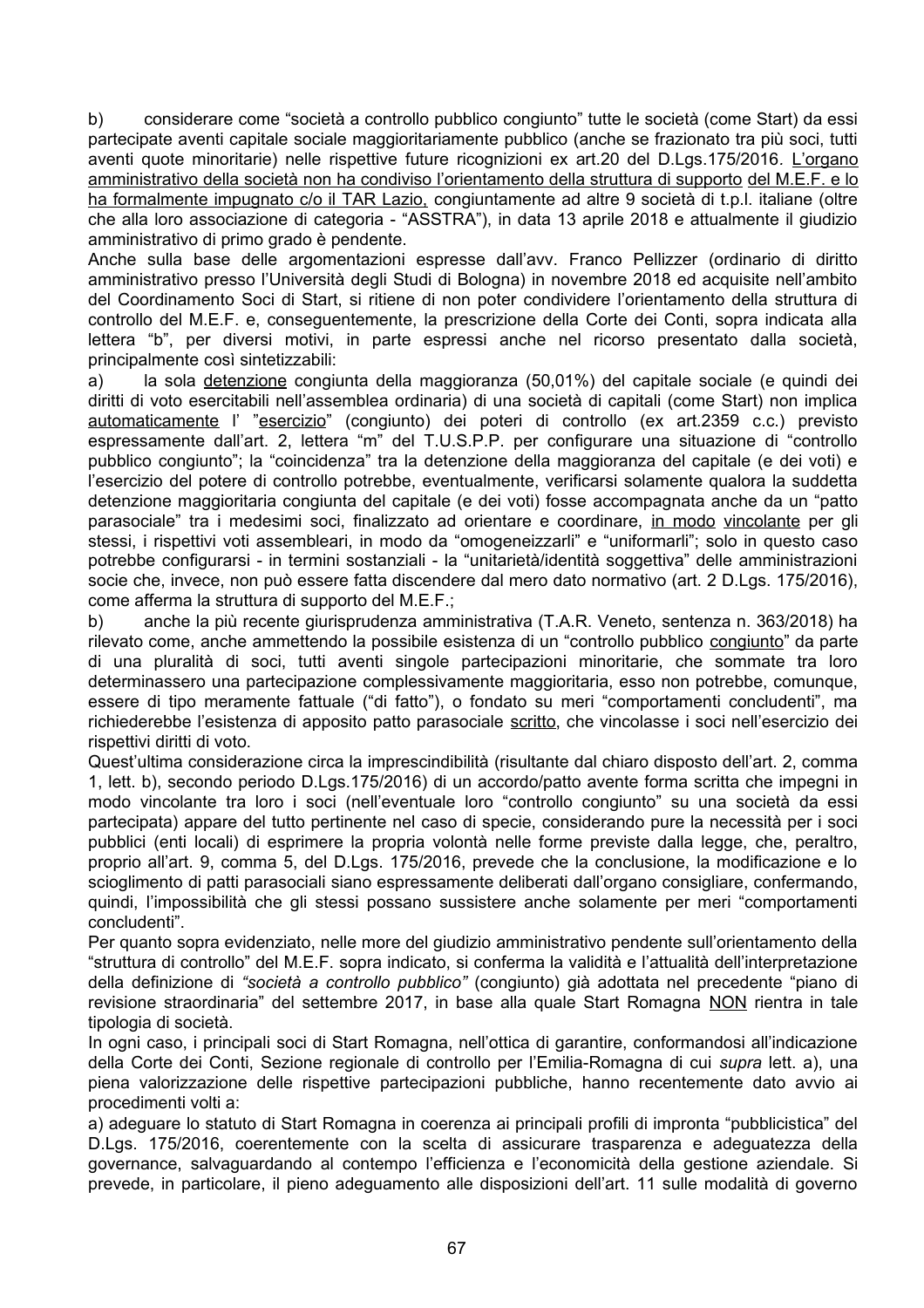della società e l'introduzione di alcuni strumenti quali, tra gli altri, quelli in tema di valutazione del rischio di crisi aziendale (articoli 6 e 14).

I soci intendono, infatti, confermare START come società in cui le scelte fondamentali si sviluppano ricercando il consenso del maggior numero di soci, in assenza di un patto parasociale decisionale che le faccia discendere da specifici accordi preventivi da parte di un "nucleo di controllo". In particolare. lo statuto dovrà prevedere maggioranze qualificate per alcune materie, come la nomina degli amministratori, nonché un adequamento degli attuali quorum deliberativi nell'ottica di assicurare efficacia ed efficienza di governance e gestionale, ma non influenzabile da quote minoritarie del capitale sociale;

b) perfezionare, tra i principali soci di Start, unitamente alle modifiche statutarie sopra indicate e coerentemente con esse, uno specifico "accordo di consultazione" volto a favorire il confronto preventivo, non vincolante, tra i soci, in relazione alle decisioni più importanti da assumere in seno all'assemblea della società, confermando modalità strutturate di confronto e collaborazione, nel rispetto delle autonome posizioni.

#### RELAZIONE SULL'ATTUAZIONE DEL PIANO DI RAZIONALIZZAZIONE 2018 (art. 20 TUSP)

Con Deliberazione di Consiglio Comunale n. 42 del 17.12.2018 "RAZIONALIZZAZIONE PERIODICA 2018 DELLE PARTECIPAZIONI PUBBLICHE DETENUTE AL 31.12.2017 - ART.20 D.I.GS.175/2016" è stato confermato il mantenimento della partecinazione

|                   | partecipazione<br>Diretta (D) o<br>Indiretta (I) | Mantenimento<br>senza azioni di<br>razionalizzazione | azioni di razionalizzazione |
|-------------------|--------------------------------------------------|------------------------------------------------------|-----------------------------|
| START Romagna SpA |                                                  |                                                      |                             |

Nell'assemblea dei soci del 17.5.2019 sono state approvate le modifiche statutarie volte a confermare START come società "non in controllo", adeguando comunque lo statuto a diverse norme previste per le società in controllo

### 3) VERIFICA ART. 20 COMMA 2 D.LGS. N. 175/2016

| - verifica art.4 -                                                                                                                                                                                                                                                                                                                                                                                                                                                                                                                                                                 | art.4.co.1<br>- servizi<br>strett, ne-<br>cessari per<br>finalità<br>istituzionali generale | art.4. $co.2$<br>lett.a) -<br><i>interesse</i> l | art.4. $co.21$<br>lett.b) e<br>$C$ ) –<br>servizio di progett.e<br>realizz.<br>opera<br>pubblica | art.4. $co.2$<br>lett.d) -<br>beni o<br>servizi<br>strumentali<br>all'ente | art.4. $co.2$<br>lett.e.<br>servizi di<br>committenza |
|------------------------------------------------------------------------------------------------------------------------------------------------------------------------------------------------------------------------------------------------------------------------------------------------------------------------------------------------------------------------------------------------------------------------------------------------------------------------------------------------------------------------------------------------------------------------------------|---------------------------------------------------------------------------------------------|--------------------------------------------------|--------------------------------------------------------------------------------------------------|----------------------------------------------------------------------------|-------------------------------------------------------|
| Gestione trasporto pubblico locale tramite selezione<br>con procedura competitiva con atto di ATR, quale<br>soggetto programmatore, come stazione appaltante.<br>La Società è il soggetto prescelto per esercitare il<br>servizio di Trasporto Pubblico Locale nei tre bacini<br>territoriali delle Province di Forlì-Cesena, Ravenna e<br>Rimini. La società svolge attività strettamente<br>necessaria per il perseguimento delle finalità<br>istituzionali dell'Ente fra le quali rientrano le funzioni<br>del TPL (D.Lgs. 422/97- LR Emilia Romagna<br>n.30/1998 e n.10/2008). | X                                                                                           | X                                                |                                                                                                  |                                                                            |                                                       |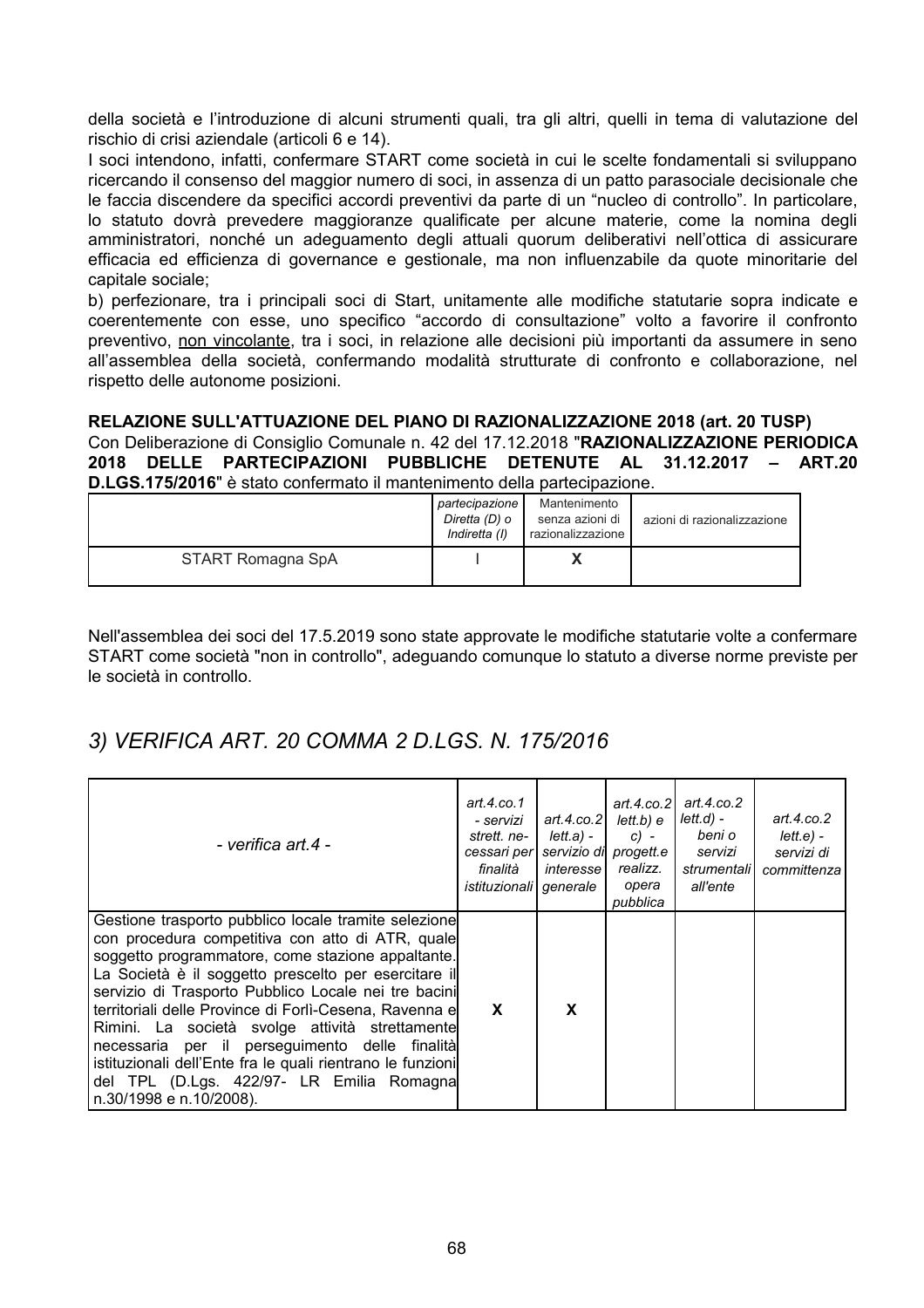| anno | <b>VALORE DELLA</b><br><b>PRODUZIONE</b> | 1) di cui ricavi delle<br>vendite | 5) di cui altri ricavi | 5) di cui contributi<br>in c/esercizio e<br>c/impianti | di cui 2) variaz.<br>delle rimanenze,<br>3) dei lavori, 4)<br>increm.lav.int. |
|------|------------------------------------------|-----------------------------------|------------------------|--------------------------------------------------------|-------------------------------------------------------------------------------|
| 2018 | 83.998.194,00                            | 68.623.099.00                     | 6.174.754,00           | 8.164.498.00                                           | 1.035.843.00                                                                  |
| 2017 | 82.595.659,00                            | 68.928.216,00                     | 5.385.737,00           | 6.944.692.00                                           | 1.337.014,00                                                                  |
| 2016 | 82.562.834,00                            | 69.039.366,00                     | 4.725.095,00           | 7.667.809,00                                           | 1.130.564,00                                                                  |

| media fatturato<br>2016-2018 | fatturato     | anno |
|------------------------------|---------------|------|
| 81.884.422,00                | 82.962.351,00 | 2018 |
|                              | 81.258.645,00 | 2017 |
|                              | 81.432.270,00 | 2016 |

| anno | fatturato senza<br>contributi in<br>c/esercizio | media fatturato<br>2016-2018 |
|------|-------------------------------------------------|------------------------------|
| 2018 | 74.797.853,00                                   | 74.292.089,00                |
| 2017 | 74.313.953,00                                   |                              |
| 2016 | 73.764.461,00                                   |                              |

| Risultato di esercizio | Risultato di esercizio | Risultato di esercizio | Risultato di esercizio | Risultato di esercizio |
|------------------------|------------------------|------------------------|------------------------|------------------------|
| 2014                   | 2015                   | 2016                   | 2017                   | 2018                   |
| 128.946                | 495.463                | 868.586                | 1.832.972              | 588.569                |

| anno | <b>COSTI DELLA PRO-</b><br><b>DUZIONE lett. B)</b><br>conto economico | di cui costi per ser-<br>vizi voce B7 conto<br>economico | di cui costo perso-<br>nale voce B9 conto<br>economico | di cui accantonamento<br>per rischi voce B12<br>conto economico |
|------|-----------------------------------------------------------------------|----------------------------------------------------------|--------------------------------------------------------|-----------------------------------------------------------------|
| 2018 | 83.309.446                                                            | 19.282.257                                               | 41.144.722                                             | 810.169                                                         |
| 2017 | 80.857.829                                                            | 18.310.475                                               | 41.050.475                                             | 300.000                                                         |
| 2016 | 81.601.123                                                            | 18.815.902                                               | 41.509.904                                             | 1.270.000                                                       |

| personale<br>dipendente<br>numero<br>medio | numero dei<br>componenti<br>dell'organo di<br>amministrazione I | compensi dei<br>componenti<br>dell'organo di<br>ammnistrazione<br>come da nota inte-<br>grativa | numero dei<br>controllo | compensi dei com-<br>componenti   ponenti dell'organo di<br>dell'organo di controllo come da nota<br>integrativa |
|--------------------------------------------|-----------------------------------------------------------------|-------------------------------------------------------------------------------------------------|-------------------------|------------------------------------------------------------------------------------------------------------------|
| 937                                        |                                                                 | 76.837,00                                                                                       | 3                       | 35.880,00                                                                                                        |

### 4) AZIONI PREVISTE

Dato atto del rispetto dei parametri richiesti dall'art. 20 comma 2 TUSP (come sopra indicato) si prevede di mantenere la partecipazione nella società.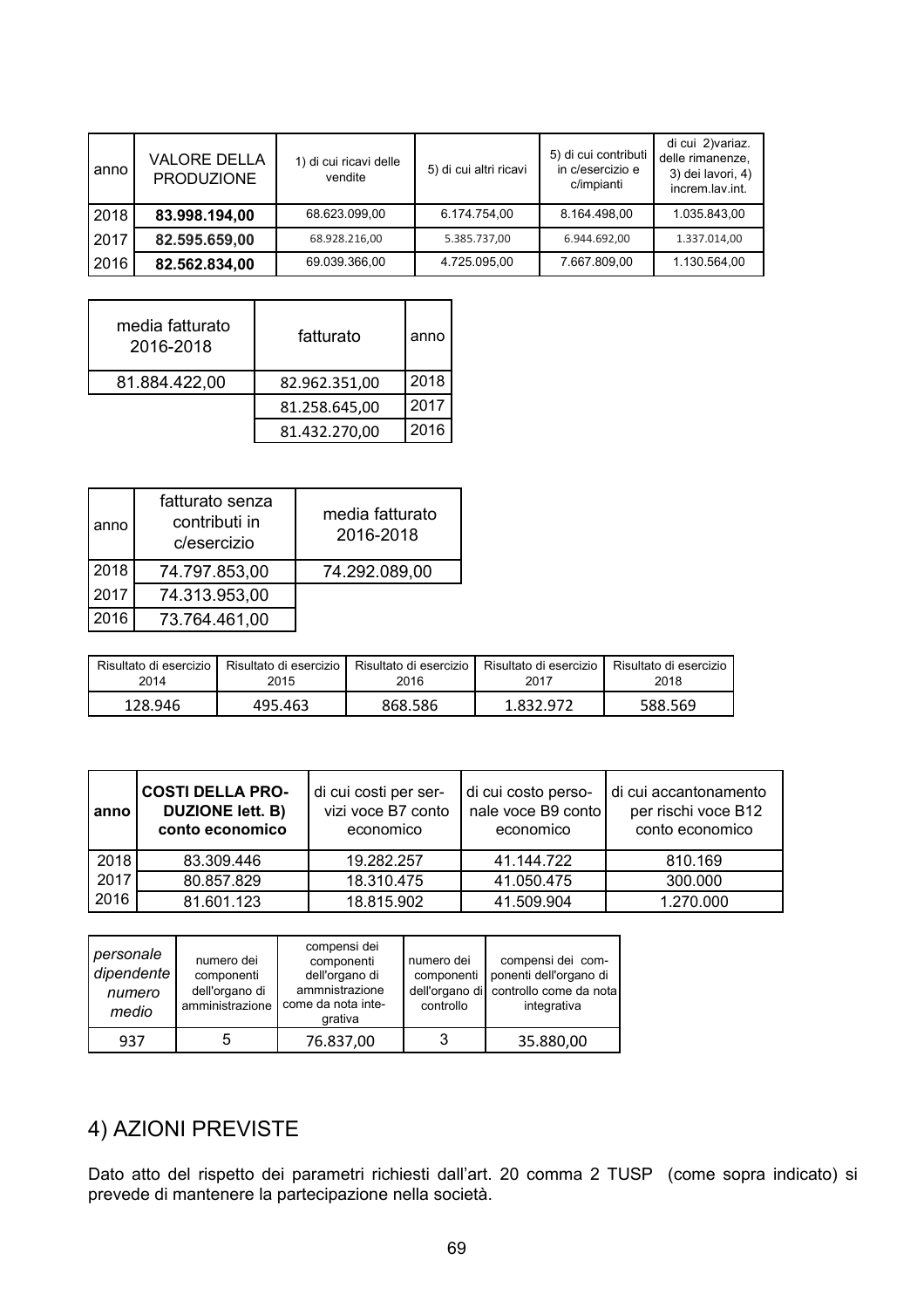# TECHNE SOC. CONS. A R.L.

#### **COMPAGINE SOCIETARIA**

| Livia Tellus Romagna Holding S.p.A. | $50,00\%$ |
|-------------------------------------|-----------|
| Comune di Cesena                    | $50,00\%$ |

### 1) ANALISI DELLA PARTECIPAZIONE

#### **ATTIVITA'**

La Società progetta e realizza corsi di formazione in diverse aree tematiche, quali ad esempio nuove tecnologie, area socio-sanitaria, grande distribuzione, servizi alla persona, orientamento al lavoro, riequilibrio delle opportunità e fasce deboli; pubblico impiego, piccole e medie imprese, integrazione dei sistemi formativi.

Le differenti tipologie di corsi sono improntate alla formazione sul lavoro, rivolta a persone occupate che si devono aggiornare o riconvertire, alla formazione al lavoro dedicata a persone disoccupate che intendono entrare nel mondo del lavoro, alla formazione integrativa alla scuola di Stato, rivolta a studenti frequentanti la scuola superiore che sono interessati a completare il proprio curriculum scolastico con specializzazioni, oltre che all'orientamento e al bilancio di competenze.

#### **PRESUPPOSTI NORMATIVI**

La L.R. n. 54/1995 ha assegnato ai comuni l'esercizio delle attività in materia di formazione e orientamento professionale. La L.R. n. 12/2003, all'art. 28, qualifica come servizio pubblico gli interventi di formazione professionale in vista del persequimento di finalità di interesse generale, di natura occupazionale e di sviluppo professionale sociale ed economico.

La Regione Emilia- Romagna, con L.R. 7/11/1995, n. 54, ha provveduto al riordino della funzione di gestione delegata ai Comuni in materia di formazione professionale; i Comuni di Forlì e Cesena, con atto notarile Rep. n. 38505, in data 23/12/1997, registrato a Cesena l'8/1/1998, hanno costituito il "Consorzio per la Formazione Professionale di Forlì Cesena" quale strumento per l'esercizio della funzione delegata in materia di formazione professionale.

L'Ente è operativo dal 1° aprile 1998, ed è subentrato nella titolarità di tutte le attività che prima facevano capo ai Centri di Formazione Professionale Regionali di Forlì e Cesena. Nel giugno 2006 il Consorzio si è trasformato in Società Consortile per azioni mantenendo, in qualità di soci, i due Comuni di Forlì e Cesena.

Con la L.R. n.5 del 30/06/2011 è stato previsto il sistema dell'accreditamento, per il quale, in applicazione del regime di sussidiarietà, possono far parte del sistema regionale dell'istruzione e formazione professionale, con un ruolo integrativo e complementare, gli organismi di formazione professionale e gli istituti professionali in possesso di determinati requisiti stabiliti dalla Giunta Regionale, sia pubblici che privati. La partecipazione a Techne Srl consortile è coerente con la normativa regionale proprio in relazione al ruolo integrativo e complementare che la stessa esercita. insieme agli altri enti formativi a partecipazione pubblica in ambito regionale, rispetto alle attività svolte da soggetti privati.

Il 14 giugno 2012 la Società ha provveduto alla trasformazione dal Società Consortile per azioni a Società Consortile a responsabilità limitata.

|                                                        | 2016         | 2017         | 2018         |
|--------------------------------------------------------|--------------|--------------|--------------|
| Capitale di dotazione                                  | 120.000      | 120.000      | 120.000      |
| Patrimonio netto                                       | 442.142      | 454.938      | 464.087      |
|                                                        |              |              |              |
| Valore della produzione                                | 2.383.219    | 2.562.705    | 2.469.311    |
| Costi di produzione al netto di ammortamenti e accant. | $-2.299.614$ | $-2.490.329$ | $-2.406.961$ |

#### **ANALISI DATI DI BILANCIO**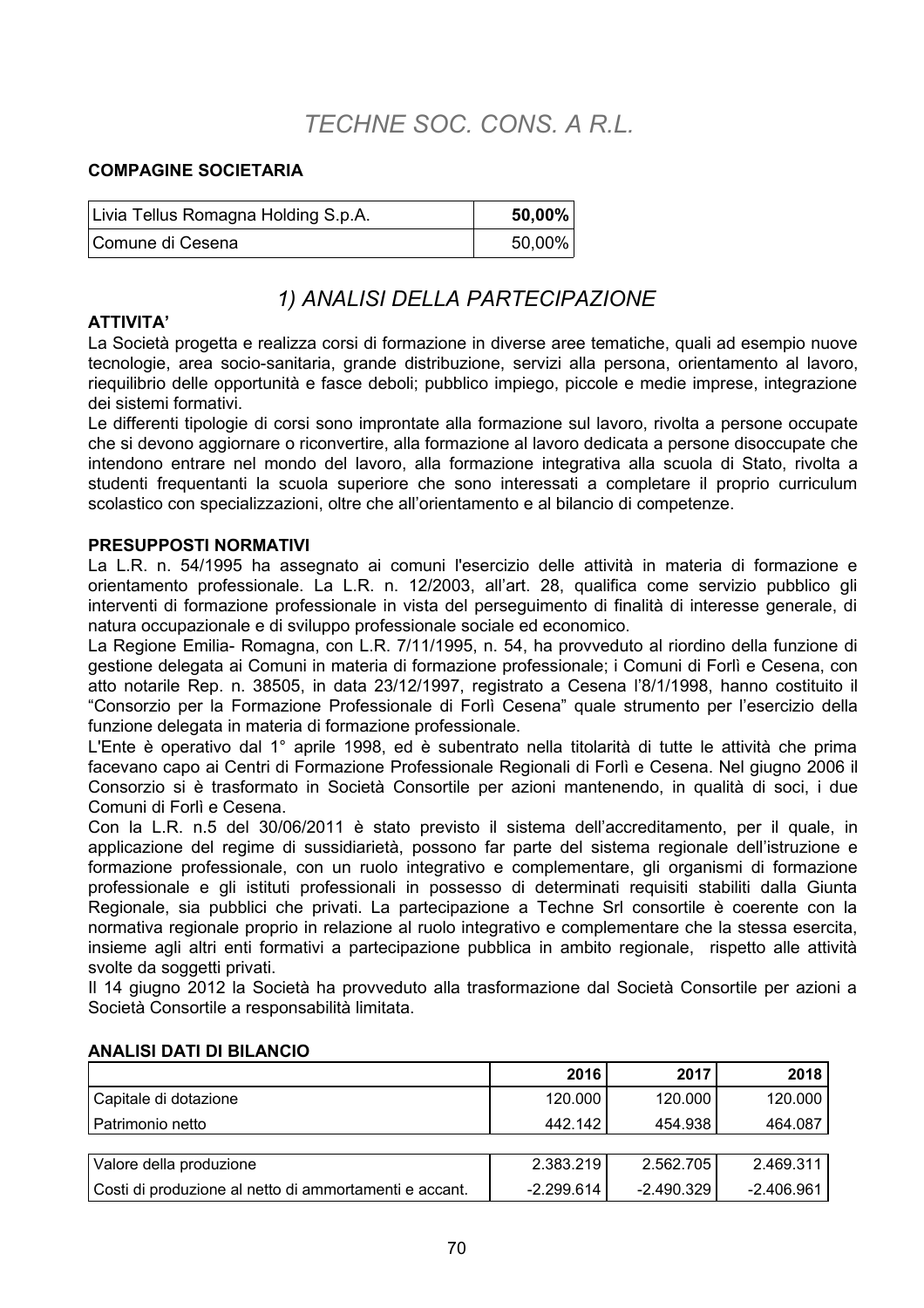| Margine operativo lordo (EBITDA)                                             | 83.605    | 72.376    | 62.350    |
|------------------------------------------------------------------------------|-----------|-----------|-----------|
| Ammortamenti e accantonamenti                                                | -43.386   | $-31.285$ | $-24.772$ |
| Differenza tra valori e costi di produzione (EBIT)                           | 40.219    | 41.091    | 37.578    |
| Saldo proventi e oneri finanziari                                            | 99        | $-3.514$  | $-3.528$  |
| Saldo proventi e oneri straordinari                                          | 0         | 0         | Ü         |
| Risultato prima delle imposte                                                | 40.318    | 37.577    | 34.050    |
| Imposte d'esercizio                                                          | $-29.373$ | $-24.779$ | $-24.900$ |
| Risultato d'esercizio                                                        | 10.945    | 12.798    | 9.150     |
| <b>ATTIVITA'</b>                                                             | 2016      | 2017      | 2018      |
| Attività a breve                                                             | 2.880.002 | 4.639.420 | 1.831.368 |
| Immobilizzazioni                                                             | 86.055    | 80.135    | 79.333    |
| Capitale investito                                                           | 2.966.057 | 4.719.555 | 1.910.701 |
| <b>PASSIVITA'</b>                                                            | 2016      | 2017      | 2018      |
| Passività a breve                                                            | 2.301.748 | 4.016.407 | 1.173.834 |
| Passività a m/l + TFR                                                        | 222.167   | 248.210   | 272.780   |
| Patrimonio netto                                                             | 442.142   | 454.938   | 464.087   |
| Indici di redditività                                                        | 2016      | 2017      | 2018      |
| ROE - Redditività del capitale proprio                                       | 2,48%     | 2,81%     | 1,97%     |
| Risultato d'esercizio/Patrimonio netto                                       |           |           |           |
| ROI - Redditività del capitale investito                                     | 1,37%     | 0,87%     | 1,97%     |
| Risultato operativo (EBIT)/Capitale investito                                |           |           |           |
| Indici di efficienza                                                         | 2016      | 2017      | 2018      |
| ROS - Redditività delle vendite                                              | 0,13%     | 0,14%     | 0,10%     |
| Risultato operativo/Ricavi netti di vendita (al netto dei<br>ricavi diversi) |           |           |           |
| Analisi situazione di liquidità                                              | 2016      | 2017      | 2018      |
| Liquidità generale                                                           | 1,25      | 1,16      | 1,56      |
| Attività a breve/Passività a breve                                           |           |           |           |
| Capitale circolante netto                                                    | 578.254   | 623.013   | 657.534   |
| Attività a breve - Passività a breve                                         |           |           |           |
| Analisi di solidità patrimoniale                                             | 2016      | 2017      | 2018      |
| Grado di indebitamento globale                                               | 5,71      | 9,37      | 3,12      |
| (Passività a breve + Passività medio lungo<br>termine)/Patrimonio netto      |           |           |           |
| Indice di copertura immobilizz.                                              | 5,14      | 5,68      | 5,85      |
| Patrimonio netto/Immobilizzazioni                                            |           |           |           |

### 2) VERIFICA ATTUAZIONE PIANI PRECEDENTI ART.24 E ART.20 TUSP

#### RELAZIONE SULL'ATTUAZIONE DEL PIANO DI RAZIONALIZZAZIONE STRAORDINARIO (ART.24 TUSP) E A SEGUITO DEI RILIEVI CORTE DEI CONTI

Con deliberazione di Consiglio Comunale n. 28 del 25.09.2017 è stato previsto il mantenimento della partecipazione.

Techne svolge una importante funzione di sostegno al welfare e, in particolare, alla formazione nelle carceri e alle persone svantaggiate, con mediazione all'inserimento lavorativo, ruolo molto strategico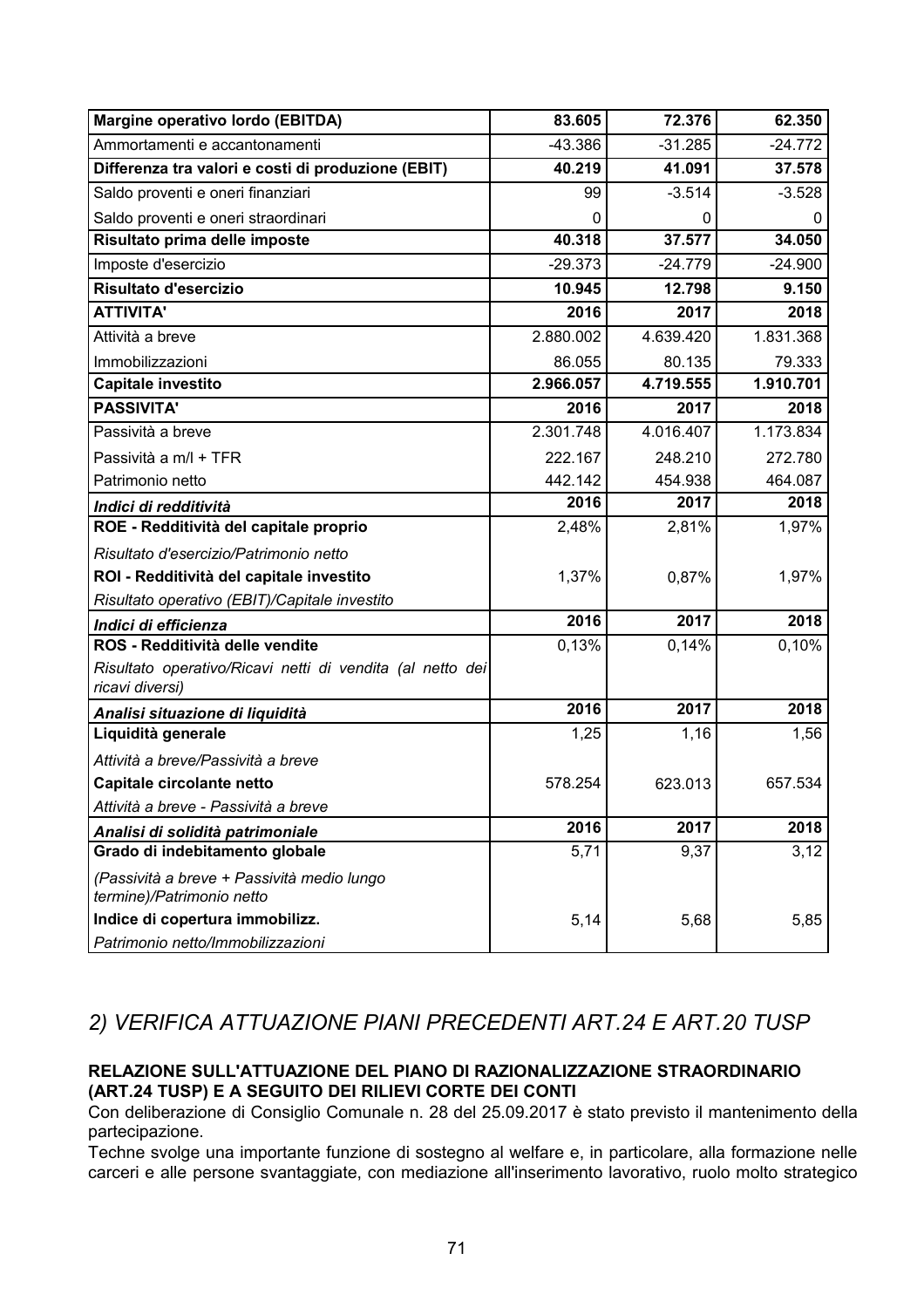per il territorio. Technè contribuisce a svolgere funzioni del Comune precipuamente nei settori organici dei servizi alla persona e alla comunità.

La formazione professionale è materia di competenza legislativa esclusiva delle Regioni, ma rientra nelle finalità dell'ente locale Comune sotto un duplice profilo. In primo luogo, in quanto la legge regionale Emilia Romagna 7 novembre 1995, n. 54 (Riordino della funzione di gestione delegata ai comuni in materia di formazione professionale), ha delegato ai Comuni la gestione dei CFP (Centri di formazione professionale) e la complessiva responsabilità in ordine alla funzione esercitata nella materia. A seguito alla riforma del titolo V della Costituzione, con la legge regionale n. 12 del 30 giugno 2003, la Regione Emilia Romagna ha riaffermato la volontà di assegnare ai Comuni la funzione di gestione in materia di formazione professionale. In secondo luogo in quanto l'ente locale Comune può prevedere alcune specifiche azioni, rientranti nella generale materia della formazione professionale, fra i propri fini istituzionali individuandole e attuandole attraverso le linee programmatiche di mandato, che segnano, sin dall'insediamento dell'amministrazione, le direttrici entro cui l'attività dell'ente verrà indirizzata, e che orientano le linee strategiche della programmazione di bilancio nel corso del mandato, nonché dallo statuto e dalla struttura del bilancio dell'ente.

In particolare, si segnala che fra i fini istituzionali propri dell'ente locale Comune possono essere ricompresi:

- l'assistenza e l'integrazione sociale attraverso la rimozione di situazioni di disagio economico occupazionale;
- l'inserimento, il reinserimento e l'integrazione lavorativa delle persone in condizioni di svantaggio personale o sociale sul mercato del lavoro, anche con particolare riferimento alle persone con disabilità:
- il sostegno ai processi di mobilità territoriale dei lavoratori, al fine della valorizzazione delle competenze professionali e del loro reperimento, anche riferiti a cittadini stranieri immigrati, mediante misure di accoglienza ed integrazione sociale;
- le azioni di informazione e orientamento al lavoro, le politiche di orientamento alla scelta del percorso formativi e l'inserimento nel mondo del lavoro con stage formativi e tirocini curriculari rivolti agli studenti del territorio.

Specificatamente, le attività svolte da Tecnhè che concorrono a realizzare le funzioni dei comuni: sono relative al reinserimento nel mondo del lavoro delle persone in carcere e alla promozione delle competenze che consentono l'inserimento scolastico e lavorativo di persone disabili; - sono azioni di incentivazione dell'insediamento di attività produttive nel territorio dell'ente locale. Technè svolge le proprie attività acquisendo finanziamenti regionali, nazionali e europei destinati alla formazione e non riceve somme dai soci. Dispone di un know how di professionalità e esperienza non replicabile alle stesse condizioni in altra forma organizzativa e a gestione diretta.

| PARTECIPATE COMUNE DI<br><b>PREMILCUORE</b> | partecipate<br>dirette $%$ | partecipate<br>indirette %<br>LTRH | manteni-<br>mento sen-<br>za interventi l<br>di razio-<br>nalizzazion<br>е | razionalizza<br>zione:<br>conteniment<br>o costi | razionalizza<br>zione:<br>cessio-<br>ne/alienazi<br>one quote | razionaliz<br>zazio-<br>ne:<br>liguidazio<br>ne | razionaliz-<br>zazione:<br>fusio-<br>ne/incorpo<br>razione |
|---------------------------------------------|----------------------------|------------------------------------|----------------------------------------------------------------------------|--------------------------------------------------|---------------------------------------------------------------|-------------------------------------------------|------------------------------------------------------------|
| Techne Soc. Consortile a r.l.               |                            | 50                                 | х                                                                          |                                                  |                                                               |                                                 |                                                            |

#### RELAZIONE SULL'ATTUAZIONE DEL PIANO DI RAZIONALIZZAZIONE 2018 (art. 20 TUSP) Con Deliberazione di Consiglio Comunale n. 42 del 17.12.2018 "RAZIONALIZZAZIONE PERIODICA

2018 DELLE PARTECIPAZIONI PUBBLICHE DETENUTE AL 31.12.2017 - ART.20 D.LGS.175/2016" è stato confermato il mantenimento della partecipazione.

|                               | partecipazione<br>Diretta (D) o<br>Indiretta (I) | Mantenimento<br>senza azioni di<br>razionalizzazione | azioni di razionalizzazione |
|-------------------------------|--------------------------------------------------|------------------------------------------------------|-----------------------------|
| Techne Soc. Consortile a r.l. |                                                  |                                                      |                             |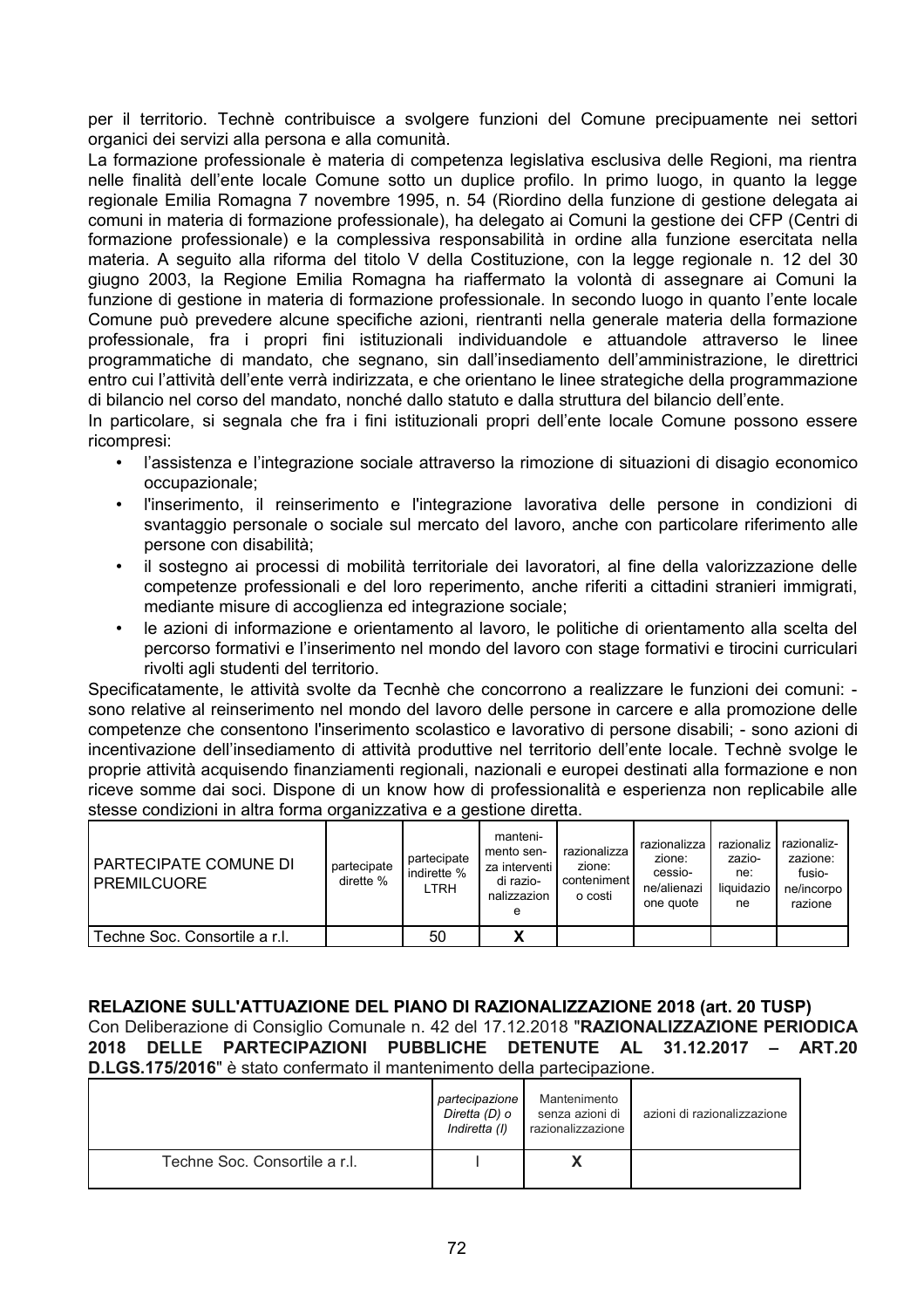Con deliberazione di Consiglio Comunale n. 35 del 29.11.2017 sono state approvate le modifiche Statutarie in adeguamento al TUSP.

| - verifica art.4 -                                                                                                                                                                                                                                                                                                                                                                                                                                        | art. $4$ .co.1<br>- servizi<br>strett, ne-<br>cessari per   interesse<br>finalità<br>listituzionali | art. $4$ .co. $2$<br>  lett.a) -<br>servizio di<br>qenerale | art.4.co.2<br>$lett.b) e c$ ) - $\circ$<br>progett.e<br>realizz. opera strumen-<br>pubblica | art. $4$ .co.2<br>$lett.d$ ) - beni $ art.4.co. 2 $<br>servizi<br>tali all'ente | lett.e.<br>servizi di<br>commit<br>tenza |
|-----------------------------------------------------------------------------------------------------------------------------------------------------------------------------------------------------------------------------------------------------------------------------------------------------------------------------------------------------------------------------------------------------------------------------------------------------------|-----------------------------------------------------------------------------------------------------|-------------------------------------------------------------|---------------------------------------------------------------------------------------------|---------------------------------------------------------------------------------|------------------------------------------|
| La società contribuisce a svolgere funzioni<br>hei settori organici dei servizi alla persona e<br>alla comunità. Le attività svolte sono relative<br>al reinserimento nel mondo del lavoro delle<br>persone in carcere e alla promozione delle<br>competenze che consentono l'inserimento<br>scolastico e lavorativo di persone disabili e<br>le azioni di incentivazione dell'insediamento<br>di attività produttive nel territorio dell'ente<br>locale. | X                                                                                                   | X                                                           |                                                                                             |                                                                                 |                                          |

3) VERIFICA ART. 20 COMMA 2 D.LGS. N. 175/2016

| anno | <b>VALORE DELLA</b><br><b>PRODUZIONE</b> | 1) di cui ricavi delle<br>vendite | 5) di cui altri ricavi | 5) di cui contributi<br>in c/esercizio e<br>c/impianti | di cui 2) variaz.<br>delle rimanenze.<br>3) dei lavori, 4)<br>increm.lav.int. |
|------|------------------------------------------|-----------------------------------|------------------------|--------------------------------------------------------|-------------------------------------------------------------------------------|
| 2018 | 2.469.311,00<br>380.960,00               |                                   | 25.622.00              | 2.102.934,00                                           | 40.205,00<br>$\overline{\phantom{0}}$                                         |
| 2017 | 2.562.705,00                             | 290.748,00                        | 3.367,00               | 2.252.342,00                                           | 16.248,00                                                                     |
| 2016 | 2.383.219,00                             | 300.926,00                        | 36.427.00              | 2.043.680,00                                           | 2.186,00                                                                      |

| media fatturato<br>2016-2018 | Fatturato<br>comprensivo dei<br>con-<br>tributi in<br>c/esercizio | anno |
|------------------------------|-------------------------------------------------------------------|------|
| 2.479.002,00                 | 2.509.516,00                                                      | 2018 |
|                              | 2.546.457,00                                                      | 2017 |
|                              | 2.381.033,00                                                      | 2016 |

| Risultato di esercizio | Risultato di esercizio | Risultato di esercizio | Risultato di esercizio | Risultato di esercizio |
|------------------------|------------------------|------------------------|------------------------|------------------------|
| 2014                   | 2015                   | 2016                   | 2017                   | 2018                   |
| 14.853                 |                        | 10.945                 | 12.798                 | 9.150                  |

| anno | <b>COSTI DELLA</b><br><b>PRODUZIONE lett.</b><br>B) conto economico | di cui costi per ser-<br>vizi voce B7 conto<br>economico | di cui costo perso-<br>nale voce B9 conto<br>economico |
|------|---------------------------------------------------------------------|----------------------------------------------------------|--------------------------------------------------------|
| 2018 | 2.431.733                                                           | 1.562.051                                                | 717.078                                                |
| 2017 | 2.521.614                                                           | 1.686.030                                                | 704.358                                                |
| 2016 | 2.343.000                                                           | 1.439.371                                                | 747.702                                                |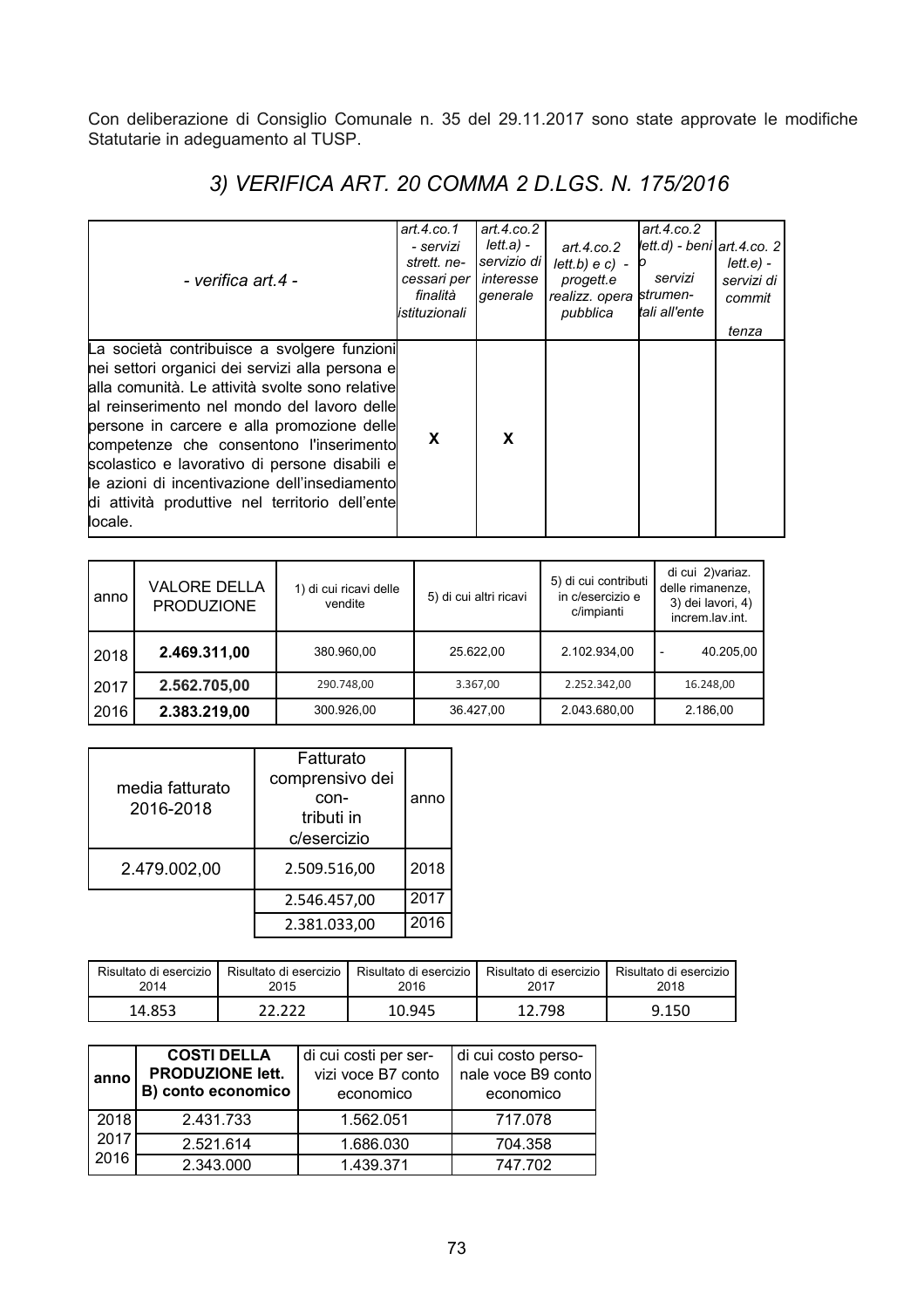| personale<br>dipendente<br>numero<br>medio | numero dei<br>componenti<br>dell'organo di<br>amministrazione | compensi dei<br>componenti<br>dell'organo di<br>ammnistrazione<br>come da nota inte-<br>grativa | numero dei<br>componenti<br>controllo | compensi dei com-<br>ponenti dell'organo di<br>dell'organo di controllo come da nota<br>integrativa |
|--------------------------------------------|---------------------------------------------------------------|-------------------------------------------------------------------------------------------------|---------------------------------------|-----------------------------------------------------------------------------------------------------|
| 12                                         |                                                               | 9.844                                                                                           |                                       | 4.994                                                                                               |

## 4) AZIONI PREVISTE

Dato atto del rispetto dei parametri richiesti dall'art. 20 comma 2 TUSP (come sopra indicato) si prevede di mantenere la partecipazione nella società.

Ai fini del calcolo del fatturato, per la verifica del rispetto di quanto richiesto all'art. 20, comma 2, lettera d) del TUSP, sono stati conteggiati anche i contributi inseriti nella voce A5 "Altri ricavi e proventi" di bilancio. A tale proposito si precisa, come indicato anche nella precedente razionalizzazione, che la società opera nell'ambito della formazione professionale e dei servizi connessi alle attività formative corsuali e non, realizzando progetti e corsi di formazione finanziati dalla Regione Emilia Romagna e da altri enti pubblici, anche attingendo al Fondo sociale Europeo, finalizzati a creare figure professionali specializzate e destinati in particolare all'area dello svantaggio (fasce deboli). Sulla base di un principio generale statuito dalla Agenzia delle Entrate, i contributi erogati a fronte di attività rivolte al perseguimento di finalità di interesse generale della collettività, quindi in assenza di un rapporto sinallagmatico diretto nei confronti della Amministrazione finanziatrice, non configurano il presupposto oggettivo necessario per l'applicazione dell'iva. Pertanto, in ottemperanza a quanto richiesto dagli enti finanziatori, Techne ha proceduto a richiedere a rimborso le somme agli enti stessi senza intenderle come corrispettivi, bensì come erogazioni di denaro a rimborso delle spese sostenute. Ciò avviene a seguito dell'emissione di note di debito emesse fuori dal campo di applicazione dell'iva ai sensi dell'art. 2 c.3 lett. a) DPR 633/72, e come tali contabilizzate nel bilancio redatto in formato cee sotto la voce A5 Contributi in conto esercizio. piuttosto che fra i ricavi delle vendite e delle prestazioni, anche se di fatto si tratta di attività riconducibile all'area ordinaria della gestione aziendale.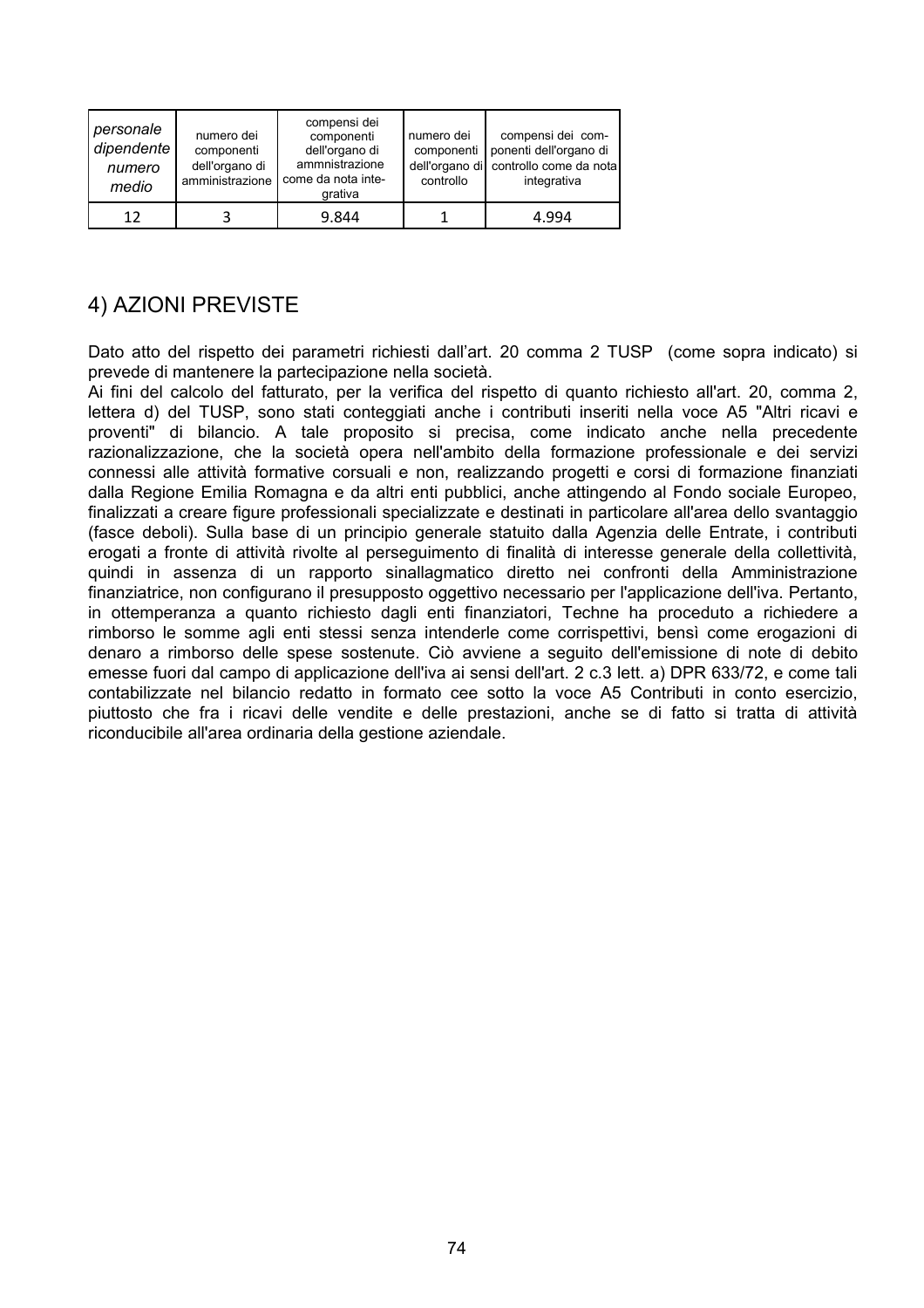# **UNICA RETI S.p.A.**

#### **COMPAGINE SOCIETARIA**

| Livia Tellus Romagna Holding S.p.A.               | $51,43\%$ |
|---------------------------------------------------|-----------|
| Comune di Cesena e Comuni del territorio cesenate | 37,94%।   |
| Altri Comuni del territorio Rubicone              | $10,63\%$ |

### 1) ANALISI DELLA PARTECIPAZIONE

#### **ATTIVITA'**

La società è proprietaria delle reti e degli impianti del Ciclo Idrico Integrato dei 30 Comuni della Provincia di Forlì-Cesena (escluse le "fonti"), realizzati fino al 31.12.2002 ed è proprietaria delle reti ed impianti gas di 19 Comuni.

Unica Reti amministra la proprietà delle reti e gli impianti essenziali per l'erogazione dei servizi pubblici idrico (reti ed impianti acqua, fognatura e depurazione) e gas (reti ed impianti di distribuzione); svolge anche, ai sensi dell'art. 2 del d.m. 12 novembre 2011, n. 226, il ruolo di stazione appaltante per l'espletamento delle gara relative all'affidamento del servizio di distribuzione del gas naturale.

Unica Reti ha in essere due contratti specifici di affitto di ramo d'azienda con HERA S.p.A. relativamente all'utilizzo degli asset afferenti il ciclo idrico integrato e agli asset della rete di distribuzione del gas. Il primo contratto scade nel 2023, mentre il termine per il secondo contratto è legato al periodo in cui sarà possibile svolgere le gare per la concessione del servizio di distribuzione del gas.

Il Servizio Idrico Integrato è qualificato come servizio pubblico locale a rete a rilevanza economica e le funzioni di controllo sulle modalità di erogazione dei servizi spettano ad ATERSIR ex art.7, c.5 lett.h) LR n.23/2011.

Unica Reti spa è una società ad esclusiva e totale partecipazione pubblica locale. Il capitale interamente pubblico è condizione per il mantenimento della proprietà dei cespiti demaniali o indisponibili.

#### **PRESUPPOSTI NORMATIVI**

Le motivazioni che hanno determinato l'esigenza di dar vita alla società sono da ricercare nell'obbligo di individuare un soggetto gestore delle reti e degli impianti, in applicazione dell'art, 113, comma 13, del D.Lgs. 18 agosto 2000, n. 267 (confermato dal comma 5 dell'art. 23-bis della legge n. 113 del 6/8/2008, di conversione del D.L. 112/2008).

Con deliberazione consiliare n. 27 del 12/07/2001 si è approvato il progetto di fusione fra le società Amga S.p.A., Aura S.p.A. e Cis S.p.A. mediante la costituzione della società UNICA S.p.A.; con deliberazioni consiliari n. 20 del 19/08/2002 "INTEGRAZIONE IN UNA UNICA SOCIETA' PER AZIONI DI SEABO S.P.A. E AMI S.P.A., AMIA S.P.A, AMF S.P.A., AREA S.P.A., ASC S.P.A., TAULARIA S.P.A., TEAM S.P.A. E UNICA S.P.A. E QUOTAZIONE DELLE AZIONI DELLA SOCIETA' PRESSO UN MERCATO REGOLAMENTATO e n. 34 del 22/10/2002 ad oggetto "INTEGRAZIONE E MODIFICA DELIBERA C.C. N.20 DEL 19/08/2002. ESAME ED APPROVAZIONE "ATTO DI MODIFICA AL CONTRATTO DI TRASFERIMENTO A SEABO S.P.A. DELL'INTERO CAPITALE DI A.M.I. S.P.A TAULARIA S.P.A. E DI RAMI DI AZIENDA DI A.M.F. S.P.A., A.M.I.A. S.P.A. AREA S.P.A., A.S.C. S.P.A., TEAM S.P.A. E UNICA S.P.A., IN CAMBIO DI AZIONI SEABO S.P.A., PATTI INERENTI LE MODALITA' DI QUOTAZIONE DELLE AZIONI DI HERA S.P.A. PRESSO UN MERCATO REGOLAMENTATO", sono stati approvati sia il trasferimento del ramo d'azienda di UNICA S.p.A. riguardante l'esercizio dei servizi pubblici locali a SEABO S.p.A. (ora HERA S.p.A.) sia lo scorporo di reti, impianti e dotazioni ai sensi dell'art. 35, comma 9, della Legge 28 dicembre 2001, n. 448, con consequente costituzione, ai sensi dell'art. 113, comma 13, del D.Lqs. 18 agosto 2000, n.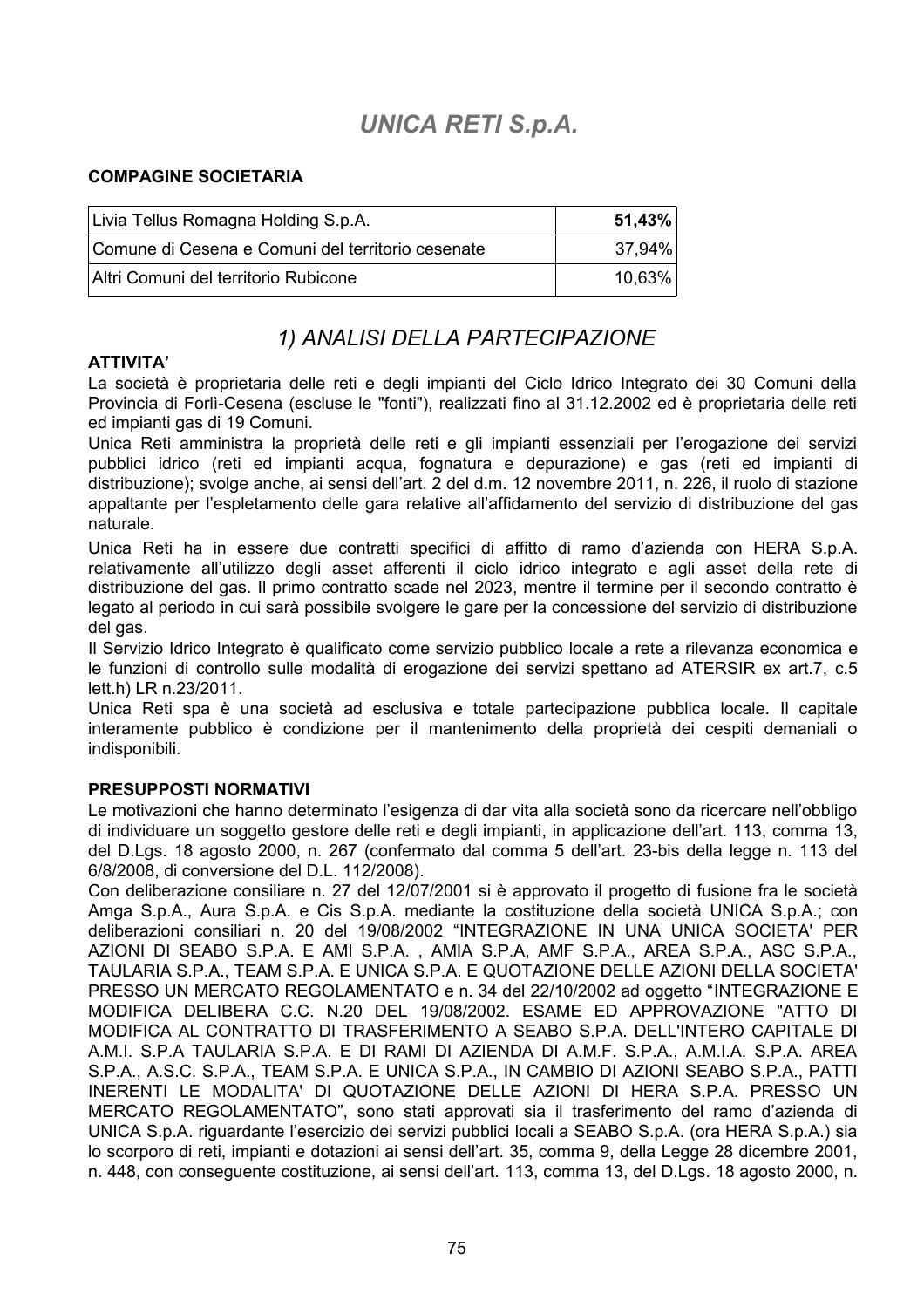267, della società per azioni denominata UNICA RETI S.p.A. con capitale sociale interamente partecipato dagli enti locali sulla base delle medesime quote di partecipazione in UNICA S.p.A.

Con deliberazione consiliare n. 33 del 13/08/2003 è stato approvato il conferimento in proprietà ad Unica Reti S.p.A. ai sensi dell'art.113 comma 13 del D. Los. 267/2000 come modificato dall'art. 35 della Legge 448/2001 le reti idriche di distribuzione, la cui estensione è stimata in ml. 18.000 circa, gli impianti connessi ed accessori nonché le reti fognarie nere e gli impianti connessi ed accessori per la raccolta, depurazione e smaltimento delle acque reflue domestiche ed industriali di proprietà del Comune di Premilcuore, ad esclusione degli impianti di captazione delle acque (cd. Fonti).

Nel mese di giugno 2012 i 23 Comuni costituenti l'ATEM della Provincia Forlì-Cesena hanno riconfermato in capo ad UNICA RETI SpA il ruolo di Stazione Appaltante, ai sensi delle disposizioni contenute nel D.M. 226/2011 ribadendo i contenuti già espressi nelle convenzioni ex art. 30 del TUEL deliberate e sottoscritte dai Comuni Soci, nel corso del 2009/2010.

I Comuni dell'ATEM di Forlì Cesena hanno condiviso, all'unanimità, i sequenti punti:

- 1. confermare, anche in conformità al quadro regolatorio vigente, la "Convenzione per la disciplina dell'esercizio delle funzioni afferenti al servizio pubblico di distribuzione del gas naturale" già approvata e sottoscritta con atto notarile;
- 2. confermare espressamente in capo ad UNICA RETI S.p.A il ruolo di "stazione appaltante" ed in particolare delle funzioni relative:
- al reperimento diretto delle informazioni propedeutiche alla gara presso il gestore;
- alla preparazione e pubblicazione del Bando e del Disciplinare di gara per l'affidamento del servizio di distribuzione gas sul territorio dell'ATEM di Forlì Cesena:
- allo svolgimento e aggiudicazione della predetta gara;
- al ruolo di controparte del contratto di servizio con il nuovo gestore per la distribuzione gas sul territorio dell'ATEM di Forlì Cesena.

Con l'attribuzione del ruolo di Stazione Appaltante, si è disposto in particolare che:

- Unica Reti S.p.A. dovrà operare in luogo e per conto dei Comuni per la durata della convenzione (pari alla durata della società);
- ad Unica Reti S.p.A, in qualità di rappresentante unitaria degli EE.LL., sono  $\bullet$ attribuite tutte le funzioni inerenti il pubblico servizio di distribuzione del gas.

|                                                    | 2016         | 2017         | 2018        |
|----------------------------------------------------|--------------|--------------|-------------|
| Capitale di dotazione                              | 70.373.150   | 70.373.150   | 70.373.150  |
| Patrimonio netto                                   | 217.813.462  | 216.251.707  | 214.328.710 |
| Valore della produzione                            | 8.927.706    | 8.978.831    | 8.858.798   |
| Costi di produzione al netto di ammortamenti e     |              |              |             |
| accant.                                            | $-617.779$   | $-674.776$   | $-800.957$  |
| Margine operativo lordo (EBITDA)                   | 8.309.927    | 8.304.055    | 8.057.841   |
| Ammortamenti e accantonamenti                      | -4.192.952   | -4.191.530   | -4.210.361  |
| Differenza tra valori e costi di produzione (EBIT) | 4.116.975    | 4.112.525    | 3.847.480   |
| Saldo proventi e oneri finanziari                  | -463.985     | $-462.208$   | $-373.073$  |
| Saldo proventi e oneri straordinari                | 0            | 0            |             |
| Risultato prima delle imposte                      | 3.652.990    | 3.650.317    | 3.474.407   |
| Imposte d'esercizio                                | $-1.126.322$ | $-1.031.457$ | $-980.219$  |
| Risultato d'esercizio                              | 2.526.668    | 2.618.860    | 2.494.188   |
| <b>ATTIVITA'</b>                                   | 2016         | 2017         | 2018        |
| Attività a breve                                   | 9.984.052    | 10.529.252   | 7.021.925   |
| Immobilizzazioni                                   | 240.221.903  | 235.775.961  | 234.225.310 |
| Capitale investito                                 | 250.205.955  | 246.305.213  | 241.247.235 |
| <b>PASSIVITA'</b>                                  | 2016         | 2017         | 2018        |
| Passività a breve                                  | 3.573.119    | 3.801.895    | 3.739.105   |

#### **ANALISI DATI DI BILANCIO**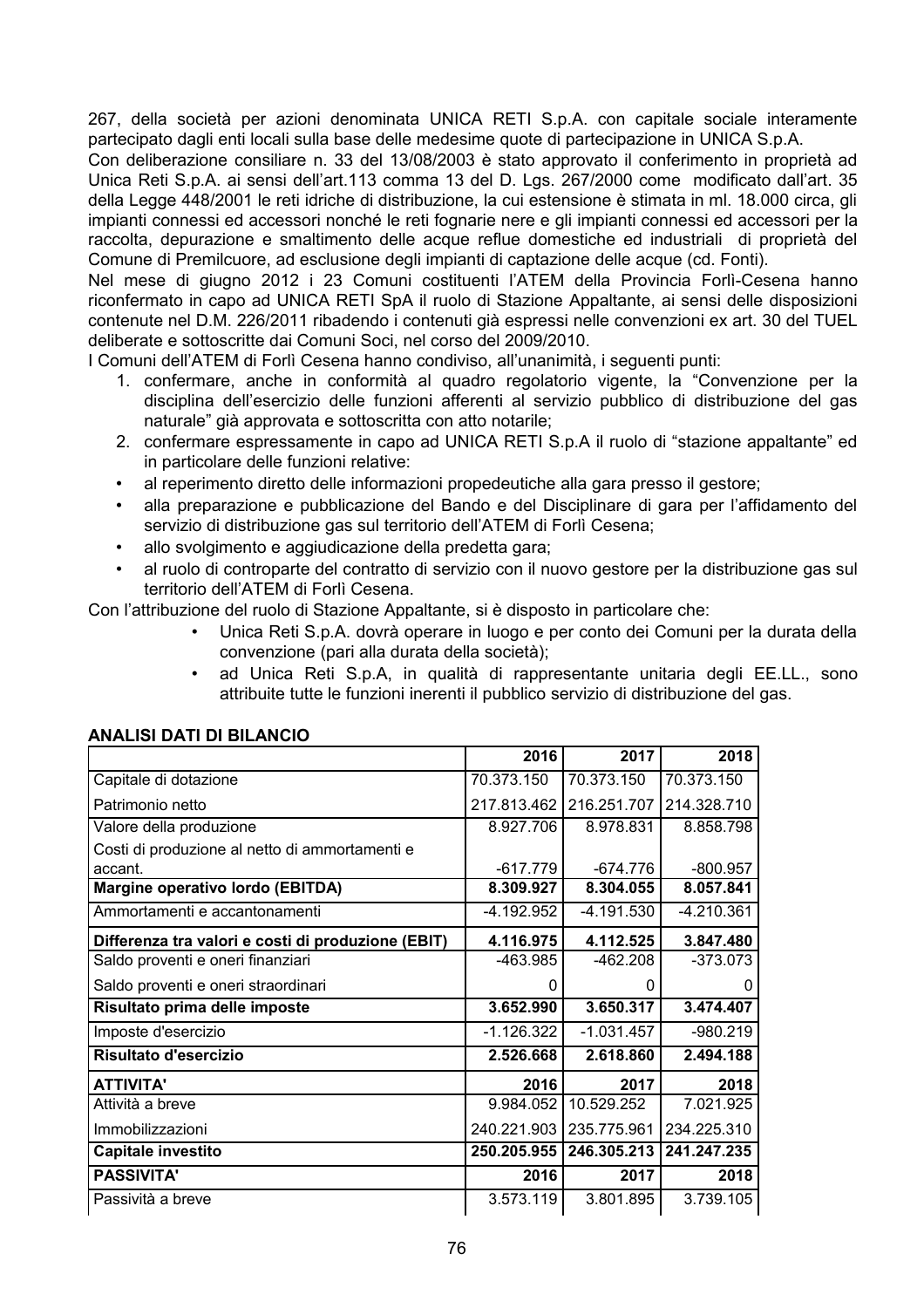| Passività a m/l + TFR                                                        | 28.819.374  | 26.251.611  | 23.179.420  |
|------------------------------------------------------------------------------|-------------|-------------|-------------|
| Patrimonio netto                                                             | 217.813.462 | 216.251.707 | 214.328.710 |
| Indici di redditività                                                        | 2016        | 2017        | 2018        |
| ROE - Redditività del capitale proprio                                       | 1,16%       | 1,21%       | 1,16%       |
| Risultato d'esercizio/Patrimonio netto                                       |             |             |             |
| ROI - Redditività del capitale investito                                     | 1,72%       | 1,71%       | 1,63%       |
| Risultato operativo (EBIT)/Capitale investito                                |             |             |             |
| Indici di efficienza                                                         | 2016        | 2017        | 2018        |
| ROS - Redditività delle vendite                                              | 46,38%      | 46,37%      | 43,67%      |
| Risultato operativo/Ricavi netti di vendita (al netto dei<br>ricavi diversi) |             |             |             |
|                                                                              |             |             |             |
| Analisi situazione di liquidità                                              | 2016        | 2017        | 2018        |
| Liquidità generale                                                           | 2,79        | 2,77        | 1,88        |
| Attività a breve/Passività a breve                                           |             |             |             |
| Capitale circolante netto                                                    | 6.410.933   | 6.727.357   | 3.282.820   |
| Attività a breve - Passività a breve                                         |             |             |             |
| Analisi di solidità patrimoniale                                             | 2016        | 2017        | 2018        |
| Grado di indebitamento globale                                               | 0, 15       | 0,14        | 0, 13       |
| (Passività a breve + Passività medio lungo<br>termine)/Patrimonio netto      |             |             |             |
| Indice di copertura immobilizz.                                              | 0,91        | 0,92        | 0,92        |

#### **IMMOBILIZZAZIONI FINANZIARIE**

La società possiede le seguenti partecipazioni iscritte in bilancio al prezzo di costo:

Hera spa (quotata) n. 2.750 azioni per € 3.063

Romagna Acque Società delle Fonti spa n. 2.644 azioni per € 950.588

Per la verifica ai sensi dell'art. 20 TUSP si rinvia alle schede di dettaglio delle singole società.

### 2) VERIFICA ATTUAZIONE PIANI PRECEDENTI ART.24 E ART.20 TUSP

#### RELAZIONE SULL'ATTUAZIONE DEL PIANO DI RAZIONALIZZAZIONE STRAORDINARIO (ART.24 TUSP) E A SEGUITO DEI RILIEVI CORTE DEI CONTI

Con la deliberazione di Consiglio Comunale n. 28 del 25.09.2017 è stato previsto il mantenimento della partecipazione. Anche se il numero degli amministratori (3) è superiore al numero dei dipendenti (2) si ritiene rispettato il parametro art.20, comma 2, lettera b) del TUSP, in considerazione di quanto indicato dalla Corte dei Conti Lombardia sez.controllo con deliberazione n.424 del 16.11.15, poiché il Presidente del Consiglio di Amministrazione svolge anche compiti operativi, proprio al fine di contenere i costi del personale ("il dato del numero degli amministratori potrebbe non essere decisivo ad esempio in assenza di compenso, ottica di razionalizzazione della spesa, o se agli amministratori sono attribuiti anche compiti operativi analoghi a quelli svolti dai dipendenti per evitare assunzione di personale"). Lo Statuto di Unica Reti, dopo le modifiche apportate dall'Assemblea straordinaria dei Soci del 08/06/2015, prevede la nomina di un Amministratore Unico.

|                       | partecipate<br>dirette % | partecipate<br>I indirette %<br>LTRH | manteni-<br>mento sen-<br>za interventi l<br>di razio-<br>nalizzazion<br>е | razionalizza<br>zione:<br>conteniment<br>o costi | razionalizza<br>zione:<br>cessio-<br>ne/alienazi<br>one quote | razionaliz<br>zazio-<br>ne:<br>liguidazio<br>ne | razionaliz-<br>zazione:<br>fusio-<br>ne/incorpo<br>razione |
|-----------------------|--------------------------|--------------------------------------|----------------------------------------------------------------------------|--------------------------------------------------|---------------------------------------------------------------|-------------------------------------------------|------------------------------------------------------------|
| <b>UNICA RETI SpA</b> |                          | 51,4256                              | Y<br>Δ                                                                     |                                                  |                                                               |                                                 |                                                            |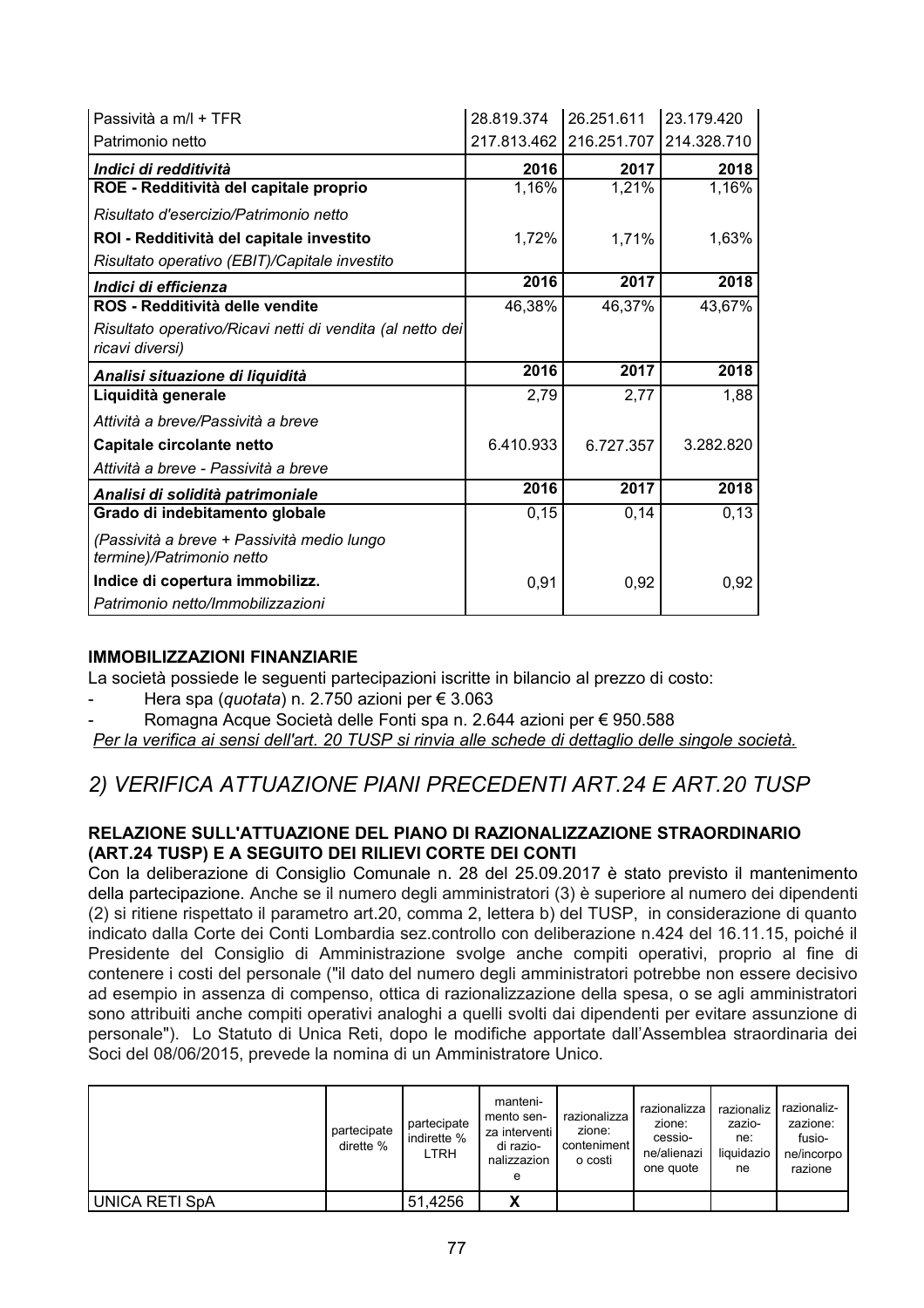Con l'aggiudicazione della gara per l'affidamento del servizio di distribuzione gas e successiva sottoscrizione del contratto di servizio con il gestore affidatario, la Società dovrà compiere tutte le attività di verifica e controllo tecnico/amministrativo previste anche dal Contratto di Servizio. Pertanto sarà necessario procedere alla copertura dei profili tecnici dei posti vacanti in pianta organica, al fine di esercitare al meglio la funzione di controllo sul contratto stesso e sullo sviluppo delle reti, così come previsto dalla normativa. In tal modo le previsioni di cui alla lettera b) del comma 2 dell'art. 20 verranno rispettate, così come è già oggi rappresentato nella pianta organica, approvata e vigente, ancorché non interamente coperta.

#### RELAZIONE SULL'ATTUAZIONE DEL PIANO DI RAZIONALIZZAZIONE 2018 (art. 20 TUSP)

Con Deliberazione di Consiglio Comunale n. 42 del 17.12.2018 "RAZIONALIZZAZIONE PERIODICA 2018 DELLE PARTECIPAZIONI PUBBLICHE DETENUTE AL 31.12.2017 - ART.20 D.LGS.175/2016" è stato confermato il mantenimento della partecipazione.

Diversamente da quanto definito nella precedente ricognizione straordinaria, la società è stata considerata in controllo pubblico.

|                | partecipazione<br>Indiretta (I) | Mantenimento<br>Diretta (D) o senza azioni di<br>razionalizzazione | azioni di razionalizzazione |
|----------------|---------------------------------|--------------------------------------------------------------------|-----------------------------|
| Unica Reti SpA |                                 | Λ                                                                  |                             |

Nell'assemblea dei soci del 18 aprile 2018 si è proceduto con il rinnovo dell'organo amministrativo ed è stata approvata la nomina dell'Amministratore Unico al posto del Consiglio di Amministrazione, pertanto la società attualmente rispetta la disposizione richiamata alla lettera b) del comma 2 dell'art. 20 del D.Lgs. 175/2016.

E' in corso uno studio di fattibilità per il trasferimento di tutte le reti del ciclo idrico integrato a Romagna Acque Spa.

### 3) VERIFICA ART. 20 COMMA 2 D.LGS. N. 175/2016

| - verifica art.4 -                                                                                                                                                                                                                                                                                                                                                                                                                                                                                                                                                                                                                                                                                                                                                                                                                                                                                                                                                                                                                                                                                                                                                                                   | art. $4$ .co.1<br>- servizi<br>strett, ne-<br>cessari per<br>finalità<br>listituzionali | art.4.co.<br>servizio di l<br>interesse<br>qenerale | art.4. $co.2$<br>$2$ lett.a) - $ lett.b $ e c)<br>- progett.e<br>realizz.<br>opera<br>pubblica | art.4.co.2<br>lett.d) - benivett.e) -<br>servizi<br>strumen-<br>tali all'ente | art.4.co.2<br>servizi di<br>commit-<br>tenza |
|------------------------------------------------------------------------------------------------------------------------------------------------------------------------------------------------------------------------------------------------------------------------------------------------------------------------------------------------------------------------------------------------------------------------------------------------------------------------------------------------------------------------------------------------------------------------------------------------------------------------------------------------------------------------------------------------------------------------------------------------------------------------------------------------------------------------------------------------------------------------------------------------------------------------------------------------------------------------------------------------------------------------------------------------------------------------------------------------------------------------------------------------------------------------------------------------------|-----------------------------------------------------------------------------------------|-----------------------------------------------------|------------------------------------------------------------------------------------------------|-------------------------------------------------------------------------------|----------------------------------------------|
| Società patrimoniale a capitale interamente pubblico, è<br>proprietaria delle reti di distribuzione del gas e in parte del<br>SII realizzate fino al 31 dicembre 2001. Con deliberazione<br>consiliare n. 33 del 13/08/2003 è stato approvato il<br>conferimento in proprietà ad Unica Reti S.p.A. ai sensi<br>dell'art.113 comma 13 del D. Lgs. 267/2000 come<br>modificato dall'art. 35 della Legge 448/2001 le reti idriche di<br>distribuzione, la cui estensione è stimata in ml. 18.000<br>circa, gli impianti connessi ed accessori nonché le reti<br>fognarie nere e gli impianti connessi ed accessori per la<br>raccolta, depurazione e smaltimento delle acque reflue<br>domestiche ed industriali di proprietà del Comune di<br>Premilcuore, ad esclusione degli impianti di captazione<br>delle acque (cd. Fonti). La società amministra le reti e gli<br>impianti essenziali per l'erogazione dei servizi pubblici<br>(idrico e gas) e svolge anche, ai sensi dell'art. 2 del D.M.<br>12 novembre 2011, n. 226, il ruolo di stazione appaltante<br>per l'espletamento della gara relativa all'affidamento del<br>servizio di distribuzione del gas naturale per Atem Forlì-<br>Cesena. | X                                                                                       | X                                                   |                                                                                                | X                                                                             |                                              |